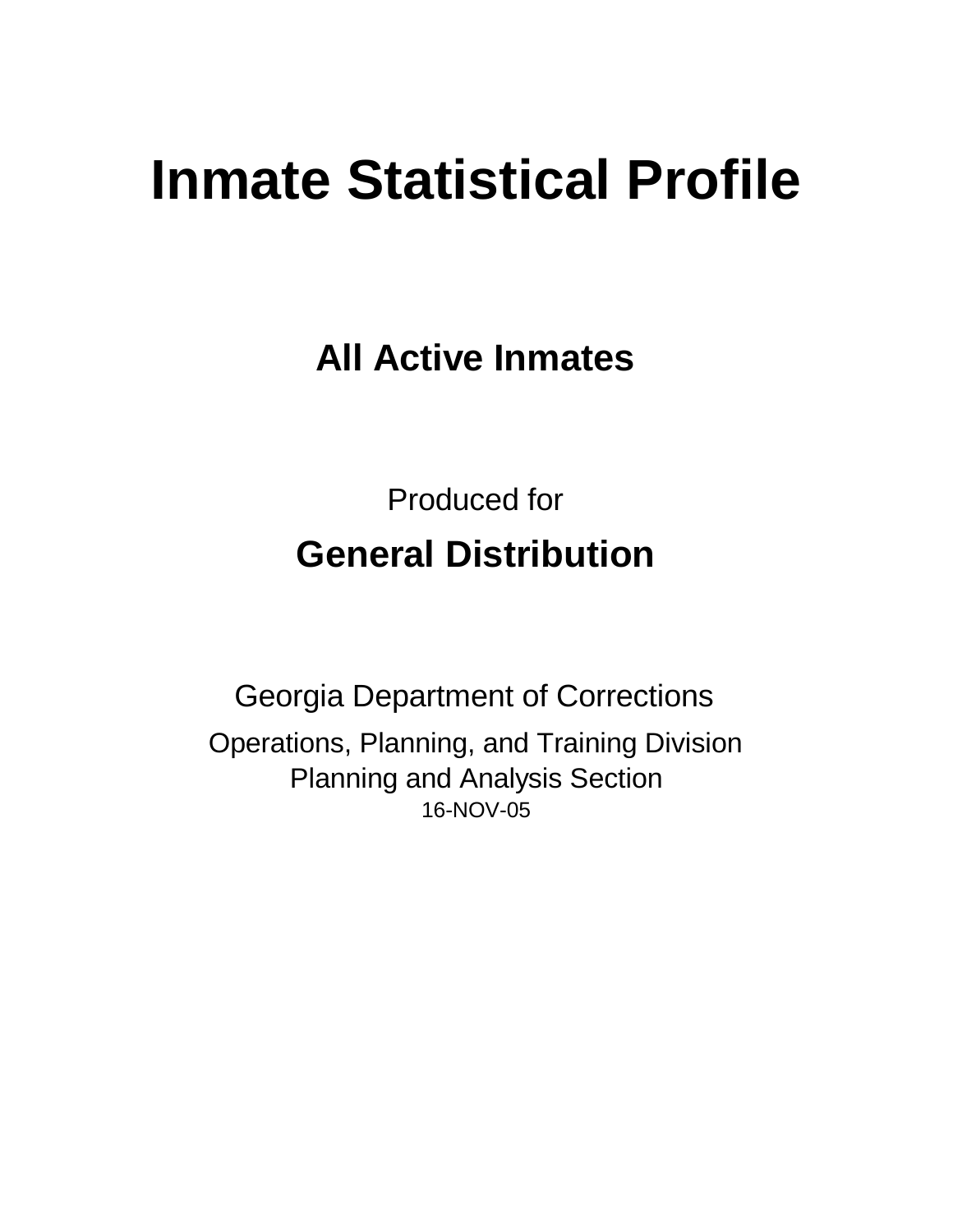#### Georgia Dept of Corrections **Inmate Statistical Profile** 17-NOV-05 **Contents**

**All Active Inmates**

Produced for **General Distribution**

| <b>Demographic information</b>                                       |
|----------------------------------------------------------------------|
| 6 Current age, broken out in ten year age groups                     |
| 7 Race group                                                         |
| 8 Marital status, self-reported at entry to prison                   |
| 9 Number of children, self-reported at entry to prison               |
| 10 Religious affiliation, self-reported at entry to prison           |
| 11 Home county - self-reported at entry to prison                    |
| 16 Socioeconomic class, self-reported at entry to prison             |
| 17 Environment to age 16, self-reported at entry to prison           |
| 18 Guardian status to age 16, self-reported at entry to prison       |
| 19 Employment status before prison, self-reported at entry to prison |
| 20 Age at admission                                                  |
| 22 Age at release                                                    |
| 23 Height, measured at entry to prison                               |
| 24 Weight, measured at entry to prison                               |
|                                                                      |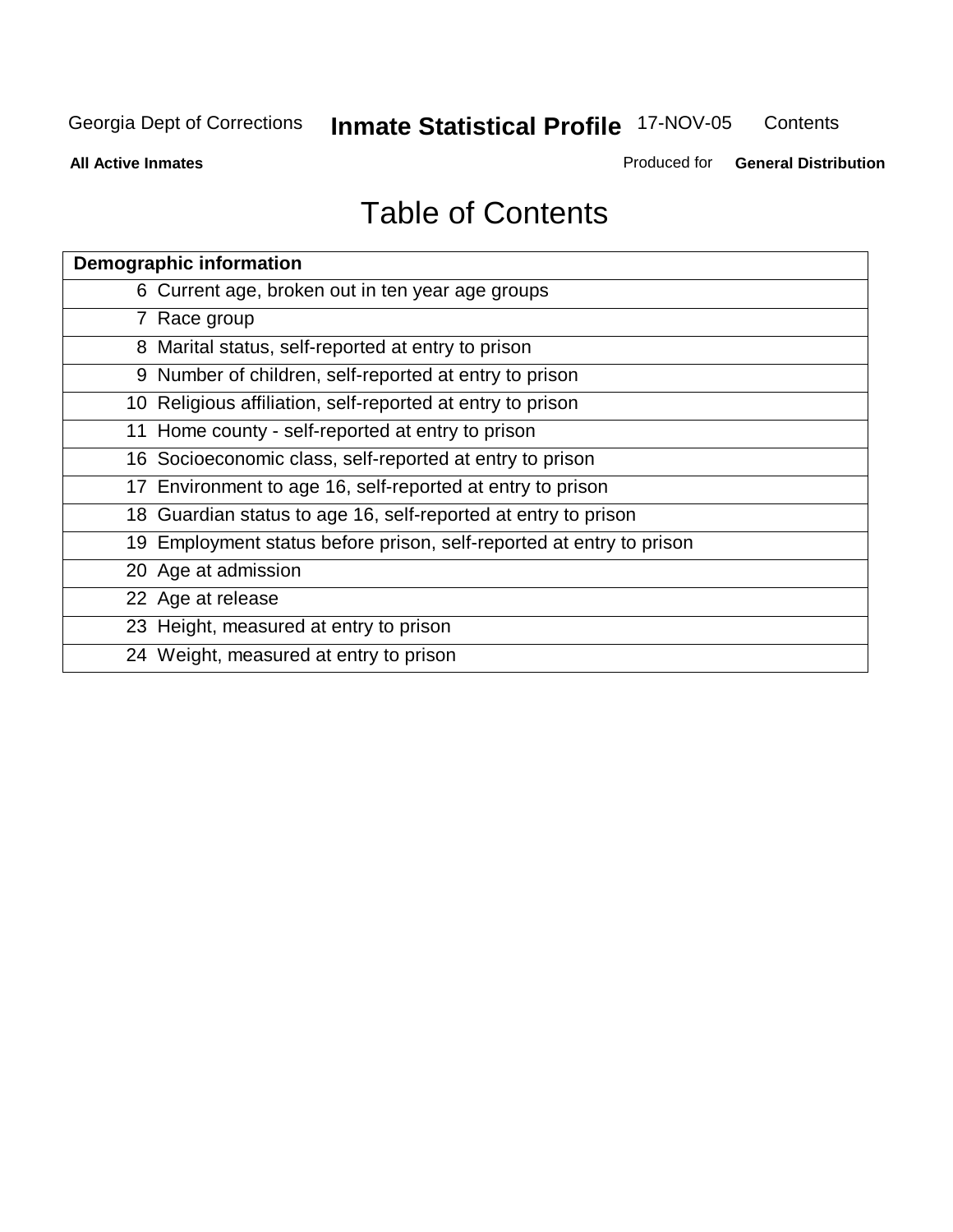#### Georgia Dept of Corrections **Inmate Statistical Profile** 17-NOV-05 **Contents**

**All Active Inmates**

Produced for **General Distribution**

| <b>Correctional information</b>                 |
|-------------------------------------------------|
| 25 Type of admission to prison                  |
| 26 Current / last security status               |
| 27 Current / last institution type              |
| 28 Institution type - transitional centers      |
| 29 Institution type - mental hospitals          |
| 30 Institution type - county prisons            |
| 31 Institution type - state prisons             |
| 33 Institution type - private prisons           |
| 34 Institution type - prison annexes            |
| 35 Institution type - inmate boot camp          |
| 36 Number of disciplinary reports               |
| 37 Number of transfers                          |
| 38 Number of escapes                            |
| 39 Probable future release type                 |
| 40 Actual release type                          |
| 41 Time served in current (or last) institution |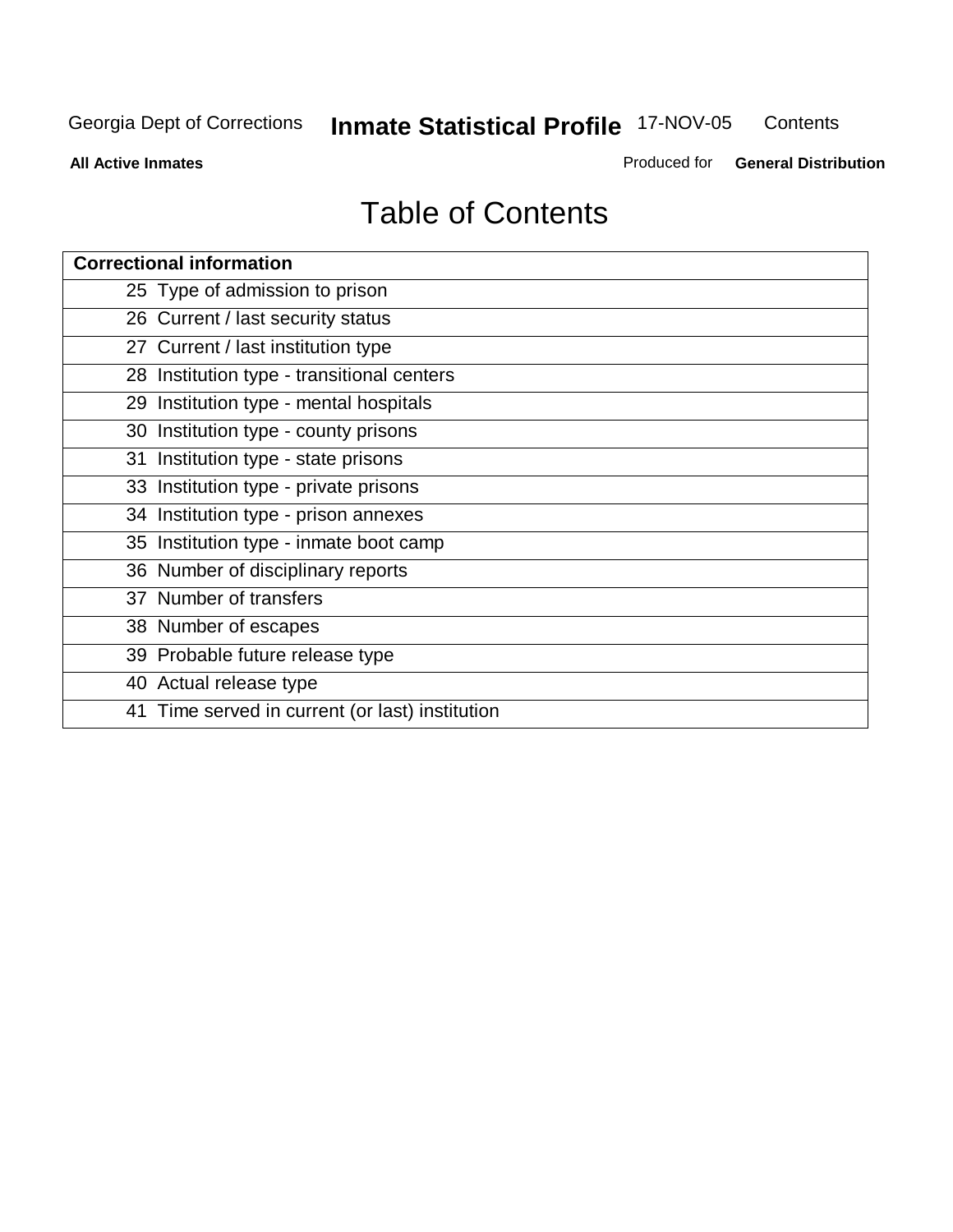**Contents** 

**All Active Inmates**

Produced for **General Distribution**

| Educational, psychological and physical information              |
|------------------------------------------------------------------|
| 42 Highest grade level attained                                  |
| 43 Culture fair IQ scores                                        |
| 44 Wide Range Achievement Test (WRAT) reading score              |
| 45 Wide Range Achievement Test (WRAT) math score                 |
| 46 Wide Range Achievement Test (WRAT) spelling score             |
| 47 Scope of substance abuse - summary                            |
| 48 Scope of substance abuse - detail                             |
| 49 Current / last mental health treatment level                  |
| 50 PULHESDWIT medical scale - 'P' overall condition ('P'hysical) |
| 51 PULHESDWIT medical scale - 'U' upper body                     |
| 52 PULHESDWIT medical scale - 'L' lower body                     |
| 53 PULHESDWIT medical scale - 'H' hearing                        |
| 54 PULHESDWIT medical scale - 'E' vision                         |
| 55 PULHESDWIT medical scale -'S' psychiatric                     |
| 56 PULHESDWIT medical scale - 'D' dental                         |
| 57 PULHESDWIT medical scale - 'W' work ability                   |
| 58 PULHESDWIT medical scale - 'I' impairment                     |
| 59 PULHESDWIT medical scale - 'T' transportability               |
| 60 Criminality in family, self-reported                          |
| 61 Alcoholism in family, self-reported                           |
| 62 Drug abuse in family, self-reported                           |
| 63 Subjected to frequent beatings, self-reported                 |
| 64 Father absent during inmate's childhood                       |
| 65 Mother absent during inmate's childhood                       |
| 66 Inmate diagnosed as manipulative                              |
| 67 Inmate diagnosed as assaultive                                |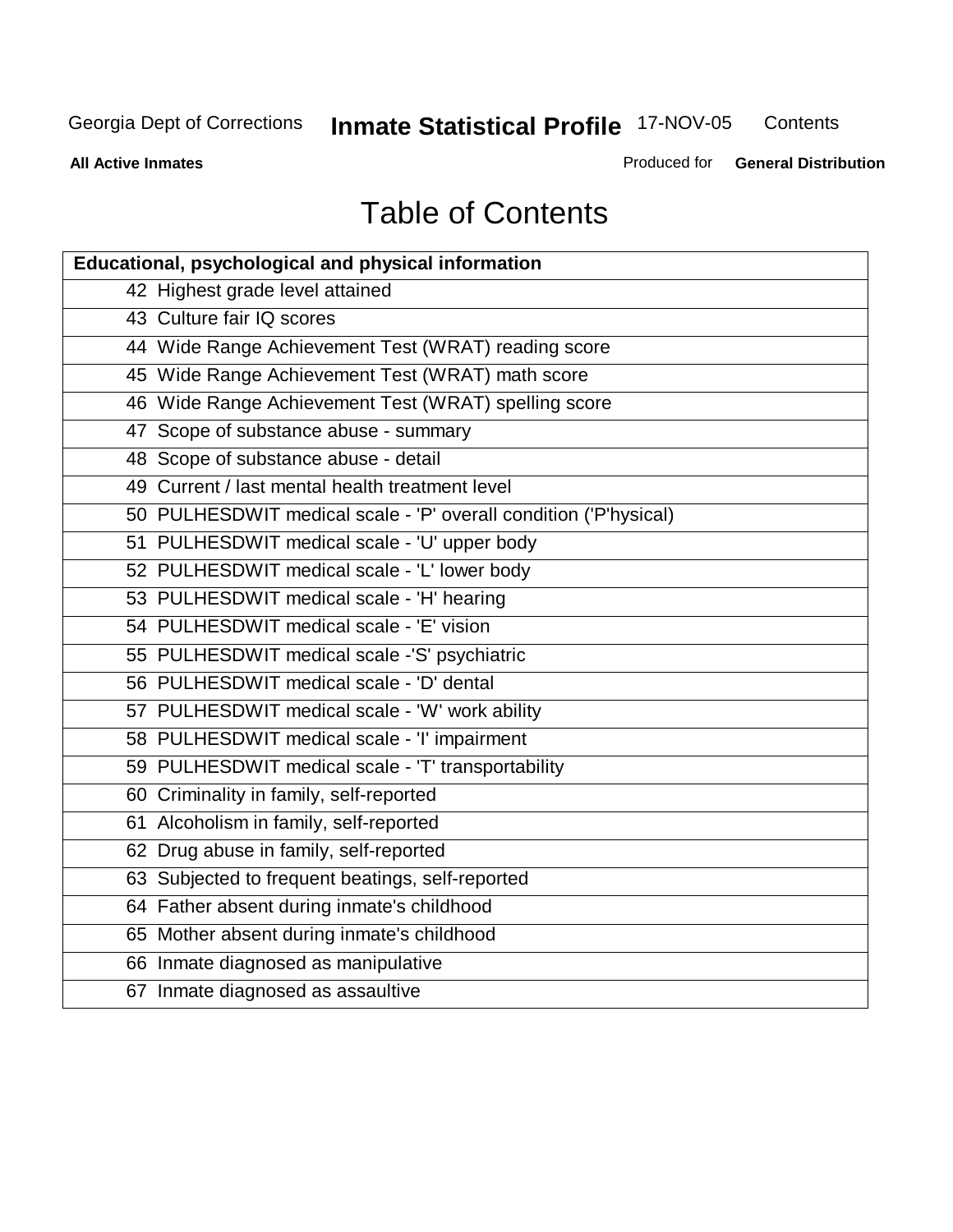**Contents** 

**All Active Inmates**

Produced for **General Distribution**

| <b>Crimes and criminal history information</b>                  |
|-----------------------------------------------------------------|
| 68 Number of prior Georgia incarcerations                       |
| 69 Prison sentence in years                                     |
| 70 Primary offense, broken out into felonies vs misdemeanors    |
| 71 Primary offense, broken out into four broad crime categories |
| 72 Primary offense, detailed offense code                       |
| 79 County of conviction of primary offense                      |
| 84 Circuit of conviction of primary offense                     |
| 86 Years served (jail + prison) in this incarceration           |
| <b>Medical information</b>                                      |
| 87 Results of most recent HIV test                              |
| 88 Results of most recent tuberculosis test                     |
| 89 Results of most recent syphilis test                         |
| 90 Results of most recent Hepatitis-C test                      |
| 91 Results of most recent pregnancy test                        |
| 92 Results of most recent diabetes test                         |
|                                                                 |
| 93 Results of most recent hypertension test                     |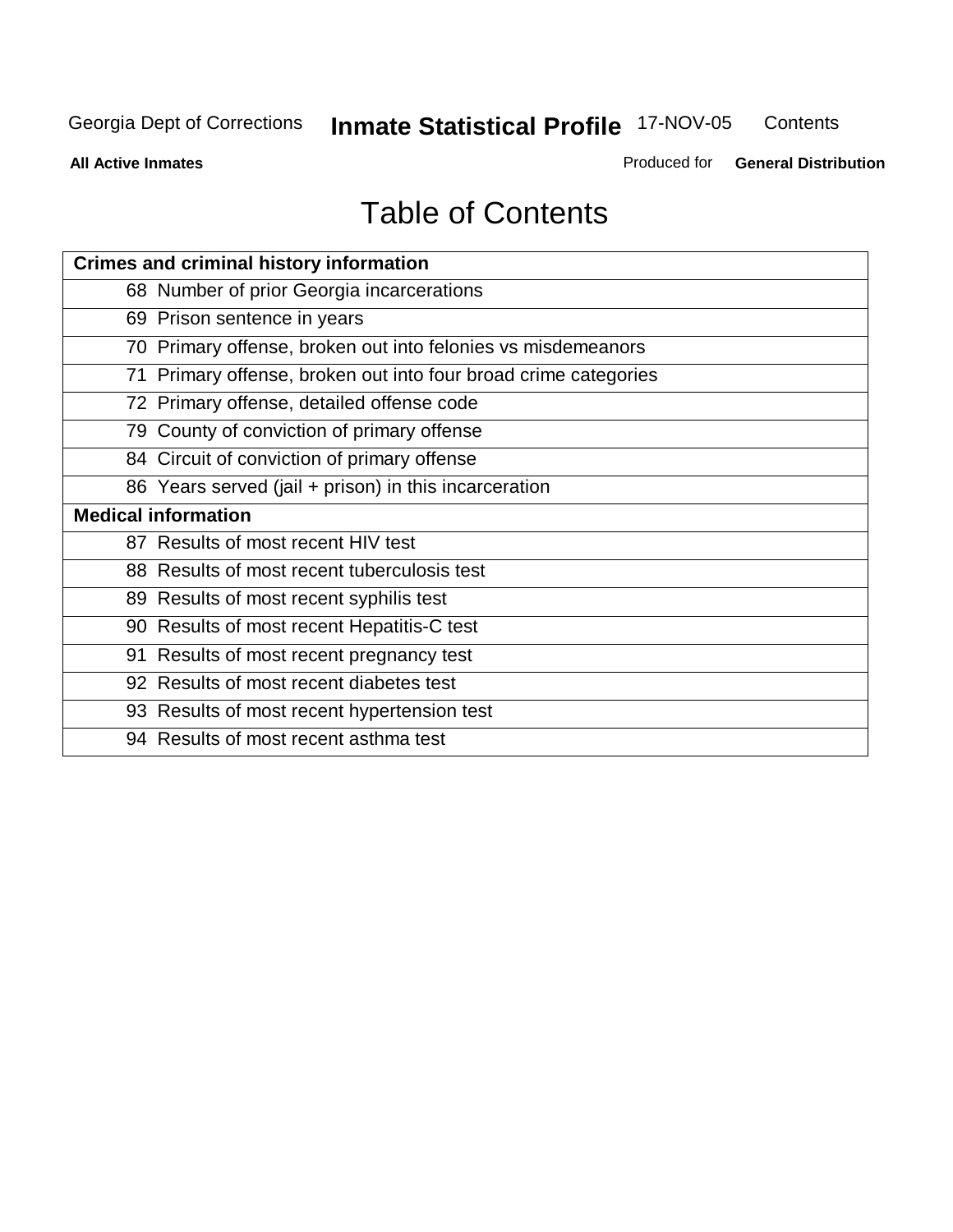### **All Active Inmates**

### Produced for **General Distribution**

### Current age, broken out in ten-year age groups

|                       |              | <b>Male</b> |        |              | <b>Female</b> |       | <b>Total</b> |        |
|-----------------------|--------------|-------------|--------|--------------|---------------|-------|--------------|--------|
| <b>Current Age</b>    | <b>Count</b> | Col %       | Row %  | <b>Count</b> | Col %         | Row % | <b>Total</b> | Col %  |
| <b>Teens</b>          | 2,760        | 6.08%       | 96.60% | 97           | 3.43%         | 3.40% | 2,857        | 5.92%  |
| <b>Twenties</b>       | 14,622       | 32.19%      | 94.76% | 808          | 28.57%        | 5.24% | 15,430       | 31.98% |
| <b>Thirties</b>       | 13,337       | 29.36%      | 93.09% | 990          | 35.01%        | 6.91% | 14,327       | 29.69% |
| <b>Forties</b>        | 10,260       | 22.59%      | 93.28% | 739          | 26.13%        | 6.72% | 10,999       | 22.80% |
| <b>Fifties</b>        | 3,501        | 7.71%       | 95.71% | 157          | 5.55%         | 4.29% | 3,658        | 7.58%  |
| <b>Sixties</b>        | 805          | 1.77%       | 95.72% | 36           | 1.27%         | 4.28% | 841          | 1.74%  |
| Seventy +             | 138          | $0.30\%$    | 99.28% |              | 0.04%         | 0.72% | 139          | 0.29%  |
| <b>Total Reported</b> | 45,423       | 100%        | 94.14% | 2,828        | 100%          | 5.86% | 48,251       | 100%   |

| <b>Not Reported</b>        |               |       |        |
|----------------------------|---------------|-------|--------|
| <b><i><u>Cotal</u></i></b> | <b>A5 A25</b> | 2,828 | 48,253 |

| <b>Mean</b><br>(average) | 35.69 | 36.01 | 35.71 |
|--------------------------|-------|-------|-------|
| Median (middle)          | 34    | 36    |       |
| Mode<br>(most frequent)  | 26    |       | 26    |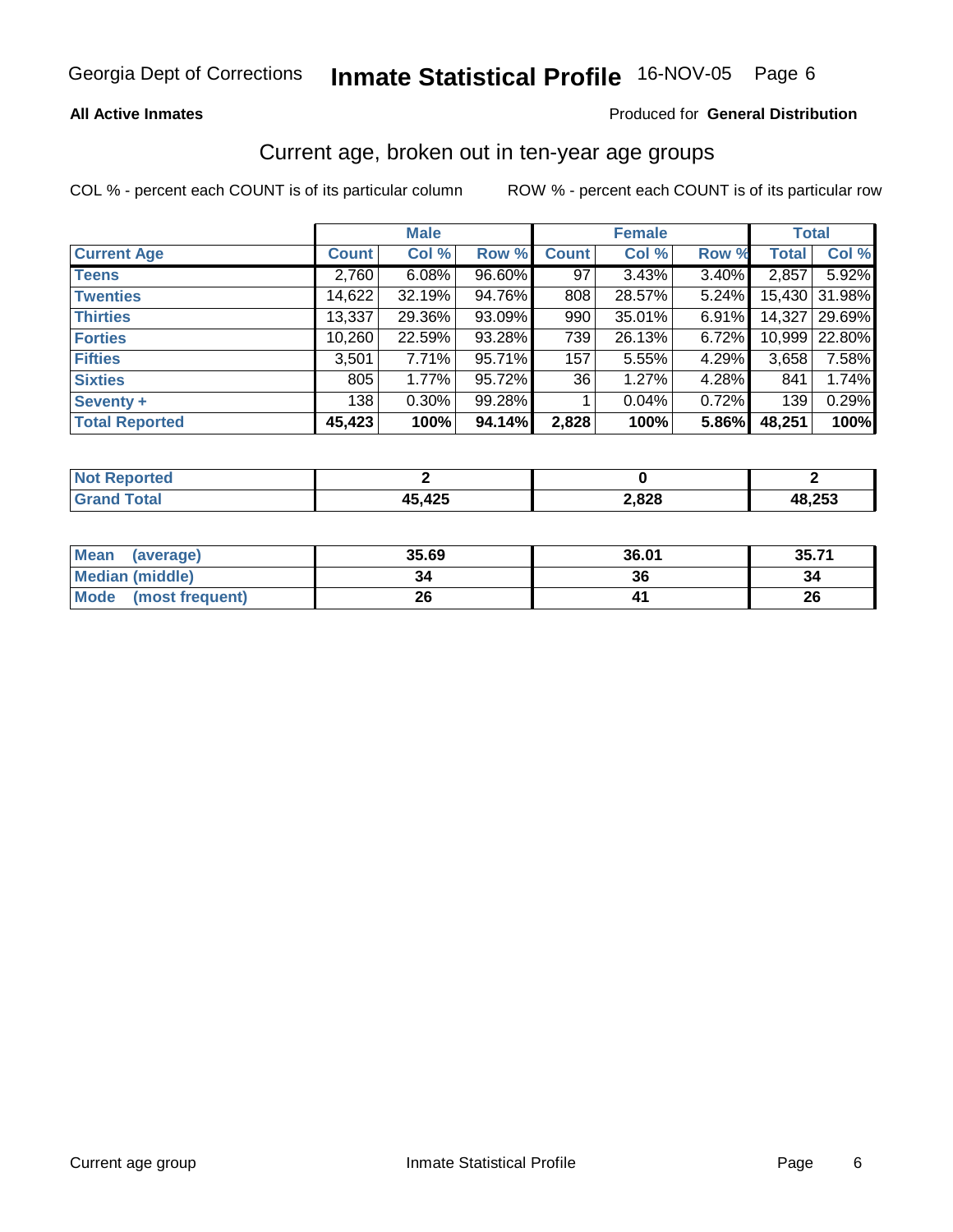### **All Active Inmates**

### Produced for **General Distribution**

# Race group

|                       |              | <b>Male</b> |                    |       | <b>Female</b> |          |        | <b>Total</b> |
|-----------------------|--------------|-------------|--------------------|-------|---------------|----------|--------|--------------|
| <b>Race Group</b>     | <b>Count</b> | Col %       | <b>Row % Count</b> |       | Col %         | Row %    | Total  | Col %        |
| White                 | 16,591       | 36.67%      | 92.21%             | 1,402 | 49.70%        | 7.79%    | 17,993 | 37.43%       |
| <b>Black</b>          | 28,557       | $63.12\%$   | 95.28%             | 1,414 | 50.12%        | 4.72%    | 29,971 | 62.36%       |
| <b>Indian</b><br>3    | 51           | $.11\%$     | 96.23%             | 2     | .07%          | $3.77\%$ | 53     | $.11\%$      |
| <b>Asian</b><br>6     | 45           | $.10\%$     | 93.75%             | 3     | $.11\%$       | 6.25%    | 48     | .10%         |
| <b>Total Reported</b> | 45,244       | 100%        | 94.13%             | 2,821 | 100%          | 5.87%    | 48,065 | 100%         |

| 181                 |       | 188    |
|---------------------|-------|--------|
| $A \Omega F$<br>1 F | 2,828 | 48.253 |

| Black<br><b>Black</b><br><b>οιαύκ</b><br>___ |
|----------------------------------------------|
|----------------------------------------------|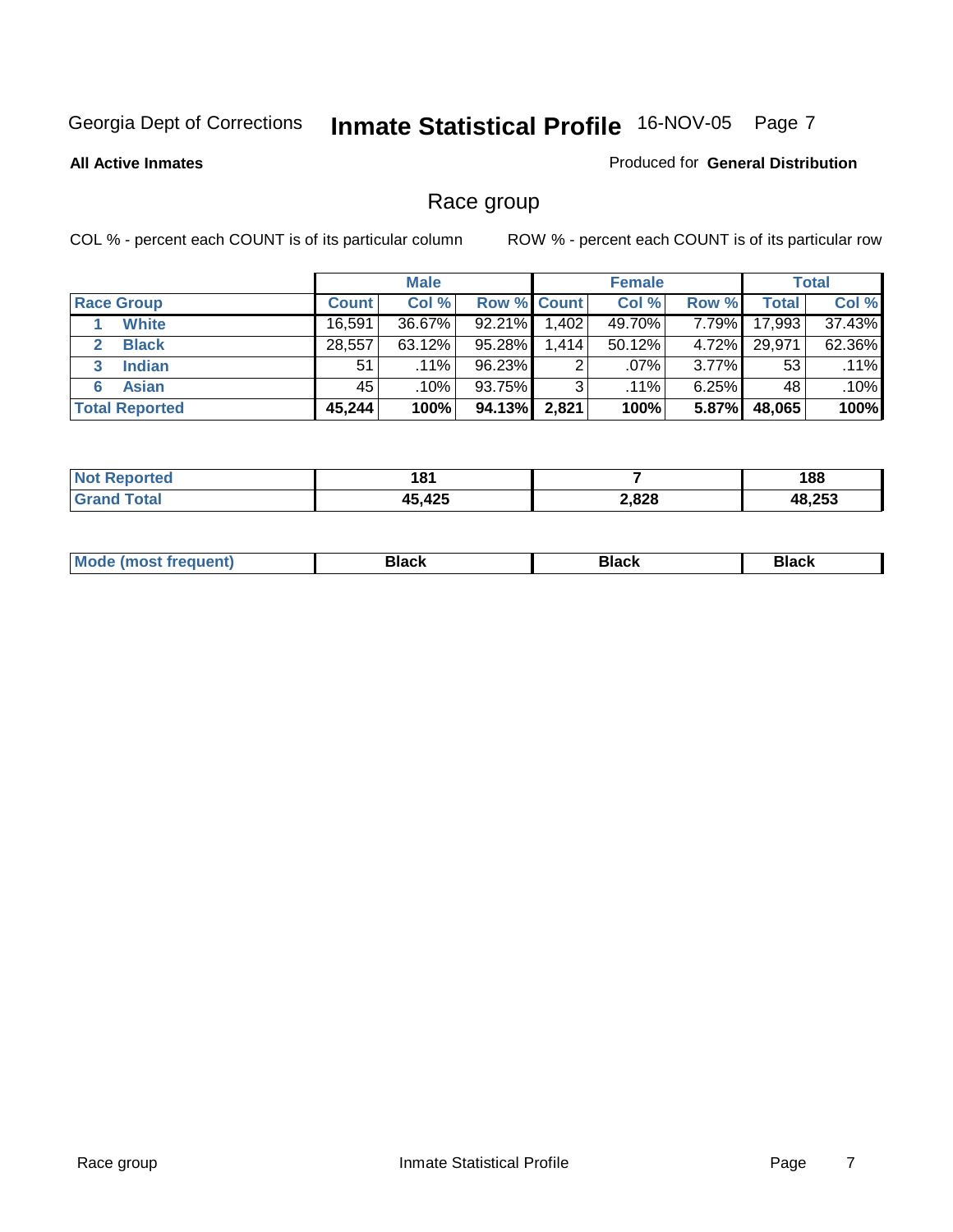### **All Active Inmates**

### Produced for **General Distribution**

# Marital status, self-reported at entry to prison

|                                |              | <b>Male</b> |        |              | <b>Female</b> |        |              | <b>Total</b> |
|--------------------------------|--------------|-------------|--------|--------------|---------------|--------|--------------|--------------|
| <b>Marital Status</b>          | <b>Count</b> | Col %       | Row %  | <b>Count</b> | Col %         | Row %  | <b>Total</b> | Col %        |
| <b>Single</b>                  | 26,663       | $61.35\%$   | 94.84% | 1,451        | 54.20%        | 5.16%  | 28,114       | 60.94%       |
| <b>Married</b><br>$\mathbf{2}$ | 5,473        | 12.59%      | 93.06% | 408          | 15.24%        | 6.94%  | 5,881        | 12.75%       |
| <b>Separated</b><br>3          | 2,214        | 5.09%       | 88.70% | 282          | 10.53%        | 11.30% | 2,496        | 5.41%        |
| <b>Divorced</b><br>4           | 5,172        | 11.90%      | 93.81% | 341          | 12.74%        | 6.19%  | 5,513        | 11.95%       |
| <b>Widowed</b><br>5            | 514          | 1.18%       | 83.04% | 105          | 3.92%         | 16.96% | 619          | 1.34%        |
| <b>Common Law</b><br>6         | 3,424        | 7.88%       | 97.44% | 90           | 3.36%         | 2.56%  | 3,514        | 7.62%        |
| <b>Total Reported</b>          | 43,460       | 100%        | 94.2%  | 2,677        | 100%          | 5.8%   | 46,137       | 100%         |

| ,965       | . EA<br>. .<br>1 J I | ,116   |
|------------|----------------------|--------|
| $A \cap E$ | 2,828                | 48,253 |

|  | <b>Mode</b><br>(most frequent) | .<br>luie | лане | ---- |
|--|--------------------------------|-----------|------|------|
|--|--------------------------------|-----------|------|------|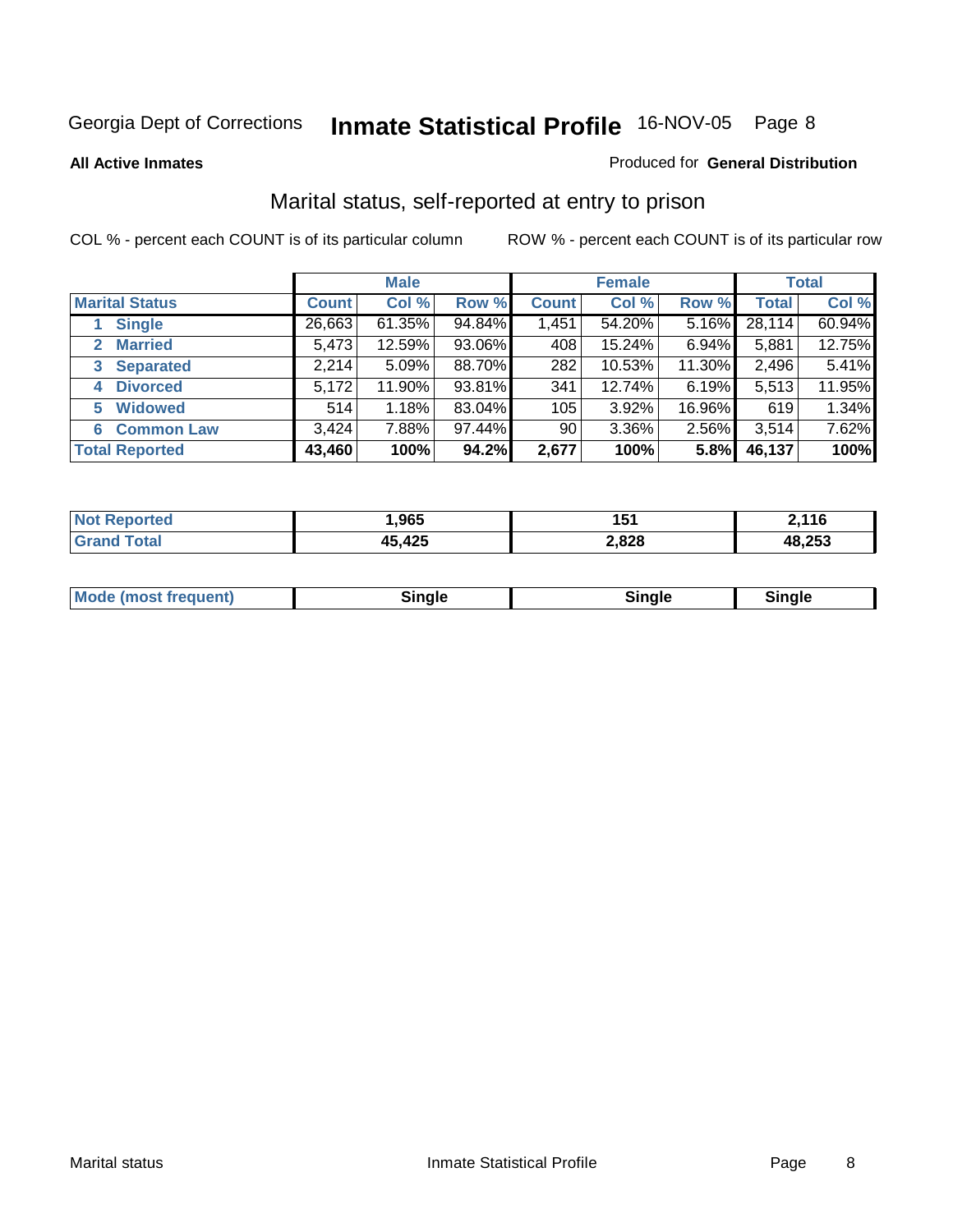### **All Active Inmates**

### Produced for **General Distribution**

# Number of children, self reported at entry to prison

|                           |              | <b>Male</b> |        |              | <b>Female</b> |          |              | <b>Total</b> |  |
|---------------------------|--------------|-------------|--------|--------------|---------------|----------|--------------|--------------|--|
| <b>Number of Children</b> | <b>Count</b> | Col %       | Row %  | <b>Count</b> | Col %         | Row %    | <b>Total</b> | Col %        |  |
| 10                        | 17,011       | 39.60%      | 96.75% | 572          | 21.38%        | 3.25%    | 17,583       | 38.53%       |  |
|                           | 10,011       | 23.30%      | 95.07% | 519          | 19.40%        | 4.93%    | 10,530       | 23.07%       |  |
| $\overline{2}$            | 7,410        | 17.25%      | 91.89% | 654          | 24.45%        | 8.11%    | 8,064        | 17.67%       |  |
| $\overline{\mathbf{3}}$   | 4,427        | 10.31%      | 89.45% | 522          | 19.51%        | 10.55%   | 4,949        | 10.84%       |  |
| 4                         | 2,138        | 4.98%       | 90.33% | 229          | 8.56%         | 9.67%    | 2,367        | 5.19%        |  |
| 5                         | 1,092        | 2.54%       | 92.00% | 95           | 3.55%         | $8.00\%$ | 1,187        | 2.60%        |  |
| $6\phantom{a}6$           | 448          | 1.04%       | 90.32% | 48           | 1.79%         | 9.68%    | 496          | 1.09%        |  |
| 7                         | 217          | 0.51%       | 91.95% | 19           | 0.71%         | 8.05%    | 236          | 0.52%        |  |
| 8                         | 90           | 0.21%       | 90.00% | 10           | 0.37%         | 10.00%   | 100          | 0.22%        |  |
| 9                         | 47           | 0.11%       | 94.00% | 3            | 0.11%         | $6.00\%$ | 50           | 0.11%        |  |
| 10                        | 20           | 0.05%       | 86.96% | 3            | 0.11%         | 13.04%   | 23           | 0.05%        |  |
| Over 10                   | 48           | 0.11%       | 97.96% |              | 0.04%         | 2.04%    | 49           | 0.11%        |  |
| <b>Total Reported</b>     | 42,959       | 100%        | 94.14% | 2,675        | 100%          | 5.86%    | 45,634       | 100%         |  |

| Tec.<br>N | .466       | 153   | 2.619         |
|-----------|------------|-------|---------------|
|           | AC<br>44 J | 2,828 | 48,253<br>AP. |

| Mean<br>(average)       | 1.36 | 2.00 | 1.40 |
|-------------------------|------|------|------|
| <b>Median (middle)</b>  |      |      |      |
| Mode<br>(most frequent) |      |      |      |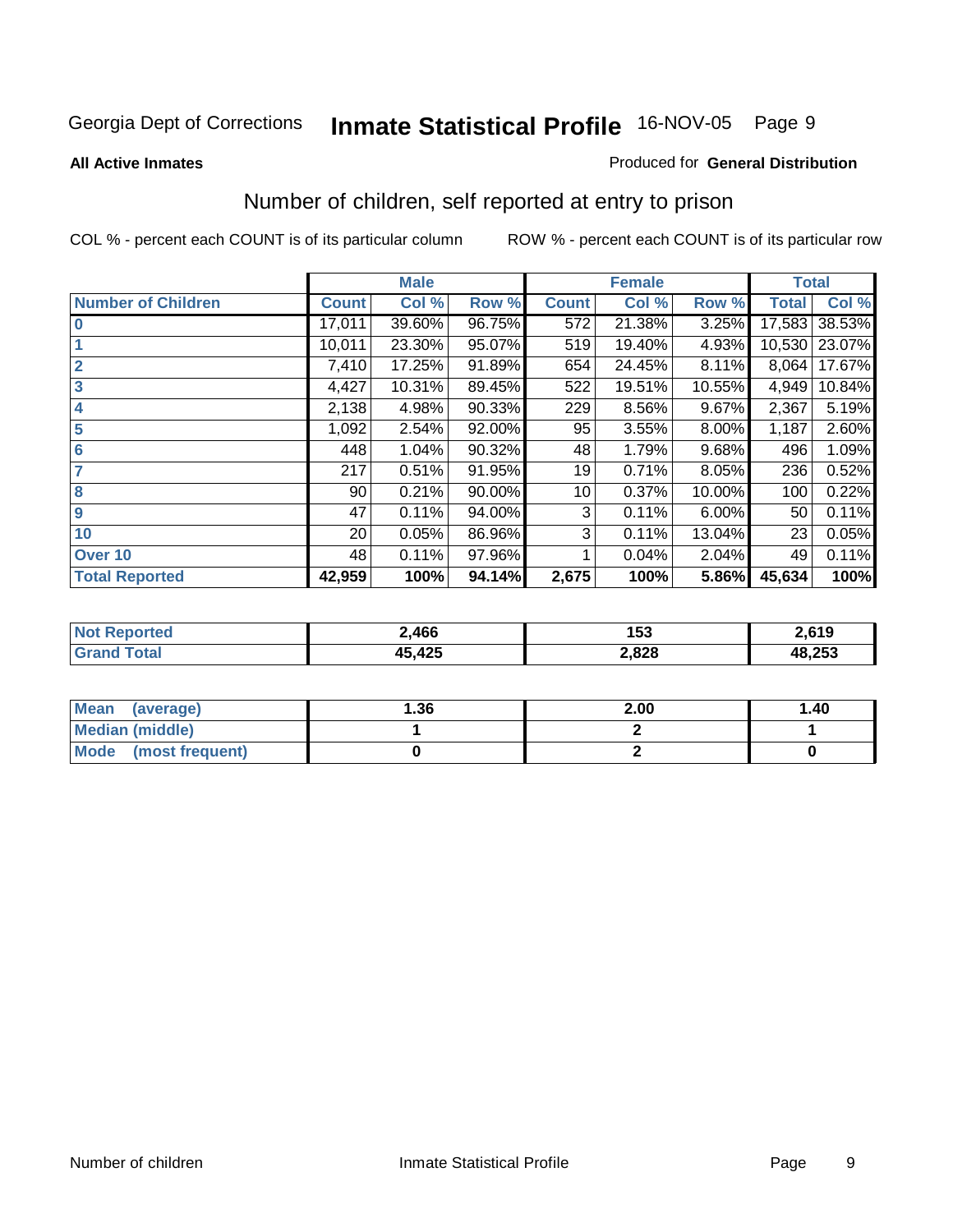### **All Active Inmates**

### Produced for **General Distribution**

# Religious affiliation, self-reported at entry to prison

|                 |                              |                | <b>Male</b> |         |                 | <b>Female</b> |        | <b>Total</b>    |        |  |
|-----------------|------------------------------|----------------|-------------|---------|-----------------|---------------|--------|-----------------|--------|--|
|                 | <b>Religious Affiliation</b> | <b>Count</b>   | Col %       | Row %   | <b>Count</b>    | Col %         | Row %  | <b>Total</b>    | Col %  |  |
| 1               | <b>Islam</b>                 | 1,378          | 3.59%       | 98.36%  | $\overline{23}$ | .88%          | 1.64%  | 1,401           | 3.42%  |  |
| $\overline{2}$  | <b>Catholic</b>              | 1,903          | 4.96%       | 93.70%  | 128             | 4.88%         | 6.30%  | 2,031           | 4.96%  |  |
| 3               | <b>Baptist</b>               | 19,564         | 51.00%      | 92.85%  | 1,507           | 57.48%        | 7.15%  | 21,071          | 51.41% |  |
| 4               | <b>Methodist</b>             | 898            | 2.34%       | 89.89%  | 101             | 3.85%         | 10.11% | 999             | 2.44%  |  |
| 5               | <b>EpiscopIn</b>             | 65             | .17%        | 92.86%  | 5               | .19%          | 7.14%  | 70              | .17%   |  |
| $6\phantom{1}6$ | <b>Presbytrn</b>             | 101            | .26%        | 98.06%  | $\overline{2}$  | .08%          | 1.94%  | 103             | .25%   |  |
| $\overline{7}$  | <b>Chc Of God</b>            | 431            | 1.12%       | 89.79%  | 49              | 1.87%         | 10.21% | 480             | 1.17%  |  |
| 8               | <b>Holiness</b>              | 1,381          | 3.60%       | 86.96%  | 207             | 7.89%         | 13.04% | 1,588           | 3.87%  |  |
| 9               | <b>Jewish</b>                | 50             | .13%        | 98.04%  | 1               | .04%          | 1.96%  | 51              | .12%   |  |
| 10              | <b>Anglican</b>              |                | .02%        | 87.50%  |                 | .04%          | 12.50% | 8               | .02%   |  |
| 11              | <b>Grk Orthdx</b>            | 6              | .02%        | 100.00% |                 |               |        | 6               | .01%   |  |
| 12              | <b>Hindu</b>                 | 6              | .02%        | 100.00% |                 |               |        | 6               | .01%   |  |
| 13              | <b>Buddhist</b>              | 40             | .10%        | 97.56%  | 1               | .04%          | 2.44%  | 41              | .10%   |  |
| 15              | <b>Shintoist</b>             | 10             | .03%        | 100.00% |                 |               |        | $\overline{10}$ | .02%   |  |
| 16              | <b>Seven D Ad</b>            | 106            | .28%        | 94.64%  | 6               | .23%          | 5.36%  | 112             | .27%   |  |
| 17              | <b>Jehovah Wt</b>            | 353            | .92%        | 93.88%  | 23              | .88%          | 6.12%  | 376             | .92%   |  |
| 18              | <b>Latr Day S</b>            | 45             | .12%        | 95.74%  | $\overline{2}$  | .08%          | 4.26%  | 47              | .11%   |  |
| 19              | Quaker                       | $\overline{2}$ | .01%        | 100.00% |                 |               |        | $\overline{2}$  | .01%   |  |
| 20              | <b>Other Prot</b>            | 5,784          | 15.08%      | 92.23%  | 487             | 18.57%        | 7.77%  | 6,271           | 15.30% |  |
| 96              | <b>None</b>                  | 6,232          | 16.25%      | 98.75%  | 79              | 3.01%         | 1.25%  | 6,311           | 15.40% |  |
|                 | <b>Total Reported</b>        | 38,362         | 100%        | 93.6%   | 2,622           | 100%          | 6.4%   | 40,984          | 100%   |  |

| 7,063  | 206   | 7,269  |
|--------|-------|--------|
| 45,425 | 2,828 | 48,253 |

| Mode (mo<br>ost freauent) | 3aptist | Baptist | 3aptist |
|---------------------------|---------|---------|---------|
|                           |         |         |         |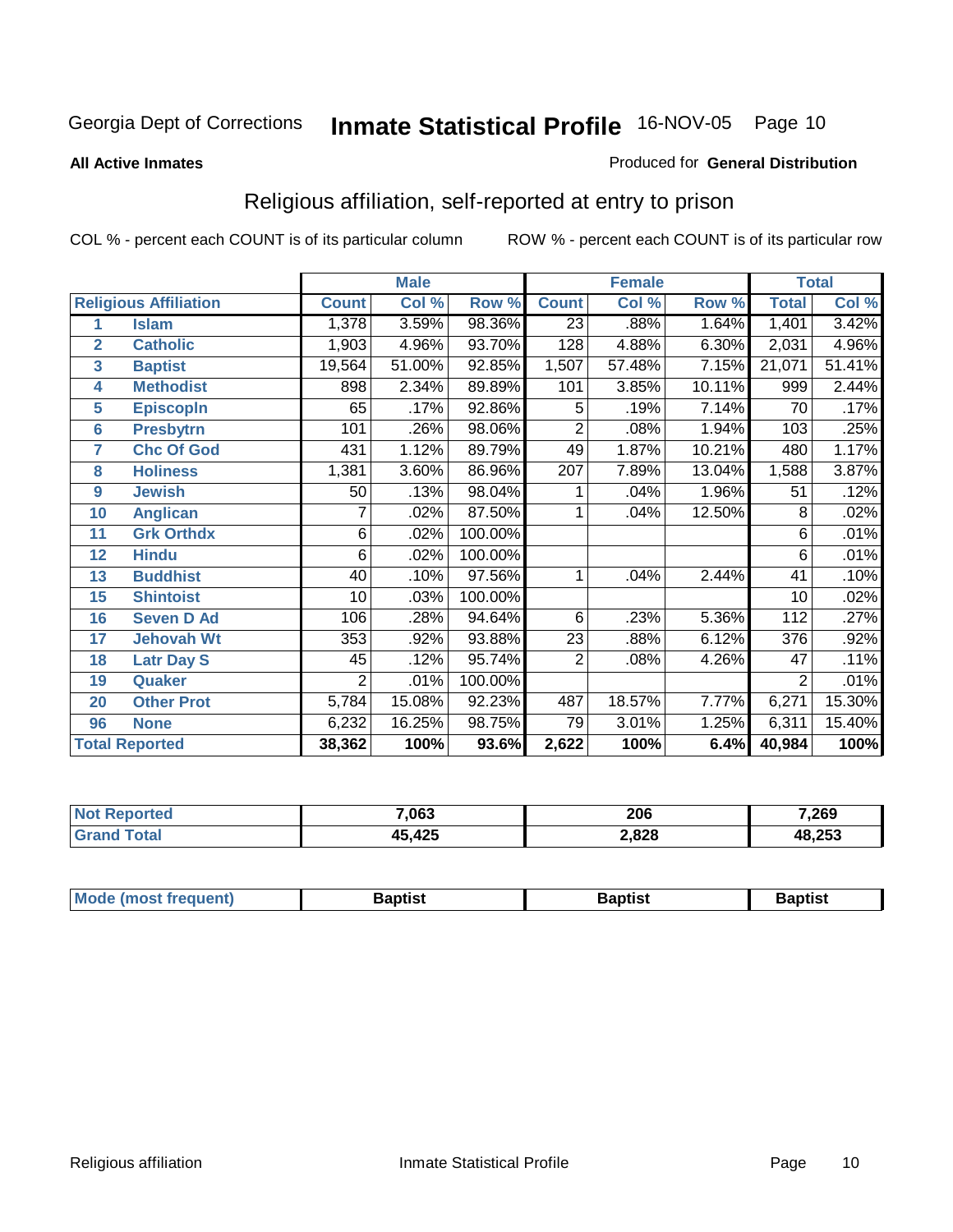### **All Active Inmates**

### Produced for **General Distribution**

# Home county, self-reported at entry to prison

|                 |                      |                  | <b>Male</b> |        |                  | <b>Female</b> |        | <b>Total</b>     |       |
|-----------------|----------------------|------------------|-------------|--------|------------------|---------------|--------|------------------|-------|
|                 | <b>Home County</b>   | <b>Count</b>     | Col %       | Row %  | <b>Count</b>     | Col %         | Row %  | <b>Total</b>     | Col % |
| 1               | <b>Appling</b>       | 88               | .21%        | 93.62% | $\overline{6}$   | .23%          | 6.38%  | 94               | .21%  |
| $\overline{2}$  | <b>Atkinson</b>      | $\overline{32}$  | .08%        | 96.97% | 1                | .04%          | 3.03%  | $\overline{33}$  | .07%  |
| 3               | <b>Bacon</b>         | 44               | .11%        | 93.62% | $\overline{3}$   | .11%          | 6.38%  | $\overline{47}$  | .11%  |
| 4               | <b>Baker</b>         | $\overline{10}$  | .02%        | 90.91% | 1                | .04%          | 9.09%  | $\overline{11}$  | .02%  |
| 5               | <b>Baldwin</b>       | $\overline{275}$ | .66%        | 94.50% | $\overline{16}$  | .60%          | 5.50%  | 291              | .66%  |
| $6\phantom{a}$  | <b>Banks</b>         | 44               | .11%        | 93.62% | $\overline{3}$   | .11%          | 6.38%  | 47               | .11%  |
| $\overline{7}$  | <b>Barrow</b>        | $\overline{218}$ | .52%        | 95.20% | $\overline{11}$  | .42%          | 4.80%  | 229              | .52%  |
| 8               | <b>Bartow</b>        | 426              | 1.02%       | 88.02% | 58               | 2.19%         | 11.98% | 484              | 1.09% |
| 9               | <b>Ben Hill</b>      | 160              | .38%        | 86.02% | $\overline{26}$  | .98%          | 13.98% | 186              | .42%  |
| 10              | <b>Berrien</b>       | 60               | .14%        | 89.55% | 7                | .26%          | 10.45% | 67               | .15%  |
| 11              | <b>Bibb</b>          | 1,066            | 2.56%       | 95.43% | $\overline{51}$  | 1.93%         | 4.57%  | 1,117            | 2.53% |
| 12              | <b>Bleckley</b>      | $\overline{90}$  | .22%        | 90.91% | 9                | .34%          | 9.09%  | 99               | .22%  |
| $\overline{13}$ | <b>Brantley</b>      | $\overline{39}$  | .09%        | 92.86% | $\overline{3}$   | .11%          | 7.14%  | $\overline{42}$  | .09%  |
| 14              | <b>Brooks</b>        | $\overline{72}$  | .17%        | 98.63% | 1                | .04%          | 1.37%  | $\overline{73}$  | .17%  |
| 15              | <b>Bryan</b>         | $\overline{70}$  | .17%        | 90.91% | 7                | .26%          | 9.09%  | $\overline{77}$  | .17%  |
| 16              | <b>Bulloch</b>       | 290              | .70%        | 94.77% | 16               | .60%          | 5.23%  | 306              | .69%  |
| $\overline{17}$ | <b>Burke</b>         | 168              | .40%        | 96.55% | $\overline{6}$   | .23%          | 3.45%  | 174              | .39%  |
| 18              | <b>Butts</b>         | 124              | .30%        | 96.88% | 4                | .15%          | 3.13%  | 128              | .29%  |
| 19              | <b>Calhoun</b>       | $\overline{30}$  | .07%        | 93.75% | $\overline{2}$   | .08%          | 6.25%  | $\overline{32}$  | .07%  |
| 20              | <b>Camden</b>        | 80               | .19%        | 98.77% | 1                | .04%          | 1.23%  | $\overline{81}$  | .18%  |
| 21              | <b>Candler</b>       | 65               | .16%        | 98.48% | $\overline{1}$   | .04%          | 1.52%  | 66               | .15%  |
| 22              | <b>Carroll</b>       | 399              | .96%        | 90.27% | $\overline{43}$  | 1.63%         | 9.73%  | 442              | 1.00% |
| 23              | <b>Catoosa</b>       | 155              | .37%        | 89.08% | $\overline{19}$  | .72%          | 10.92% | 174              | .39%  |
| 24              | <b>Charlton</b>      | $\overline{42}$  | .10%        | 93.33% | $\overline{3}$   | .11%          | 6.67%  | 45               | .10%  |
| 25              | <b>Chatham</b>       | 2,092            | 5.03%       | 95.44% | $\overline{100}$ | 3.78%         | 4.56%  | 2,192            | 4.96% |
| 26              | <b>Chattahoochee</b> | $\overline{17}$  | .04%        | 89.47% | 2                | .08%          | 10.53% | 19               | .04%  |
| 27              | Chattooga            | $\overline{202}$ | .49%        | 90.58% | $\overline{21}$  | .79%          | 9.42%  | $\overline{223}$ | .50%  |
| 28              | <b>Cherokee</b>      | 395              | .95%        | 90.60% | 41               | 1.55%         | 9.40%  | 436              | .99%  |
| 29              | <b>Clarke</b>        | 460              | 1.11%       | 93.69% | $\overline{31}$  | 1.17%         | 6.31%  | 491              | 1.11% |
| 30              | <b>Clay</b>          | $\overline{19}$  | .05%        | 95.00% | 1                | .04%          | 5.00%  | $\overline{20}$  | .05%  |
| $\overline{31}$ | <b>Clayton</b>       | 1,136            | 2.73%       | 94.51% | 66               | 2.50%         | 5.49%  | 1,202            | 2.72% |
| 32              | <b>Clinch</b>        | 40               | .10%        | 90.91% | 4                | .15%          | 9.09%  | 44               | .10%  |
| 33              | <b>Cobb</b>          | 1,686            | 4.06%       | 93.67% | $\overline{114}$ | 4.31%         | 6.33%  | 1,800            | 4.07% |
| 34              | <b>Coffee</b>        | 191              | .46%        | 88.43% | 25               | .95%          | 11.57% | 216              | .49%  |
| 35              | <b>Colquitt</b>      | $\overline{248}$ | .60%        | 96.12% | 10               | .38%          | 3.88%  | 258              | .58%  |
| 36              | <b>Columbia</b>      | 156              | .38%        | 91.23% | 15               | .57%          | 8.77%  | 171              | .39%  |
| 37              | <b>Cook</b>          | $\overline{93}$  | .22%        | 93.94% | $\overline{6}$   | .23%          | 6.06%  | 99               | .22%  |
| 38              | <b>Coweta</b>        | 377              | .91%        | 93.32% | $\overline{27}$  | 1.02%         | 6.68%  | 404              | .91%  |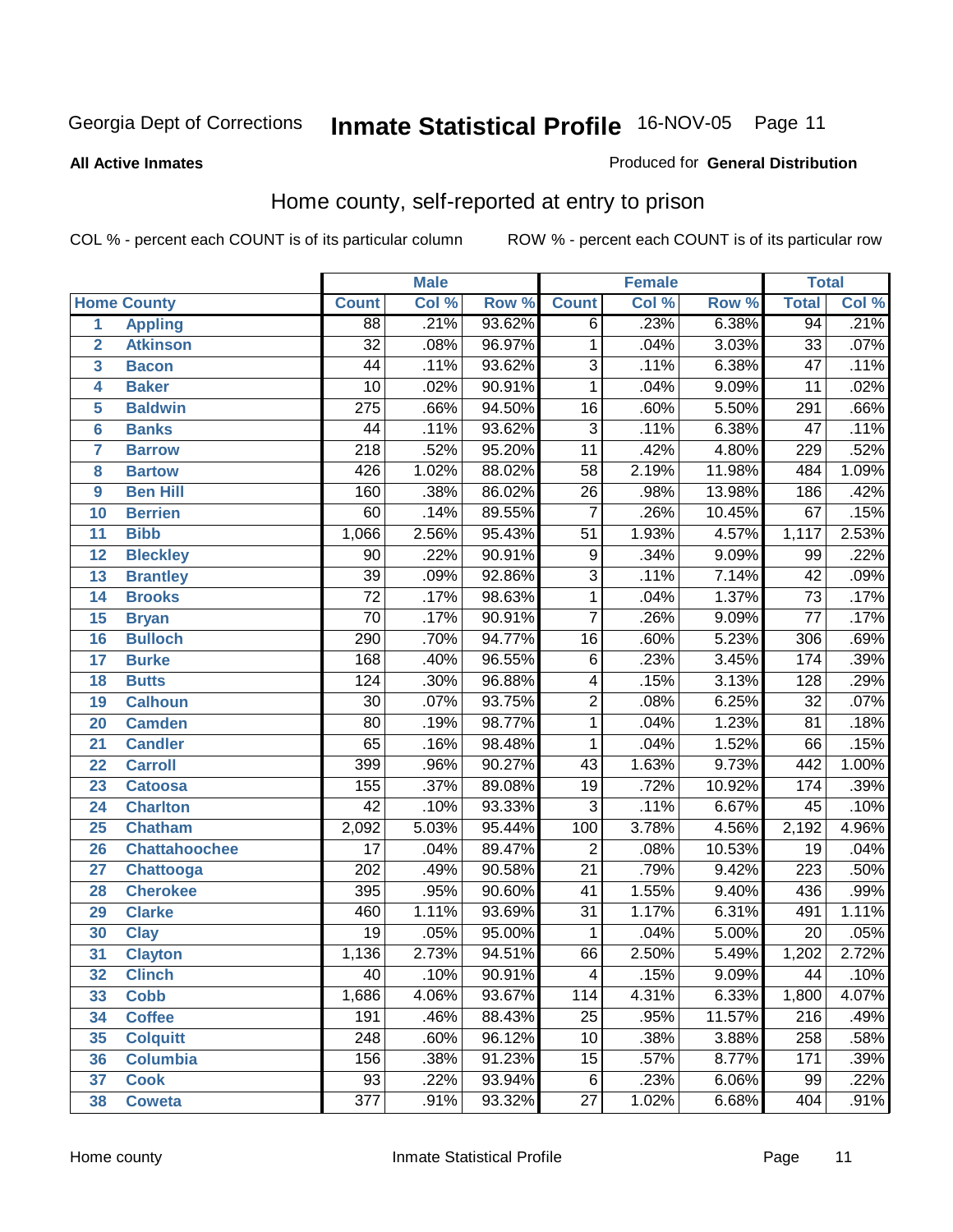### **All Active Inmates**

### Produced for **General Distribution**

# Home county, self-reported at entry to prison

|                 |                    |                  | <b>Male</b> |         |                 | <b>Female</b> |        | <b>Total</b>     |        |
|-----------------|--------------------|------------------|-------------|---------|-----------------|---------------|--------|------------------|--------|
|                 | <b>Home County</b> | <b>Count</b>     | Col %       | Row %   | <b>Count</b>    | Col %         | Row %  | <b>Total</b>     | Col %  |
| 39              | <b>Crawford</b>    | $\overline{20}$  | .05%        | 95.24%  | $\mathbf 1$     | .04%          | 4.76%  | $\overline{21}$  | .05%   |
| 40              | <b>Crisp</b>       | $\overline{215}$ | .52%        | 94.30%  | $\overline{13}$ | .49%          | 5.70%  | 228              | .52%   |
| 41              | <b>Dade</b>        | $\overline{59}$  | .14%        | 95.16%  | $\overline{3}$  | .11%          | 4.84%  | 62               | .14%   |
| 42              | <b>Dawson</b>      | 65               | .16%        | 95.59%  | $\overline{3}$  | .11%          | 4.41%  | 68               | .15%   |
| 43              | <b>Decatur</b>     | 232              | .56%        | 96.67%  | $\overline{8}$  | .30%          | 3.33%  | $\overline{240}$ | .54%   |
| 44              | <b>Dekalb</b>      | 2,316            | 5.57%       | 95.15%  | 118             | 4.46%         | 4.85%  | 2,434            | 5.50%  |
| 45              | <b>Dodge</b>       | 158              | .38%        | 93.49%  | $\overline{11}$ | .42%          | 6.51%  | 169              | .38%   |
| 46              | <b>Dooly</b>       | $\overline{71}$  | .17%        | 94.67%  | 4               | .15%          | 5.33%  | $\overline{75}$  | .17%   |
| 47              | <b>Dougherty</b>   | 878              | 2.11%       | 94.51%  | $\overline{51}$ | 1.93%         | 5.49%  | 929              | 2.10%  |
| 48              | <b>Douglas</b>     | 518              | 1.25%       | 92.67%  | 41              | 1.55%         | 7.33%  | 559              | 1.26%  |
| 49              | <b>Early</b>       | $\overline{55}$  | .13%        | 96.49%  | $\overline{2}$  | .08%          | 3.51%  | $\overline{57}$  | .13%   |
| 50              | <b>Echols</b>      | 3                | .01%        | 100.00% |                 |               |        | 3                | .01%   |
| $\overline{51}$ | <b>Effingham</b>   | $\overline{113}$ | .27%        | 89.68%  | $\overline{13}$ | .49%          | 10.32% | $\overline{126}$ | .28%   |
| 52              | <b>Elbert</b>      | 133              | .32%        | 95.00%  | $\overline{7}$  | .26%          | 5.00%  | 140              | .32%   |
| 53              | <b>Emanuel</b>     | 143              | .34%        | 94.08%  | $\overline{9}$  | .34%          | 5.92%  | $\overline{152}$ | .34%   |
| 54              | <b>Evans</b>       | $\overline{78}$  | .19%        | 98.73%  | 1               | .04%          | 1.27%  | $\overline{79}$  | .18%   |
| 55              | <b>Fannin</b>      | $\overline{95}$  | .23%        | 91.35%  | $\overline{9}$  | .34%          | 8.65%  | 104              | .24%   |
| 56              | <b>Fayette</b>     | 138              | .33%        | 95.17%  | $\overline{7}$  | .26%          | 4.83%  | 145              | .33%   |
| $\overline{57}$ | <b>Floyd</b>       | 592              | 1.42%       | 91.36%  | $\overline{56}$ | 2.12%         | 8.64%  | 648              | 1.47%  |
| 58              | <b>Forsyth</b>     | 161              | .39%        | 95.27%  | 8               | .30%          | 4.73%  | 169              | .38%   |
| 59              | <b>Franklin</b>    | $\overline{108}$ | .26%        | 92.31%  | $\overline{9}$  | .34%          | 7.69%  | $\overline{117}$ | .26%   |
| 60              | <b>Fulton</b>      | 5,492            | 13.21%      | 95.88%  | 236             | 8.92%         | 4.12%  | 5,728            | 12.95% |
| 61              | Gilmer             | 101              | .24%        | 92.66%  | $\overline{8}$  | .30%          | 7.34%  | 109              | .25%   |
| 62              | <b>Glascock</b>    | $\overline{5}$   | .01%        | 100.00% |                 |               |        | 5                | .01%   |
| 63              | <b>Glynn</b>       | $\overline{379}$ | .91%        | 95.95%  | $\overline{16}$ | .60%          | 4.05%  | 395              | .89%   |
| 64              | <b>Gordon</b>      | $\overline{225}$ | .54%        | 88.93%  | 28              | 1.06%         | 11.07% | 253              | .57%   |
| 65              | <b>Grady</b>       | 156              | .38%        | 93.41%  | $\overline{11}$ | .42%          | 6.59%  | 167              | .38%   |
| 66              | <b>Greene</b>      | $\overline{77}$  | .19%        | 92.77%  | $\,6$           | .23%          | 7.23%  | 83               | .19%   |
| 67              | <b>Gwinnett</b>    | 1,115            | 2.68%       | 94.17%  | 69              | 2.61%         | 5.83%  | 1,184            | 2.68%  |
| 68              | <b>Habersham</b>   | 115              | .28%        | 92.00%  | 10              | .38%          | 8.00%  | 125              | .28%   |
| 69              | <b>Hall</b>        | 590              | 1.42%       | 93.80%  | $\overline{39}$ | 1.47%         | 6.20%  | 629              | 1.42%  |
| 70              | <b>Hancock</b>     | 56               | .13%        | 94.92%  | 3               | .11%          | 5.08%  | 59               | .13%   |
| 71              | <b>Haralson</b>    | $\overline{89}$  | .21%        | 93.68%  | $\overline{6}$  | .23%          | 6.32%  | $\overline{95}$  | .21%   |
| 72              | <b>Harris</b>      | 65               | .16%        | 95.59%  | $\overline{3}$  | .11%          | 4.41%  | 68               | .15%   |
| 73              | <b>Hart</b>        | $\overline{76}$  | .18%        | 95.00%  | 4               | .15%          | 5.00%  | 80               | .18%   |
| 74              | <b>Heard</b>       | $\overline{52}$  | .13%        | 100.00% |                 |               |        | $\overline{52}$  | .12%   |
| 75              | <b>Henry</b>       | 369              | .89%        | 90.66%  | $\overline{38}$ | 1.44%         | 9.34%  | 407              | .92%   |
| 76              | <b>Houston</b>     | 464              | 1.12%       | 94.50%  | 27              | 1.02%         | 5.50%  | 491              | 1.11%  |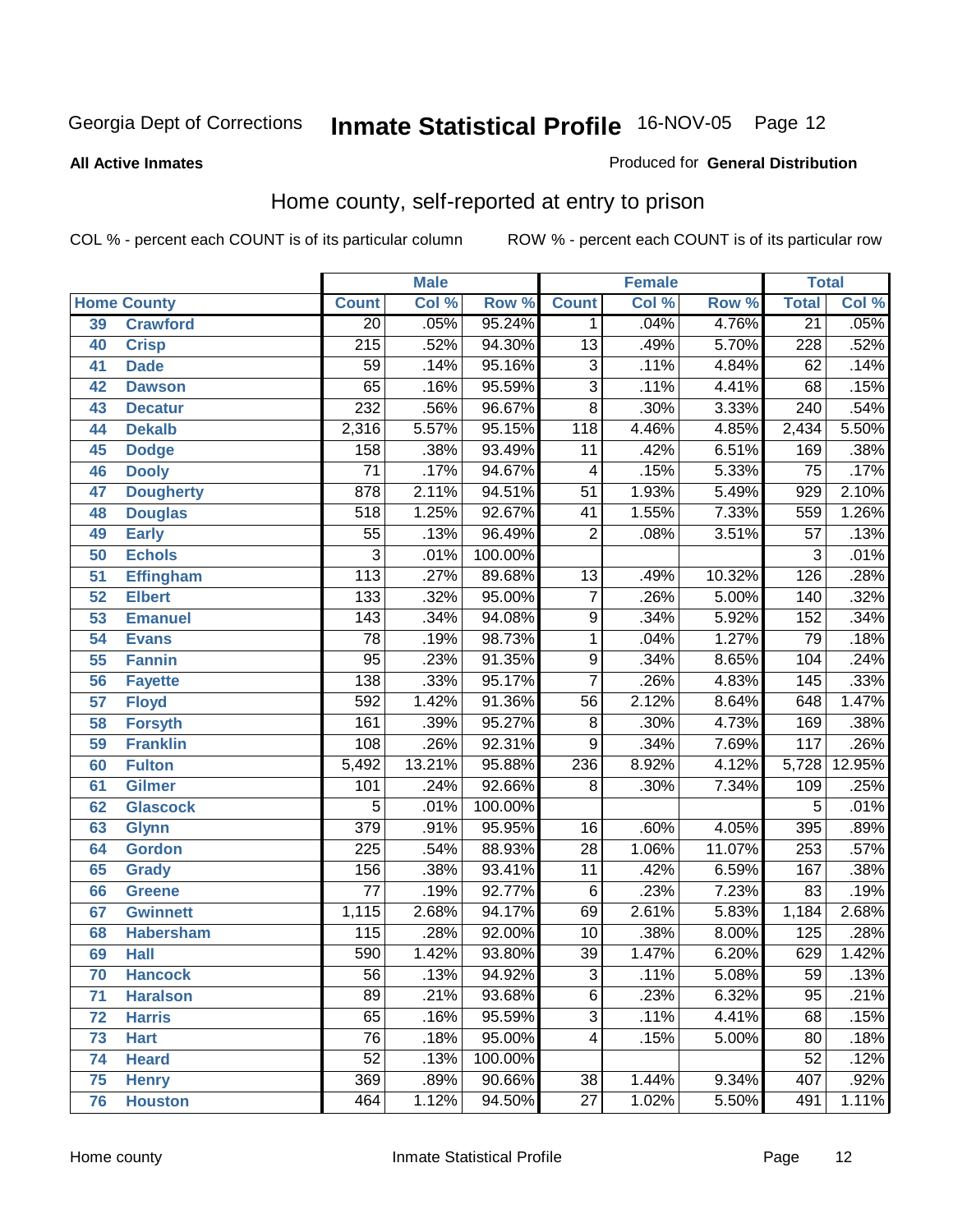### **All Active Inmates**

### Produced for **General Distribution**

# Home county, self-reported at entry to prison

|     |                    |                  | <b>Male</b> |         |                 | <b>Female</b> |        | <b>Total</b>     |       |
|-----|--------------------|------------------|-------------|---------|-----------------|---------------|--------|------------------|-------|
|     | <b>Home County</b> | <b>Count</b>     | Col %       | Row %   | <b>Count</b>    | Col %         | Row %  | <b>Total</b>     | Col % |
| 77  | <b>Irwin</b>       | 64               | .15%        | 98.46%  | $\mathbf{1}$    | .04%          | 1.54%  | 65               | .15%  |
| 78  | <b>Jackson</b>     | 176              | .42%        | 91.67%  | $\overline{16}$ | .60%          | 8.33%  | 192              | .43%  |
| 79  | <b>Jasper</b>      | $\overline{57}$  | .14%        | 98.28%  | $\mathbf{1}$    | .04%          | 1.72%  | $\overline{58}$  | .13%  |
| 80  | <b>Jeff Davis</b>  | $\overline{59}$  | .14%        | 92.19%  | $\overline{5}$  | .19%          | 7.81%  | 64               | .14%  |
| 81  | <b>Jefferson</b>   | $\overline{89}$  | .21%        | 95.70%  | 4               | .15%          | 4.30%  | $\overline{93}$  | .21%  |
| 82  | <b>Jenkins</b>     | $\overline{59}$  | .14%        | 90.77%  | $\overline{6}$  | .23%          | 9.23%  | 65               | .15%  |
| 83  | <b>Johnson</b>     | $\overline{43}$  | .10%        | 100.00% |                 |               |        | $\overline{43}$  | .10%  |
| 84  | <b>Jones</b>       | $\overline{53}$  | .13%        | 91.38%  | 5               | .19%          | 8.62%  | $\overline{58}$  | .13%  |
| 85  | <b>Lamar</b>       | $\overline{74}$  | .18%        | 94.87%  | 4               | .15%          | 5.13%  | $\overline{78}$  | .18%  |
| 86  | <b>Lanier</b>      | $\overline{28}$  | .07%        | 90.32%  | $\overline{3}$  | .11%          | 9.68%  | $\overline{31}$  | .07%  |
| 87  | <b>Laurens</b>     | 242              | .58%        | 93.44%  | $\overline{17}$ | .64%          | 6.56%  | 259              | .59%  |
| 88  | Lee                | $\overline{42}$  | .10%        | 97.67%  | $\mathbf{1}$    | .04%          | 2.33%  | $\overline{43}$  | .10%  |
| 89  | <b>Liberty</b>     | $\overline{211}$ | .51%        | 94.20%  | $\overline{13}$ | .49%          | 5.80%  | 224              | .51%  |
| 90  | <b>Lincoln</b>     | $\overline{37}$  | .09%        | 92.50%  | $\overline{3}$  | .11%          | 7.50%  | 40               | .09%  |
| 91  | Long               | $\overline{31}$  | .07%        | 91.18%  | $\overline{3}$  | .11%          | 8.82%  | $\overline{34}$  | .08%  |
| 92  | <b>Lowndes</b>     | 404              | .97%        | 95.73%  | $\overline{18}$ | .68%          | 4.27%  | 422              | .95%  |
| 93  | <b>Lumpkin</b>     | 69               | .17%        | 93.24%  | $\overline{5}$  | .19%          | 6.76%  | $\overline{74}$  | .17%  |
| 94  | <b>Macon</b>       | $\overline{74}$  | .18%        | 96.10%  | $\overline{3}$  | .11%          | 3.90%  | $\overline{77}$  | .17%  |
| 95  | <b>Madison</b>     | 120              | .29%        | 90.23%  | $\overline{13}$ | .49%          | 9.77%  | 133              | .30%  |
| 96  | <b>Marion</b>      | $\overline{33}$  | .08%        | 91.67%  | $\overline{3}$  | .11%          | 8.33%  | $\overline{36}$  | .08%  |
| 97  | <b>Mcduffie</b>    | 158              | .38%        | 94.05%  | $\overline{10}$ | .38%          | 5.95%  | 168              | .38%  |
| 98  | <b>Mcintosh</b>    | $\overline{51}$  | .12%        | 96.23%  | $\overline{2}$  | .08%          | 3.77%  | $\overline{53}$  | .12%  |
| 99  | <b>Meriwether</b>  | 168              | .40%        | 92.82%  | $\overline{13}$ | .49%          | 7.18%  | 181              | .41%  |
| 100 | <b>Miller</b>      | $\overline{32}$  | .08%        | 96.97%  | $\mathbf{1}$    | .04%          | 3.03%  | $\overline{33}$  | .07%  |
| 101 | <b>Mitchell</b>    | $\overline{163}$ | .39%        | 91.57%  | $\overline{15}$ | .57%          | 8.43%  | 178              | .40%  |
| 102 | <b>Monroe</b>      | 111              | .27%        | 93.28%  | $\overline{8}$  | .30%          | 6.72%  | $\overline{119}$ | .27%  |
| 103 | <b>Montgomery</b>  | $\overline{31}$  | .07%        | 88.57%  | 4               | .15%          | 11.43% | $\overline{35}$  | .08%  |
| 104 | <b>Morgan</b>      | $\overline{68}$  | .16%        | 95.77%  | $\overline{3}$  | .11%          | 4.23%  | $\overline{71}$  | .16%  |
| 105 | <b>Murray</b>      | $\overline{162}$ | .39%        | 92.05%  | $\overline{14}$ | .53%          | 7.95%  | 176              | .40%  |
| 106 | <b>Muscogee</b>    | 1,290            | 3.10%       | 93.95%  | 83              | 3.14%         | 6.05%  | 1,373            | 3.10% |
| 107 | <b>Newton</b>      | $\overline{374}$ | .90%        | 93.73%  | $\overline{25}$ | .95%          | 6.27%  | 399              | .90%  |
| 108 | <b>Oconee</b>      | 38               | .09%        | 92.68%  | 3               | .11%          | 7.32%  | 41               | .09%  |
| 109 | <b>Oglethorpe</b>  | $\overline{53}$  | .13%        | 91.38%  | $\overline{5}$  | .19%          | 8.62%  | $\overline{58}$  | .13%  |
| 110 | <b>Paulding</b>    | $\overline{217}$ | .52%        | 92.34%  | $\overline{18}$ | .68%          | 7.66%  | 235              | .53%  |
| 111 | <b>Peach</b>       | 108              | .26%        | 96.43%  | 4               | .15%          | 3.57%  | $\overline{112}$ | .25%  |
| 112 | <b>Pickens</b>     | $\overline{88}$  | .21%        | 93.62%  | $\,6$           | .23%          | 6.38%  | $\overline{94}$  | .21%  |
| 113 | <b>Pierce</b>      | 49               | .12%        | 92.45%  | 4               | .15%          | 7.55%  | 53               | .12%  |
| 114 | <b>Pike</b>        | $\overline{53}$  | .13%        | 89.83%  | $\overline{6}$  | .23%          | 10.17% | 59               | .13%  |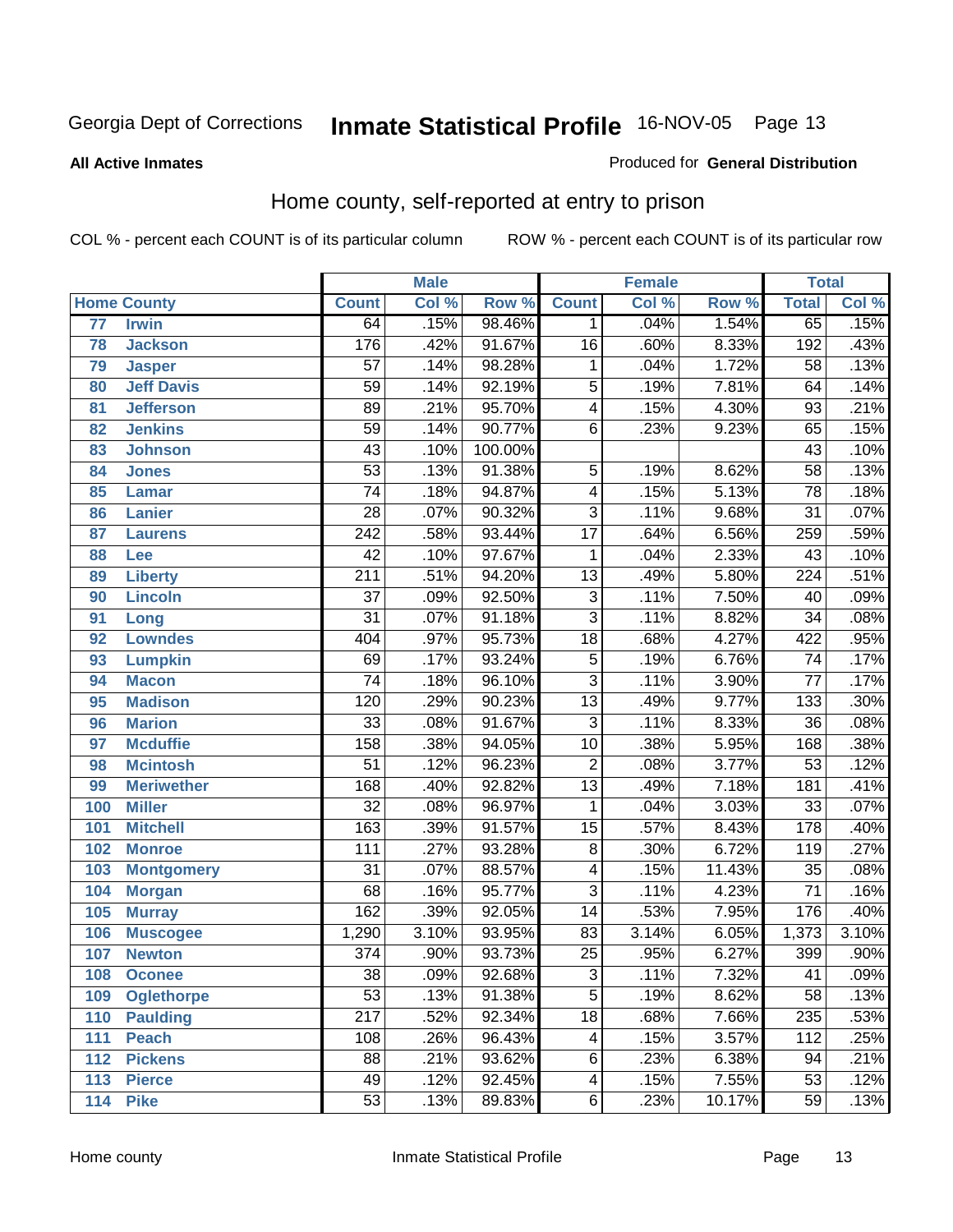#### **All Active Inmates**

### Produced for **General Distribution**

# Home county, self-reported at entry to prison

|                          |                  | <b>Male</b> |         |                         | <b>Female</b> |        | <b>Total</b>     |       |
|--------------------------|------------------|-------------|---------|-------------------------|---------------|--------|------------------|-------|
| <b>Home County</b>       | <b>Count</b>     | Col %       | Row %   | <b>Count</b>            | Col %         | Row %  | <b>Total</b>     | Col % |
| 115 Polk                 | 178              | .43%        | 95.19%  | $\overline{9}$          | .34%          | 4.81%  | 187              | .42%  |
| 116<br><b>Pulaski</b>    | $\overline{90}$  | .22%        | 89.11%  | $\overline{11}$         | .42%          | 10.89% | 101              | .23%  |
| 117<br><b>Putnam</b>     | $\overline{117}$ | .28%        | 97.50%  | $\overline{3}$          | .11%          | 2.50%  | 120              | .27%  |
| 118<br>Quitman           | $\overline{9}$   | .02%        | 100.00% |                         |               |        | 9                | .02%  |
| 119<br><b>Rabun</b>      | $\overline{52}$  | .13%        | 98.11%  | 1                       | .04%          | 1.89%  | $\overline{53}$  | .12%  |
| 120<br><b>Randolph</b>   | $\overline{60}$  | .14%        | 96.77%  | $\overline{2}$          | .08%          | 3.23%  | 62               | .14%  |
| 121<br><b>Richmond</b>   | 1,656            | 3.98%       | 94.25%  | 101                     | 3.82%         | 5.75%  | 1,757            | 3.97% |
| 122<br><b>Rockdale</b>   | 238              | .57%        | 94.82%  | $\overline{13}$         | .49%          | 5.18%  | 251              | .57%  |
| 123<br><b>Schley</b>     | $\overline{18}$  | .04%        | 100.00% |                         |               |        | $\overline{18}$  | .04%  |
| 124<br><b>Screven</b>    | 104              | .25%        | 92.04%  | 9                       | .34%          | 7.96%  | $\overline{113}$ | .26%  |
| <b>Seminole</b><br>125   | $\overline{58}$  | .14%        | 92.06%  | $\overline{5}$          | .19%          | 7.94%  | 63               | .14%  |
| 126<br><b>Spalding</b>   | 488              | 1.17%       | 93.49%  | $\overline{34}$         | 1.29%         | 6.51%  | 522              | 1.18% |
| 127<br><b>Stephens</b>   | $\overline{148}$ | .36%        | 95.48%  | $\overline{7}$          | .26%          | 4.52%  | 155              | .35%  |
| 128<br><b>Stewart</b>    | $\overline{33}$  | .08%        | 100.00% |                         |               |        | $\overline{33}$  | .07%  |
| 129<br><b>Sumter</b>     | 197              | .47%        | 95.17%  | 10                      | .38%          | 4.83%  | 207              | .47%  |
| <b>Talbot</b><br>130     | $\overline{52}$  | .13%        | 92.86%  | $\overline{4}$          | .15%          | 7.14%  | $\overline{56}$  | .13%  |
| <b>Taliaferro</b><br>131 | $\overline{6}$   | .01%        | 100.00% |                         |               |        | 6                | .01%  |
| 132<br><b>Tattnall</b>   | $\overline{123}$ | .30%        | 91.79%  | 11                      | .42%          | 8.21%  | 134              | .30%  |
| 133<br><b>Taylor</b>     | 64               | .15%        | 98.46%  | 1                       | .04%          | 1.54%  | $\overline{65}$  | .15%  |
| <b>Telfair</b><br>134    | 109              | .26%        | 93.16%  | $\overline{8}$          | .30%          | 6.84%  | $\overline{117}$ | .26%  |
| 135<br><b>Terrell</b>    | $\overline{66}$  | .16%        | 92.96%  | $\overline{5}$          | .19%          | 7.04%  | $\overline{71}$  | .16%  |
| 136<br><b>Thomas</b>     | $\overline{276}$ | .66%        | 95.83%  | $\overline{12}$         | .45%          | 4.17%  | 288              | .65%  |
| <b>Tift</b><br>137       | $\overline{271}$ | .65%        | 96.10%  | $\overline{11}$         | .42%          | 3.90%  | $\overline{282}$ | .64%  |
| <b>Toombs</b><br>138     | 234              | .56%        | 93.98%  | $\overline{15}$         | .57%          | 6.02%  | 249              | .56%  |
| 139<br><b>Towns</b>      | $\overline{14}$  | .03%        | 100.00% |                         |               |        | $\overline{14}$  | .03%  |
| 140<br><b>Treutlen</b>   | $\overline{37}$  | .09%        | 92.50%  | $\overline{3}$          | .11%          | 7.50%  | $\overline{40}$  | .09%  |
| 141<br><b>Troup</b>      | 487              | 1.17%       | 93.65%  | $\overline{33}$         | 1.25%         | 6.35%  | 520              | 1.18% |
| 142<br><b>Turner</b>     | $\overline{73}$  | .18%        | 93.59%  | $\overline{5}$          | .19%          | 6.41%  | $\overline{78}$  | .18%  |
| 143<br><b>Twiggs</b>     | $\overline{36}$  | .09%        | 92.31%  | $\overline{3}$          | .11%          | 7.69%  | $\overline{39}$  | .09%  |
| <b>Union</b><br>144      | $\overline{36}$  | .09%        | 92.31%  | $\overline{3}$          | .11%          | 7.69%  | $\overline{39}$  | .09%  |
| 145<br><b>Upson</b>      | 175              | .42%        | 96.69%  | $\overline{6}$          | .23%          | 3.31%  | 181              | .41%  |
| <b>Walker</b><br>146     | 294              | .71%        | 88.29%  | 39                      | 1.47%         | 11.71% | 333              | .75%  |
| 147<br><b>Walton</b>     | $\overline{276}$ | .66%        | 94.52%  | $\overline{16}$         | .60%          | 5.48%  | 292              | .66%  |
| <b>Ware</b><br>148       | 262              | .63%        | 94.24%  | $\overline{16}$         | .60%          | 5.76%  | $\overline{278}$ | .63%  |
| 149<br><b>Warren</b>     | $\overline{40}$  | .10%        | 90.91%  | $\overline{\mathbf{4}}$ | .15%          | 9.09%  | 44               | .10%  |
| <b>Washington</b><br>150 | 131              | .32%        | 95.62%  | $\overline{6}$          | .23%          | 4.38%  | 137              | .31%  |
| 151<br><b>Wayne</b>      | $\overline{137}$ | .33%        | 91.95%  | $\overline{12}$         | .45%          | 8.05%  | 149              | .34%  |
| <b>Webster</b><br>152    | 11               | .03%        | 84.62%  | $\overline{2}$          | .08%          | 15.38% | 13               | .03%  |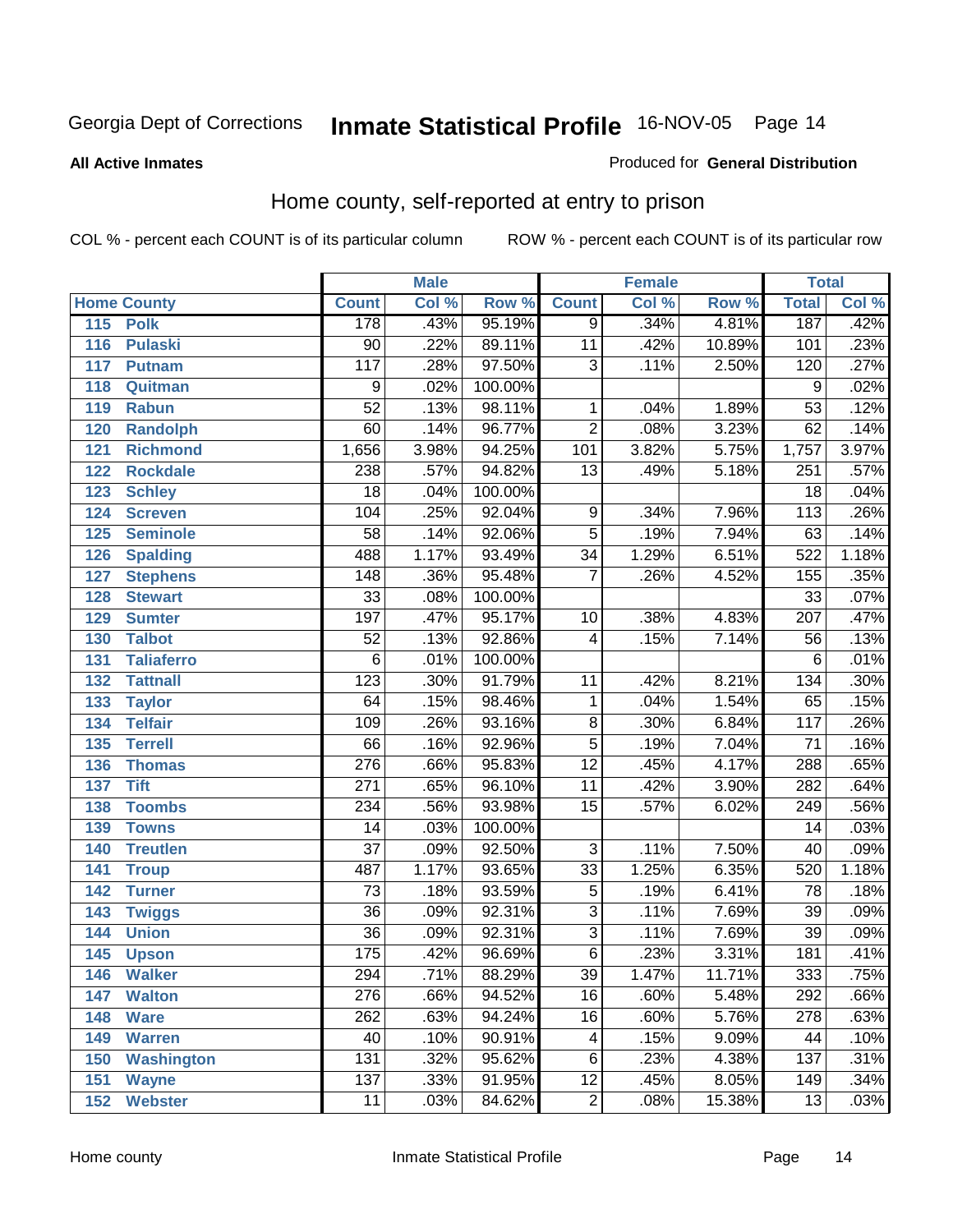### **All Active Inmates**

### Produced for **General Distribution**

# Home county, self-reported at entry to prison

|     |                      | <b>Male</b>  |       |        |              | <b>Female</b> | <b>Total</b> |              |         |
|-----|----------------------|--------------|-------|--------|--------------|---------------|--------------|--------------|---------|
|     | <b>Home County</b>   | <b>Count</b> | Col % | Row %  | <b>Count</b> | Col %         | Row %        | <b>Total</b> | Col %   |
| 153 | <b>Wheeler</b>       | 27           | .06%  | 93.10% | 2            | .08%          | 6.90%        | 29           | $.07\%$ |
| 154 | <b>White</b>         | 61           | .15%  | 91.04% | 6            | .23%          | 8.96%        | 67           | .15%    |
| 155 | <b>Whitfield</b>     | 590          | 1.42% | 91.90% | 52           | 1.97%         | $8.10\%$     | 642          | 1.45%   |
| 156 | <b>Wilcox</b>        | 50           | .12%  | 94.34% | 3            | .11%          | 5.66%        | 53           | .12%    |
| 157 | <b>Wilkes</b>        | 56           | .13%  | 98.25% |              | .04%          | 1.75%        | 57           | .13%    |
| 158 | <b>Wilkinson</b>     | 62           | .15%  | 92.54% | 5            | .19%          | 7.46%        | 67           | .15%    |
| 159 | <b>Worth</b>         | 123          | .30%  | 93.18% | 9            | .34%          | 6.82%        | 132          | .30%    |
| 160 | <b>Unknown</b>       | 2,038        | 4.90% | 92.72% | 160          | 6.05%         | 7.28%        | 2,198        | 4.97%   |
|     | <b>Total Rported</b> | 41,578       | 100%  | 94.02% | 2,645        | 100%          | 5.98%        | 44,223       | 100%    |

| N <sub>01</sub><br>тас | 3 847  | 183   | 1,030  |
|------------------------|--------|-------|--------|
| <b>otal</b>            | 45,425 | 2,828 | 48,253 |

| <b>Mode</b> | ultor | <sup>:</sup> ulton<br> | . |
|-------------|-------|------------------------|---|
|             |       |                        |   |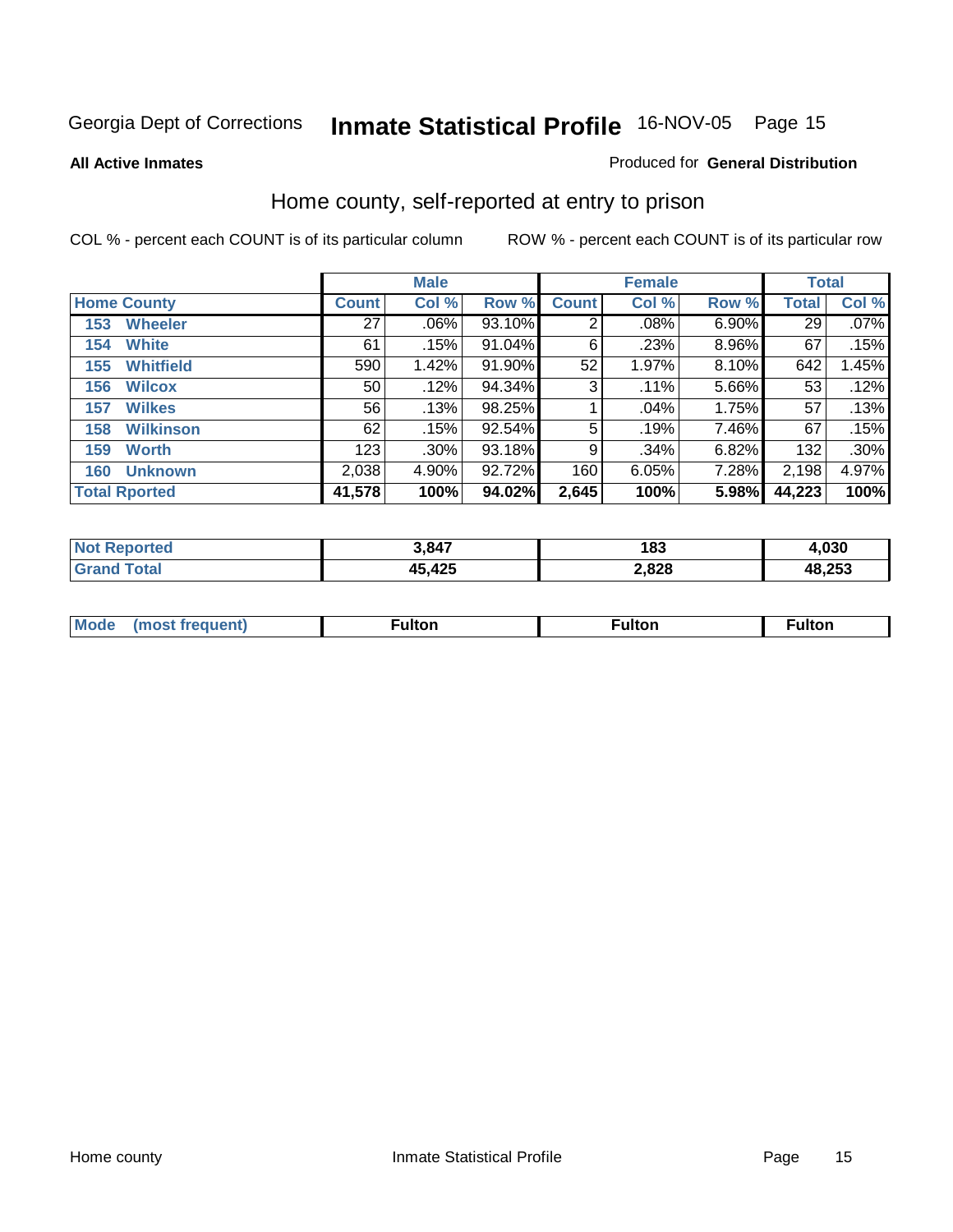### **All Active Inmates**

### Produced for **General Distribution**

# Socioeconomic class, self-reported at entry to prison

|                            |              | <b>Male</b> |           |                 | <b>Female</b> |       |                    | <b>Total</b> |
|----------------------------|--------------|-------------|-----------|-----------------|---------------|-------|--------------------|--------------|
| <b>Socioeconomic Class</b> | <b>Count</b> | Col %       | Row %     | <b>Count</b>    | Col %         | Row % | Total <sub>1</sub> | Col %        |
| <b>Welfare</b>             | 3,160        | $7.41\%$    | 91.46%    | 295             | 11.26%        | 8.54% | 3,455              | 7.63%        |
| <b>Occ Employ</b><br>2     | 2,502        | $5.87\%$    | $99.52\%$ | 12 <sup>°</sup> | .46%          | .48%  | 2.514              | 5.55%        |
| <b>Minimum Std</b><br>3    | 19.410       | 45.52%      | 95.69%    | 874             | 33.37%        | 4.31% | 20,284             | 44.82%       |
| <b>Middle</b><br>4         | 17,566       | 41.20%      | 92.43%    | .438            | 54.91%        | 7.57% | 19,004             | 41.99%       |
| <b>Total Reported</b>      | 42,638       | 100%        | 94.21%    | 2,619           | 100%          | 5.79% | 45,257             | 100%         |

| <b>Not Reported</b> | 2,787  | 209   | 2,996  |
|---------------------|--------|-------|--------|
| . Gra <sup>r</sup>  | 45,425 | 2,828 | 48,253 |

|  | $-$<br>IM 6 | Std<br>M. | . | Mil<br>84J<br>ວເບ<br>$   -$ |
|--|-------------|-----------|---|-----------------------------|
|--|-------------|-----------|---|-----------------------------|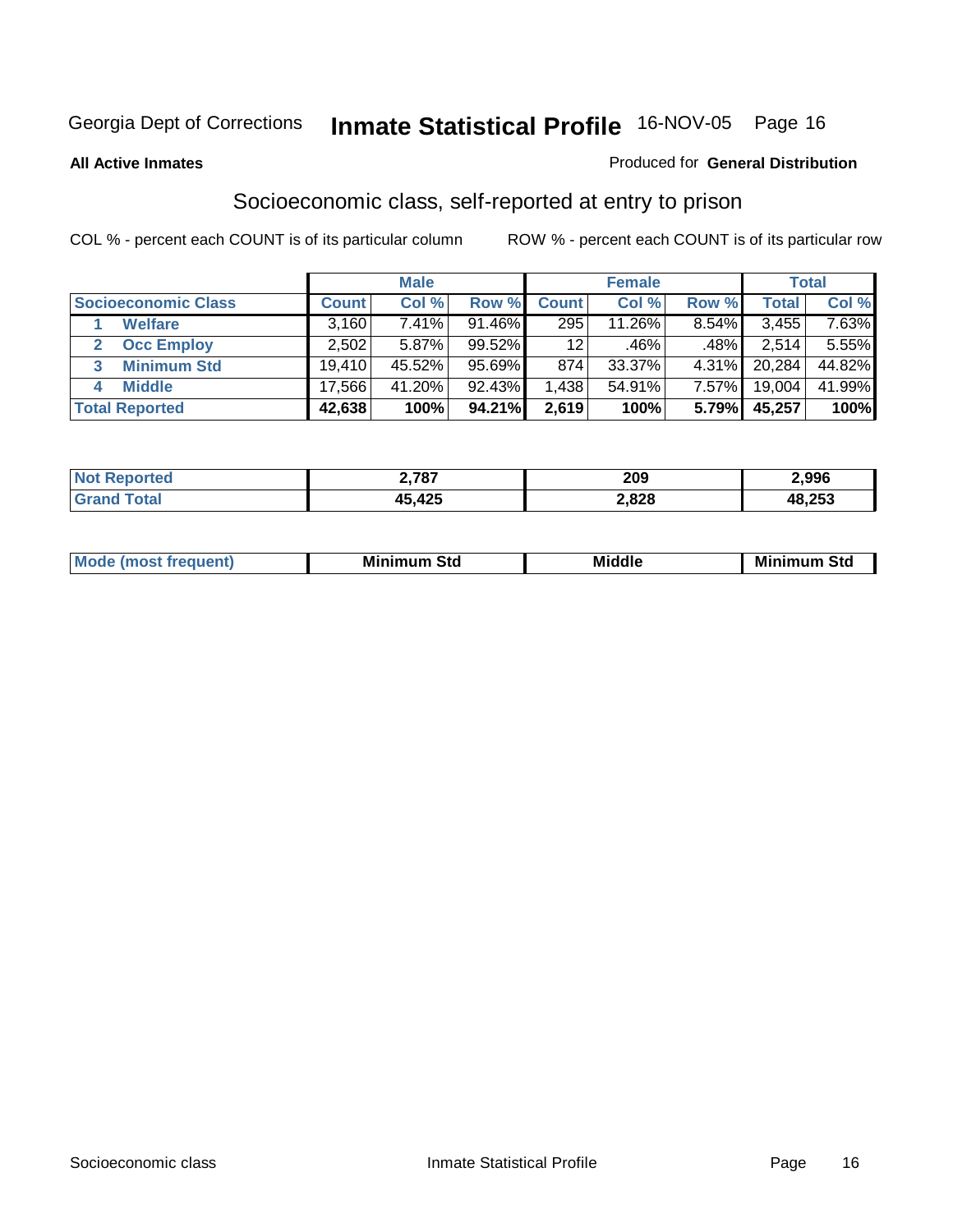### **All Active Inmates**

### Produced for **General Distribution**

# Environment to age 16, self-reported at entry to prison

|                              |              | <b>Male</b> |        |              | <b>Female</b> |          |        | <b>Total</b> |
|------------------------------|--------------|-------------|--------|--------------|---------------|----------|--------|--------------|
| <b>Environment to age 16</b> | <b>Count</b> | Col %       | Row %  | <b>Count</b> | Col %         | Row %    | Total  | Col %        |
| <b>Rural/Farm</b>            | 1,445        | 3.35%       | 95.07% | 75           | 2.83%         | 4.93%    | 1,520  | 3.32%        |
| <b>Rural/Nfarm</b>           | 2,064        | 4.79%       | 82.23% | 446          | 16.84%        | 17.77%   | 2,510  | 5.48%        |
| <b>S.M.S.A</b><br>3          | 14,010       | 32.48%      | 97.37% | 379          | 14.31%        | 2.63%    | 14,389 | 31.43%       |
| <b>Urban</b><br>4            | 9,664        | 22.41%      | 90.78% | 982          | 37.08%        | $9.22\%$ | 10,646 | 23.26%       |
| <b>Small Town</b><br>5       | 15,948       | 36.98%      | 95.42% | 766          | 28.93%        | 4.58%    | 16,714 | 36.51%       |
| <b>Total Reported</b>        | 43,131       | 100%        | 94.22% | 2,648        | 100%          | 5.78%    | 45,779 | 100%         |

| Reported<br><b>NO1</b> | 2,294        | 180   | $\rightarrow$ |
|------------------------|--------------|-------|---------------|
| Total                  | 45,425<br>45 | 2,828 | 48,253        |

| Mo<br>ant.<br>anev | owr<br>---- | Irhan<br>'ı val<br>_____ | .owr |
|--------------------|-------------|--------------------------|------|
|                    |             |                          |      |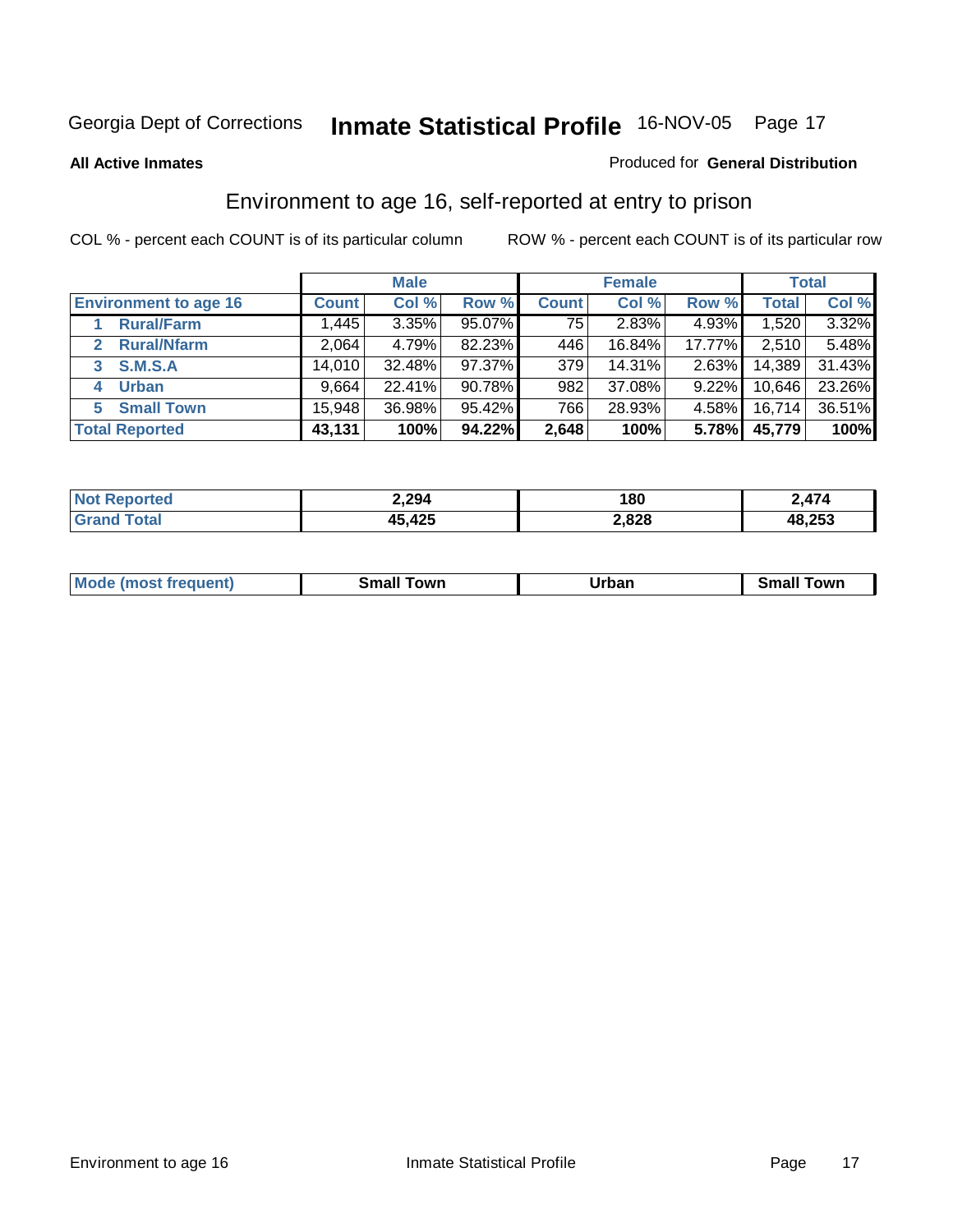### **All Active Inmates**

### Produced for **General Distribution**

# Guardian status to age 16, self-reported at entry to prison

|                                  |              | <b>Male</b> |        |              | <b>Female</b> |       |                 | <b>Total</b> |
|----------------------------------|--------------|-------------|--------|--------------|---------------|-------|-----------------|--------------|
| <b>Guardian Status To Age 16</b> | <b>Count</b> | Col %       | Row %  | <b>Count</b> | Col %         | Row % | <b>Total</b>    | Col %        |
| 1 Orphanage                      | 53           | .12%        | 94.64% | 3            | $.11\%$       | 5.36% | 56 <sup>1</sup> | .12%         |
| 2 Father Only                    | 1,289        | 3.03%       | 94.64% | 73           | 2.74%         | 5.36% | 1,362           | 3.01%        |
| 3 Ftr Mtr Hd                     | 2,964        | 6.96%       | 93.68% | 200          | 7.51%         | 6.32% | 3,164           | 6.99%        |
| <b>4 Mother Only</b>             | 18,023       | 42.31%      | 95.58% | 834          | 31.31%        | 4.42% | 18,857          | 41.66%       |
| 5 Mtr Ftr Hd                     | 14,637       | 34.36%      | 92.83% | 1,131        | 42.45%        | 7.17% | 15,768          | 34.83%       |
| <b>6 Oth Female</b>              | 986          | 2.31%       | 93.37% | 70           | 2.63%         | 6.63% | 1,056           | 2.33%        |
| <b>7 Oth Male</b>                | 171          | .40%        | 96.61% | 6            | .23%          | 3.39% | 177             | .39%         |
| 8 Step-Parnts                    | 534          | 1.25%       | 99.26% | 4            | .15%          | .74%  | 538             | 1.19%        |
| <b>9 Foster Home</b>             | 540          | 1.27%       | 91.68% | 49           | 1.84%         | 8.32% | 589             | 1.30%        |
| <b>10 Grand Prnts</b>            | 3,404        | 7.99%       | 92.05% | 294          | 11.04%        | 7.95% | 3,698           | 8.17%        |
| <b>Total Reported</b>            | 42,601       | 100%        | 94.11% | 2,664        | 100%          | 5.89% | 45,265          | 100%         |

| 2,824<br>-,--- | . .<br>104 | 988.!        |
|----------------|------------|--------------|
| $\sqrt{2}$     | 2,828      | 18,253<br>4Ъ |

| Mode             | Mother | Mtr Ftr Hd                                                                                                      | Only   |
|------------------|--------|-----------------------------------------------------------------------------------------------------------------|--------|
| most frequent) د | Only   | the contract of the contract of the contract of the contract of the contract of the contract of the contract of | Mother |
|                  |        |                                                                                                                 |        |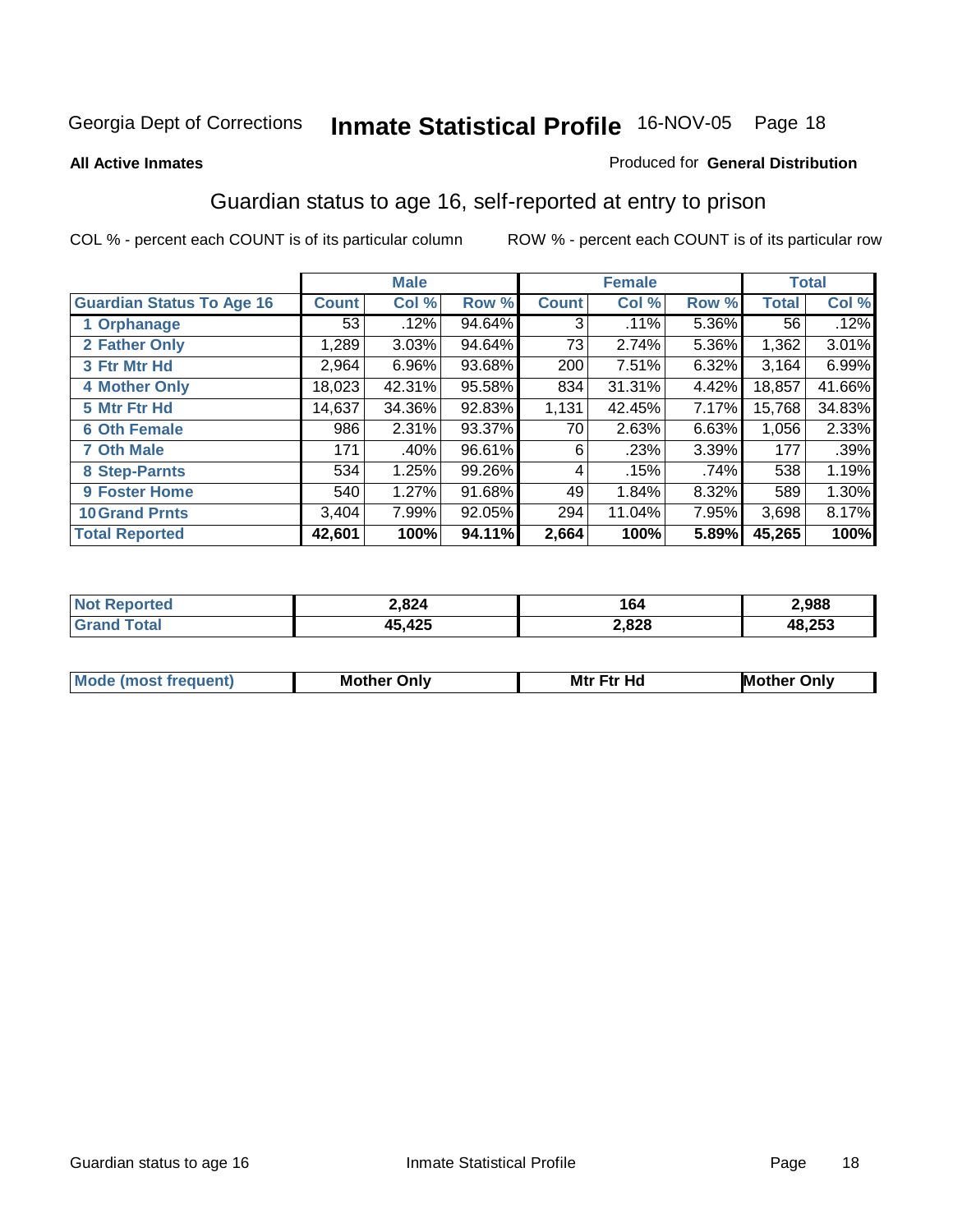### **All Active Inmates**

### Produced for **General Distribution**

# Employment status before prison, self-reported at entry to prison

|                                  |              | <b>Male</b> |        |              | <b>Female</b> |          |        | <b>Total</b> |
|----------------------------------|--------------|-------------|--------|--------------|---------------|----------|--------|--------------|
| <b>Employment Status</b>         | <b>Count</b> | Col %       | Row %  | <b>Count</b> | Col %         | Row %    | Total  | Col %        |
| <b>Full Time</b>                 | 19,986       | 50.60%      | 96.29% | 769          | 41.68%        | 3.71%    | 20,755 | 50.20%       |
| <b>Part Time</b><br>$\mathbf{2}$ | 3,666        | 9.28%       | 97.86% | 80           | 4.34%         | 2.14%    | 3,746  | $9.06\%$     |
| Unempl $<$ 6m<br>3               | 4,465        | 11.30%      | 95.45% | 213          | 11.54%        | 4.55%    | 4,678  | 11.31%       |
| Unempl > 6m<br>4                 | 6,182        | 15.65%      | 95.21% | 311          | 16.86%        | 4.79%    | 6,493  | 15.70%       |
| <b>Never Workd</b><br>5          | 3,377        | 8.55%       | 94.94% | 180          | 9.76%         | $5.06\%$ | 3,557  | 8.60%        |
| <b>Student</b><br>6              | 368          | .93%        | 89.98% | 41           | 2.22%         | 10.02%   | 409    | .99%         |
| <b>Incapable</b><br>7            | 1,457        | 3.69%       | 85.30% | 251          | 13.60%        | 14.70%   | 1,708  | 4.13%        |
| <b>Total Reported</b>            | 39,501       | 100%        | 95.54% | 1,845        | 100%          | 4.46%    | 41,346 | 100%         |

| τρι<br>N | 3.924      | 983   | .907   |
|----------|------------|-------|--------|
|          | $\sqrt{2}$ | 2,828 | 48,253 |

| M | . .<br><br>the contract of the contract of the contract of the contract of the contract of the contract of the contract of | <b>Full Time</b> |
|---|----------------------------------------------------------------------------------------------------------------------------|------------------|
|   |                                                                                                                            |                  |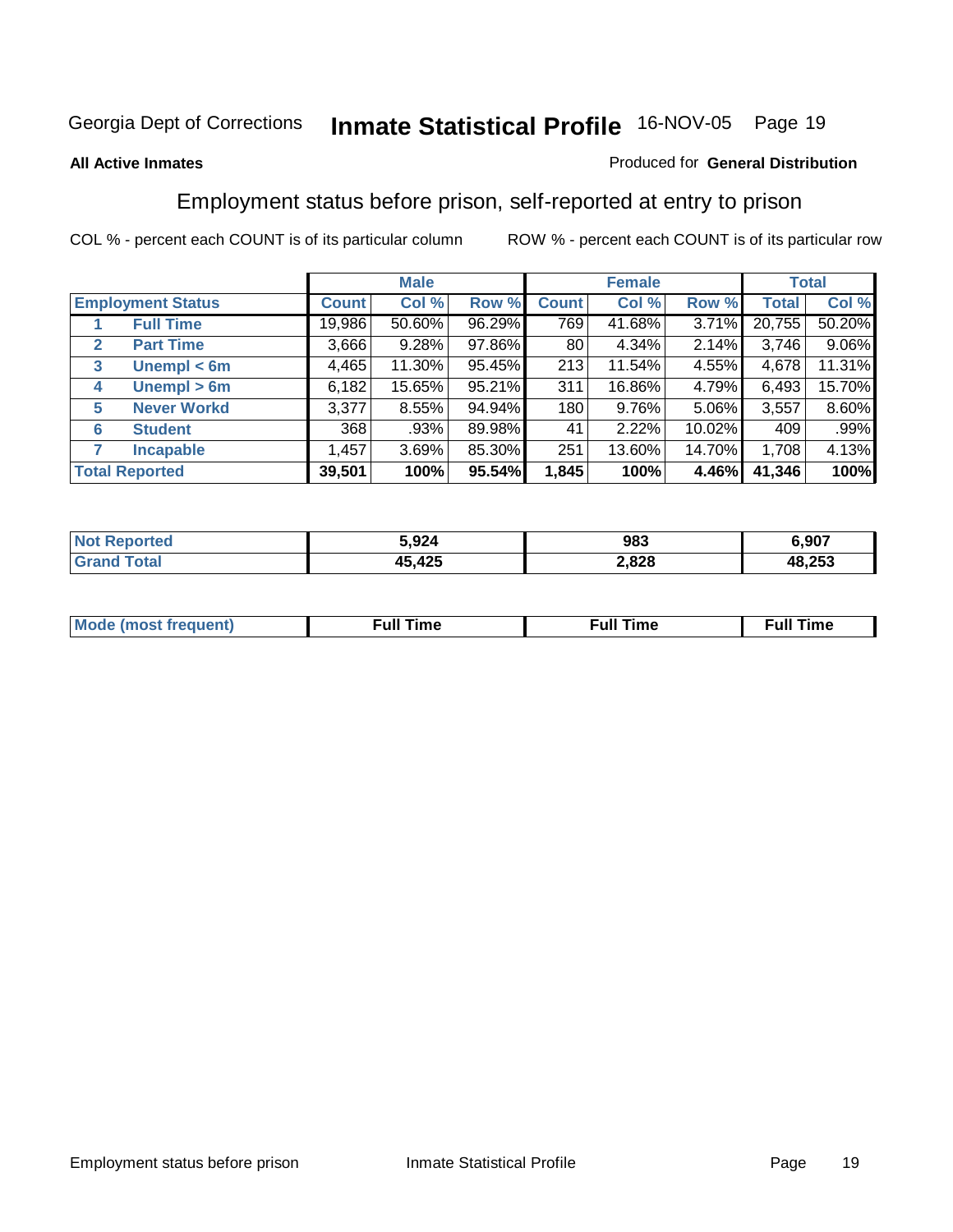### **All Active Inmates**

Produced for **General Distribution**

# Age at admission

|                         |                  | <b>Male</b> |         |                  | <b>Female</b> |       | <b>Total</b>    |       |
|-------------------------|------------------|-------------|---------|------------------|---------------|-------|-----------------|-------|
| <b>Age At Admission</b> | <b>Count</b>     | Col %       | Row %   | <b>Count</b>     | Col %         | Row % | <b>Total</b>    | Col % |
| 13                      | $\overline{2}$   | 0.01%       | 100.00% |                  |               |       | $\overline{2}$  | 0.01% |
| $\overline{14}$         | 17               | 0.04%       | 94.44%  | $\mathbf 1$      | 0.04%         | 5.56% | $\overline{18}$ | 0.04% |
| 15                      | 64               | 0.14%       | 96.97%  | $\overline{2}$   | 0.07%         | 3.03% | 66              | 0.14% |
| 16                      | 189              | 0.42%       | 95.94%  | $\overline{8}$   | 0.28%         | 4.06% | 197             | 0.41% |
| 17                      | 854              | 1.88%       | 96.94%  | $\overline{27}$  | 0.95%         | 3.06% | 881             | 1.83% |
| 18                      | 1,561            | 3.44%       | 97.38%  | $\overline{42}$  | 1.49%         | 2.62% | 1,603           | 3.32% |
| 19                      | 2,007            | 4.42%       | 97.10%  | $\overline{60}$  | 2.12%         | 2.90% | 2,067           | 4.28% |
| 20                      | 2,119            | 4.67%       | 96.23%  | $\overline{83}$  | 2.93%         | 3.77% | 2,202           | 4.56% |
| 21                      | 1,937            | 4.26%       | 95.28%  | 96               | 3.39%         | 4.72% | 2,033           | 4.21% |
| 22                      | 2,086            | 4.59%       | 96.48%  | 76               | 2.69%         | 3.52% | 2,162           | 4.48% |
| 23                      | 1,921            | 4.23%       | 94.31%  | 116              | 4.10%         | 5.69% | 2,037           | 4.22% |
| 24                      | 1,913            | 4.21%       | 93.55%  | $\overline{132}$ | 4.67%         | 6.45% | 2,045           | 4.24% |
| $\overline{25}$         | 1,813            | 3.99%       | 94.18%  | $\overline{112}$ | 3.96%         | 5.82% | 1,925           | 3.99% |
| 26                      | 1,727            | 3.80%       | 94.84%  | 94               | 3.32%         | 5.16% | 1,821           | 3.77% |
| 27                      | 1,547            | 3.41%       | 95.79%  | 68               | 2.40%         | 4.21% | 1,615           | 3.35% |
| 28                      | 1,472            | 3.24%       | 94.42%  | 87               | 3.08%         | 5.58% | 1,559           | 3.23% |
| 29                      | 1,398            | 3.08%       | 94.08%  | $\overline{88}$  | 3.11%         | 5.92% | 1,486           | 3.08% |
| 30                      | 1,429            | 3.15%       | 93.77%  | 95               | 3.36%         | 6.23% | 1,524           | 3.16% |
| 31                      | 1,409            | 3.10%       | 93.31%  | 101              | 3.57%         | 6.69% | 1,510           | 3.13% |
| 32                      | 1,340            | 2.95%       | 93.51%  | $\overline{93}$  | 3.29%         | 6.49% | 1,433           | 2.97% |
| 33                      | 1,363            | 3.00%       | 92.78%  | 106              | 3.75%         | 7.22% | 1,469           | 3.04% |
| 34                      | 1,270            | 2.80%       | 92.77%  | 99               | 3.50%         | 7.23% | 1,369           | 2.84% |
| 35                      | 1,260            | 2.77%       | 92.85%  | $\overline{97}$  | 3.43%         | 7.15% | 1,357           | 2.81% |
| 36                      | 1,268            | 2.79%       | 93.03%  | $\overline{95}$  | 3.36%         | 6.97% | 1,363           | 2.82% |
| 37                      | 1,176            | 2.59%       | 92.74%  | $\overline{92}$  | 3.25%         | 7.26% | 1,268           | 2.63% |
| 38                      | 1,119            | 2.46%       | 92.02%  | $\overline{97}$  | 3.43%         | 7.98% | 1,216           | 2.52% |
| 39                      | 1,134            | 2.50%       | 92.57%  | $\overline{91}$  | 3.22%         | 7.43% | 1,225           | 2.54% |
| 40                      | 1,060            | 2.33%       | 91.22%  | 102              | 3.61%         | 8.78% | 1,162           | 2.41% |
| 41                      | 1,043            | 2.30%       | 91.17%  | 101              | 3.57%         | 8.83% | 1,144           | 2.37% |
| 42                      | 938              | 2.07%       | 92.50%  | 76               | 2.69%         | 7.50% | 1,014           | 2.10% |
| 43                      | 855              | 1.88%       | 92.53%  | 69               | 2.44%         | 7.47% | 924             | 1.91% |
| 44                      | 803              | 1.77%       | 92.30%  | 67               | 2.37%         | 7.70% | 870             | 1.80% |
| 45                      | $\overline{728}$ | 1.60%       | 91.23%  | $\overline{70}$  | 2.48%         | 8.77% | 798             | 1.65% |
| 46                      | 644              | 1.42%       | 94.29%  | 39               | 1.38%         | 5.71% | 683             | 1.42% |
| 47                      | 540              | 1.19%       | 92.15%  | 46               | 1.63%         | 7.85% | 586             | 1.21% |
| 48                      | 538              | 1.18%       | 92.28%  | 45               | 1.59%         | 7.72% | 583             | 1.21% |
| 49                      | 403              | 0.89%       | 93.07%  | 30               | 1.06%         | 6.93% | 433             | 0.90% |
| 50                      | 375              | 0.83%       | 92.59%  | 30               | 1.06%         | 7.41% | 405             | 0.84% |
| 51                      | 344              | 0.76%       | 95.56%  | 16               | 0.57%         | 4.44% | 360             | 0.75% |
| 52                      | 304              | 0.67%       | 97.44%  | 8                | 0.28%         | 2.56% | 312             | 0.65% |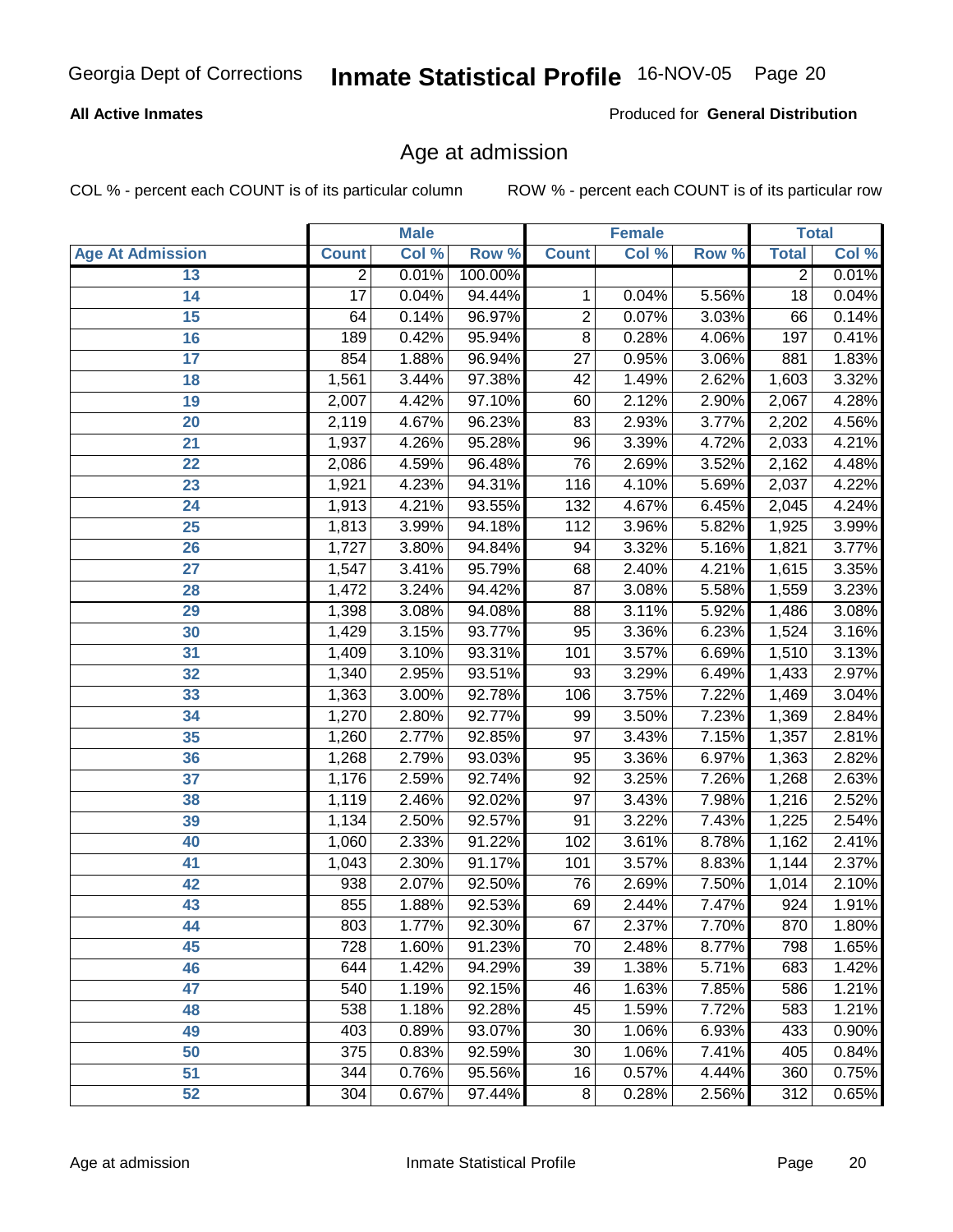### **All Active Inmates**

Produced for **General Distribution**

# Age at admission

|                          |                 | <b>Male</b> |         |                         | <b>Female</b> |        |                           | <b>Total</b> |
|--------------------------|-----------------|-------------|---------|-------------------------|---------------|--------|---------------------------|--------------|
| <b>Age At Admission</b>  | <b>Count</b>    | Col %       | Row %   | <b>Count</b>            | Col %         | Row %  | <b>Total</b>              | Col %        |
| 53                       | 231             | 0.51%       | 92.40%  | $\overline{19}$         | 0.67%         | 7.60%  | 250                       | 0.52%        |
| $\overline{54}$          | 192             | 0.42%       | 93.20%  | 14                      | 0.50%         | 6.80%  | 206                       | 0.43%        |
| 55                       | 169             | 0.37%       | 97.69%  | $\overline{\mathbf{4}}$ | 0.14%         | 2.31%  | $\overline{173}$          | 0.36%        |
| 56                       | 144             | 0.32%       | 95.36%  | $\overline{7}$          | 0.25%         | 4.64%  | 151                       | 0.31%        |
| $\overline{57}$          | 130             | 0.29%       | 94.89%  | $\overline{7}$          | 0.25%         | 5.11%  | 137                       | 0.28%        |
| 58                       | $\overline{96}$ | 0.21%       | 97.96%  | $\overline{2}$          | 0.07%         | 2.04%  | $\overline{98}$           | 0.20%        |
| 59                       | $\overline{63}$ | 0.14%       | 92.65%  | $\overline{5}$          | 0.18%         | 7.35%  | 68                        | 0.14%        |
| 60                       | $\overline{73}$ | 0.16%       | 94.81%  | $\overline{4}$          | 0.14%         | 5.19%  | $\overline{77}$           | 0.16%        |
| 61                       | $\overline{62}$ | 0.14%       | 96.88%  | $\overline{2}$          | 0.07%         | 3.13%  | 64                        | 0.13%        |
| 62                       | $\overline{53}$ | 0.12%       | 100.00% |                         |               |        | $\overline{53}$           | 0.11%        |
| 63                       | $\overline{51}$ | 0.11%       | 98.08%  | 1                       | 0.04%         | 1.92%  | $\overline{52}$           | 0.11%        |
| 64                       | $\overline{32}$ | 0.07%       | 96.97%  | 1                       | 0.04%         | 3.03%  | $\overline{33}$           | 0.07%        |
| 65                       | $\overline{28}$ | 0.06%       | 96.55%  | 1                       | 0.04%         | 3.45%  | $\overline{29}$           | 0.06%        |
| 66                       | $\overline{28}$ | 0.06%       | 96.55%  | 1                       | 0.04%         | 3.45%  | $\overline{29}$           | 0.06%        |
| 67                       | $\overline{19}$ | 0.04%       | 100.00% |                         |               |        | $\overline{19}$           | 0.04%        |
| 68                       | $\overline{16}$ | 0.04%       | 94.12%  | 1                       | 0.04%         | 5.88%  | $\overline{17}$           | 0.04%        |
| 69                       | $\overline{22}$ | 0.05%       | 95.65%  | 1                       | 0.04%         | 4.35%  | $\overline{23}$           | 0.05%        |
| 70                       | $\overline{7}$  | 0.02%       | 87.50%  | 1                       | 0.04%         | 12.50% | $\overline{8}$            | 0.02%        |
| $\overline{71}$          | $\overline{5}$  | 0.01%       | 100.00% |                         |               |        | $\overline{5}$            | 0.01%        |
| 72                       | $\overline{7}$  | 0.02%       | 100.00% |                         |               |        | $\overline{7}$            | 0.01%        |
| $\overline{73}$          | $\overline{5}$  | 0.01%       | 100.00% |                         |               |        | $\overline{5}$            | 0.01%        |
| $\overline{74}$          | $\overline{5}$  | 0.01%       | 100.00% |                         |               |        | $\overline{5}$            | 0.01%        |
| $\overline{75}$          | $\overline{3}$  | 0.01%       | 100.00% |                         |               |        | $\overline{\overline{3}}$ | 0.01%        |
| 76                       | $\overline{2}$  | 0.01%       | 100.00% |                         |               |        | $\overline{2}$            | 0.01%        |
| 78                       | $\overline{2}$  | 0.01%       | 100.00% |                         |               |        | $\overline{2}$            | 0.01%        |
| 79                       | $\overline{1}$  | 0.01%       | 100.00% |                         |               |        | $\mathbf{1}$              | 0.01%        |
| 80                       | $\mathbf 1$     | 0.01%       | 100.00% |                         |               |        | $\mathbf{1}$              | 0.01%        |
| $\overline{\mathbf{81}}$ | $\overline{3}$  | 0.01%       | 100.00% |                         |               |        | $\overline{3}$            | 0.01%        |
| 82                       | $\mathbf{1}$    | 0.01%       | 100.00% |                         |               |        | $\overline{1}$            | 0.01%        |
| 83                       | 1               | 0.01%       | 100.00% |                         |               |        | 1                         | 0.01%        |
| 85                       | $\mathbf 1$     | 0.01%       | 100.00% |                         |               |        | 1                         | 0.01%        |
| <b>Total Reported</b>    | 45,423          | 100%        | 94.14%  | 2,828                   | 100%          | 5.86%  | 48,251                    | 100%         |

| <b>enorted</b><br>I NOT. |               |       |        |
|--------------------------|---------------|-------|--------|
| <b>ota</b><br>. Grs      | <b>A5 A25</b> | 2,828 | 48,253 |

| Mean<br>(average)       | 31.30 | 33.19 | 31.41 |
|-------------------------|-------|-------|-------|
| <b>Median (middle)</b>  | 30    | 33    | 30    |
| Mode<br>(most frequent) | 20    |       | 20    |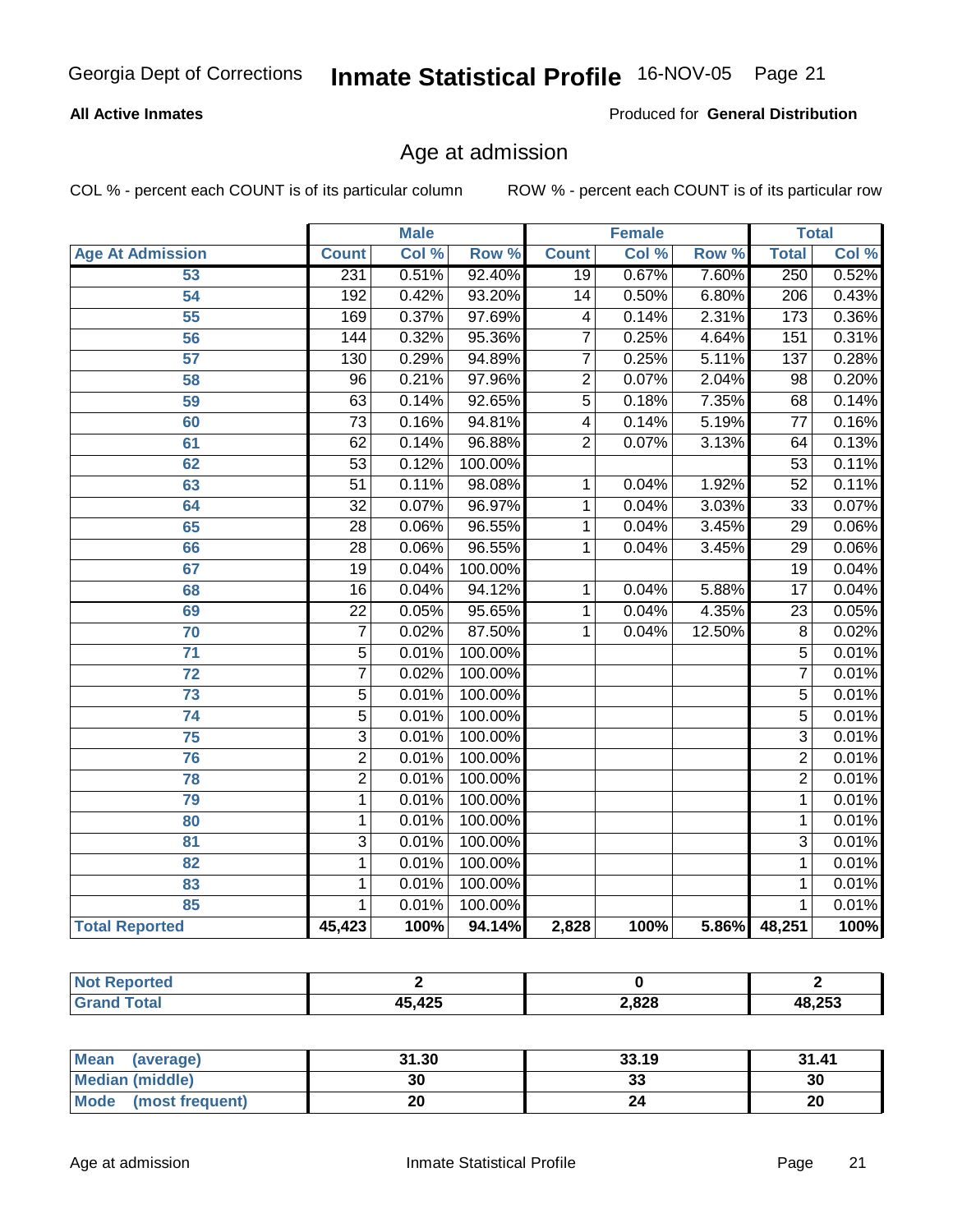**Age At Release Count Col % Row % Count Col % Row % Total Col %** 

**All Active Inmates**

| <b>Still Active</b> | 45,425 | 2,828 | 48,253 |
|---------------------|--------|-------|--------|
| <b>Not Reported</b> |        |       |        |
| <b>Grand Total</b>  | 45,425 | 2,828 | 48,253 |

**Male**

Age at release

| <b>Mean</b><br>(average) | N/A | N/A | N/A |
|--------------------------|-----|-----|-----|
| <b>Median (middle)</b>   | N/A | N/A | N/A |
| Mode (most frequent)     | N/A | N/A | N/A |

 **Total Reported**

COL % - percent each COUNT is of its particular column ROW % - percent each COUNT is of its particular row

**Female Total**

Produced for **General Distribution**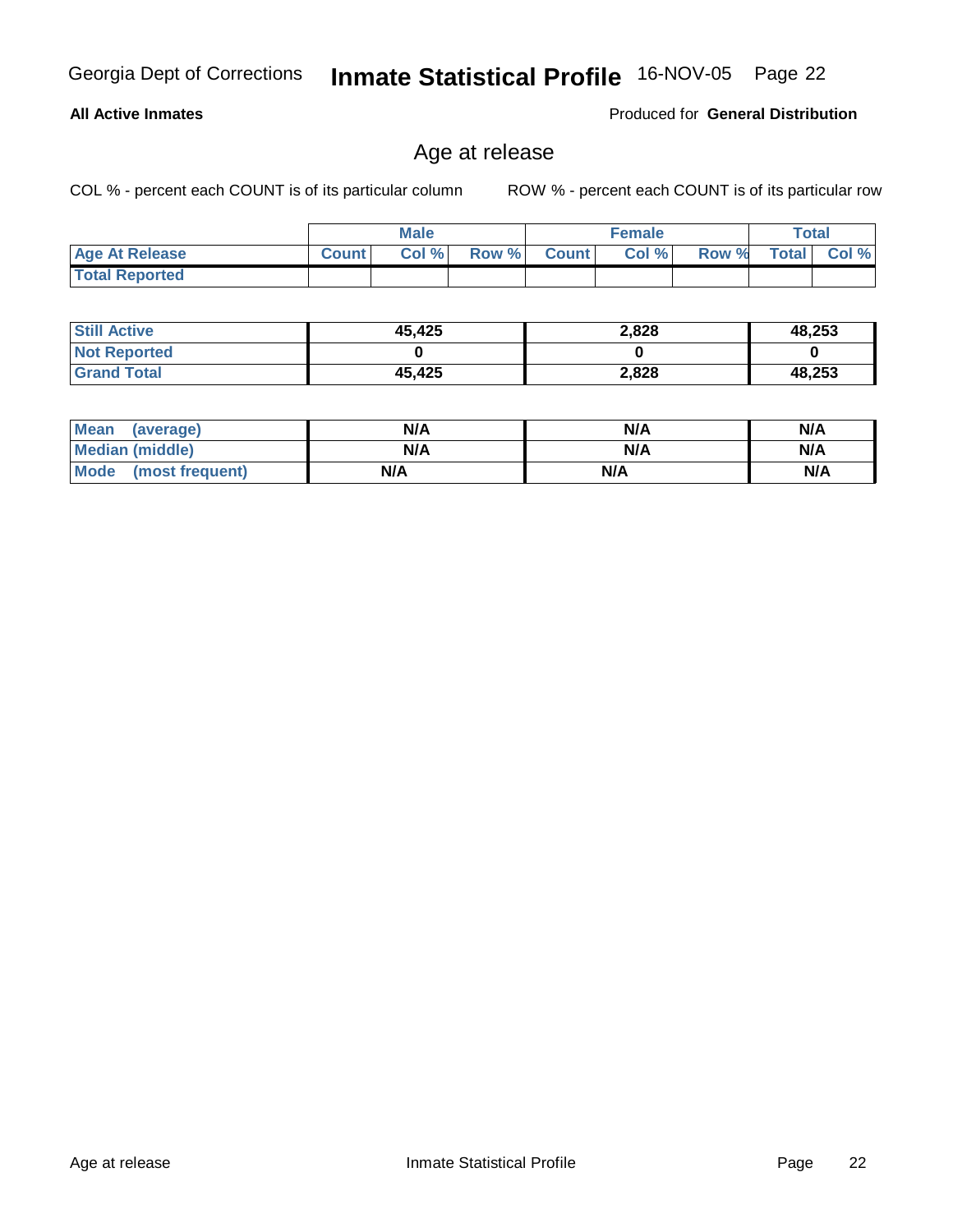### **All Active Inmates**

### Produced for **General Distribution**

# Height, measured at entry to prison

|                        |                  | <b>Male</b> |         |                  | <b>Female</b> |         | <b>Total</b>     |        |
|------------------------|------------------|-------------|---------|------------------|---------------|---------|------------------|--------|
| <b>Height</b>          | <b>Count</b>     | Col %       | Row %   | <b>Count</b>     | Col %         | Row %   | <b>Total</b>     | Col %  |
| <b>Under four feet</b> | $\overline{8}$   | 0.02%       | 88.89%  | 1                | 0.04%         | 11.11%  | $\overline{9}$   | 0.02%  |
| 4'01"                  |                  |             |         | 1                | 0.04%         | 100.00% | $\mathbf 1$      | 0.01%  |
| 4'05"                  | $\mathbf 1$      | 0.01%       | 50.00%  | 1                | 0.04%         | 50.00%  | $\overline{2}$   | 0.01%  |
| 4'06"                  | $\overline{2}$   | 0.01%       | 50.00%  | $\overline{2}$   | 0.07%         | 50.00%  | $\overline{4}$   | 0.01%  |
| 4'07"                  | $\overline{3}$   | 0.01%       | 100.00% |                  |               |         | $\overline{3}$   | 0.01%  |
| 4'08"                  |                  |             |         | $\overline{4}$   | 0.15%         | 100.00% | $\overline{4}$   | 0.01%  |
| 4'09"                  | $\overline{1}$   | 0.01%       | 16.67%  | $\overline{5}$   | 0.18%         | 83.33%  | 6                | 0.01%  |
| 4'10"                  | $\overline{4}$   | 0.01%       | 44.44%  | $\overline{5}$   | 0.18%         | 55.56%  | $\overline{9}$   | 0.02%  |
| 4'11''                 | $\overline{6}$   | 0.01%       | 10.53%  | $\overline{51}$  | 1.85%         | 89.47%  | $\overline{57}$  | 0.12%  |
| 5'00''                 | $\overline{93}$  | 0.21%       | 46.04%  | 109              | 3.96%         | 53.96%  | 202              | 0.43%  |
| 5'01''                 | $\overline{93}$  | 0.21%       | 37.20%  | $\overline{157}$ | 5.71%         | 62.80%  | 250              | 0.53%  |
| 5'02''                 | 208              | 0.47%       | 43.97%  | $\overline{265}$ | 9.64%         | 56.03%  | 473              | 1.00%  |
| 5'03''                 | 329              | 0.74%       | 52.31%  | $\overline{300}$ | 10.91%        | 47.69%  | 629              | 1.33%  |
| 5'04"                  | $\overline{743}$ | 1.67%       | 63.94%  | 419              | 15.24%        | 36.06%  | 1,162            | 2.45%  |
| 5'05"                  | 1,462            | 3.28%       | 81.04%  | $\overline{342}$ | 12.44%        | 18.96%  | 1,804            | 3.81%  |
| 5'06''                 | 2,927            | 6.56%       | 89.13%  | $\overline{357}$ | 12.98%        | 10.87%  | 3,284            | 6.94%  |
| 5'07''                 | 3,861            | 8.66%       | 92.17%  | 328              | 11.93%        | 7.83%   | 4,189            | 8.85%  |
| 5'08''                 | 4,559            | 10.23%      | 96.49%  | 166              | 6.04%         | 3.51%   | 4,725            | 9.98%  |
| 5'09''                 | 5,513            | 12.37%      | 98.06%  | $\overline{109}$ | 3.96%         | 1.94%   | 5,622            | 11.88% |
| 5'10''                 | 5,141            | 11.53%      | 98.87%  | $\overline{59}$  | 2.15%         | 1.13%   | 5,200            | 10.99% |
| 5'11''                 | 5,567            | 12.49%      | 99.22%  | 44               | 1.60%         | 0.78%   | 5,611            | 11.85% |
| 6'00''                 | 5,141            | 11.53%      | 99.83%  | 9                | 0.33%         | 0.17%   | 5,150            | 10.88% |
| 6'01''                 | 3,564            | 7.99%       | 99.72%  | $\overline{10}$  | 0.36%         | 0.28%   | 3,574            | 7.55%  |
| 6'02''                 | 2,492            | 5.59%       | 99.92%  | 2                | 0.07%         | 0.08%   | 2,494            | 5.27%  |
| 6'03''                 | 1,480            | 3.32%       | 99.87%  | $\overline{2}$   | 0.07%         | 0.13%   | 1,482            | 3.13%  |
| 6'04''                 | $\overline{713}$ | 1.60%       | 99.86%  | 1                | 0.04%         | 0.14%   | $\overline{714}$ | 1.51%  |
| 6'05''                 | 295              | 0.66%       | 99.66%  | 1                | 0.04%         | 0.34%   | 296              | 0.63%  |
| 6'06''                 | $\overline{148}$ | 0.33%       | 100.00% |                  |               |         | $\overline{148}$ | 0.31%  |
| 6'07''                 | $\overline{67}$  | 0.15%       | 100.00% |                  |               |         | 67               | 0.14%  |
| 6'08''                 | $\overline{29}$  | 0.07%       | 100.00% |                  |               |         | $\overline{29}$  | 0.06%  |
| 6'09''                 | $\overline{25}$  | 0.06%       | 100.00% |                  |               |         | $\overline{25}$  | 0.05%  |
| 6'10''                 | $\overline{16}$  | 0.04%       | 100.00% |                  |               |         | $\overline{16}$  | 0.03%  |
| 6'11''                 | $\overline{32}$  | 0.07%       | 100.00% |                  |               |         | $\overline{32}$  | 0.07%  |
| Seven feet +           | 62               | 0.14%       | 100.00% |                  |               |         | 62               | 0.13%  |
| <b>Total Reported</b>  | 44,585           | 100%        | 94.19%  | 2,750            | 100%          | 5.81%   | 47,335           | 100%   |

| orted | 840                           | --<br>1 O | 01 Q<br>Y I O |
|-------|-------------------------------|-----------|---------------|
|       | $A \Omega E$<br>1 F<br>70.72J | 2,828     | 48,253        |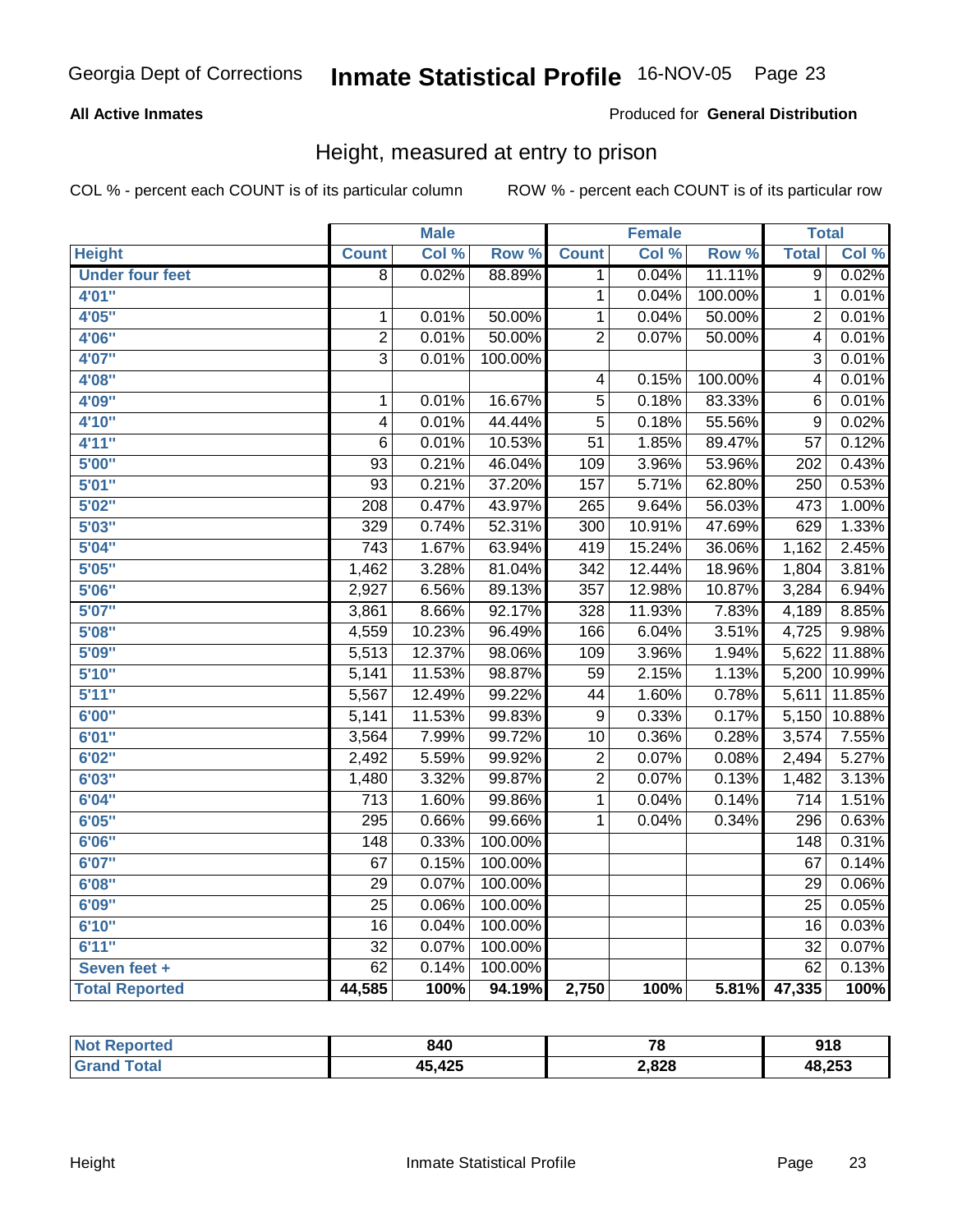### **All Active Inmates**

Produced for **General Distribution**

# Height, measured at entry to prison

|                      | <b>Male</b> | <b>Female</b> | <b>Total</b> |
|----------------------|-------------|---------------|--------------|
| Mean (average)       | 5'10"       | 5'05"         | 5'10"        |
| Median (middle)      | 5'10"       | 5'05"         | 5'10"        |
| Mode (most frequent) | 5'11"       | 5'04"         | 5'09"        |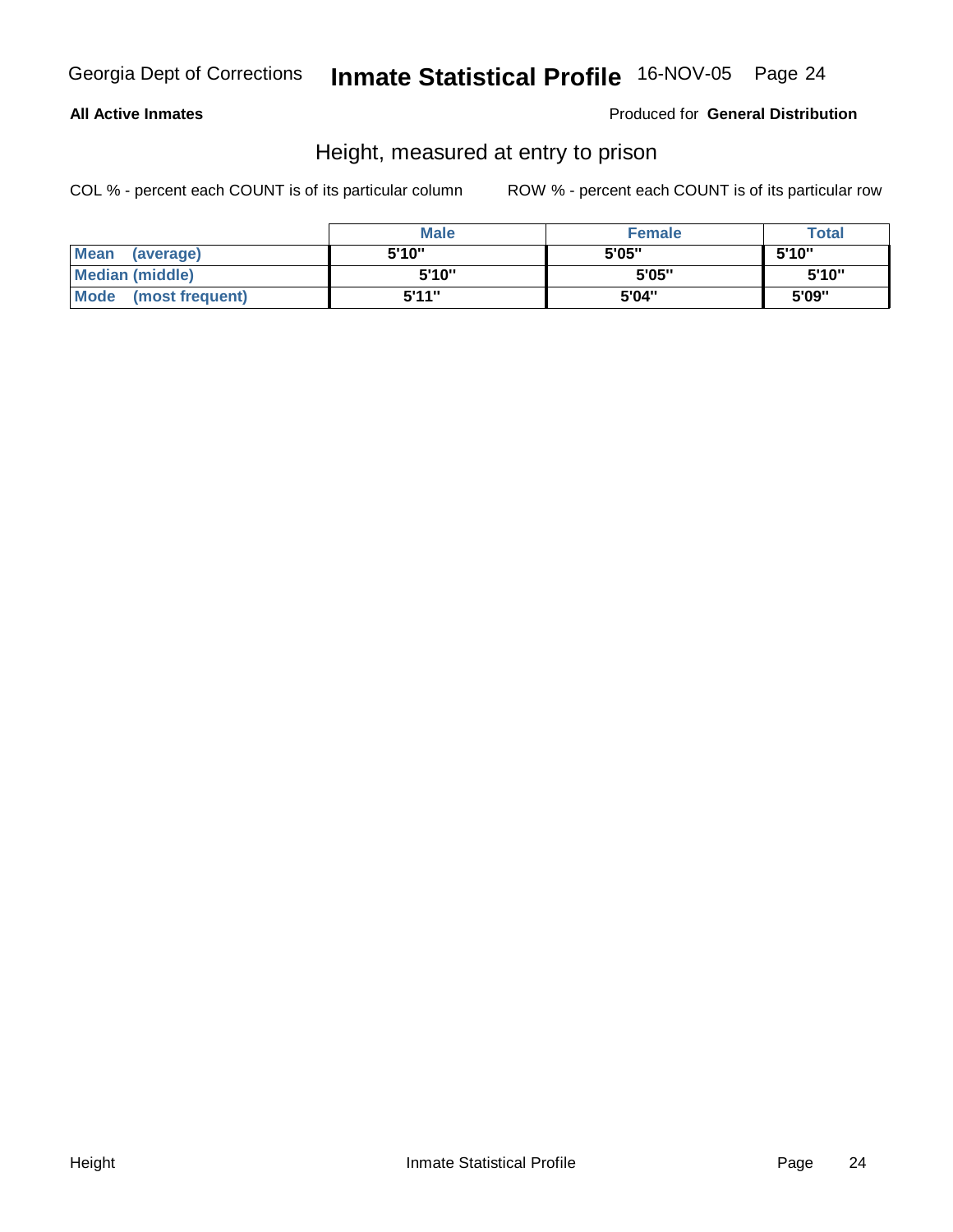### **All Active Inmates**

### Produced for **General Distribution**

# Weight, measured at entry to prison

|                        |                  | <b>Male</b> |                  |                  | <b>Female</b> |        | <b>Total</b>     |        |
|------------------------|------------------|-------------|------------------|------------------|---------------|--------|------------------|--------|
| Weight                 | <b>Count</b>     | Col %       | Row <sup>%</sup> | <b>Count</b>     | Col %         | Row %  | <b>Total</b>     | Col %  |
| <b>Under 80 pounds</b> | $\overline{3}$   | 0.01%       | 100.00%          |                  |               |        | $\overline{3}$   | 0.01%  |
| 80 - 89 pounds         | $\overline{2}$   | 0.01%       | 100.00%          |                  |               |        | $\overline{2}$   | 0.01%  |
| <b>90 - 99 pounds</b>  | $\overline{6}$   | 0.01%       | 75.00%           | $\overline{2}$   | 0.07%         | 25.00% | $\overline{8}$   | 0.02%  |
| 100 - 109 pounds       | $\overline{31}$  | 0.07%       | 53.45%           | $\overline{27}$  | 0.98%         | 46.55% | $\overline{58}$  | 0.12%  |
| 110 - 119 pounds       | $\overline{137}$ | 0.31%       | 64.32%           | $\overline{76}$  | 2.76%         | 35.68% | $\overline{213}$ | 0.45%  |
| 120 - 129 pounds       | $\overline{527}$ | 1.18%       | 76.71%           | 160              | 5.82%         | 23.29% | 687              | 1.45%  |
| 130 - 139 pounds       | 1,422            | 3.19%       | 86.23%           | $\overline{227}$ | 8.25%         | 13.77% | 1,649            | 3.48%  |
| 140 - 149 pounds       | 2,976            | 6.67%       | 90.98%           | 295              | 10.73%        | 9.02%  | 3,271            | 6.91%  |
| 150 - 159 pounds       | 4,713            | 10.57%      | 93.79%           | $\overline{312}$ | 11.35%        | 6.21%  | 5,025            | 10.62% |
| 160 - 169 pounds       | 5,845            | 13.11%      | 95.10%           | $\overline{301}$ | 10.95%        | 4.90%  | 6,146            | 12.98% |
| 170 - 179 pounds       | 5,863            | 13.15%      | 96.16%           | 234              | 8.51%         | 3.84%  | 6,097            | 12.88% |
| 180 - 189 pounds       | 5,713            | 12.81%      | 96.36%           | $\overline{216}$ | 7.85%         | 3.64%  | 5,929            | 12.53% |
| 190 - 199 pounds       | 4,391            | 9.85%       | 96.17%           | $\overline{175}$ | 6.36%         | 3.83%  | 4,566            | 9.65%  |
| 200 - 209 pounds       | 3,684            | 8.26%       | 95.66%           | 167              | 6.07%         | 4.34%  | 3,851            | 8.14%  |
| 210 - 219 pounds       | 2,568            | 5.76%       | 94.94%           | 137              | 4.98%         | 5.06%  | 2,705            | 5.71%  |
| 220 - 229 pounds       | 2,050            | 4.60%       | 95.62%           | 94               | 3.42%         | 4.38%  | 2,144            | 4.53%  |
| 230 - 239 pounds       | 1,389            | 3.12%       | 94.04%           | $\overline{88}$  | 3.20%         | 5.96%  | 1,477            | 3.12%  |
| 240 - 249 pounds       | 1,044            | 2.34%       | 94.57%           | 60               | 2.18%         | 5.43%  | 1,104            | 2.33%  |
| 250 - 259 pounds       | 668              | 1.50%       | 93.56%           | 46               | 1.67%         | 6.44%  | 714              | 1.51%  |
| 260 - 269 pounds       | 468              | 1.05%       | 92.67%           | $\overline{37}$  | 1.35%         | 7.33%  | 505              | 1.07%  |
| 270 - 279 pounds       | 329              | 0.74%       | 94.00%           | $\overline{21}$  | 0.76%         | 6.00%  | $\overline{350}$ | 0.74%  |
| 280 - 289 pounds       | 239              | 0.54%       | 91.57%           | $\overline{22}$  | 0.80%         | 8.43%  | $\overline{261}$ | 0.55%  |
| 290 - 299 pounds       | 157              | 0.35%       | 89.20%           | $\overline{19}$  | 0.69%         | 10.80% | 176              | 0.37%  |
| 300 - 309 pounds       | 115              | 0.26%       | 92.00%           | 10               | 0.36%         | 8.00%  | 125              | 0.26%  |
| 310 - 319 pounds       | $\overline{73}$  | 0.16%       | 86.90%           | $\overline{11}$  | 0.40%         | 13.10% | 84               | 0.18%  |
| 320 - 329 pounds       | 50               | 0.11%       | 92.59%           | 4                | 0.15%         | 7.41%  | 54               | 0.11%  |
| 330 - 339 pounds       | 18               | 0.04%       | 90.00%           | 2                | 0.07%         | 10.00% | 20               | 0.04%  |
| 340 - 349 pounds       | $\overline{24}$  | 0.05%       | 92.31%           | $\overline{2}$   | 0.07%         | 7.69%  | 26               | 0.05%  |
| 350 - 359 pounds       | $\overline{31}$  | 0.07%       | 93.94%           | $\overline{2}$   | 0.07%         | 6.06%  | 33               | 0.07%  |
| 360 - 369 pounds       | $\overline{16}$  | 0.04%       | 84.21%           | $\overline{3}$   | 0.11%         | 15.79% | 19               | 0.04%  |
| 370 - 379 pounds       | $\overline{3}$   | 0.01%       | 100.00%          |                  |               |        | $\overline{3}$   | 0.01%  |
| 380 - 389 pounds       | $\mathbf{1}$     | 0.01%       | 100.00%          |                  |               |        | 1                | 0.01%  |
| 390 - 399 pounds       | $\overline{3}$   | 0.01%       | 100.00%          |                  |               |        | $\overline{3}$   | 0.01%  |
| 400 pounds and over    | $\overline{26}$  | 0.06%       | 100.00%          |                  |               |        | $\overline{26}$  | 0.05%  |
| <b>Total Reported</b>  | 44,585           | 100%        | 94.19%           | 2,750            | 100%          | 5.81%  | 47,335           | 100.0% |

| <b>Reported</b><br>NO: | 840    | 70    | 918    |
|------------------------|--------|-------|--------|
| Gra                    | 45,425 | 2,828 | 48,253 |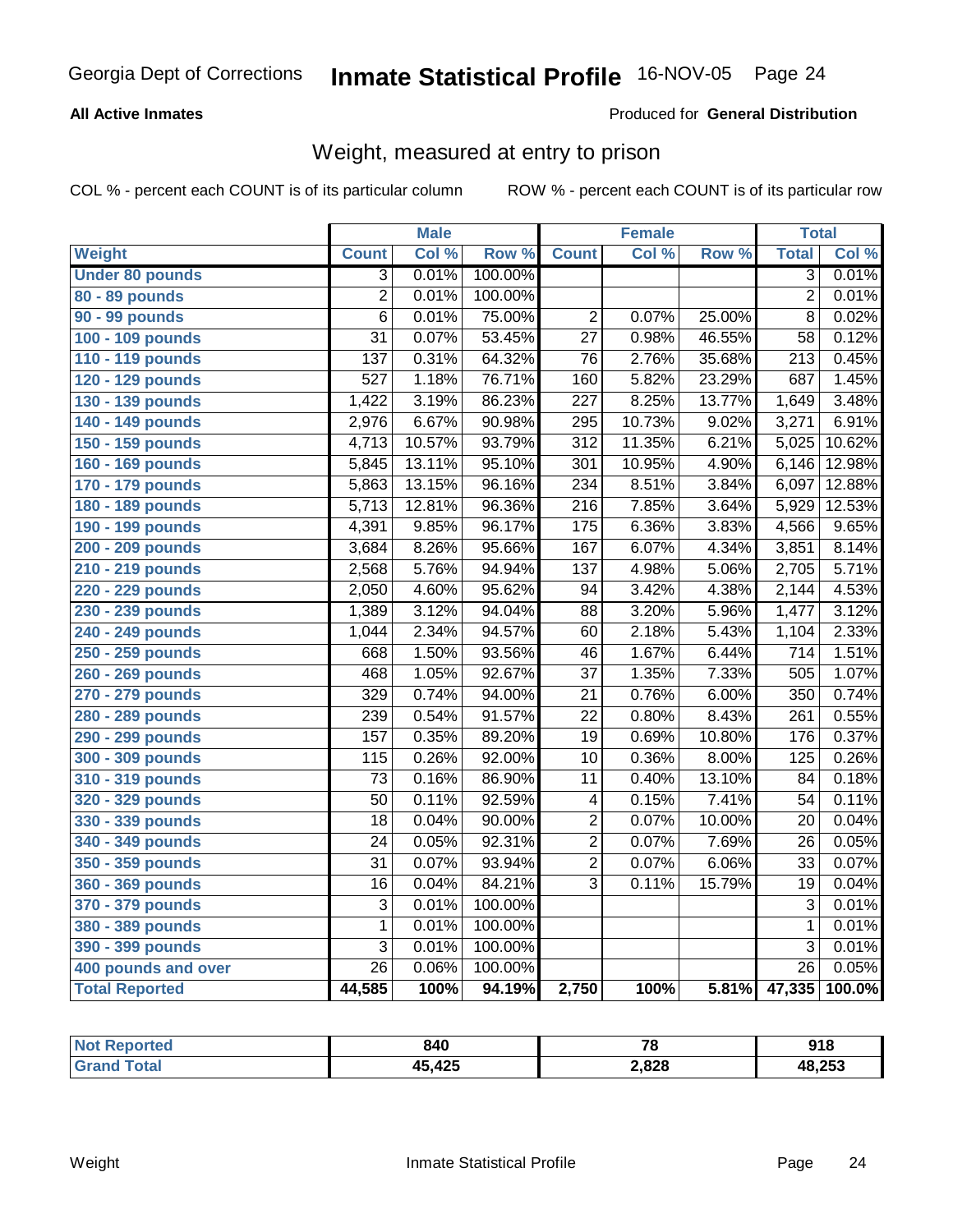### **All Active Inmates**

### Produced for **General Distribution**

# Weight, measured at entry to prison

|                         | <b>Male</b> | <b>Female</b> | <b>Total</b> |
|-------------------------|-------------|---------------|--------------|
| Mean<br>(average)       | 185         | 177           | 185          |
| <b>Median (middle)</b>  | 180         | 168           | 180          |
| Mode<br>(most frequent) | 180         | 150           | 180          |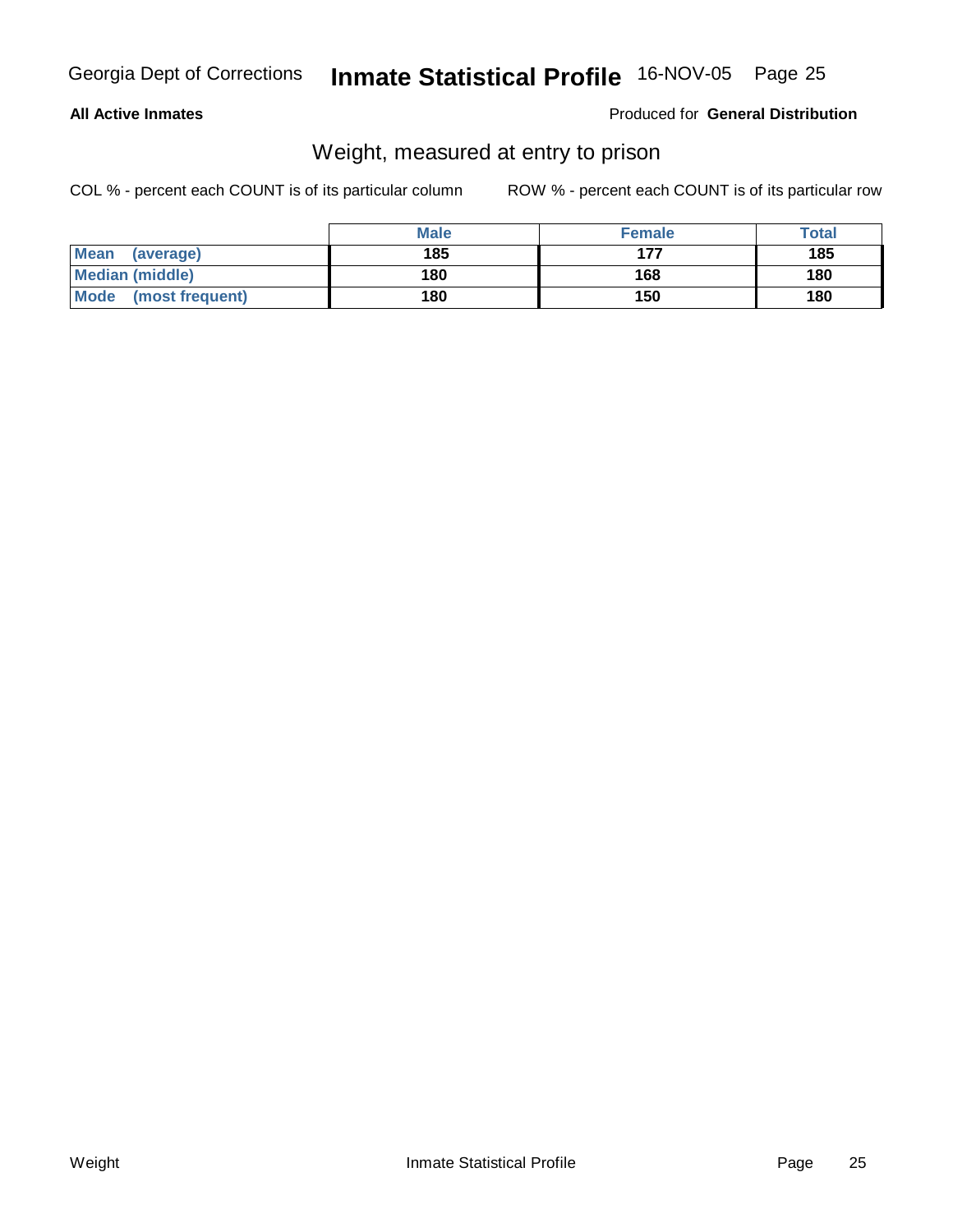### **All Active Inmates**

### Produced for **General Distribution**

# Type of admission to prison

|                |                             |              | <b>Male</b> |                    |     | <b>Female</b> |       | <b>Total</b> |        |
|----------------|-----------------------------|--------------|-------------|--------------------|-----|---------------|-------|--------------|--------|
|                | <b>Type of Admission</b>    | <b>Count</b> | Col %       | <b>Row % Count</b> |     | Col %         | Row % | <b>Total</b> | Col %  |
| 1              | <b>Committed From Court</b> | 31,597       | 69.77%      | 94.26% 1,923       |     | 68.12%        | 5.74% | 33,520       | 69.67% |
| $\overline{2}$ | <b>Return Appeal/Bond</b>   | 6            | .01%        | 100.00%            |     |               |       | 6            | .01%   |
| 3              | <b>Parole Rev/New Sent</b>  | 4,813        | 10.63%      | 95.57%             | 223 | 7.90%         | 4.43% | 5,036        | 10.47% |
| 4              | <b>Par Rev/No New Sent</b>  | 1,449        | 3.20%       | 93.18%             | 106 | 3.75%         | 6.82% | 1,555        | 3.23%  |
| 5              | <b>Prob Viol/Total Rev</b>  |              | .01%        | 100.00%            |     |               |       |              | .01%   |
| 6              | <b>Prob Viol/Partial</b>    | 2,720        | 6.01%       | 90.91%             | 272 | 9.64%         | 9.09% | 2,992        | 6.22%  |
| 7              | <b>Admit Fm Other Cust</b>  | 41           | .09%        | 91.11%             | 4   | .14%          | 8.89% | 45           | .09%   |
| 9              | <b>Prob Rev/Remainder</b>   | 3,727        | 8.23%       | 93.04%             | 279 | 9.88%         | 6.96% | 4,006        | 8.33%  |
| 10             | <b>New Sent/Par Rev Pnd</b> | 39           | .09%        | 100.00%            |     |               |       | 39           | .08%   |
| 11             | <b>Life W/O Parole</b>      | 251          | .55%        | 98.82%             | 3   | .11%          | 1.18% | 254          | .53%   |
| 30             | <b>Par Rev/Rsn Unknown</b>  | 76           | .17%        | 100.00%            |     |               |       | 76           | .16%   |
| 32             | <b>Pb Parole Rescinded</b>  | 14           | .03%        | 100.00%            |     |               |       | 14           | .03%   |
| 33             | <b>Prob Revoc/Spec Cond</b> | 131          | .29%        | 91.61%             | 12  | .43%          | 8.39% | 143          | .30%   |
| 40             | <b>Par Rev/Revoc Center</b> | 355          | .78%        | 99.72%             |     | .04%          | .28%  | 356          | .74%   |
| 44             | <b>Whitworth Detention</b>  | 61           | .13%        | 100.00%            |     |               |       | 61           | .13%   |
| 50             | <b>Dcys At Risk</b>         | 8            | .02%        | 100.00%            |     |               |       | 8            | .02%   |
|                | <b>Total Reported</b>       | 45,289       | 100%        | 94.13% 2,823       |     | 100%          | 5.87% | 48,112       | 100%   |

| <b>NOT</b><br>eported | 136          |       | 141  |
|-----------------------|--------------|-------|------|
| . Car                 | $A \Omega F$ | 2,828 | .253 |

| <b>Mou</b><br>วmmt<br>freauent)<br>.ourtث<br>$\cdots$ | Cmmt<br>Court - | Cmmu<br>∵יווח… |
|-------------------------------------------------------|-----------------|----------------|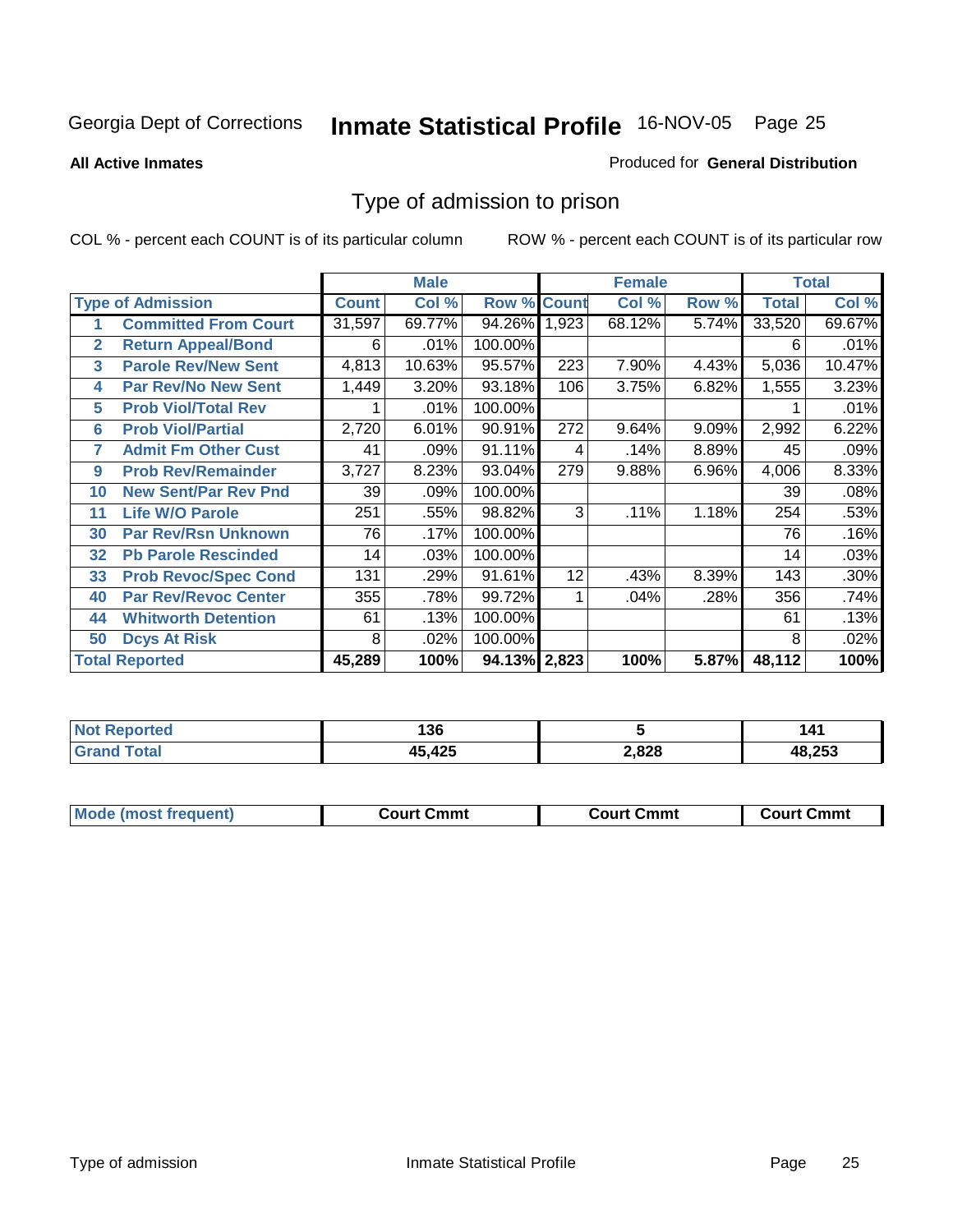**All Active Inmates**

### Produced for **General Distribution**

# Current / last security status

|                        | <b>Male</b>  |        |             | <b>Female</b> |         |          | <b>Total</b> |         |
|------------------------|--------------|--------|-------------|---------------|---------|----------|--------------|---------|
| <b>Security Status</b> | <b>Count</b> | Col %  | Row % Count |               | Col %   | Row %    | Total        | Col %   |
| 0 Diag Incom           |              | .01%   | 100.00%     |               | $.00\%$ |          |              | $.01\%$ |
| 1 Wrk Releas           | 649          | 1.52%  | 80.62%      | 156           | 5.87%   | 19.38%   | 805          | 1.78%   |
| 2 Trusty               | 1,836        | 4.31%  | 94.79%      | 101           | 3.80%   | 5.21%    | 1,937        | 4.28%   |
| 3 Minimum              | 15,300       | 35.92% | 91.21%      | 1,474         | 55.48%  | 8.79%    | 16,774       | 37.06%  |
| 4 Medium               | 17,627       | 41.38% | 96.28%      | 682           | 25.67%  | $3.72\%$ | 18,309       | 40.46%  |
| 5 Close                | 6,565        | 15.41% | 96.49%      | 239           | 9.00%   | $3.51\%$ | 6,804        | 15.03%  |
| <b>6 Maximum</b>       | 622          | 1.46%  | 99.20%      | 5             | .19%    | $.80\%$  | 627          | 1.39%   |
| <b>Total Reported</b>  | 42,600       | 100%   | 94.13%      | 2,657         | 100%    | 5.87%    | 45,257       | 100%    |

| <b>Still being diagnosed</b> | 2,821  | 174   | 2,992  |
|------------------------------|--------|-------|--------|
| <b>Not Reported</b>          |        |       |        |
| <b>Grand Total</b>           | 45,425 | 2,828 | 48,253 |

| M,<br>--- | . .<br>М£<br>. | M<br>. | Medium |
|-----------|----------------|--------|--------|
|           |                |        |        |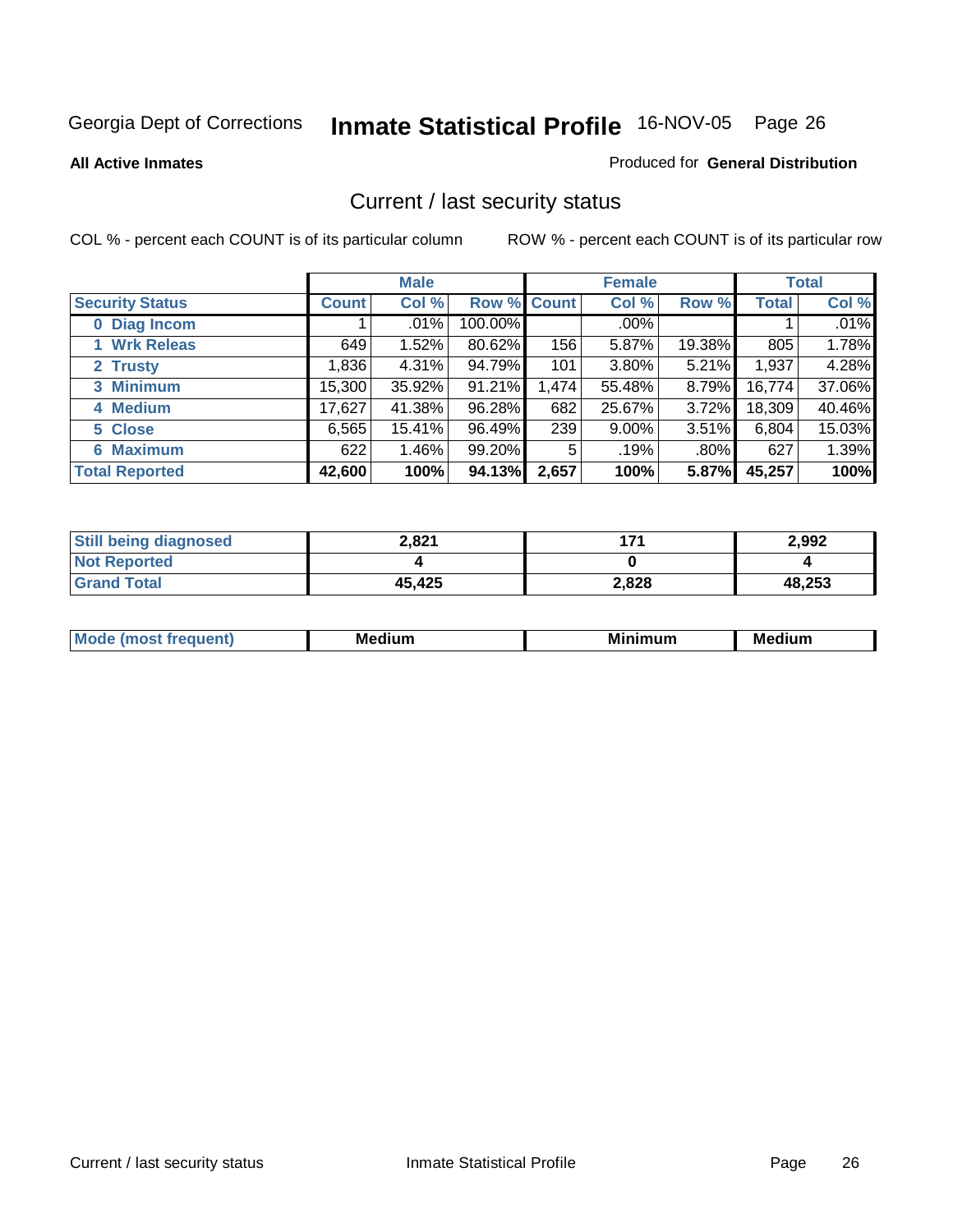**All Active Inmates**

### Produced for **General Distribution**

# Current / last type of institution

|                            |              | <b>Male</b> |             |       | <b>Female</b> |        |              | <b>Total</b> |
|----------------------------|--------------|-------------|-------------|-------|---------------|--------|--------------|--------------|
| <b>Type of Institution</b> | <b>Count</b> | Col %       | Row % Count |       | Col %         | Row %  | <b>Total</b> | Col %        |
| <b>Transitional Center</b> | 1,624        | $3.58\%$    | 86.94%      | 244   | 8.63%         | 13.06% | 1,868        | 3.87%        |
| <b>County Camp</b>         | 5,066        | 11.15%      | 100.00%     |       |               |        | 5,066        | 10.50%       |
| <b>State Prison</b>        | 32,214       | 70.92%      | 92.57%      | 2,584 | 91.37%        | 7.43%  | 34,798       | 72.12%       |
| <b>Private Prison</b>      | 4,752        | 10.46%      | 100.00%     |       |               |        | 4,752        | 9.85%        |
| <b>Prison Annex</b>        | 1,160        | 2.55%       | 100.00%     |       |               |        | 1,160        | 2.40%        |
| <b>Inmate Boot Camp</b>    | 609          | 1.34%       | 100.00%     |       |               |        | 609          | 1.26%        |
| <b>Total Rported</b>       | 45,425       | 100%        | 94.14%      | 2,828 | 100%          | 5.86%  | 48,253       | 100%         |

| νττες.<br>. |                         |               |            |
|-------------|-------------------------|---------------|------------|
|             | A5 195                  | 2,828         | $AB$ $252$ |
|             | $\cdot$ $\cdot$ $\cdot$ | $\sim$ $\sim$ | æ          |

|  | <b>Mode (most frequent)</b> | <b>State Prison</b> | <b>State Prison</b> | <b>State Prison</b> |
|--|-----------------------------|---------------------|---------------------|---------------------|
|--|-----------------------------|---------------------|---------------------|---------------------|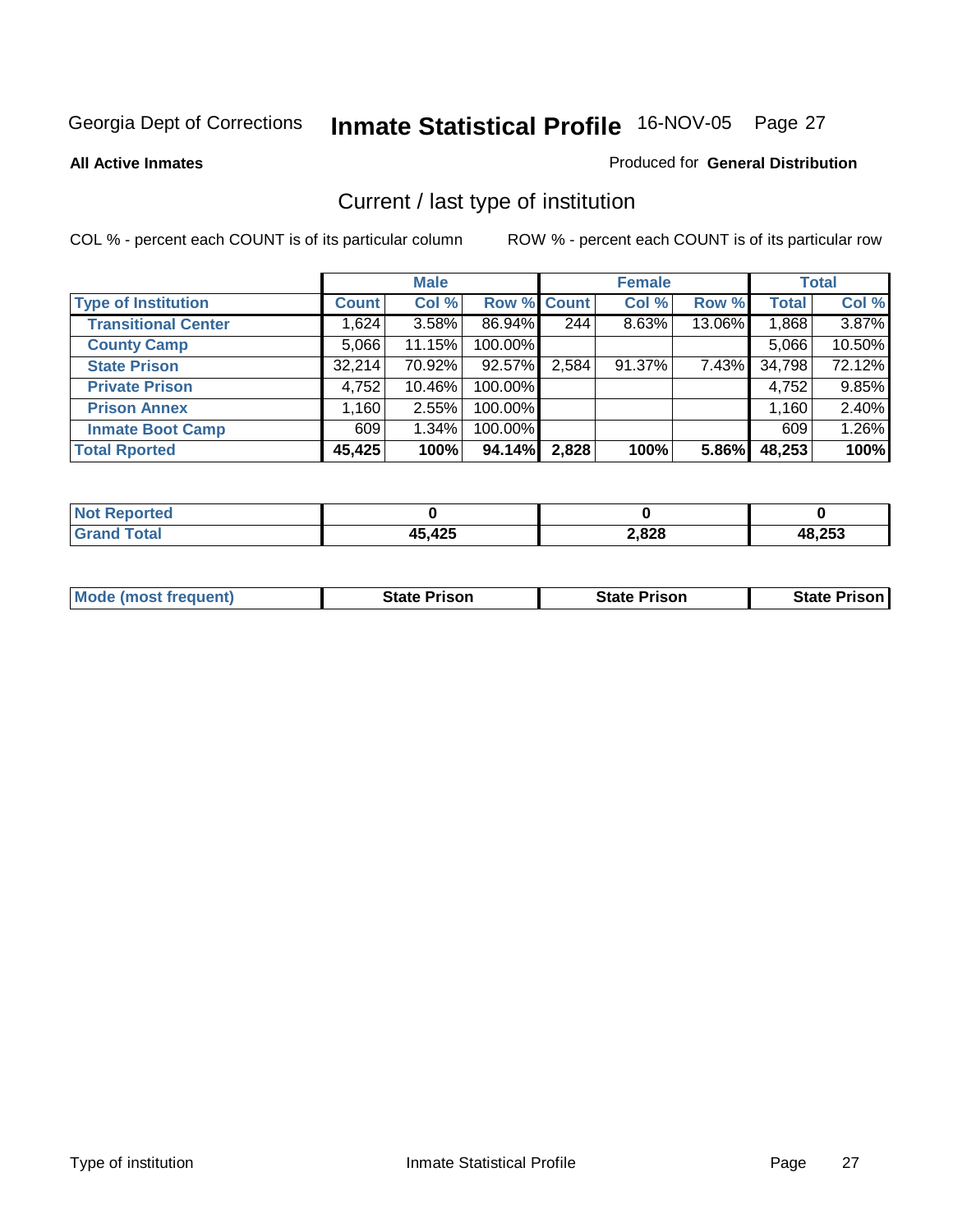### **All Active Inmates**

### Produced for **General Distribution**

# Institution type - transitional centers

|                      |                                          |       | <b>Male</b> |             |     | <b>Female</b> |         |              | <b>Total</b> |
|----------------------|------------------------------------------|-------|-------------|-------------|-----|---------------|---------|--------------|--------------|
|                      | <b>Institution Type - Trans. Centers</b> |       | Col %       | Row % Count |     | Col %         | Row %   | <b>Total</b> | Col %        |
| 220                  | <b>Albany Trans-Ctr</b>                  | 152   | $9.36\%$    | 100.00%     |     |               |         | 152          | 8.14%        |
| 223                  | <b>Atlanta Male Trans-Ctr</b>            | 248   | 15.27%      | 100.00%     |     |               |         | 248          | 13.28%       |
| 246                  | <b>Augusta Trans-Ctr</b>                 | 212   | 13.05%      | 100.00%     |     |               |         | 212          | 11.35%       |
| 249                  | <b>Clayton Transitional Ctr</b>          | 246   | 15.15%      | 100.00%     |     |               |         | 246          | 13.17%       |
| 247                  | <b>Coastal Transitional Ctr</b>          | 194   | 11.95%      | 100.00%     |     |               |         | 194          | 10.39%       |
| 250                  | <b>Helms Trans-Ctr</b>                   | 67    | 4.13%       | 100.00%     |     |               |         | 67           | 3.59%        |
| 248                  | <b>Lagrange Trans Ctr</b>                | 152   | 9.36%       | 100.00%     |     |               |         | 152          | 8.14%        |
| 231                  | <b>Macon Male Trans-Ctr</b>              | 151   | 9.30%       | 100.00%     |     |               |         | 151          | 8.08%        |
| 235                  | <b>Metro Womens Trans-Ctr</b>            |       |             |             | 243 | 99.59%        | 100.00% | 243          | 13.01%       |
| 242                  | <b>Savannah Mens Trans-Ctr</b>           | 202   | 12.44%      | 100.00%     |     |               |         | 202          | 10.81%       |
| 245                  | <b>Savannah Womens Trans-</b>            |       |             |             | ◢   | .41%          | 100.00% |              | .05%         |
|                      | <b>Ctr</b>                               |       |             |             |     |               |         |              |              |
| <b>Total Rported</b> |                                          | 1,624 | 100%        | 86.94%      | 244 | 100%          | 13.06%  | 1,868        | 100%         |

| prteg<br>. |      |     |      |
|------------|------|-----|------|
|            | ,624 | 244 | ,868 |

| Mode (most frequent) | 223 Atlanta Male Trans-Ctr   235 Metro Womens Trans-   223 Atlanta Male |     |                  |
|----------------------|-------------------------------------------------------------------------|-----|------------------|
|                      |                                                                         | Ctr | <b>Trans-Ctr</b> |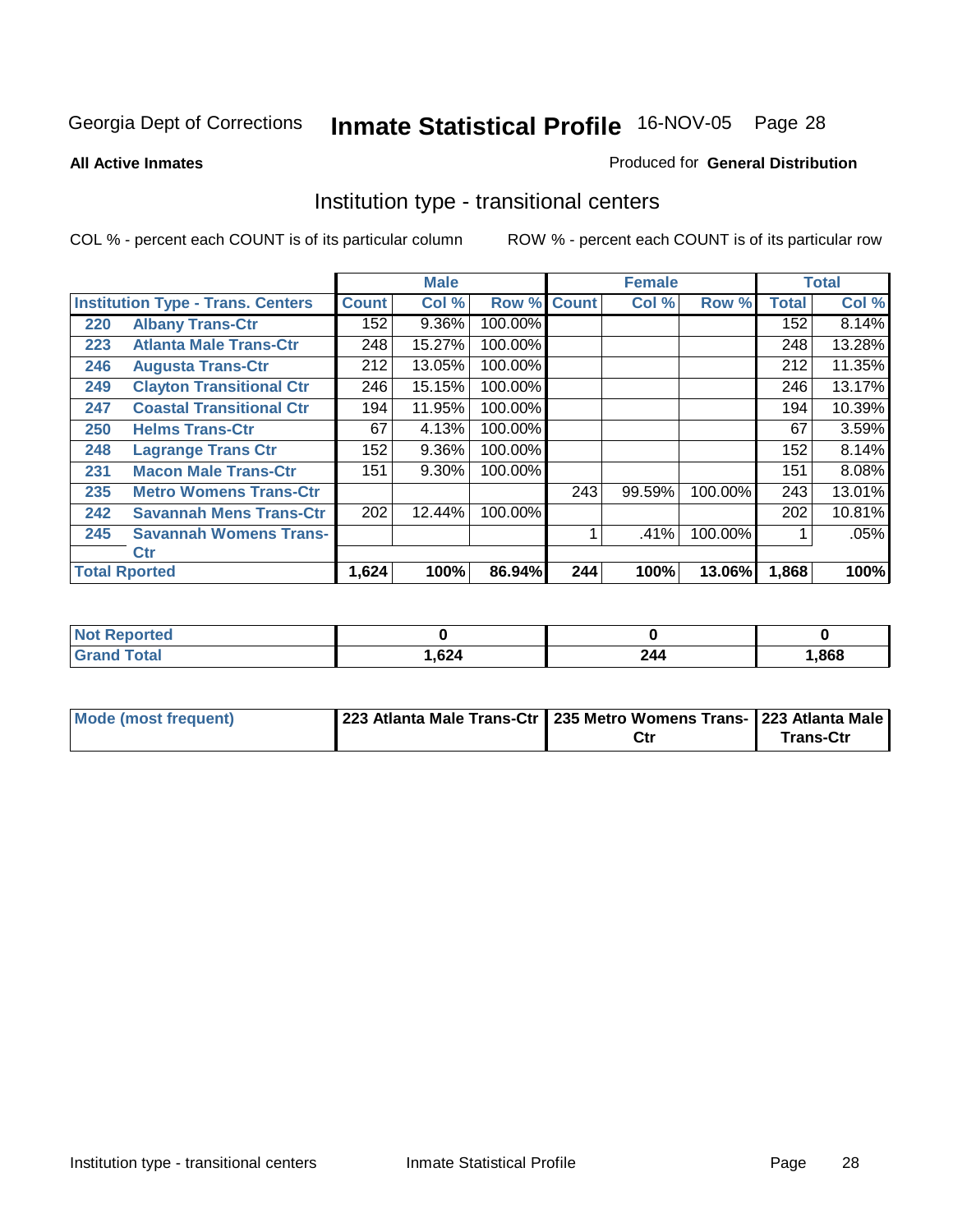**All Active Inmates**

### Produced for **General Distribution**

# Institution type - mental hospitals

|                                                  | Male  |                    | <b>Female</b> |                          | Total |
|--------------------------------------------------|-------|--------------------|---------------|--------------------------|-------|
| <b>Institution Type - Mental Hospitals Count</b> | Col % | <b>Row % Count</b> |               | <b>Col %</b> Row % Total | Col % |
| <b>Total Rported</b>                             |       |                    |               |                          |       |

| <b>Not Reported</b> |  |  |
|---------------------|--|--|
| <b>Total</b><br>r.  |  |  |

| Mode (most frequent) | <b>Null</b> | <b>Null</b> | <b>Null</b> |
|----------------------|-------------|-------------|-------------|
|                      |             |             |             |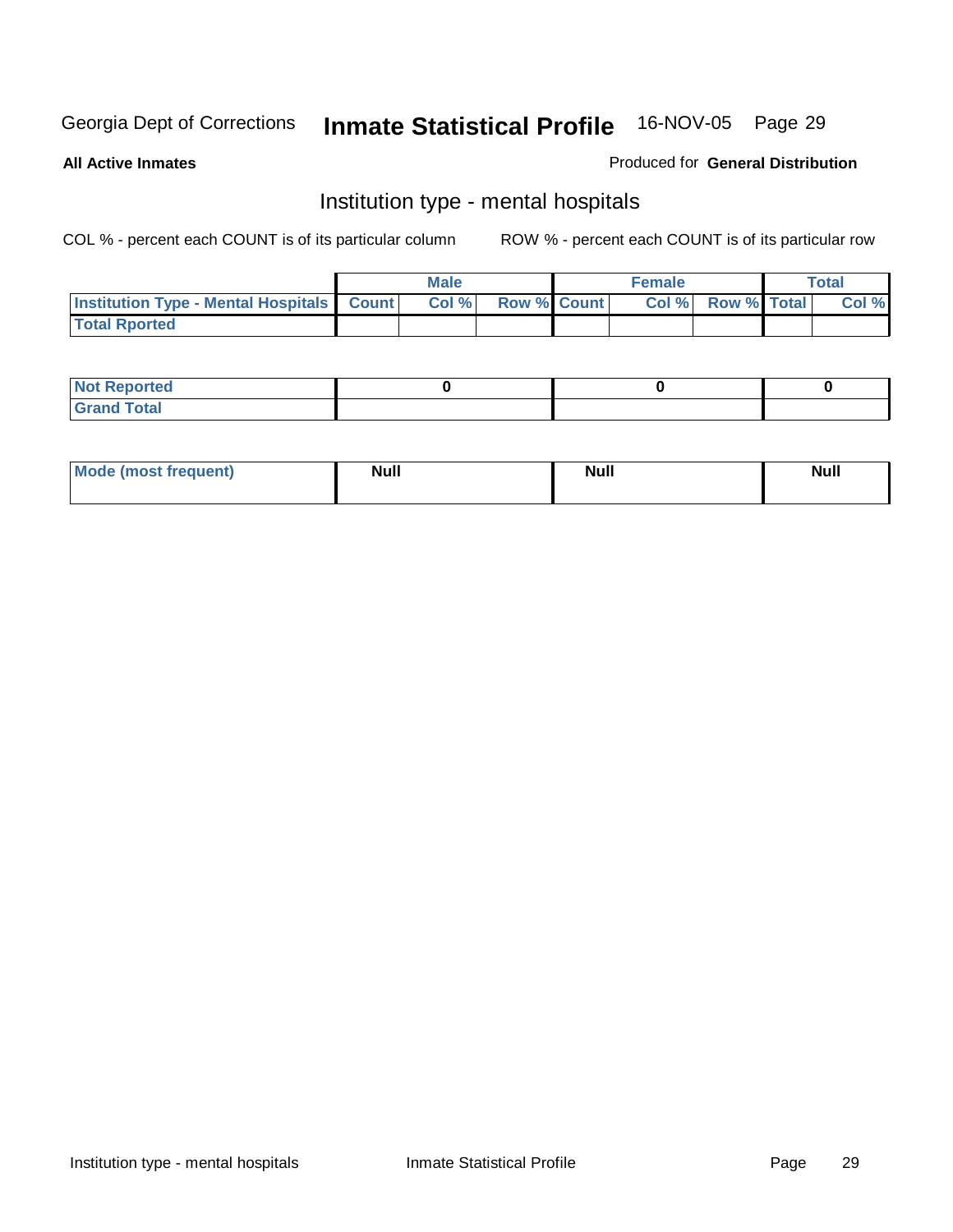### **All Active Inmates**

### Produced for **General Distribution**

# Institution type - county prisons

|                                          |                  | <b>Male</b> |         |              | <b>Female</b> |                          |                  | <b>Total</b> |
|------------------------------------------|------------------|-------------|---------|--------------|---------------|--------------------------|------------------|--------------|
| <b>Institution Type - County Prisons</b> | <b>Count</b>     | Col %       | Row %   | <b>Count</b> | Col %         | Row %                    | <b>Total</b>     | Col %        |
| <b>Bulloch County Ci</b><br>402          | 141              | 2.78%       | 100.00% |              |               |                          | 141              | 2.78%        |
| <b>Carroll County Ci</b><br>404          | $\overline{212}$ | 4.18%       | 100.00% |              |               |                          | $\overline{212}$ | 4.18%        |
| <b>Clarke County Ci</b><br>406           | 106              | 2.09%       | 100.00% |              |               |                          | 106              | 2.09%        |
| <b>Clayton County Ci</b><br>456          | 226              | 4.46%       | 100.00% |              |               |                          | 226              | 4.46%        |
| <b>Colquitt County Ci</b><br>407         | 169              | 3.34%       | 100.00% |              |               |                          | 169              | 3.34%        |
| <b>Coweta County Ci</b><br>409           | $\overline{205}$ | 4.05%       | 100.00% |              |               |                          | $\overline{205}$ | 4.05%        |
| <b>Decatur County Ci</b><br>411          | 219              | 4.32%       | 100.00% |              |               |                          | $\overline{219}$ | 4.32%        |
| <b>Effingham County Ci</b><br>413        | 246              | 4.86%       | 100.00% |              |               |                          | 246              | 4.86%        |
| <b>Floyd County Ci</b><br>415            | 341              | 6.73%       | 100.00% |              |               |                          | 341              | 6.73%        |
| <b>Gwinnett County Ci</b><br>419         | $\overline{241}$ | 4.76%       | 100.00% |              |               |                          | $\overline{241}$ | 4.76%        |
| <b>Hall County Ci</b><br>420             | 162              | 3.20%       | 100.00% |              |               |                          | 162              | 3.20%        |
| <b>Harris County Ci</b><br>422           | 109              | 2.15%       | 100.00% |              |               |                          | 109              | 2.15%        |
| <b>Jackson County Ci</b><br>426          | 167              | 3.30%       | 100.00% |              |               |                          | 167              | 3.30%        |
| <b>Jefferson County Ci</b><br>428        | 183              | 3.61%       | 100.00% |              |               |                          | 183              | 3.61%        |
| <b>Mitchell County Ci</b><br>433         | 115              | 2.27%       | 100.00% |              |               |                          | 115              | 2.27%        |
| <b>Muscogee County Ci</b><br>435         | 515              | 10.17%      | 100.00% |              |               |                          | $\overline{515}$ | 10.17%       |
| <b>Richmond County Ci</b><br>439         | 205              | 4.05%       | 100.00% |              |               |                          | 205              | 4.05%        |
| <b>Screven County Ci</b><br>440          | 152              | 3.00%       | 100.00% |              |               |                          | 152              | 3.00%        |
| <b>Spalding County Ci</b><br>441         | 376              | 7.42%       | 100.00% |              |               |                          | $\overline{376}$ | 7.42%        |
| <b>Stewart County Ci</b><br>442          | 88               | 1.74%       | 100.00% |              |               |                          | 88               | 1.74%        |
| <b>Sumter County Ci</b><br>443           | $\overline{340}$ | 6.71%       | 100.00% |              |               |                          | 340              | 6.71%        |
| <b>Terrell County Ci</b><br>444          | $\overline{121}$ | 2.39%       | 100.00% |              |               |                          | $\overline{121}$ | 2.39%        |
| <b>Thomas County Ci</b><br>445           | 150              | 2.96%       | 100.00% |              |               |                          | 150              | 2.96%        |
| <b>Troup County Ci</b><br>447            | $\overline{277}$ | 5.47%       | 100.00% |              |               |                          | $\overline{277}$ | 5.47%        |
| <b>Total Rported</b>                     | 5,066            | 100%        | 100%    |              |               | $\overline{\frac{9}{6}}$ | 5,066            | 100%         |

| тес   |       |       |
|-------|-------|-------|
| _____ | 5.066 | 5.066 |

| Mode (most frequent) | 435 Muscogee County Ci | Null | 435 Muscogee     |
|----------------------|------------------------|------|------------------|
|                      |                        |      | <b>County Ci</b> |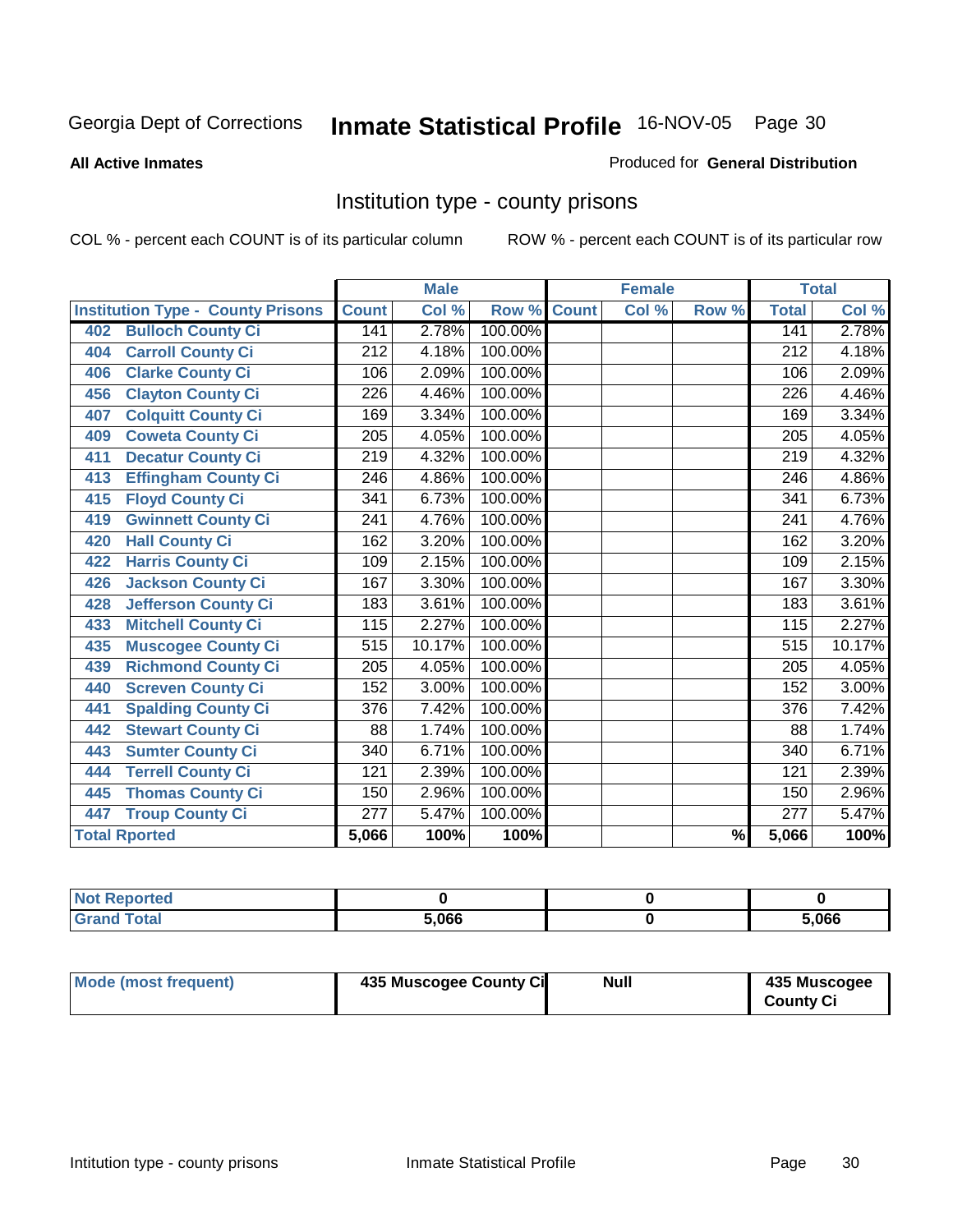**All Active Inmates**

### Produced for **General Distribution**

# Institution type - state prisons

|     |                                                 |                  | <b>Male</b> |         |              | <b>Female</b> |         | <b>Total</b>     |       |
|-----|-------------------------------------------------|------------------|-------------|---------|--------------|---------------|---------|------------------|-------|
|     | <b>Institution Type - State Prisons</b>         | <b>Count</b>     | Col %       | Row %   | <b>Count</b> | Col %         | Row %   | <b>Total</b>     | Col % |
| 508 | <b>Arrendale State Prison</b>                   | 111              | .34%        | 13.29%  | 724          | 28.02%        | 86.71%  | 835              | 2.40% |
| 532 | <b>Augusta State Med.</b><br><b>Prison</b>      | 1,087            | 3.37%       | 99.82%  | 2            | .08%          | .18%    | 1,089            | 3.13% |
| 559 | <b>Autry Pre-Trans Center</b>                   | 182              | .56%        | 100.00% |              |               |         | 182              | .52%  |
| 543 | <b>Autry State Prison</b>                       | 1,336            | 4.15%       | 100.00% |              |               |         | 1,336            | 3.84% |
| 553 | <b>Baldwin State Prison</b>                     | 718              | 2.23%       | 100.00% |              |               |         | 718              | 2.06% |
| 536 | <b>Bostick State Prison</b>                     | $\overline{714}$ | 2.22%       | 100.00% |              |               |         | 714              | 2.05% |
| 534 | <b>Burrus Corr Trn Cntr</b>                     | 293              | .91%        | 100.00% |              |               |         | 293              | .84%  |
| 547 | <b>Calhoun State Prison</b>                     | 1,249            | 3.88%       | 100.00% |              |               |         | 1,249            | 3.59% |
| 531 | <b>Central State Prison</b>                     | 804              | 2.50%       | 100.00% |              |               |         | 804              | 2.31% |
| 523 | <b>Coastal State Prison</b>                     | 1,466            | 4.55%       | 100.00% |              |               |         | 1,466            | 4.21% |
| 503 | <b>Dodge State Prison</b>                       | 1,181            | 3.67%       | 100.00% |              |               |         | 1,181            | 3.39% |
| 548 | <b>Dooly State Prison</b>                       | 1,246            | 3.87%       | 100.00% |              |               |         | 1,246            | 3.58% |
| 521 | <b>Ga Diag &amp; Class Pris</b>                 | 1,513            | 4.70%       | 100.00% |              |               |         | 1,513            | 4.35% |
| 522 | <b>Ga Diag &amp; Class Pris-</b><br><b>Perm</b> | 257              | .80%        | 100.00% |              |               |         | 257              | .74%  |
| 517 | <b>Ga State Prison</b>                          | 1,192            | 3.70%       | 99.92%  | 1            | .04%          | .08%    | 1,193            | 3.43% |
| 541 | <b>Hancock State Prison</b>                     | 1,230            | 3.82%       | 100.00% |              |               |         | 1,230            | 3.53% |
| 540 | <b>Hays State Prison</b>                        | 807              | 2.51%       | 100.00% |              |               |         | 807              | 2.32% |
| 551 | <b>Homerville State Prison</b>                  | 208              | .65%        | 100.00% |              |               |         | 208              | .60%  |
| 545 | <b>Johnson State Prison</b>                     | 1,004            | 3.12%       | 100.00% |              |               |         | 1,004            | 2.89% |
| 510 | <b>Lee State Prison</b>                         | 728              | 2.26%       | 100.00% |              |               |         | 728              | 2.09% |
| 502 | <b>Lowndes State Prison</b>                     | $\overline{276}$ | .86%        | 100.00% |              |               |         | $\overline{276}$ | .79%  |
| 549 | <b>Macon State Prison</b>                       | 1,311            | 4.07%       | 100.00% |              |               |         | 1,311            | 3.77% |
| 519 | <b>Men'S State Prison</b>                       | 657              | 2.04%       | 100.00% |              |               |         | 657              | 1.89% |
| 554 | <b>Metro State Prison (W)</b>                   | 1                | .01%        | .13%    | 796          | 30.80%        | 99.87%  | 797              | 2.29% |
| 561 | <b>Milan State Prison</b>                       | 251              | .78%        | 100.00% |              |               |         | 251              | .72%  |
| 509 | <b>Montgomery State</b><br><b>Prison</b>        | 385              | 1.20%       | 100.00% |              |               |         | 385              | 1.11% |
| 505 | <b>Phillips State Prison</b>                    | 780              | 2.42%       | 100.00% |              |               |         | 780              | 2.24% |
| 557 | <b>Pulaski State Prison (W)</b>                 |                  |             |         | 1,060        | 41.02%        | 100.00% | 1,060            | 3.05% |
| 529 | <b>Rivers State Prison</b>                      | 1,097            | 3.41%       | 100.00% |              |               |         | 1,097            | 3.15% |
| 533 | <b>Rogers State Prison</b>                      | 1,247            | 3.87%       | 100.00% |              |               |         | 1,247            | 3.58% |
| 530 | <b>Rutledge State Prison</b>                    | 578              | 1.79%       | 100.00% |              |               |         | 578              | 1.66% |
| 525 | <b>Scott State Prison</b>                       | 1,191            | 3.70%       | 100.00% |              |               |         | 1,191            | 3.42% |
| 550 | <b>Smith State Prison</b>                       | 1,103            | 3.42%       | 100.00% |              |               |         | 1,103            | 3.17% |
| 542 | <b>Telfair State Prison</b>                     | 1,095            | 3.40%       | 100.00% |              |               |         | 1,095            | 3.15% |
| 537 | <b>Valdosta State Prison</b>                    | 748              | 2.32%       | 100.00% |              |               |         | 748              | 2.15% |
| 506 | <b>Walker State Prison</b>                      | 618              | 1.92%       | 100.00% |              |               |         | 618              | 1.78% |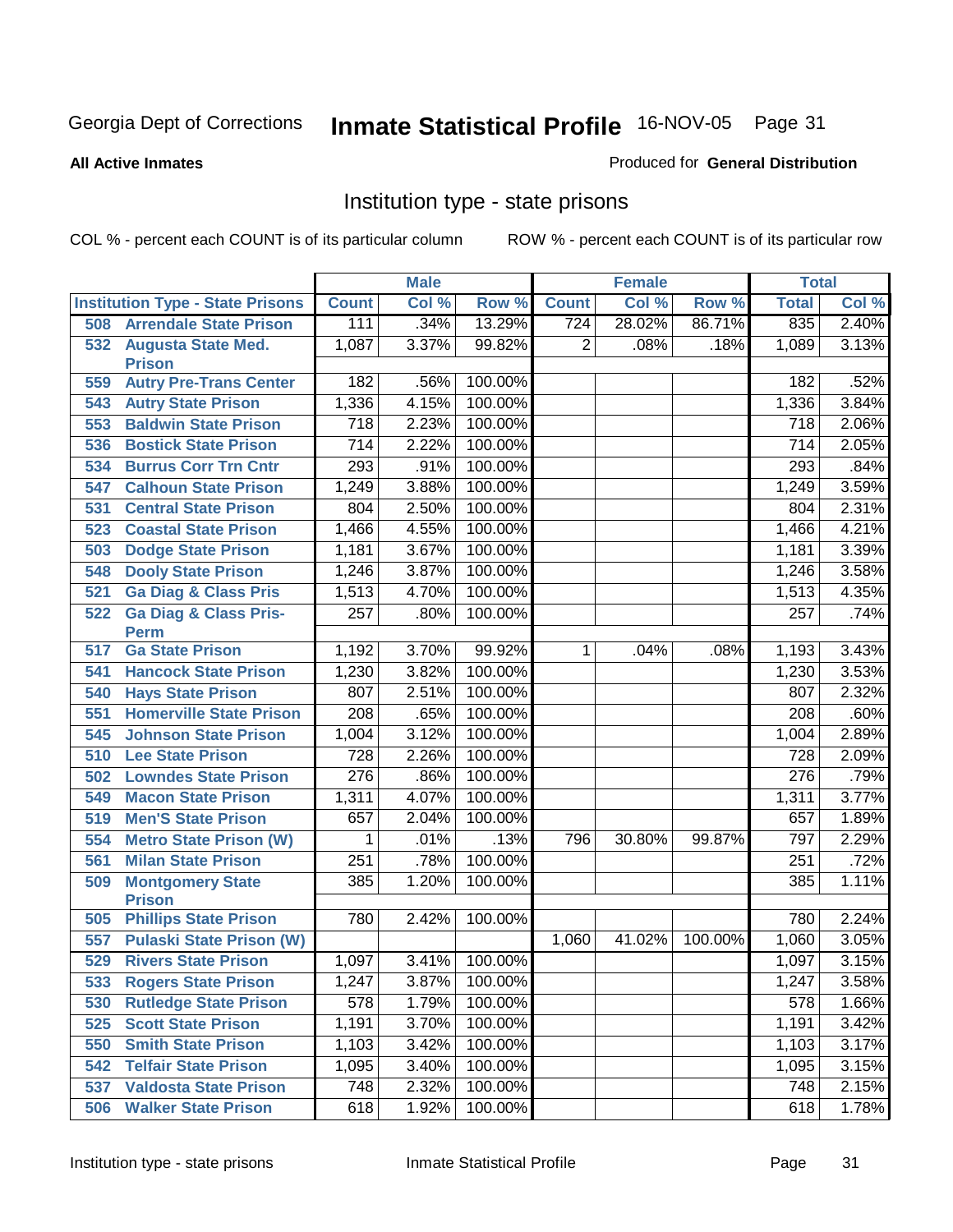**All Active Inmates**

### Produced for **General Distribution**

# Institution type - state prisons

|                                         |              | <b>Male</b> |         |              | <b>Female</b> |         | <b>Total</b> |       |
|-----------------------------------------|--------------|-------------|---------|--------------|---------------|---------|--------------|-------|
| <b>Institution Type - State Prisons</b> | <b>Count</b> | Col %       | Row %   | <b>Count</b> | Col %         | Row %   | <b>Total</b> | Col % |
| <b>Ware State Prison</b><br>501         | 951          | 2.95%       | 100.00% |              |               |         | 951          | 2.73% |
| <b>Washington Sp</b><br>552             | 998          | 3.10%       | 100.00% |              |               |         | 998          | 2.87% |
| <b>Wayne State Prison</b><br>507        | 178          | .55%        | 100.00% |              |               |         | 178          | .51%  |
| <b>Wilcox State Prison</b><br>546       | .423         | 4.42%       | 100.00% |              |               |         | 1,423        | 4.09% |
| <b>Womens Ci</b><br>528                 |              |             |         |              | .04%          | 100.00% |              | .01%  |
| <b>Total Rported</b>                    | 32,214       | 100%        | 92.57%  | 2,584        | 100%          | 7.43%   | 34,798       | 100%  |

| <b>eported</b><br>' NOT |                  |       |        |
|-------------------------|------------------|-------|--------|
| ™ota.                   | 22.241<br>32.Z14 | 2,584 | 34,798 |

| Mode (most frequent) | 521 Ga Diag & Class Pris | [557 Pulaski State Prison (W) 521 Ga Diag & |                   |
|----------------------|--------------------------|---------------------------------------------|-------------------|
|                      |                          |                                             | <b>Class Pris</b> |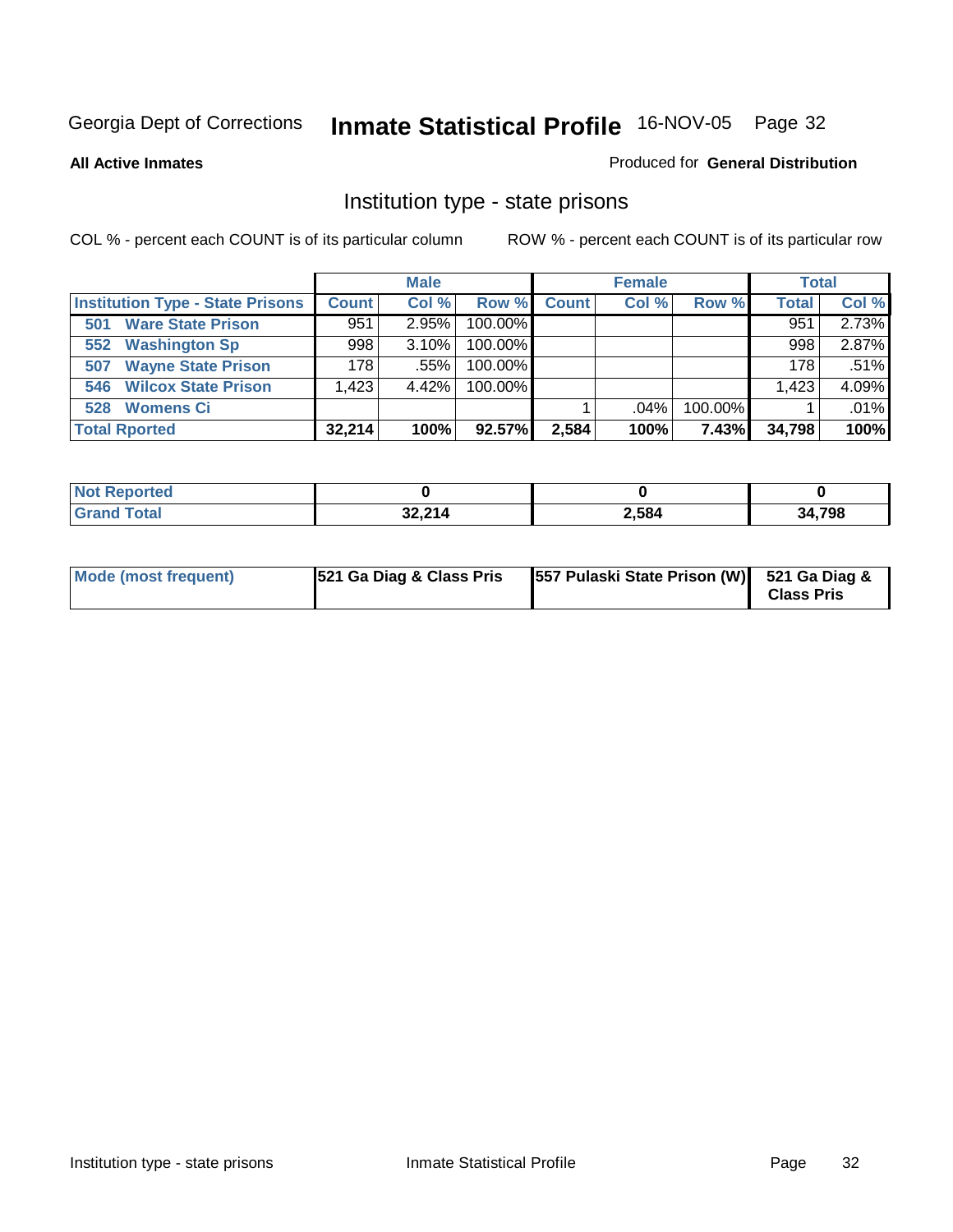### **All Active Inmates**

### Produced for **General Distribution**

# Institution type - private prisons

|                                           |              | <b>Male</b> |             | <b>Female</b> |       |         | <b>Total</b> |
|-------------------------------------------|--------------|-------------|-------------|---------------|-------|---------|--------------|
| <b>Institution Type - Private Prisons</b> | <b>Count</b> | Col %       | Row % Count | Col %         | Row % | Total I | Col %        |
| <b>Coffee Corr Facility</b><br>569        | 1.504        | 31.65%      | $100.00\%$  |               |       | .504    | 31.65%       |
| <b>D Ray James Corr Fac</b><br>567        | 1.743        | 36.68%      | $100.00\%$  |               |       | 1,743   | 36.68%       |
| <b>Wheeler Corr Facility</b><br>571       | 1.505        | $31.67\%$   | $100.00\%$  |               |       | 1.505   | 31.67%       |
| <b>Total Rported</b>                      | 4.752        | 100%        | $100\%$     |               | %     | 4,752   | 100%         |

| <b>Reported</b><br>' NOT |         |       |
|--------------------------|---------|-------|
| <b>otal</b>              | ・フドウ    | フロウ   |
| -                        | 4, I JŁ | 4,73Z |

| Mode (most frequent) | 567 D Ray James Corr Fac | Null | <b>567 D Ray James</b><br><b>Corr Fac</b> |
|----------------------|--------------------------|------|-------------------------------------------|
|----------------------|--------------------------|------|-------------------------------------------|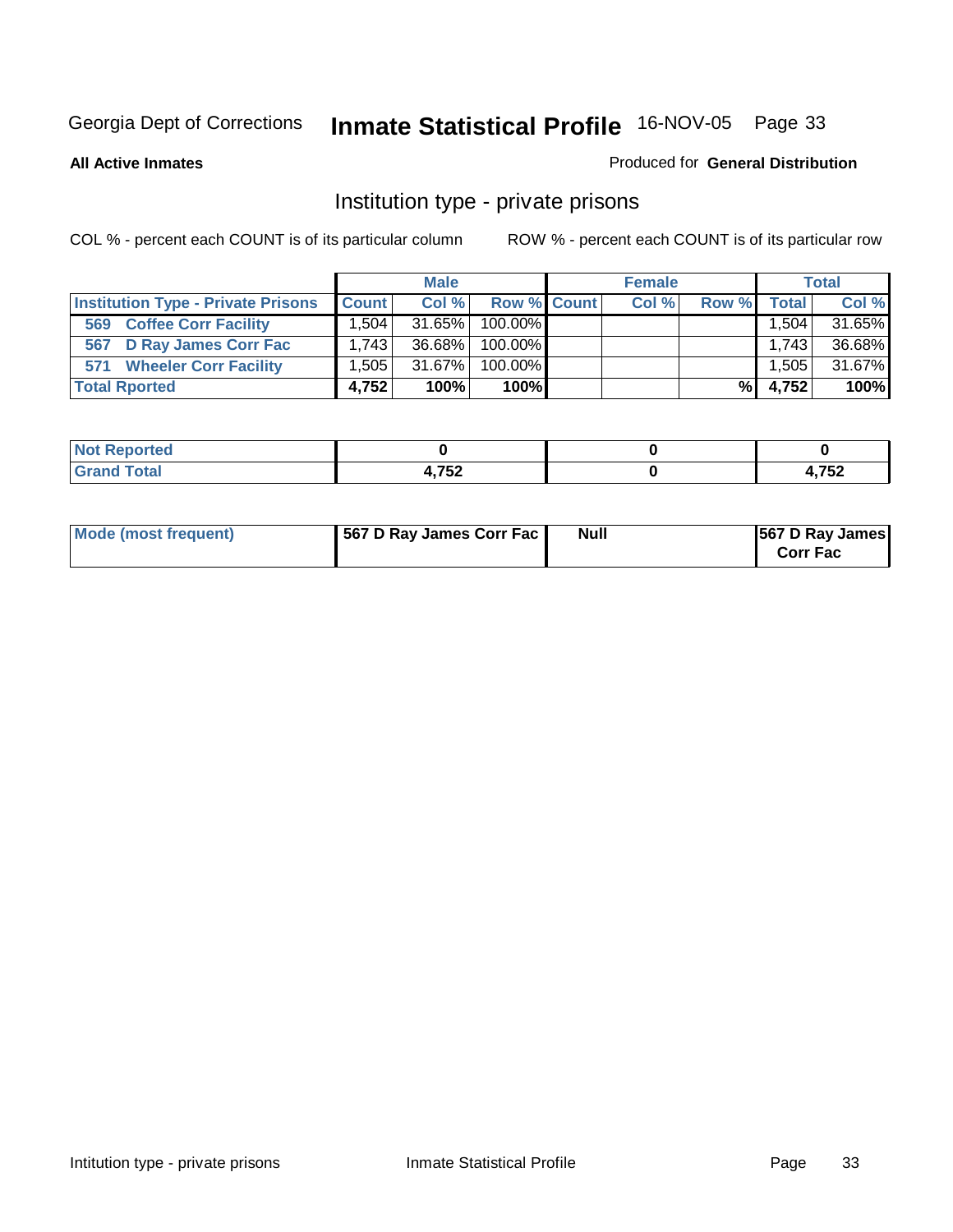### **All Active Inmates**

### Produced for **General Distribution**

# Institution type - prison annexes

|                                                   |        | <b>Male</b> |            |              | <b>Female</b> |       |                  | <b>Total</b> |
|---------------------------------------------------|--------|-------------|------------|--------------|---------------|-------|------------------|--------------|
| <b>Institution Type - Prison Annexe   Count  </b> |        | Col %       | Row %      | <b>Count</b> | Col %         | Row % | <b>Total</b>     | Col %        |
| <b>7541 Hancock Annex</b>                         | 201    | 17.33%      | 100.00%    |              |               |       | 201              | 17.33%       |
| 7540 Hays Annex                                   | 384    | $33.10\%$   | $100.00\%$ |              |               |       | 384              | 33.10%       |
| <b>7505 Phillips Annex</b>                        | 215    | 18.53%      | 100.00%    |              |               |       | 215 <sub>1</sub> | 18.53%       |
| 7501 Ware Annex                                   | 215    | $18.53\%$   | $100.00\%$ |              |               |       | 215              | 18.53%       |
| 7552 Washington Sp Annex                          | 145    | 12.50%      | 100.00%    |              |               |       | 145              | 12.50%       |
| <b>Total Rported</b>                              | .160 ا | 100%        | $100\%$    |              |               | %     | 1,160            | 100%         |

| <b>Reported</b><br>NOT F |      |      |
|--------------------------|------|------|
| <b>Total</b><br>' Grand  | ,160 | ,160 |

| Mode (most frequent) | 7540 Hays Annex | Null | 7540 Hays Annex |
|----------------------|-----------------|------|-----------------|
|                      |                 |      |                 |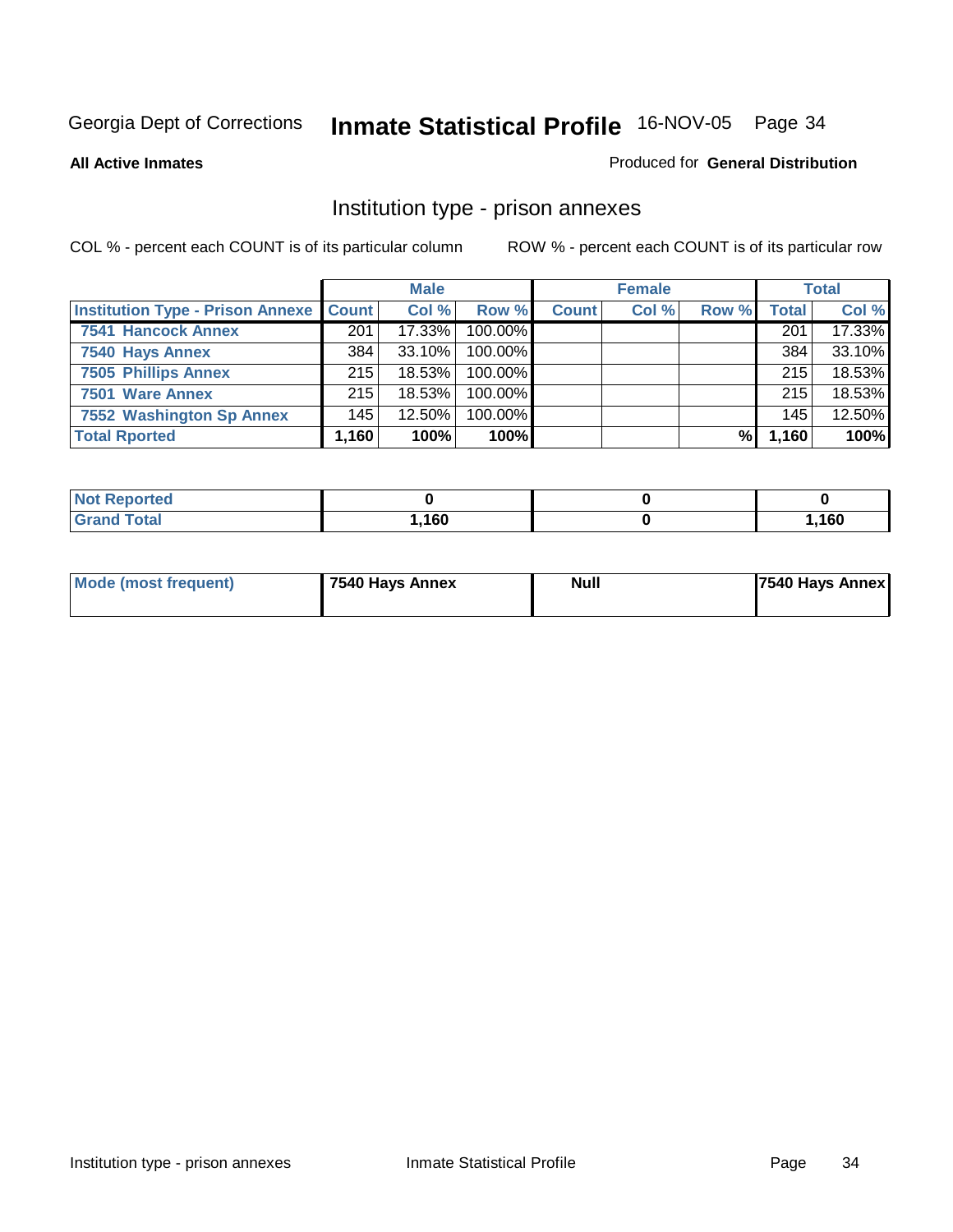**All Active Inmates**

#### Produced for **General Distribution**

# Institution type - inmate boot camp

|                                      |              | <b>Male</b> |         |              | <b>Female</b> |       |              | <b>Total</b> |
|--------------------------------------|--------------|-------------|---------|--------------|---------------|-------|--------------|--------------|
| <b>Institution Type - Boot Camps</b> | <b>Count</b> | Col %       | Row %   | <b>Count</b> | Col %         | Row % | <b>Total</b> | Col %        |
| 9553 Baldwin Inm Boot Camp           | 182          | 29.89%      | 100.00% |              |               |       | 182          | 29.89%       |
| 9534 Burruss Inm Boot Camp           | 113          | 18.56%      | 100.00% |              |               |       | 113          | 18.56%       |
| 9503 Dodge Boot Camp                 |              | .16%        | 100.00% |              |               |       |              | .16%         |
| 9540 Hays Inm Boot Camp              | 200          | 32.84%      | 100.00% |              |               |       | 200          | 32.84%       |
| 9564 Long Inmate Boot Camp           | 103          | 16.91%      | 100.00% |              |               |       | 103          | 16.91%       |
| 9509 Nontgomery Boot Camp            |              | .16%        | 100.00% |              |               |       |              | .16%         |
| 9504 West Georgia Pb                 | 9            | 1.48%       | 100.00% |              |               |       | 9            | 1.48%        |
| <b>Bootcamp</b>                      |              |             |         |              |               |       |              |              |
| <b>Total Rported</b>                 | 609          | 100%        | 100%    |              |               | %     | 609          | 100%         |

| rted                  |     |     |
|-----------------------|-----|-----|
| <b>otal</b><br>$\sim$ | 609 | 609 |

| Mode (most frequent) | 9540 Hays Inm Boot Camp | Null | 9540 Hays Inm<br><b>Boot Camp</b> |
|----------------------|-------------------------|------|-----------------------------------|
|----------------------|-------------------------|------|-----------------------------------|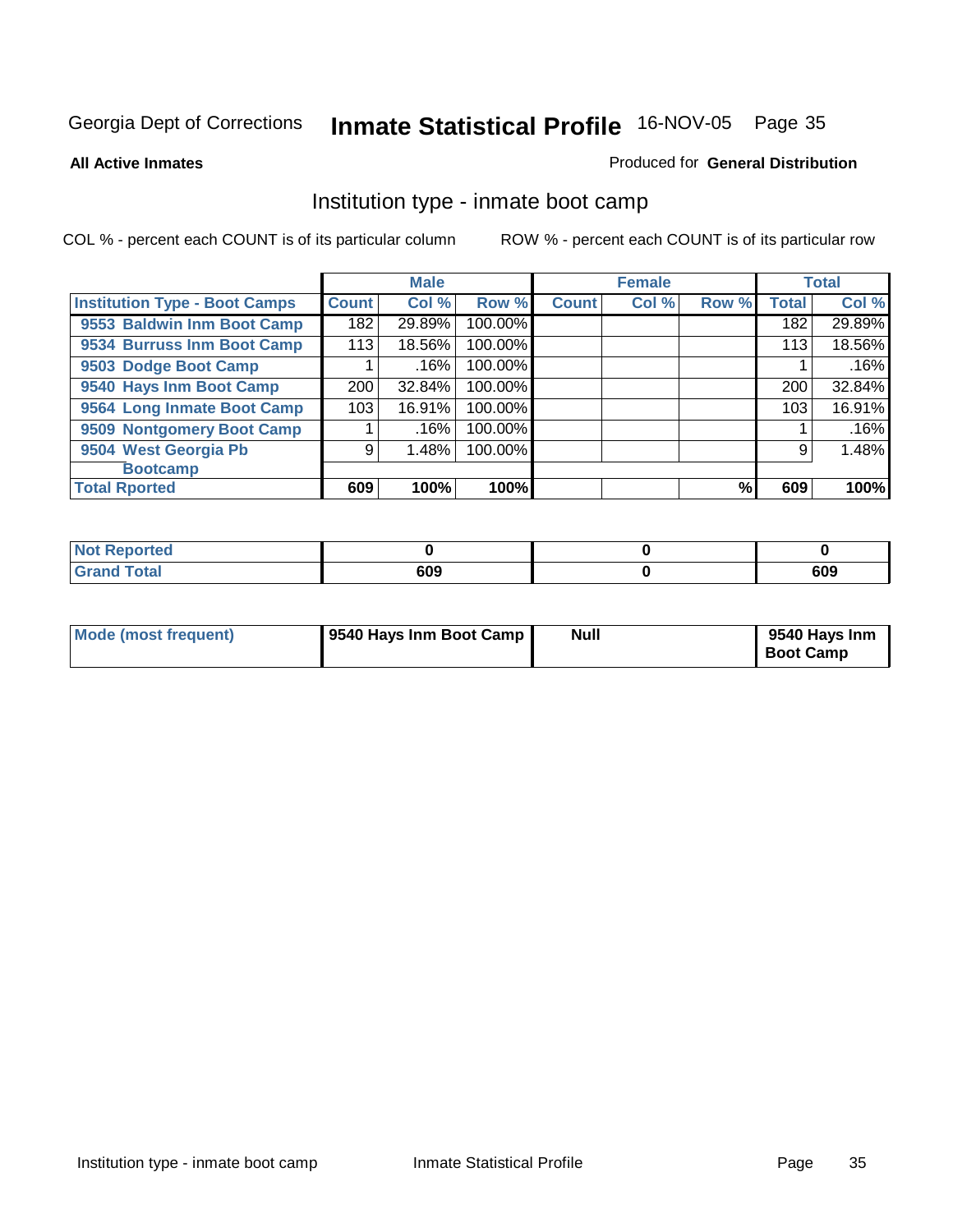**All Active Inmates**

#### Produced for **General Distribution**

# Number of disciplinary reports

|                                      |              | <b>Male</b> |             |       | <b>Female</b> |          |              | <b>Total</b> |
|--------------------------------------|--------------|-------------|-------------|-------|---------------|----------|--------------|--------------|
| <b>Number of Disciplinary Report</b> | <b>Count</b> | Col %       | Row % Count |       | Col %         | Row %    | <b>Total</b> | Col %        |
|                                      | 17,955       | 39.53%      | 91.91%      | ,580  | 55.87%        | 8.09%    | 19,535       | 40.48%       |
|                                      | 6,376        | 14.04%      | 94.67%      | 359   | 12.69%        | $5.33\%$ | 6,735        | 13.96%       |
|                                      | 3,737        | 8.23%       | 95.48%      | 177   | 6.26%         | 4.52%    | 3,914        | 8.11%        |
| 3                                    | 2,548        | 5.61%       | 94.65%      | 144   | 5.09%         | 5.35%    | 2,692        | 5.58%        |
| 4                                    | 1,894        | 4.17%       | 94.94%      | 101   | 3.57%         | 5.06%    | 1,995        | 4.13%        |
| 5                                    | 1,501        | 3.30%       | 96.28%      | 58    | 2.05%         | 3.72%    | 1,559        | 3.23%        |
| <b>More Than 5</b>                   | 11,414       | 25.13%      | 96.54%      | 409   | 14.46%        | $3.46\%$ | 11,823       | 24.50%       |
| <b>Total Reported</b>                | 45,425       | 100%        | 94.14%      | 2,828 | 100%          | 5.86%    | 48,253       | 100%         |

| TA 0<br>N |            |       |      |
|-----------|------------|-------|------|
| ______    | $A \cap E$ | 2,828 | .253 |

| Mean (average)       | 5.56 | 3.07 | 5.42 |
|----------------------|------|------|------|
| Median (middle)      |      |      |      |
| Mode (most frequent) |      |      |      |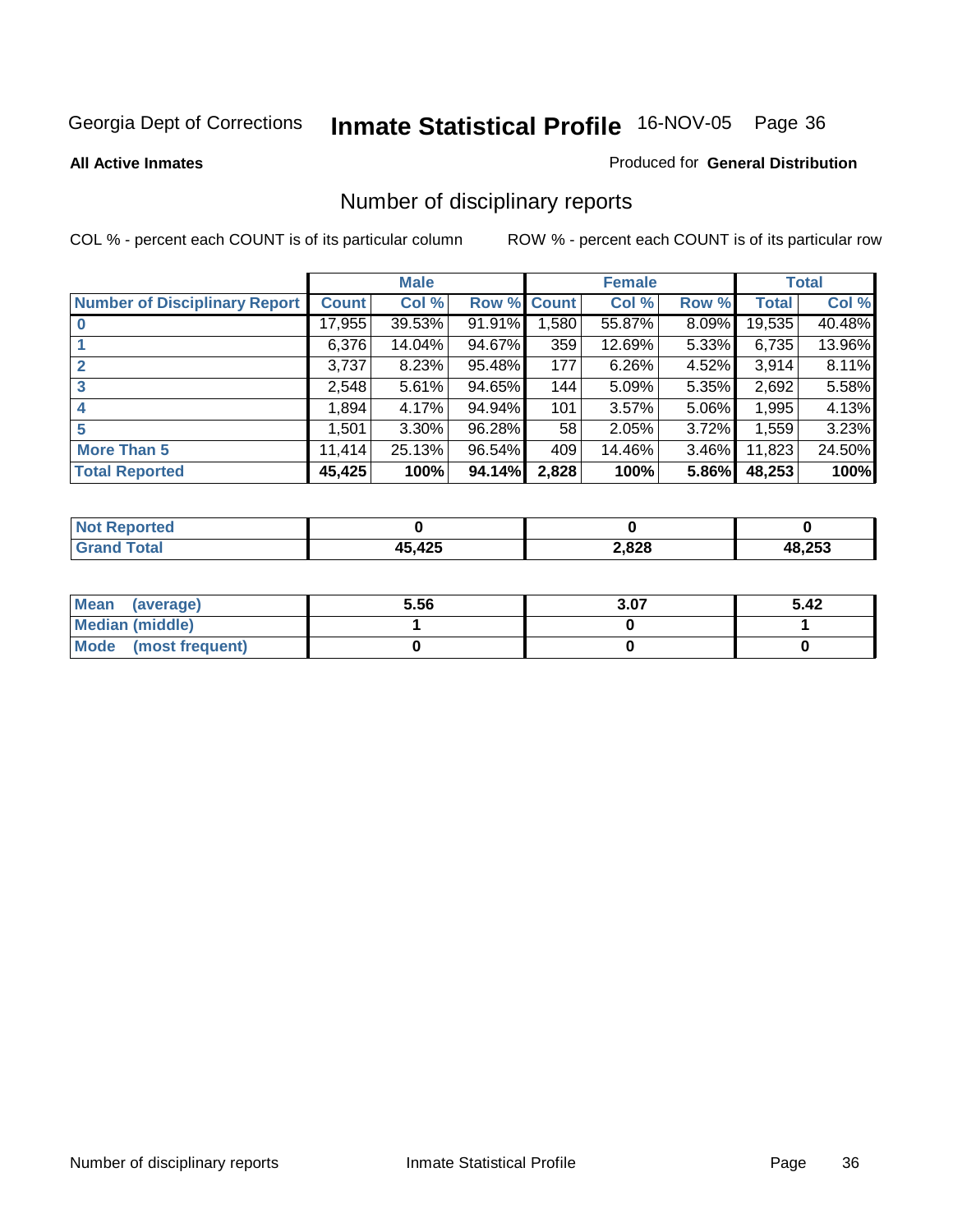#### **All Active Inmates**

### Produced for **General Distribution**

## Number of transfers

|                            |        | <b>Male</b> |                    |       | <b>Female</b> |          |              | <b>Total</b> |
|----------------------------|--------|-------------|--------------------|-------|---------------|----------|--------------|--------------|
| <b>Number of Transfers</b> | Count  | Col %       | <b>Row % Count</b> |       | Col %         | Row %    | <b>Total</b> | Col %        |
|                            | 3,497  | 7.70%       | 87.16%             | 515   | 18.21%        | 12.84%   | 4,012        | 8.31%        |
|                            | 16,873 | 37.14%      | 93.58%             | 1,158 | 40.95%        | $6.42\%$ | 18,031       | 37.37%       |
|                            | 10,035 | 22.09%      | 93.14%             | 739   | 26.13%        | $6.86\%$ | 10,774       | 22.33%       |
| 3                          | 5,508  | 12.13%      | 95.74%             | 245   | 8.66%         | 4.26%    | 5,753        | 11.92%       |
|                            | 3,294  | 7.25%       | 97.57%             | 82    | 2.90%         | $2.43\%$ | 3,376        | 7.00%        |
| 5                          | 2,045  | $4.50\%$    | 98.22%             | 37    | 1.31%         | 1.78%    | 2,082        | 4.31%        |
| <b>More Than 5</b>         | 4,173  | 9.19%       | 98.77%             | 52    | 1.84%         | $1.23\%$ | 4,225        | 8.76%        |
| <b>Total Reported</b>      | 45,425 | 100%        | 94.14%             | 2,828 | 100%          | 5.86%    | 48,253       | 100%         |

| N      |     |       |        |
|--------|-----|-------|--------|
| ______ | 12E | 2,828 | 10.252 |

| Mean (average)       | 2.48 | 1.51 | 2.42 |
|----------------------|------|------|------|
| Median (middle)      |      |      |      |
| Mode (most frequent) |      |      |      |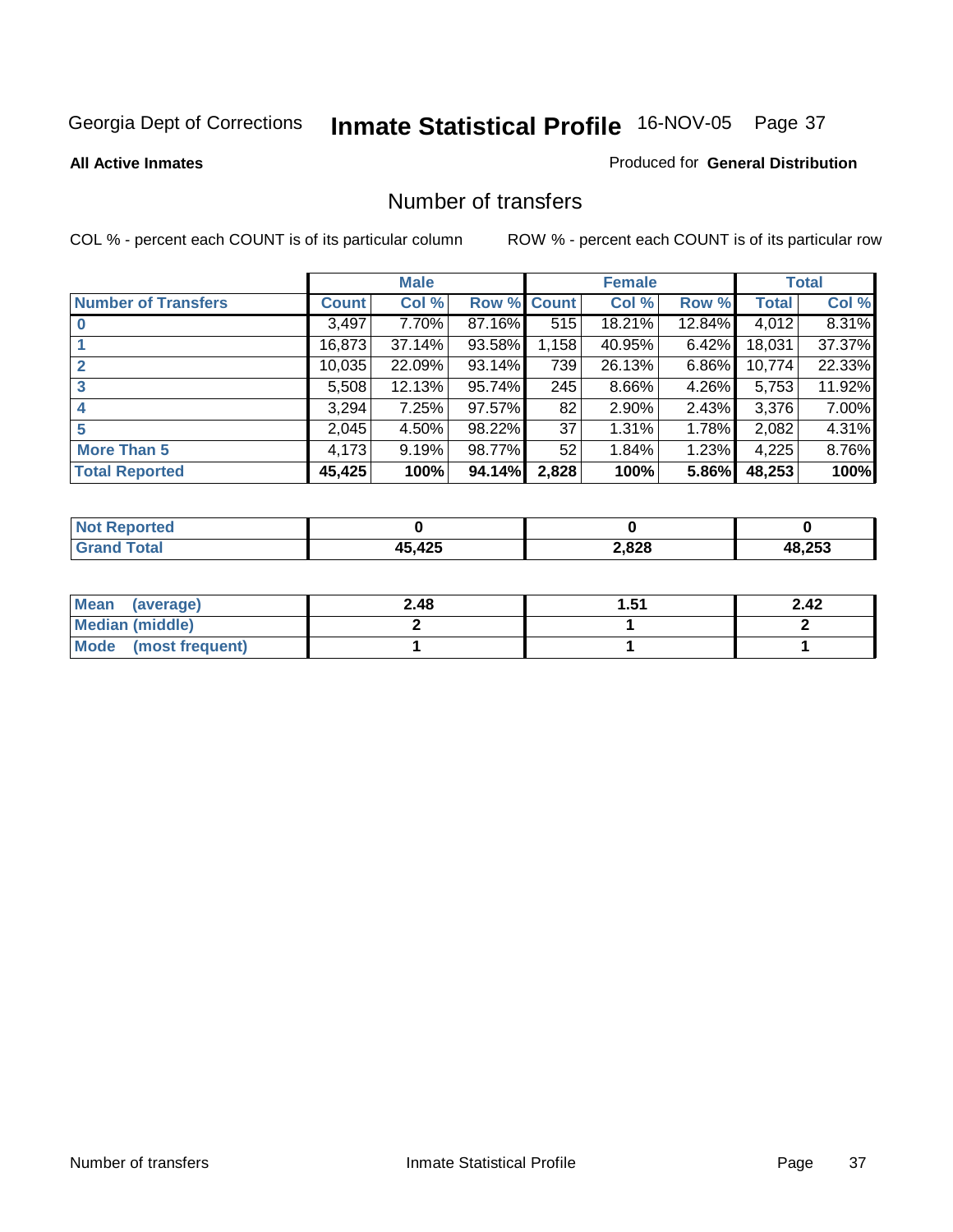**All Active Inmates**

#### Produced for **General Distribution**

# Number of escapes

|                          |              | <b>Male</b> |                    |       | <b>Female</b> |       |        | <b>Total</b> |
|--------------------------|--------------|-------------|--------------------|-------|---------------|-------|--------|--------------|
| <b>Number of Escapes</b> | <b>Count</b> | Col %       | <b>Row % Count</b> |       | Col %         | Row % | Total  | Col %        |
|                          | 45,102       | 99.29%      | 94.11%             | 2,824 | 99.86%        | 5.89% | 47,926 | 99.32%       |
|                          | 299          | $0.66\%$    | 98.68%             | 4     | 0.14%         | 1.32% | 303    | 0.63%        |
|                          | 18           | 0.04%       | 100.00%            |       |               |       | 18     | 0.04%        |
|                          | 5            | $0.01\%$    | 100.00%            |       |               |       | 5      | 0.01%        |
|                          |              | $0.01\%$    | 100.00%            |       |               |       |        | 0.01%        |
| <b>Total Reported</b>    | 45,425       | 100%        | 94.14%             | 2,828 | 100%          | 5.86% | 48,253 | 100.0%       |

| Reported     |        |       |        |
|--------------|--------|-------|--------|
| <b>Total</b> | 15 195 | 2,828 | 48,253 |

| Mean<br>(average)       |  | .01 |
|-------------------------|--|-----|
| Median (middle)         |  |     |
| Mode<br>(most frequent) |  |     |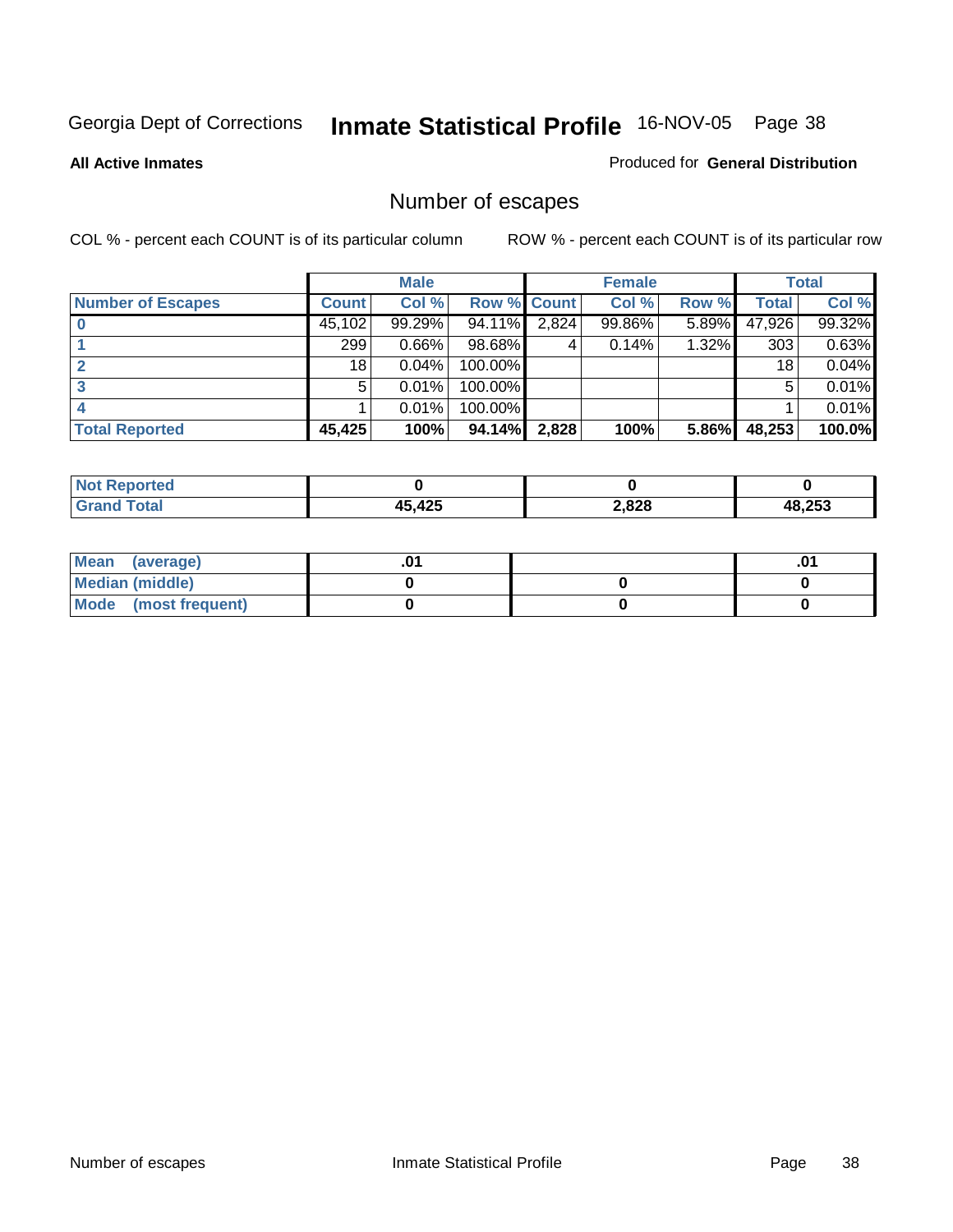**All Active Inmates**

#### Produced for **General Distribution**

# Probable future release type

|                                         |        | <b>Male</b> |                    |     | <b>Female</b> |          | <b>Total</b> |        |
|-----------------------------------------|--------|-------------|--------------------|-----|---------------|----------|--------------|--------|
| <b>Probable Future Release Type</b>     | Count  | Col %       | <b>Row % Count</b> |     | Col %         | Row %    | <b>Total</b> | Col %  |
| <b>Paroled with probation to follow</b> | 6,569  | 14.46%      | 93.55%             | 453 | 16.02%        | 6.45%    | 7,022        | 14.55% |
| Paroled w/o probation to follow         | 7,981  | 17.57%      | 94.15%             | 496 | 17.54%        | $5.85\%$ | 8.477        | 17.57% |
| Maxout with probation to follow         | 12.312 | 27.10%      | 93.50%             | 856 | 30.27%        | $6.50\%$ | 13,168       | 27.29% |
| <b>Maxout w/o probation to follow</b>   | 11,875 | 26.14%      | $94.08\%$          | 747 | 26.41%        | 5.92%    | 12,622       | 26.16% |
| Life, LWOP or death sentence            | 6,688  | 14.72%      | 96.04%             | 276 | 9.76%         | $3.96\%$ | 6,964        | 14.43% |
| <b>Total Reported</b>                   | 45,425 | 100%        | 94.14% 2.828       |     | 100%          | 5.86%    | 48,253       | 100%   |

| $^{\dagger}$ Not $\cdot$<br>Reported |        |        |        |
|--------------------------------------|--------|--------|--------|
| <b>Total</b><br>Grar                 | 45,425 | 45,425 | 48,253 |

| <b>Mode (most frequent)</b> | Maxout with PROB follow Maxout with PROB follow Maxout with PROB |        |
|-----------------------------|------------------------------------------------------------------|--------|
|                             |                                                                  | follow |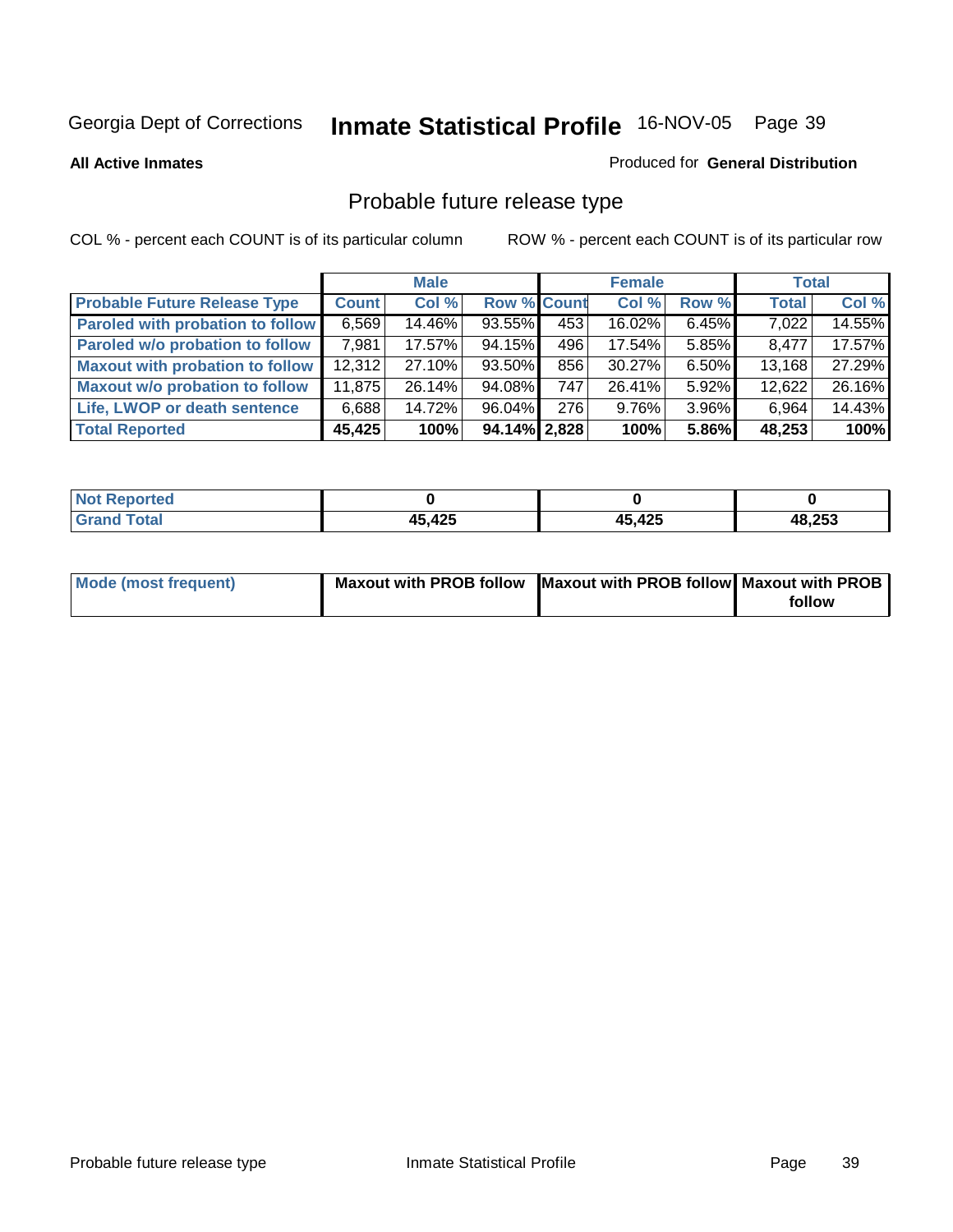**All Active Inmates**

#### Produced for **General Distribution**

# Actual release type

|                            |              | <b>Male</b> |                    | <b>Female</b> |       |        | $\tau$ otal |
|----------------------------|--------------|-------------|--------------------|---------------|-------|--------|-------------|
| <b>Actual Release Type</b> | <b>Count</b> | Col %       | <b>Row % Count</b> | Col %         | Row % | Total, | Col %       |
| <b>Total Reported</b>      |              | %           | %                  | %             | %     |        | %           |

| <b>Still Active</b> | 45,425 | 2,828 | 48,253 |
|---------------------|--------|-------|--------|
| <b>Not Reported</b> |        |       |        |
| <b>Grand Total</b>  | 45,425 | 2,828 | 48,253 |

| M<br><b>Null</b><br>Null<br>11WH |  |  |
|----------------------------------|--|--|
|                                  |  |  |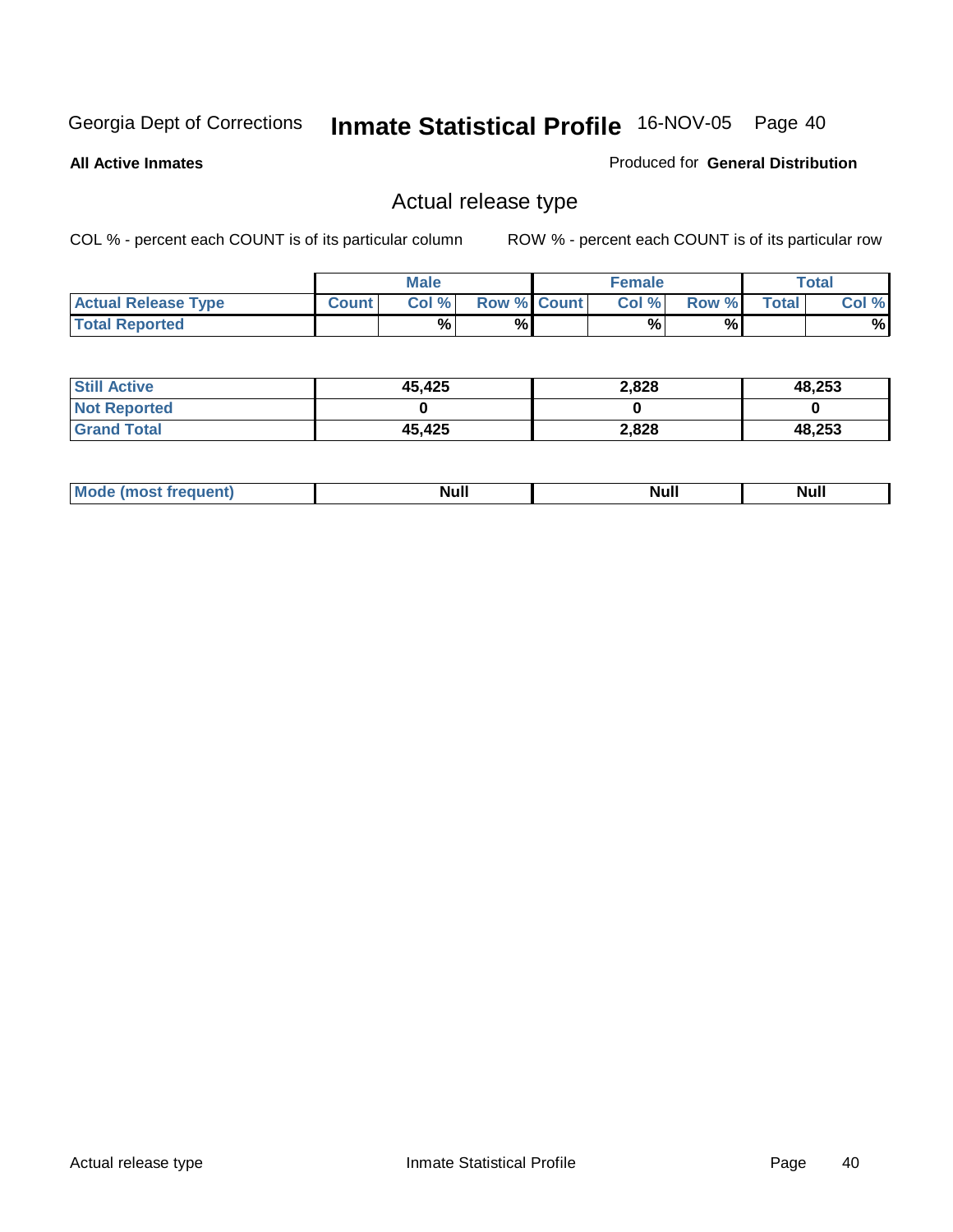### **All Active Inmates**

### Produced for **General Distribution**

## Time served in current (or last) institution

|                            |              | <b>Male</b> |        |              | <b>Female</b> |        |              | <b>Total</b> |
|----------------------------|--------------|-------------|--------|--------------|---------------|--------|--------------|--------------|
| <b>Time In Institution</b> | <b>Count</b> | Col %       | Row %  | <b>Count</b> | Col %         | Row %  | <b>Total</b> | Col %        |
| 0 to 3 months              | 11,007       | 24.23%      | 93.96% | 707          | 25.00%        | 6.04%  | 11,714       | 24.28%       |
| 3.01 to 6 months           | 7,880        | 17.35%      | 93.58% | 541          | 19.13%        | 6.42%  | 8,421        | 17.45%       |
| 6.01 to 9 months           | 4,997        | 11.00%      | 88.69% | 637          | 22.52%        | 11.31% | 5,634        | 11.68%       |
| 9.01 to 12 months          | 3,353        | 7.38%       | 94.72% | 187          | 6.61%         | 5.28%  | 3,540        | 7.34%        |
| 12.01 to 18 months         | 4,520        | 9.95%       | 95.06% | 235          | 8.31%         | 4.94%  | 4,755        | 9.85%        |
| 18.01 to 24 months         | 3,139        | 6.91%       | 96.76% | 105          | 3.71%         | 3.24%  | 3,244        | 6.72%        |
| 2.01 to 3 years            | 3,366        | 7.41%       | 96.64% | 117          | 4.14%         | 3.36%  | 3,483        | 7.22%        |
| 3.01 to 4 years            | 2,176        | 4.79%       | 96.58% | 77           | 2.72%         | 3.42%  | 2,253        | 4.67%        |
| 4.01 to 5 years            | 1,415        | 3.12%       | 95.54% | 66           | 2.33%         | 4.46%  | 1,481        | 3.07%        |
| 5.01 to 6 years            | 858          | 1.89%       | 94.81% | 47           | 1.66%         | 5.19%  | 905          | 1.88%        |
| 6.01 to 7 years            | 871          | 1.92%       | 96.99% | 27           | 0.95%         | 3.01%  | 898          | 1.86%        |
| 7.01 to 8 years            | 563          | 1.24%       | 94.46% | 33           | 1.17%         | 5.54%  | 596          | 1.24%        |
| 8.01 to 9 years            | 333          | 0.73%       | 96.52% | 12           | 0.42%         | 3.48%  | 345          | 0.71%        |
| 9.01 to 10 years           | 304          | 0.67%       | 95.30% | 15           | 0.53%         | 4.70%  | 319          | 0.66%        |
| Over 10 years              | 643          | 1.42%       | 96.69% | 22           | 0.78%         | 3.31%  | 665          | 1.38%        |
| <b>Total Reported</b>      | 45,425       | 100%        | 94.14% | 2,828        | 100%          | 5.86%  | 48,253       | 100.0%       |

| <b>Not Reported</b> |        |       |        |
|---------------------|--------|-------|--------|
| Cror                | 45,425 | ∠,828 | 48.253 |

| Mean<br>(average)       | 19 months | 14 months | 19 months |
|-------------------------|-----------|-----------|-----------|
| Median (middle)         | 8 months  | ' months  | 8 months  |
| Mode<br>(most frequent) | 0 months  | months    | 1 months  |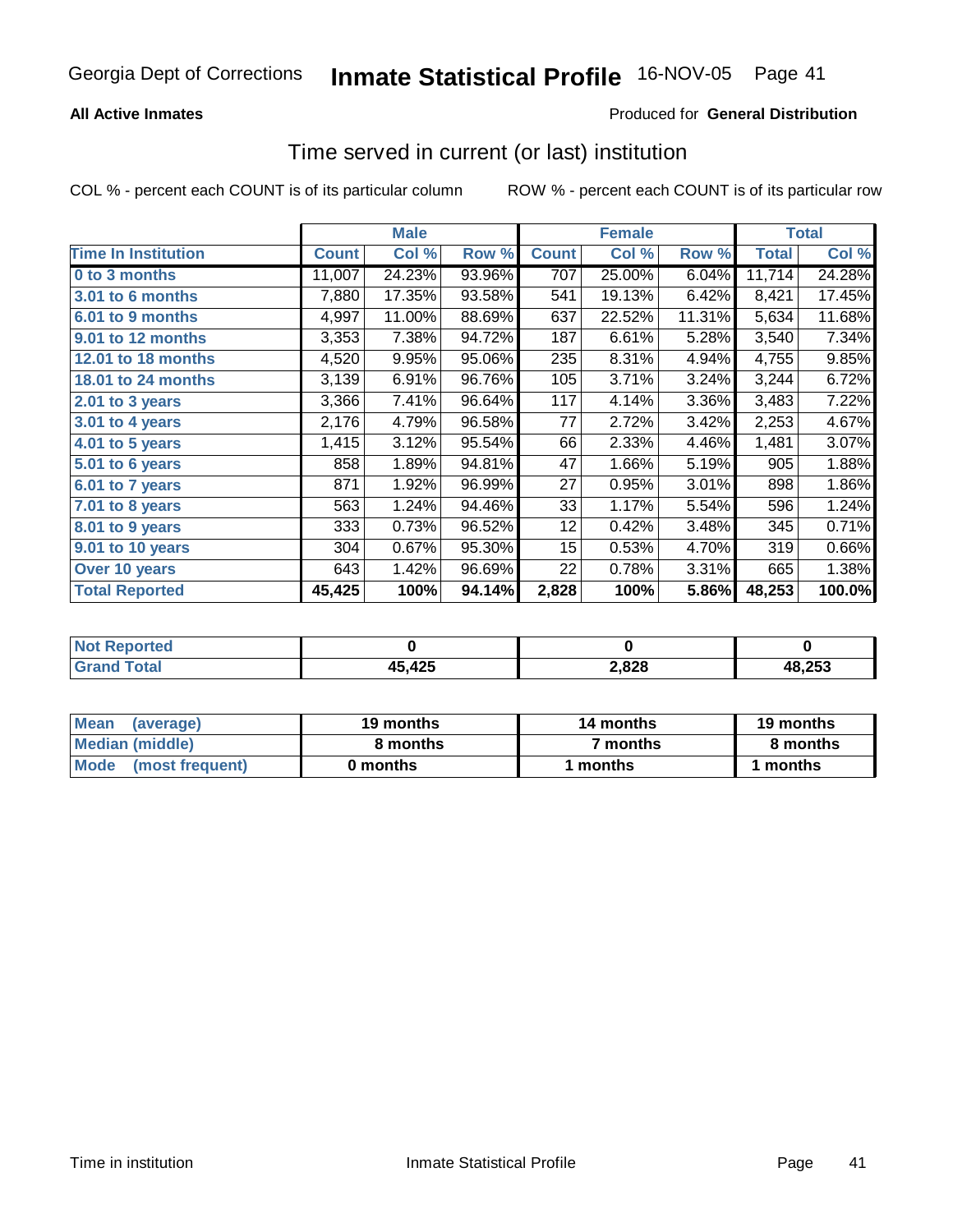#### **All Active Inmates**

### Produced for **General Distribution**

# Highest grade level attained

|                              |                  | <b>Male</b> |         |                  | <b>Female</b> |        |                 | <b>Total</b> |
|------------------------------|------------------|-------------|---------|------------------|---------------|--------|-----------------|--------------|
| <b>Grade Level</b>           | <b>Count</b>     | Col %       | Row %   | <b>Count</b>     | Col %         | Row %  | <b>Total</b>    | Col %        |
| No school at all             | 44               | 0.10%       | 97.78%  | 1                | 0.04%         | 2.22%  | 45              | 0.10%        |
| <b>Grade 1</b>               | 49               | 0.11%       | 100.00% |                  |               |        | 49              | 0.11%        |
| <b>Grade 2</b>               | 62               | 0.14%       | 98.41%  | 1                | 0.04%         | 1.59%  | 63              | 0.14%        |
| <b>Grade 3</b>               | 140              | 0.32%       | 97.22%  | 4                | 0.15%         | 2.78%  | 144             | 0.31%        |
| Grade 4                      | 125              | 0.29%       | 96.90%  | 4                | 0.15%         | 3.10%  | 129             | 0.28%        |
| Grade 5                      | 233              | 0.54%       | 97.08%  | 7                | 0.27%         | 2.92%  | 240             | 0.52%        |
| Grade 6                      | 759              | 1.75%       | 94.76%  | 42               | 1.63%         | 5.24%  | 801             | 1.74%        |
| <b>Grade 7</b>               | 1,192            | 2.75%       | 94.30%  | $\overline{72}$  | 2.79%         | 5.70%  | 1,264           | 2.75%        |
| <b>Grade 8</b>               | 4,041            | 9.31%       | 94.50%  | 235              | 9.10%         | 5.50%  | 4,276           | 9.30%        |
| <b>Grade 9</b>               | 6,976            | 16.07%      | 95.60%  | 321              | 12.43%        | 4.40%  | 7,297           | 15.87%       |
| Grade 10                     | 8,887            | 20.48%      | 95.89%  | 381              | 14.75%        | 4.11%  | 9,268           | 20.16%       |
| Grade 11                     | 7,895            | 18.19%      | 95.85%  | 342              | 13.24%        | 4.15%  | 8,237           | 17.91%       |
| <b>Grade 12 or GED</b>       | 8,284            | 19.09%      | 95.04%  | 432              | 16.72%        | 4.96%  | 8,716           | 18.96%       |
| Some tech school             | $\overline{379}$ | 0.87%       | 72.74%  | $\overline{142}$ | 5.50%         | 27.26% | 521             | 1.13%        |
| <b>Completed tech school</b> | 795              | 1.83%       | 75.86%  | 253              | 9.79%         | 24.14% | 1,048           | 2.28%        |
| College, 1 year              | 1,065            | 2.45%       | 91.26%  | 102              | 3.95%         | 8.74%  | 1,167           | 2.54%        |
| College, 2 year              | 1,420            | 3.27%       | 91.67%  | 129              | 4.99%         | 8.33%  | 1,549           | 3.37%        |
| College, 3 year              | 410              | 0.94%       | 88.94%  | $\overline{51}$  | 1.97%         | 11.06% | 461             | 1.00%        |
| <b>Bachelor's degree</b>     | 501              | 1.15%       | 90.60%  | 52               | 2.01%         | 9.40%  | 553             | 1.20%        |
| <b>Master's degree</b>       | 69               | 0.16%       | 94.52%  | 4                | 0.15%         | 5.48%  | 73              | 0.16%        |
| Ph.D. degree                 | $\overline{38}$  | 0.09%       | 86.36%  | $\overline{6}$   | 0.23%         | 13.64% | 44              | 0.10%        |
| Law degree                   | $\overline{17}$  | 0.04%       | 89.47%  | $\overline{2}$   | 0.08%         | 10.53% | $\overline{19}$ | 0.04%        |
| <b>Some medical school</b>   | 8                | 0.02%       | 100.00% |                  |               |        | 8               | 0.02%        |
| <b>Medical degree</b>        | $\overline{8}$   | 0.02%       | 100.00% |                  |               |        | $\overline{8}$  | 0.02%        |
| <b>Total Reported</b>        | 43,397           | 100%        | 94.38%  | 2,583            | 100%          | 5.62%  | 45,980          | 100.0%       |

| 2,028      | 245<br>__ | יים י<br>ن ا |
|------------|-----------|--------------|
| $\sqrt{2}$ | 2,828     | つらつ          |

| Mean<br>(average)       | 10.42    | 11.11           | 10.45    |
|-------------------------|----------|-----------------|----------|
| Median (middle)         | Grade 10 | Grade 11        | Grade 10 |
| Mode<br>(most frequent) | Grade 10 | Grade 12 or GED | Grade 10 |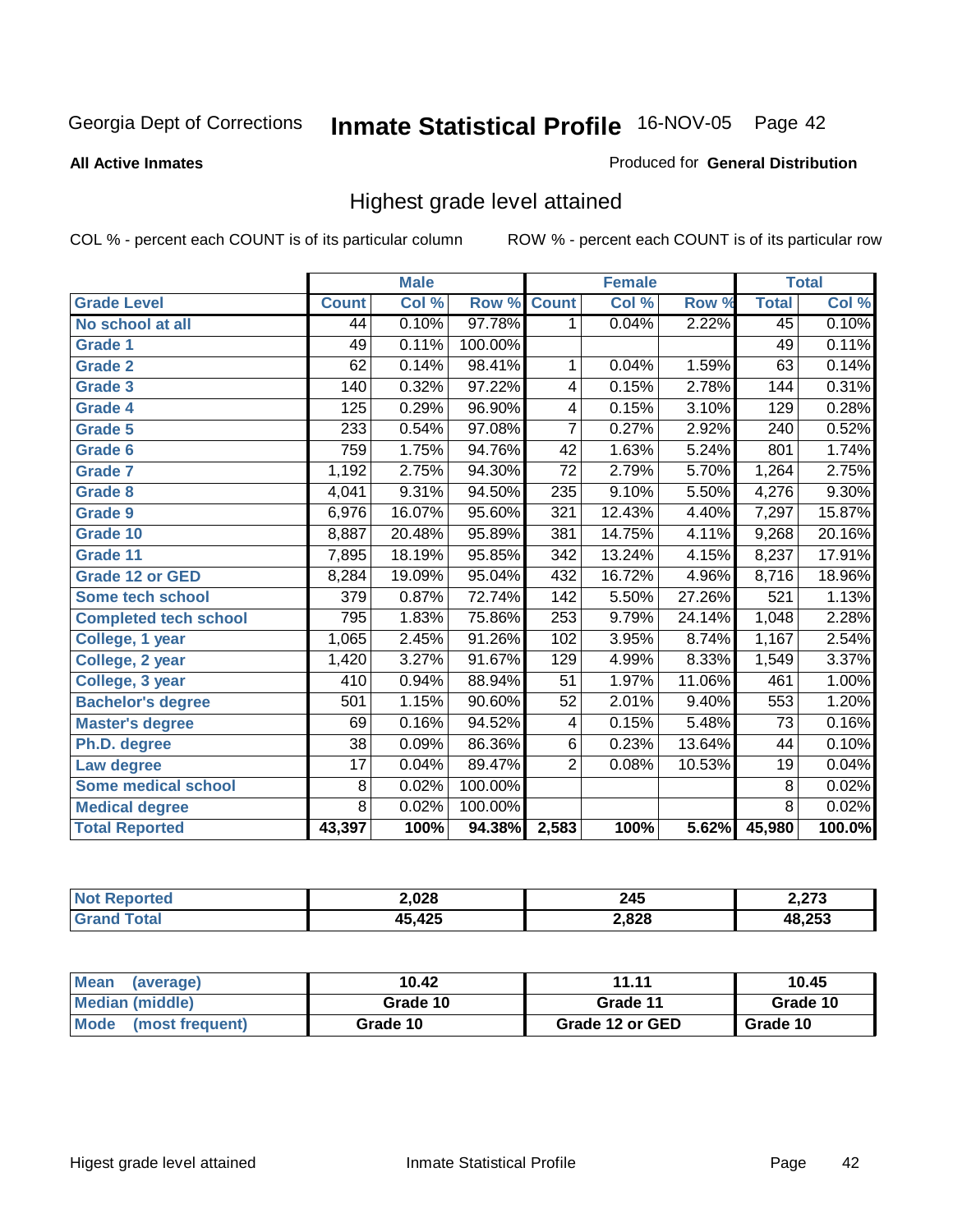#### **All Active Inmates**

### Produced for **General Distribution**

## Culture fair IQ scores

|                       |                 | <b>Male</b> |        |              | <b>Female</b> |          |              | <b>Total</b> |
|-----------------------|-----------------|-------------|--------|--------------|---------------|----------|--------------|--------------|
| <b>IQ Scores</b>      | <b>Count</b>    | Col %       | Row %  | <b>Count</b> | Col %         | Row %    | <b>Total</b> | Col %        |
| $60 - 69$             | 1,323           | 3.16%       | 95.39% | 64           | 2.72%         | 4.61%    | 1,387        | 3.14%        |
| $70 - 79$             | 3,370           | $8.06\%$    | 94.61% | 192          | 8.16%         | 5.39%    | 3,562        | 8.07%        |
| $80 - 89$             | 5,962           | 14.26%      | 91.98% | 520          | 22.11%        | $8.02\%$ | 6,482        | 14.68%       |
| $90 - 99$             | 9,996           | 23.91%      | 93.04% | 748          | 31.80%        | $6.96\%$ | 10,744       | 24.33%       |
| $100 - 109$           | 10,908          | 26.09%      | 96.90% | 349          | 14.84%        | $3.10\%$ | 11,257       | 25.49%       |
| $110 - 119$           | 7,992           | 19.11%      | 97.33% | 219          | 9.31%         | 2.67%    | 8,211        | 18.59%       |
| $120 - 129$           | 2,156           | $5.16\%$    | 93.54% | 149          | 6.34%         | $6.46\%$ | 2,305        | 5.22%        |
| $130 - 139$           | 80 <sub>1</sub> | 0.19%       | 52.63% | 72           | 3.06%         | 47.37%   | 152          | 0.34%        |
| 140 & Up              | 27 <sup>1</sup> | $0.06\%$    | 40.91% | 39           | 1.66%         | 59.09%   | 66           | 0.15%        |
| <b>Total Reported</b> | 41,814          | 100%        | 94.67% | 2,352        | 100%          | 5.33%    | 44,166       | 100.0%       |

| <b>Not Reported</b>         | 3,093  | 205   | 3,298  |
|-----------------------------|--------|-------|--------|
| <b>Not Valid (under 60)</b> | 518    | 271   | 789    |
| <b>Grand Total</b>          | 45,425 | 2,828 | 48,253 |

| Mean<br>(average)       | 99  | 98 | 99 |
|-------------------------|-----|----|----|
| Median (middle)         | 100 | 96 | 99 |
| Mode<br>(most frequent) | 103 | 99 | 99 |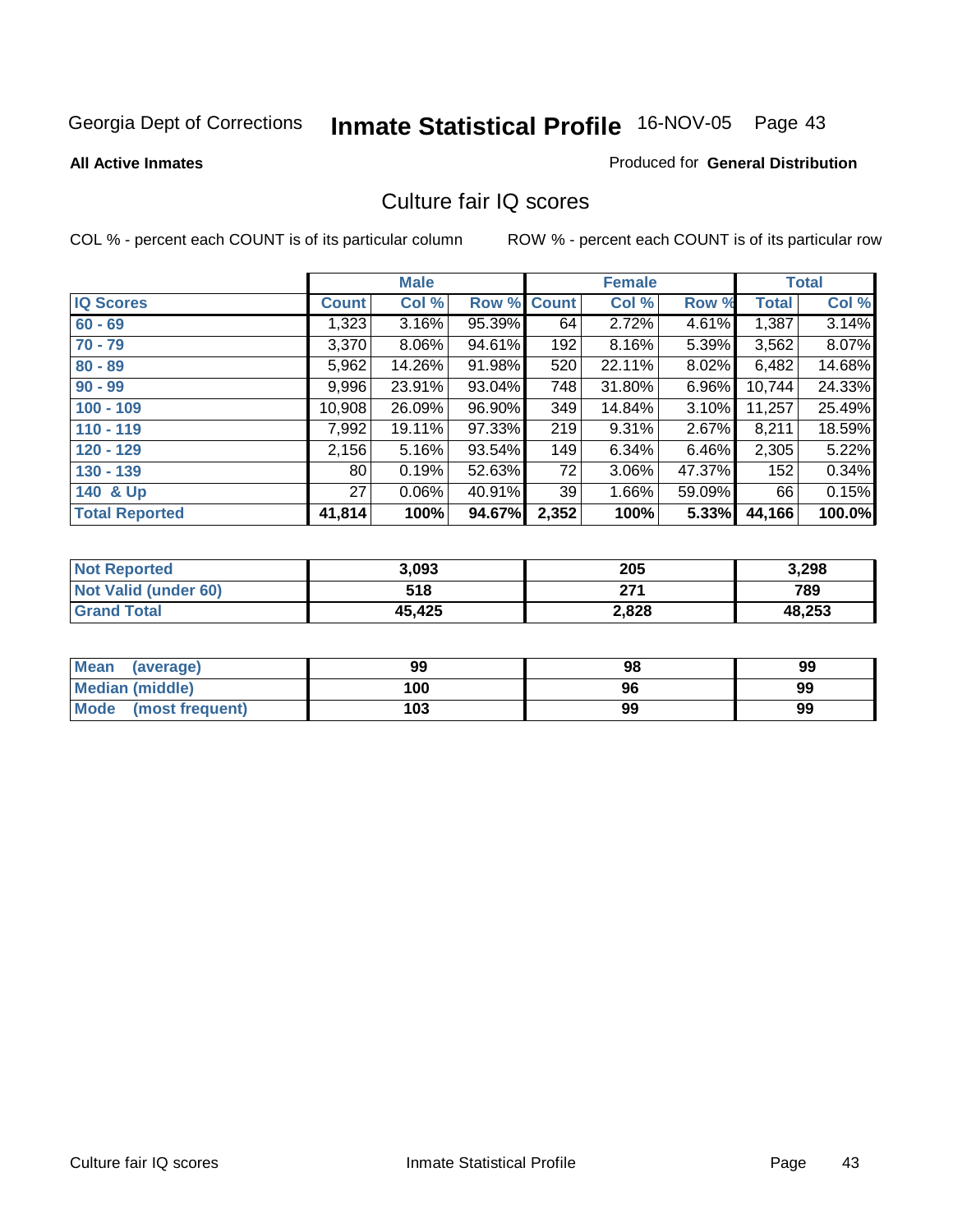#### **All Active Inmates**

#### Produced for **General Distribution**

# Wide Range Achievement Test (WRAT) reading score

|                           |              | <b>Male</b> |        |              | <b>Female</b> |        |              | <b>Total</b> |
|---------------------------|--------------|-------------|--------|--------------|---------------|--------|--------------|--------------|
| <b>WRAT Reading Score</b> | <b>Count</b> | Col %       | Row %  | <b>Count</b> | Col %         | Row %  | <b>Total</b> | Col %        |
| Less than 1               | 794          | 1.86%       | 98.88% | 9            | 0.34%         | 1.12%  | 803          | 1.78%        |
| 1.1 to 1.9                | 1,120        | 2.63%       | 97.31% | 31           | 1.18%         | 2.69%  | 1,151        | 2.55%        |
| 2.1 to 2.9                | 2,287        | 5.37%       | 95.21% | 115          | 4.38%         | 4.79%  | 2,402        | 5.31%        |
| 3.1 to 3.9                | 3,333        | 7.83%       | 96.78% | 111          | 4.23%         | 3.22%  | 3,444        | 7.62%        |
| 4.1 to 4.9                | 3,950        | 9.28%       | 95.87% | 170          | 6.48%         | 4.13%  | 4,120        | 9.11%        |
| 5.1 to 5.9                | 3,490        | 8.19%       | 94.76% | 193          | 7.36%         | 5.24%  | 3,683        | 8.15%        |
| 6.1 to 6.9                | 3,450        | 8.10%       | 94.68% | 194          | 7.39%         | 5.32%  | 3,644        | 8.06%        |
| 7.1 to 7.9                | 1,826        | 4.29%       | 94.51% | 106          | 4.04%         | 5.49%  | 1,932        | 4.27%        |
| 8.1 to 8.9                | 3,881        | 9.11%       | 94.98% | 205          | 7.81%         | 5.02%  | 4,086        | 9.04%        |
| 9.1 to 9.9                | 3,725        | 8.75%       | 94.86% | 202          | 7.70%         | 5.14%  | 3,927        | 8.69%        |
| 10.1 to 10.9              | 1,912        | 4.49%       | 93.91% | 124          | 4.73%         | 6.09%  | 2,036        | 4.50%        |
| 11.1 to 11.9              | 1,943        | 4.56%       | 94.78% | 107          | 4.08%         | 5.22%  | 2,050        | 4.53%        |
| 12.1 to 12.9              | 7,178        | 16.85%      | 96.71% | 244          | 9.30%         | 3.29%  | 7,422        | 16.42%       |
| 13                        | 3,698        | 8.68%       | 81.98% | 813          | 30.98%        | 18.02% | 4,511        | 9.98%        |
| <b>Total Reported</b>     | 42,587       | 100%        | 94.20% | 2,624        | 100%          | 5.80%  | 45,211       | 100.0%       |

| 2,838 | 204<br>____ | \ በ42      |
|-------|-------------|------------|
| AC    | 2,828       | つにつ<br>くいこ |

| <b>Mean</b><br>(average) | 7.99       | 9.25 | 8.07 |
|--------------------------|------------|------|------|
| <b>Median (middle)</b>   | י ה<br>0.Z | 9.5  | o.z  |
| Mode<br>(most frequent)  | ه. 2 ا     | . .  | 12.8 |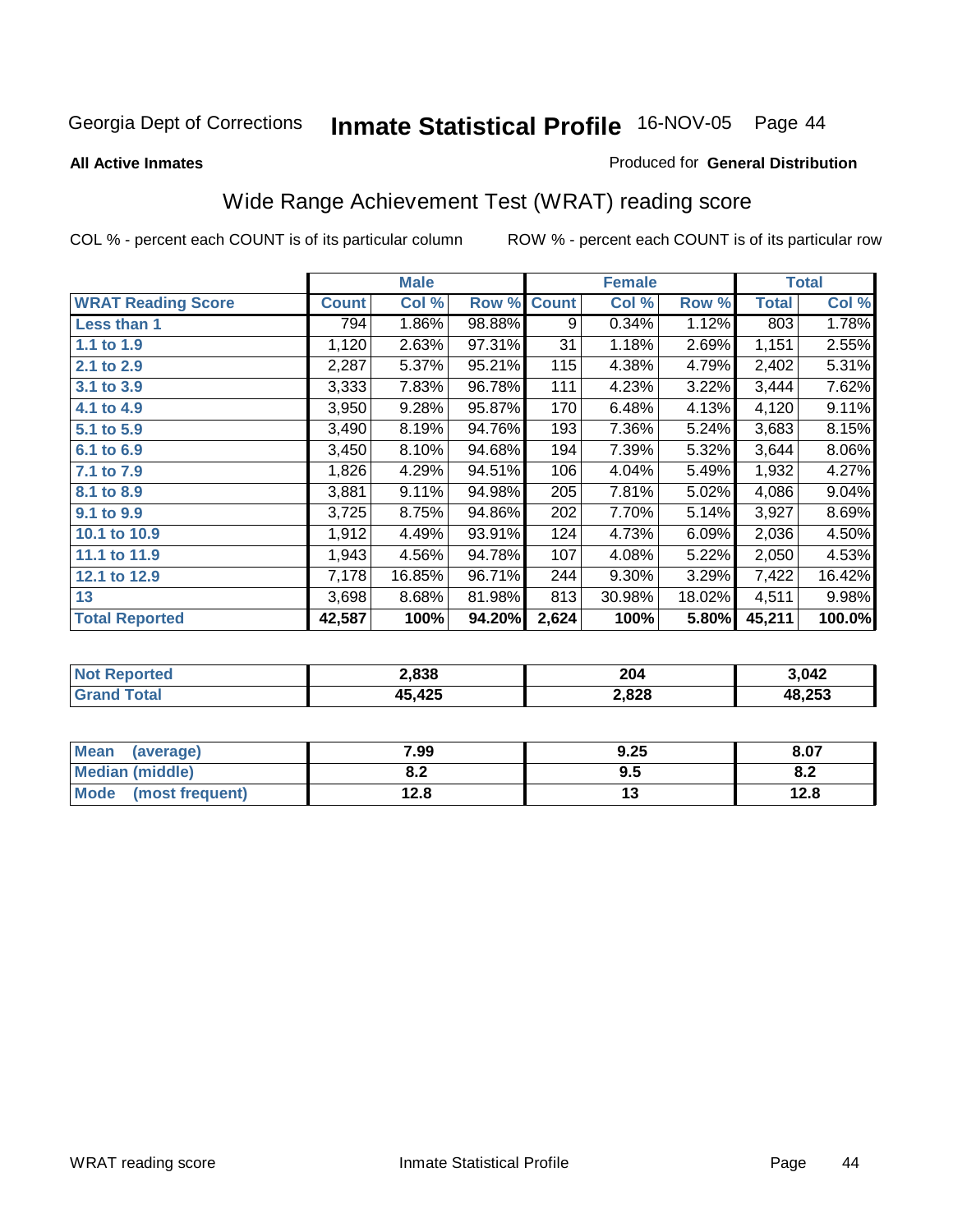**All Active Inmates**

#### Produced for **General Distribution**

# Wide Range Achievement Test (WRAT) math score

|                              |              | <b>Male</b> |         |              | <b>Female</b> |        |              | <b>Total</b> |
|------------------------------|--------------|-------------|---------|--------------|---------------|--------|--------------|--------------|
| <b>WRAT Mathematic Score</b> | <b>Count</b> | Col %       | Row %   | <b>Count</b> | Col %         | Row %  | <b>Total</b> | Col %        |
| Less than 1                  | 59           | 0.14%       | 100.00% |              |               |        | 59           | 0.13%        |
| 1.1 to 1.9                   | 219          | 0.51%       | 94.81%  | 12           | 0.46%         | 5.19%  | 231          | 0.51%        |
| 2.1 to 2.9                   | 1,128        | 2.65%       | 93.53%  | 78           | 2.97%         | 6.47%  | 1,206        | 2.67%        |
| 3.1 to 3.9                   | 2,753        | 6.46%       | 95.92%  | 117          | 4.46%         | 4.08%  | 2,870        | 6.35%        |
| 4.1 to 4.9                   | 4,465        | 10.48%      | 95.37%  | 217          | 8.27%         | 4.63%  | 4,682        | 10.35%       |
| 5.1 to 5.9                   | 5,527        | 12.98%      | 95.38%  | 268          | 10.21%        | 4.62%  | 5,795        | 12.82%       |
| 6.1 to 6.9                   | 10,246       | 24.06%      | 94.87%  | 554          | 21.11%        | 5.13%  | 10,800       | 23.89%       |
| 7.1 to 7.9                   | 6,567        | 15.42%      | 93.67%  | 444          | 16.92%        | 6.33%  | 7,011        | 15.51%       |
| 8.1 to 8.9                   | 2,742        | 6.44%       | 93.11%  | 203          | 7.74%         | 6.89%  | 2,945        | 6.51%        |
| 9.1 to 9.9                   | 3,756        | 8.82%       | 92.44%  | 307          | 11.70%        | 7.56%  | 4,063        | 8.99%        |
| 10.1 to 10.9                 | 2,419        | 5.68%       | 93.00%  | 182          | 6.94%         | 7.00%  | 2,601        | 5.75%        |
| 11 to 11.9                   | 1,400        | 3.29%       | 92.23%  | 118          | 4.50%         | 7.77%  | 1,518        | 3.36%        |
| 12 to 12.9                   | 928          | 2.18%       | 95.67%  | 42           | 1.60%         | 4.33%  | 970          | 2.15%        |
| 13                           | 383          | $0.90\%$    | 82.37%  | 82           | 3.13%         | 17.63% | 465          | 1.03%        |
| <b>Total Reported</b>        | 42,592       | 100%        | 94.20%  | 2,624        | 100.0%        | 5.80%  | 45,216       | 100.0%       |

| orted<br>NΩ | 2,833      | 204<br>____ | 3.037  |
|-------------|------------|-------------|--------|
|             | 12E<br>423 | 2,828       | 18,253 |

| <b>Mean</b><br>(average) | 6.98 | 7.44 | 7.01 |
|--------------------------|------|------|------|
| <b>Median (middle)</b>   | 6.9  |      | 6.9  |
| Mode<br>(most frequent)  | 6.9  | 7.4  | 6.9  |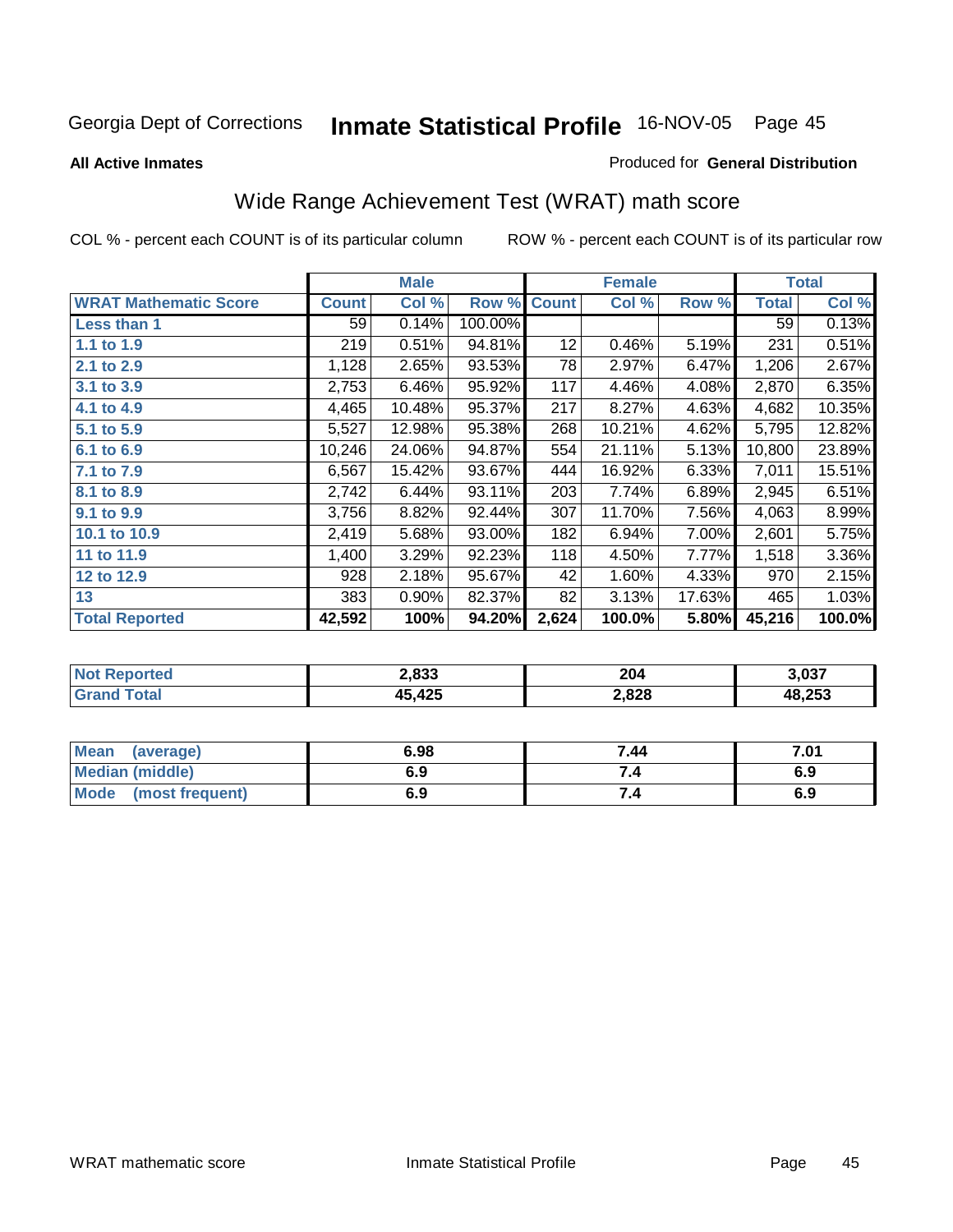#### **All Active Inmates**

#### Produced for **General Distribution**

# Wide Range Achievement Test (WRAT) spelling score

|                            |              | <b>Male</b> |        |              | <b>Female</b> |          |              | <b>Total</b> |
|----------------------------|--------------|-------------|--------|--------------|---------------|----------|--------------|--------------|
| <b>WRAT Spelling Score</b> | <b>Count</b> | Col %       | Row %  | <b>Count</b> | Col %         | Row %    | <b>Total</b> | Col %        |
| Less than 1                | 714          | 1.68%       | 98.48% | 11           | 0.42%         | 1.52%    | 725          | 1.60%        |
| 1.1 to 1.9                 | 2,032        | 4.77%       | 98.12% | 39           | 1.49%         | 1.88%    | 2,071        | 4.58%        |
| 2.1 to 2.9                 | 3,267        | 7.67%       | 97.81% | 73           | 2.78%         | 2.19%    | 3,340        | 7.39%        |
| 3.1 to 3.9                 | 3,296        | 7.74%       | 97.66% | 79           | 3.01%         | 2.34%    | 3,375        | 7.47%        |
| 4.1 to 4.9                 | 4,166        | 9.78%       | 96.55% | 149          | 5.68%         | 3.45%    | 4,315        | 9.54%        |
| 5.1 to 5.9                 | 5,030        | 11.81%      | 95.63% | 230          | 8.76%         | 4.37%    | 5,260        | 11.64%       |
| 6.1 to 6.9                 | 5,400        | 12.68%      | 94.62% | 307          | 11.70%        | 5.38%    | 5,707        | 12.62%       |
| 7.1 to 7.9                 | 3,438        | 8.07%       | 92.42% | 282          | 10.74%        | 7.58%    | 3,720        | 8.23%        |
| 8.1 to 8.9                 | 3,251        | 7.63%       | 93.10% | 241          | 9.18%         | 6.90%    | 3,492        | 7.72%        |
| 9.1 to 9.9                 | 3,117        | 7.32%       | 92.00% | 271          | 10.32%        | $8.00\%$ | 3,388        | 7.49%        |
| 10.1 to 10.9               | 2,982        | 7.00%       | 92.21% | 252          | 9.60%         | 7.79%    | 3,234        | 7.15%        |
| 11.1 to 11.9               | 1,520        | 3.57%       | 90.80% | 154          | 5.87%         | 9.20%    | 1,674        | 3.70%        |
| 12.1 to 12.9               | 2,932        | 6.89%       | 95.88% | 126          | 4.80%         | 4.12%    | 3,058        | 6.76%        |
| 13                         | 1,438        | 3.38%       | 77.77% | 411          | 15.66%        | 22.23%   | 1,849        | 4.09%        |
| <b>Total Reported</b>      | 42,583       | 100%        | 94.19% | 2,625        | 100.0%        | 5.81%    | 45,208       | 100%         |

| <b>No</b><br>orted | 2,842    | 203   | 3.045  |
|--------------------|----------|-------|--------|
| <b>otal</b>        | $+5,425$ | 2,828 | 48,253 |

| Mean<br>(average)      | 6.83 | 8.53 | 6.93 |
|------------------------|------|------|------|
| <b>Median (middle)</b> | U.Z  | 8.5  | 0.Z  |
| Mode (most frequent)   | υ.Ζ  | ט ו  | 6.2  |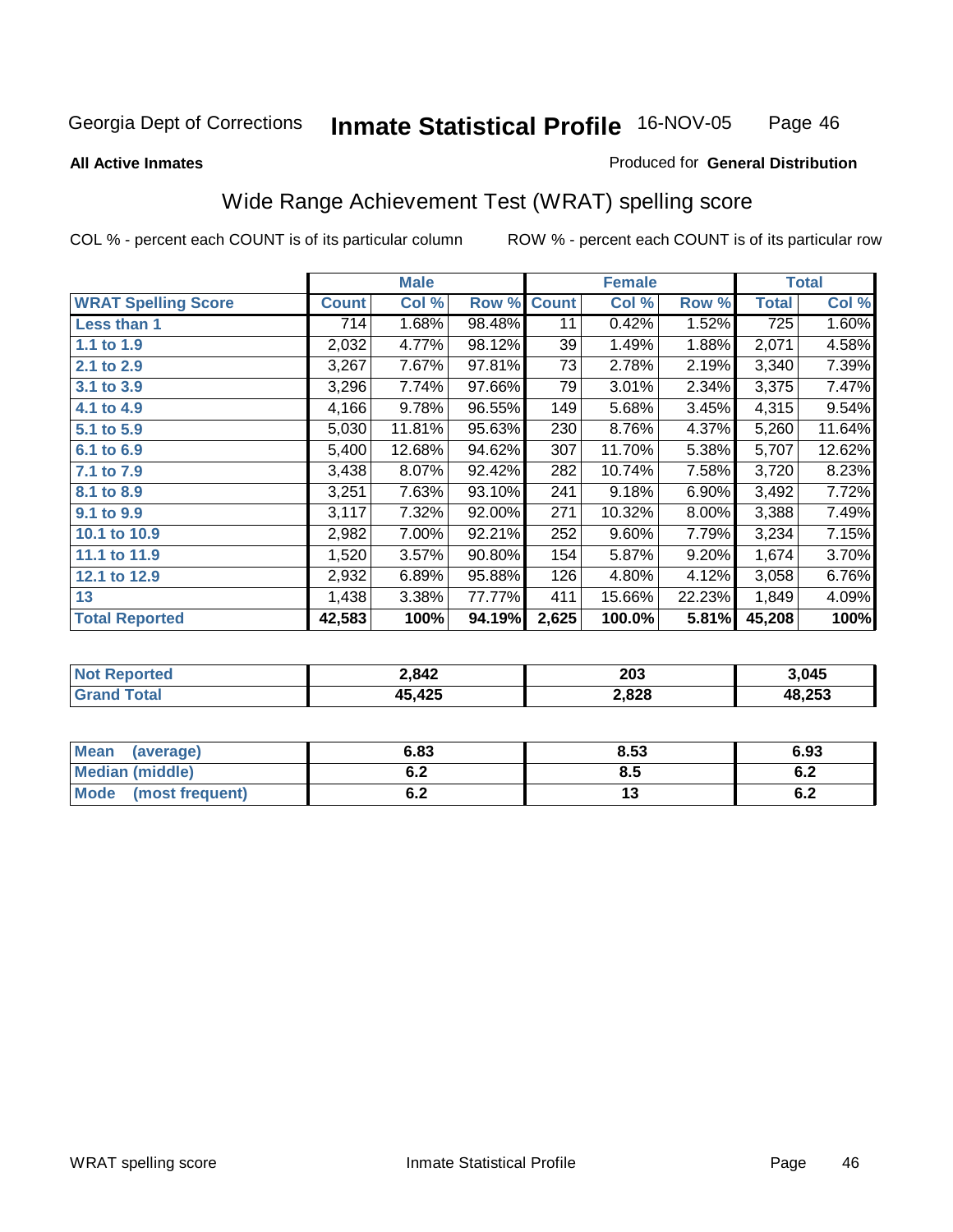### **All Active Inmates**

#### Produced for **General Distribution**

## Scope of substance abuse - summary

|                          |              | <b>Male</b> |           |              | <b>Female</b> |          |        | <b>Total</b> |
|--------------------------|--------------|-------------|-----------|--------------|---------------|----------|--------|--------------|
| <b>Substance Abuse</b>   | <b>Count</b> | Col %       | Row %     | <b>Count</b> | Col %         | Row %    | Total  | Col %        |
| <b>None</b>              | 11,263       | 24.79%      | 92.98%    | 851          | 30.09%        | $7.02\%$ | 12,114 | 25.11%       |
| <b>Drugs only</b>        | 17,868       | 39.34%      | 92.81%    | 1,384        | 48.94%        | 7.19%    | 19,252 | 39.90%       |
| <b>Alcohol only</b>      | 3,229        | 7.11%       | $97.17\%$ | 94           | 3.32%         | 2.83%    | 3,323  | 6.89%        |
| <b>Drugs and alcohol</b> | 11,314       | 24.91%      | 96.97%    | 354          | 12.52%        | 3.03%    | 11,668 | 24.18%       |
|                          | 1,751        | 3.85%       | 92.35%    | 145          | 5.13%         | 7.65%    | 1,896  | 3.93%        |
| <b>Total Reported</b>    | 45,425       | 100%        | 94.14%    | 2,828        | 100%          | 5.86%    | 48,253 | 100.0%       |

| 751<br>. | 145   | .896          |
|----------|-------|---------------|
| 17 17C   | 2,973 | 60.149<br>-50 |

| Mode<br>(most frequent) | Drugs only | <b>Drugs only</b> | <b>Drugs only</b> |
|-------------------------|------------|-------------------|-------------------|
|                         |            |                   |                   |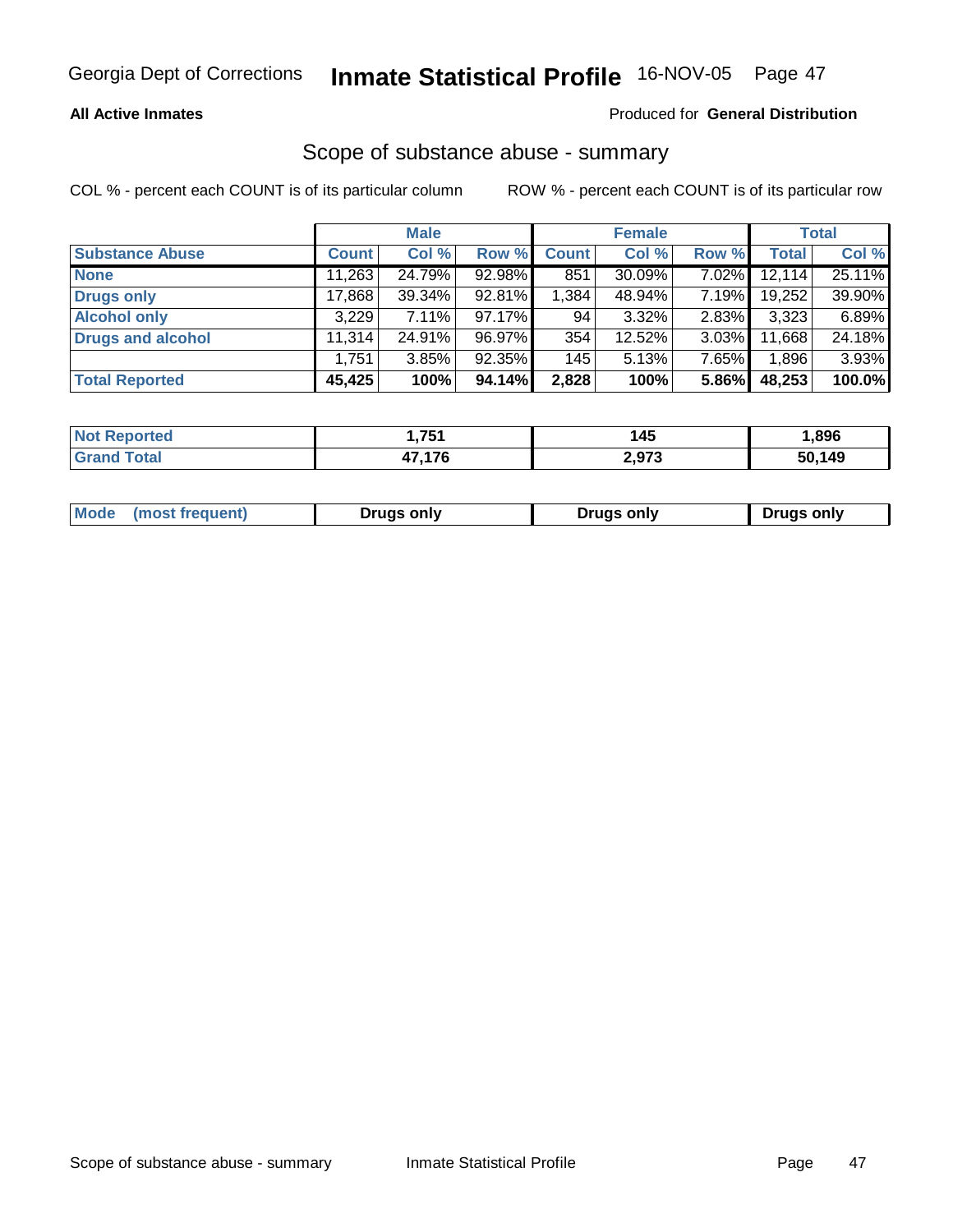### **All Active Inmates**

#### Produced for **General Distribution**

### Scope of substance abuse - detail

|                                      |              | <b>Male</b> |         |              | <b>Female</b> |        |              | <b>Total</b> |
|--------------------------------------|--------------|-------------|---------|--------------|---------------|--------|--------------|--------------|
| <b>Substance Abuse</b>               | <b>Count</b> | Col %       | Row %   | <b>Count</b> | Col %         | Row %  | <b>Total</b> | Col %        |
| No drug or alcohol problems          | 11,263       | 24.79%      | 92.98%  | 851          | 30.09%        | 7.02%  | 12,114       | 25.11%       |
| <b>Drug addiction but no alcohol</b> | 400          | 0.88%       | 90.50%  | 42           | 1.49%         | 9.50%  | 442          | 0.92%        |
| <b>Drug addiction and alcohol</b>    | 284          | 0.63%       | 100.00% |              |               |        | 284          | 0.59%        |
| abuse                                |              |             |         |              |               |        |              |              |
| <b>Drug addiction and alcoholism</b> | 114          | 0.25%       | 95.00%  | 6            | 0.21%         | 5.00%  | 120          | 0.25%        |
| No drug problem but alcohol          | 2,620        | 5.77%       | 98.09%  | 51           | 1.80%         | 1.91%  | 2,671        | 5.54%        |
| <b>labuse</b>                        |              |             |         |              |               |        |              |              |
| No drug problem but                  | 609          | 1.34%       | 93.40%  | 43           | 1.52%         | 6.60%  | 652          | 1.35%        |
| alcoholism                           |              |             |         |              |               |        |              |              |
| Drug experiment but no alcohol       | 9,409        | 20.71%      | 96.42%  | 349          | 12.34%        | 3.58%  | 9,758        | 20.22%       |
| <b>Drug experiment &amp; alcohol</b> | 2,286        | 5.03%       | 98.70%  | 30           | 1.06%         | 1.30%  | 2,316        | 4.80%        |
| abuse                                |              |             |         |              |               |        |              |              |
| Drug experiment & alcoholism         | 612          | 1.35%       | 97.30%  | 17           | 0.60%         | 2.70%  | 629          | 1.30%        |
| Drug abuse but no alcohol            | 8,059        | 17.74%      | 89.03%  | 993          | 35.11%        | 10.97% | 9,052        | 18.76%       |
| Drug abuse and alcohol abuse         | 7,058        | 15.54%      | 98.12%  | 135          | 4.77%         | 1.88%  | 7,193        | 14.91%       |
| <b>Drug abuse and alcoholism</b>     | 960          | 2.11%       | 85.26%  | 166          | 5.87%         | 14.74% | 1,126        | 2.33%        |
|                                      | 1,751        | 3.85%       | 92.35%  | 145          | 5.13%         | 7.65%  | 1,896        | 3.93%        |
| <b>Total Reported</b>                | 45,425       | 100%        | 94.14%  | 2,828        | 100%          | 5.86%  | 48,253       | 100.0%       |

| ported<br>NO) | 1 751<br>. | 145   | 896. ا |
|---------------|------------|-------|--------|
| `ota⊦         | 47.176     | 2,973 | 50,149 |

| Mode (most frequent) | No drug or alcohol problems Drug abuse but no alcohol | No drug or       |
|----------------------|-------------------------------------------------------|------------------|
|                      |                                                       | alcohol problems |
|                      |                                                       |                  |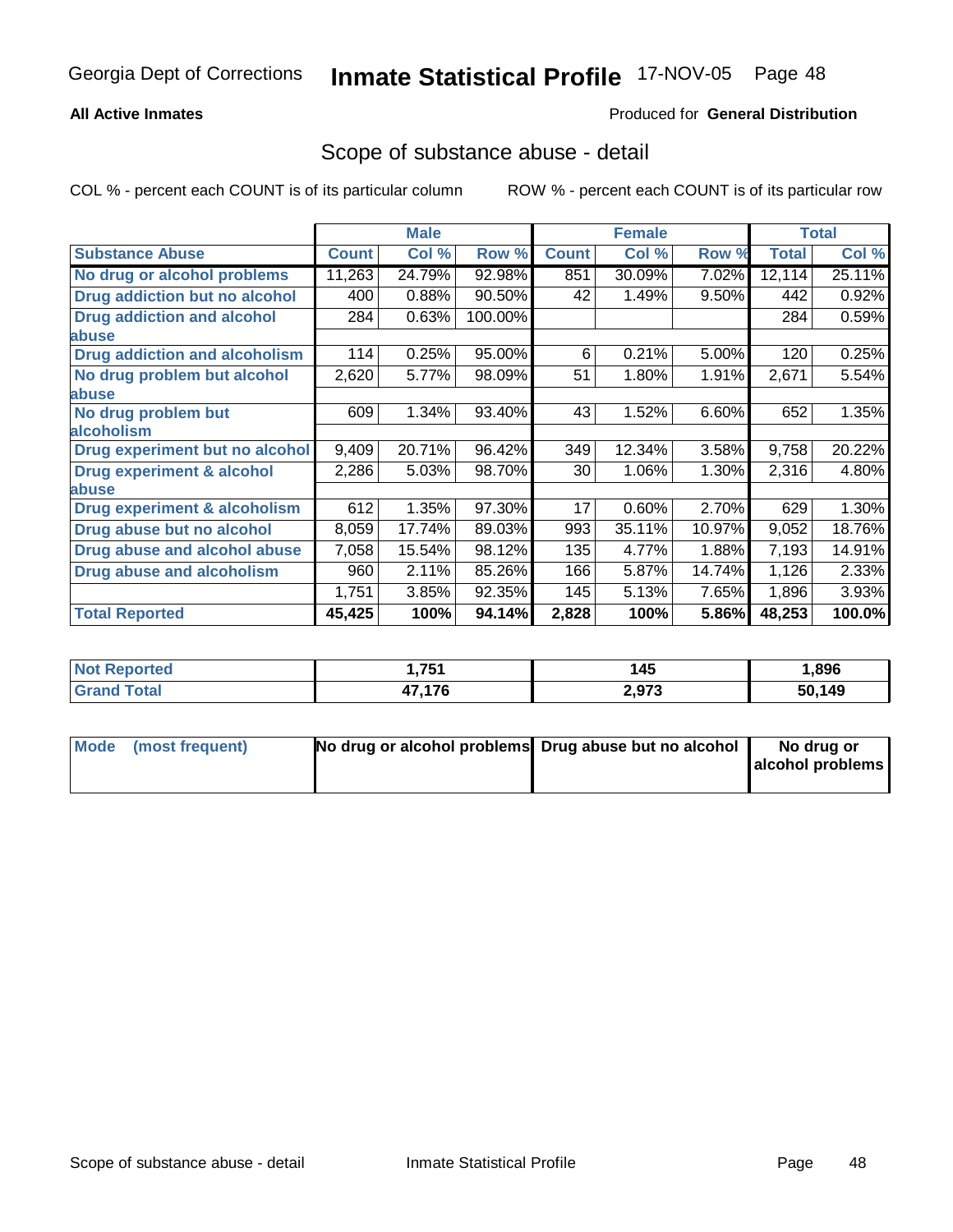#### **All Active Inmates**

#### Produced for **General Distribution**

## Current / last mental health treatment level

|                                    |              | <b>Male</b> |         |              | <b>Female</b> |          |              | <b>Total</b> |
|------------------------------------|--------------|-------------|---------|--------------|---------------|----------|--------------|--------------|
| <b>Mental Health Treatment Lev</b> | <b>Count</b> | Col %       | Row %   | <b>Count</b> | Col%          | Row %    | <b>Total</b> | Col %        |
| 1 No problem at current time       | 5,617        | 46.64%      | 92.95%  | 426          | 23.50%        | $7.05\%$ | 6,043        | 43.61%       |
| <b>2 Receiving outpatient</b>      | 4,613        | 38.30%      | 77.96%  | 1,304        | 71.92%        | 22.04%   | 5,917        | 42.70%       |
| treatment                          |              |             |         |              |               |          |              |              |
| 3 Inpatient, moderate              | 1,486        | 12.34%      | 96.24%  | 58           | 3.20%         | 3.76%    | 1,544        | 11.14%       |
| treatment                          |              |             |         |              |               |          |              |              |
| 4 Inpatient, intensive             | 313          | 2.60%       | 93.15%  | 23           | 1.27%         | 6.85%    | 336          | 2.42%        |
| treatment                          |              |             |         |              |               |          |              |              |
| <b>5 Undergoing crisis</b>         | 6            | 0.05%       | 100.00% |              |               |          | 6            | 0.04%        |
| stabilization                      |              |             |         |              |               |          |              |              |
| <b>6 Hospital for criminally</b>   | 8            | 0.07%       | 80.00%  | 2            | 0.11%         | 20.00%   | 10           | 0.07%        |
| insane                             |              |             |         |              |               |          |              |              |
| <b>Total Evaluated</b>             | 12,043       | 100%        | 86.92%  | 1,813        | 100%          | 13.08%   | 13,856       | 100%         |

| Never had MH evaluation | 33,382    | .015  | 34,397 |
|-------------------------|-----------|-------|--------|
| ™otal                   | 425<br>15 | 2,828 | 48,253 |

| <b>Median (middle)</b> | <b>Receiving outpatient</b><br>treatment | <b>Receiving outpatient</b><br>treatment | Receiving<br>outpatient<br>treatment |  |
|------------------------|------------------------------------------|------------------------------------------|--------------------------------------|--|
| Mode                   | No problem at current time               | <b>Receiving outpatient</b>              | No problem at                        |  |
| (most frequent)        |                                          | treatment                                | current time                         |  |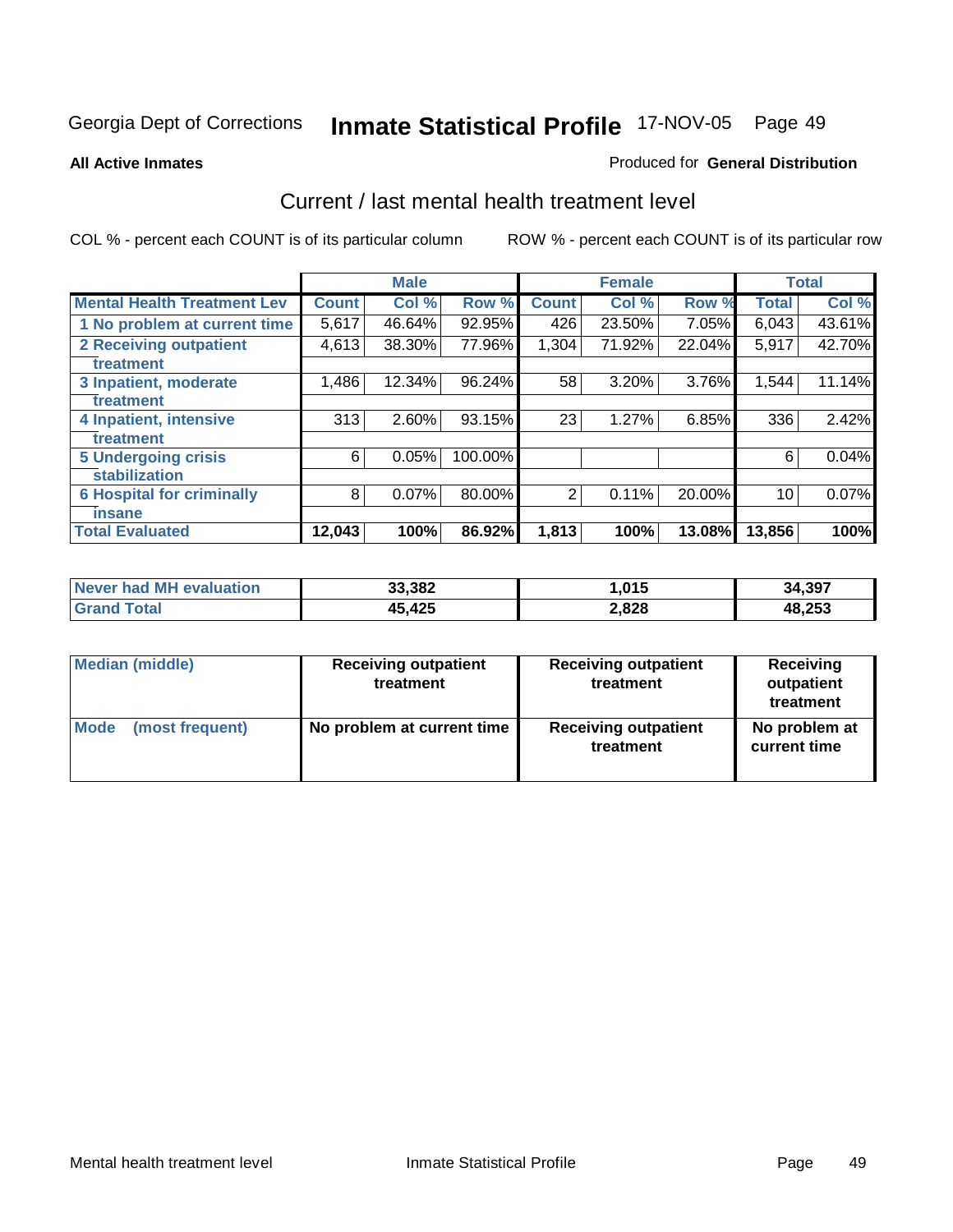#### **All Active Inmates**

### Produced for **General Distribution**

# PULHESDWIT medical scale - 'P' overall condition ('P'hysical)

|                                |              | <b>Male</b> |             |       | <b>Female</b> |         | <b>Total</b> |        |
|--------------------------------|--------------|-------------|-------------|-------|---------------|---------|--------------|--------|
| 'P' Overall Condition          | <b>Count</b> | Col %       | Row % Count |       | Col %         | Row %   | <b>Total</b> | Col %  |
| 1 No medical illness           | 33,534       | 75.75%      | 95.59%      | .547  | 56.67%        | 4.41%   | 35,081       | 74.64% |
| 2 Well-controlled chronic      | 7,297        | 16.48%      | 88.20%      | 976   | 35.75%        | 11.80%  | 8,273        | 17.60% |
| <b>illness</b>                 |              |             |             |       |               |         |              |        |
| 3 Poorly-controlled chronic    | 3,344        | $7.55\%$    | 96.15%      | 134   | 4.91%         | 3.85%   | 3,478        | 7.40%  |
| <b>illness</b>                 |              |             |             |       |               |         |              |        |
| <b>4 Significant problems</b>  | 91           | 0.21%       | 94.79%      | 5     | 0.18%         | 5.21%   | 96           | 0.20%  |
| requiring special housing      |              |             |             |       |               |         |              |        |
| 5 Terminal illness, < 6 months | 6            | $0.01\%$    | 75.00%      | 2     | 0.07%         | 25.00%  | 8            | 0.02%  |
| to live                        |              |             |             |       |               |         |              |        |
| 6 Inmate is pregnant           |              |             |             | 66    | 2.42%         | 100.00% | 66           | 0.14%  |
| <b>Total Reported</b>          | 44,272       | 100%        | 94.19%      | 2,730 | 100%          | 5.81%   | 47,002       | 100%   |

| <b>ported</b><br><b>NOT</b> | ,153   | 98    | ,251   |
|-----------------------------|--------|-------|--------|
| <b>Total</b><br>' Grai      | 45,425 | 2,828 | 48,253 |

| <b>Mode</b> | (most frequent) | 1 No medical illness | 1 No medical illness | 1 No medical<br>illness |
|-------------|-----------------|----------------------|----------------------|-------------------------|
|-------------|-----------------|----------------------|----------------------|-------------------------|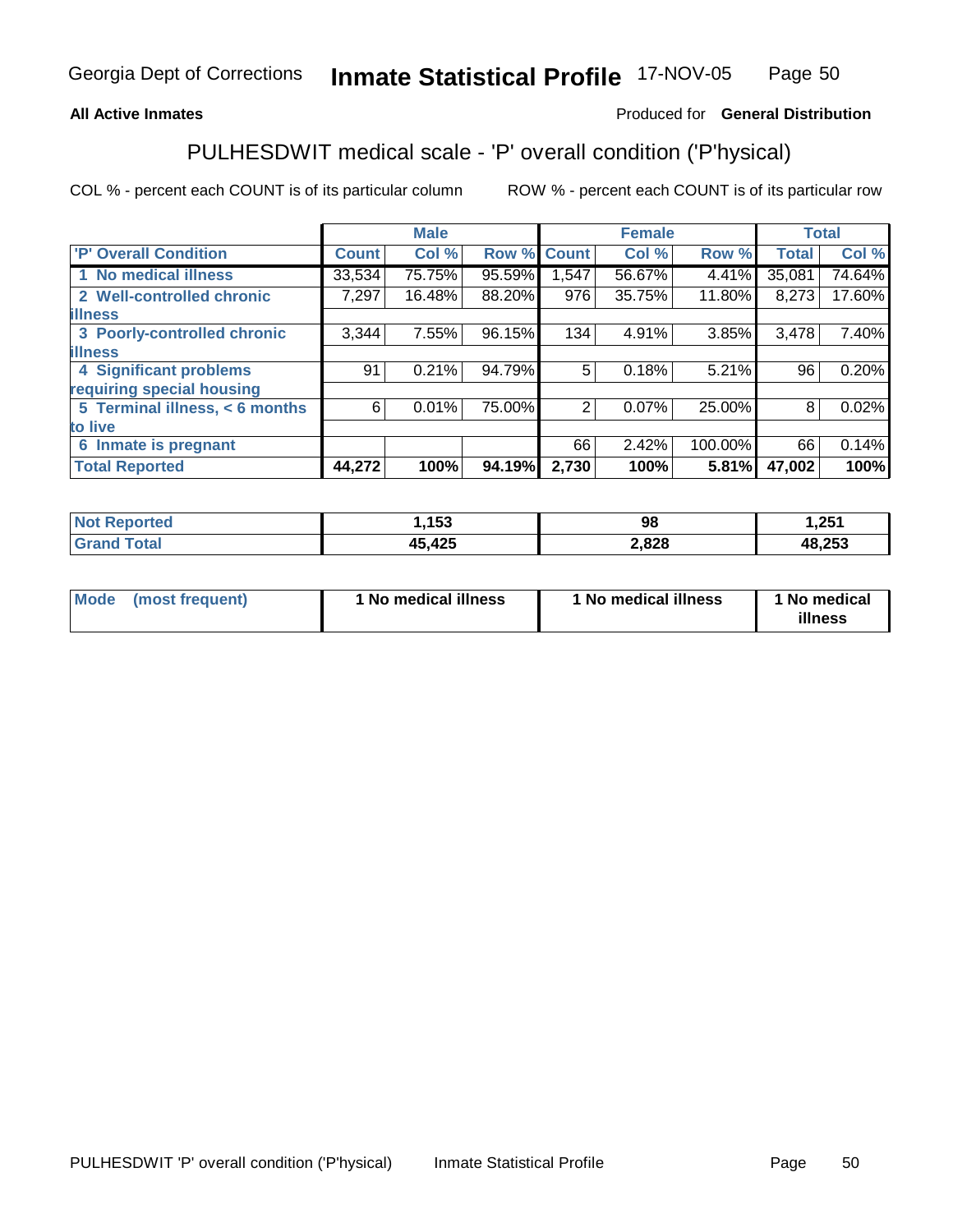#### **All Active Inmates**

### Produced for **General Distribution**

## PULHESDWIT medical scale - 'U' upper body

|                              |              | <b>Male</b> |         |              | <b>Female</b> |       |              | <b>Total</b> |
|------------------------------|--------------|-------------|---------|--------------|---------------|-------|--------------|--------------|
| <b>U' Upper Body</b>         | <b>Count</b> | Col %       | Row %   | <b>Count</b> | Col %         | Row % | <b>Total</b> | Col %        |
| 1 Upper bones, joints,       | 42,682       | 96.41%      | 94.22%  | 2,620        | 95.97%        | 5.78% | 45,302       | 96.38%       |
| muscles all OK               |              |             |         |              |               |       |              |              |
| 2 One or both arms minimally | 1,310        | 2.96%       | 92.78%  | 102          | 3.74%         | 7.22% | 1,412        | 3.00%        |
| <b>limited</b>               |              |             |         |              |               |       |              |              |
| 3 One or both arms           | 228          | 0.51%       | 97.02%  |              | 0.26%         | 2.98% | 235          | 0.50%        |
| moderately limited           |              |             |         |              |               |       |              |              |
| 4 One arm disabled,          | 50           | 0.11%       | 98.04%  |              | 0.04%         | 1.96% | 51           | 0.11%        |
| paralyzed, or amputated      |              |             |         |              |               |       |              |              |
| 5 Both arms disabled,        | 2            | 0.01%       | 100.00% |              |               |       | 2            | 0.01%        |
| paralyzed, or amputated      |              |             |         |              |               |       |              |              |
| <b>Total Reported</b>        | 44,272       | 100%        | 94.19%  | 2,730        | 100%          | 5.81% | 47,002       | 100%         |

| <b>Not Reported</b>         | 153،،  | 98    | 1,251  |
|-----------------------------|--------|-------|--------|
| $\tau$ otal<br><b>Grand</b> | 45,425 | 2,828 | 48,253 |

| Mode | (most frequent) | 1 Upper bones, joints,<br>muscles all OK | 1 Upper bones, joints,<br>muscles all OK | 1 Upper bones,<br>joints, muscles all<br>ΟK |
|------|-----------------|------------------------------------------|------------------------------------------|---------------------------------------------|
|------|-----------------|------------------------------------------|------------------------------------------|---------------------------------------------|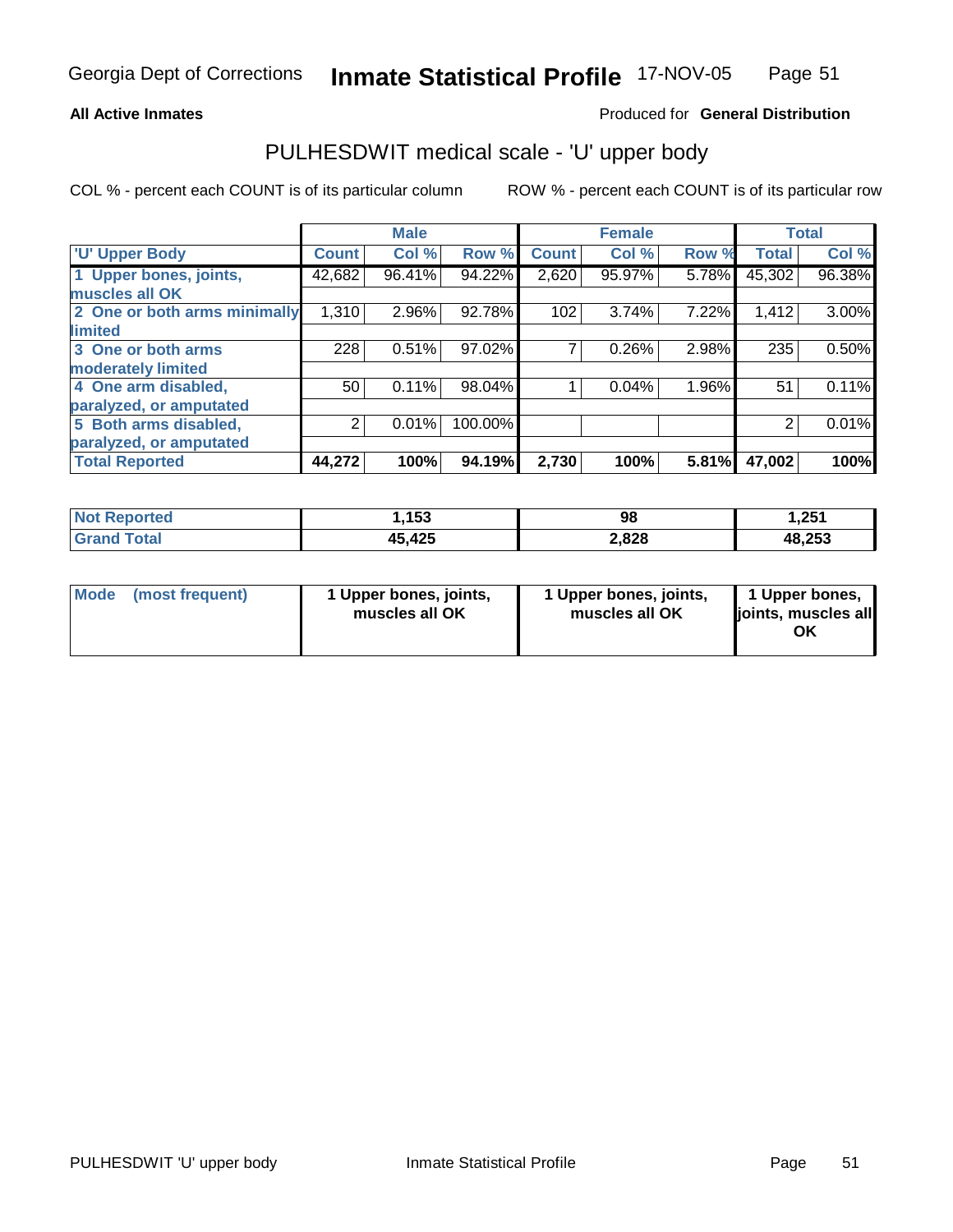#### **All Active Inmates**

### Produced for **General Distribution**

## PULHESDWIT medical scale - 'L' lower body

|                              |              | <b>Male</b> |         |              | <b>Female</b> |       |              | <b>Total</b> |
|------------------------------|--------------|-------------|---------|--------------|---------------|-------|--------------|--------------|
| 'L' Lower Body               | <b>Count</b> | Col %       | Row %   | <b>Count</b> | Col %         | Row % | <b>Total</b> | Col %        |
| 1 Lower bones, joints,       | 40,855       | 92.28%      | 94.35%  | 2,446        | 89.60%        | 5.65% | 43,301       | 92.13%       |
| muscles all OK               |              |             |         |              |               |       |              |              |
| 2 One or both legs minimally | 2,771        | 6.26%       | 91.27%  | 265          | 9.71%         | 8.73% | 3,036        | 6.46%        |
| limited                      |              |             |         |              |               |       |              |              |
| 3 One or both legs           | 535          | 1.21%       | 96.92%  | 17           | 0.62%         | 3.08% | 552          | 1.17%        |
| moderately limited           |              |             |         |              |               |       |              |              |
| 4 One leg disabled,          | 90           | 0.20%       | 97.83%  | 2            | 0.07%         | 2.17% | 92           | 0.20%        |
| paralyzed, or amputated      |              |             |         |              |               |       |              |              |
| 5 Both legs disabled,        | 21           | 0.05%       | 100.00% |              |               |       | 21           | 0.04%        |
| paralyzed, or amputated      |              |             |         |              |               |       |              |              |
| <b>Total Reported</b>        | 44,272       | 100%        | 94.19%  | 2,730        | 100%          | 5.81% | 47,002       | 100%         |

| <b>Not Reported</b>         | 153،،  | 98    | 1,251  |
|-----------------------------|--------|-------|--------|
| $\tau$ otal<br><b>Grand</b> | 45,425 | 2,828 | 48,253 |

| <b>Mode</b> | (most frequent) | 1 Lower bones, joints,<br>muscles all OK | 1 Lower bones, joints,<br>muscles all OK | 1 Lower bones,<br>joints, muscles all<br>ΟK |
|-------------|-----------------|------------------------------------------|------------------------------------------|---------------------------------------------|
|-------------|-----------------|------------------------------------------|------------------------------------------|---------------------------------------------|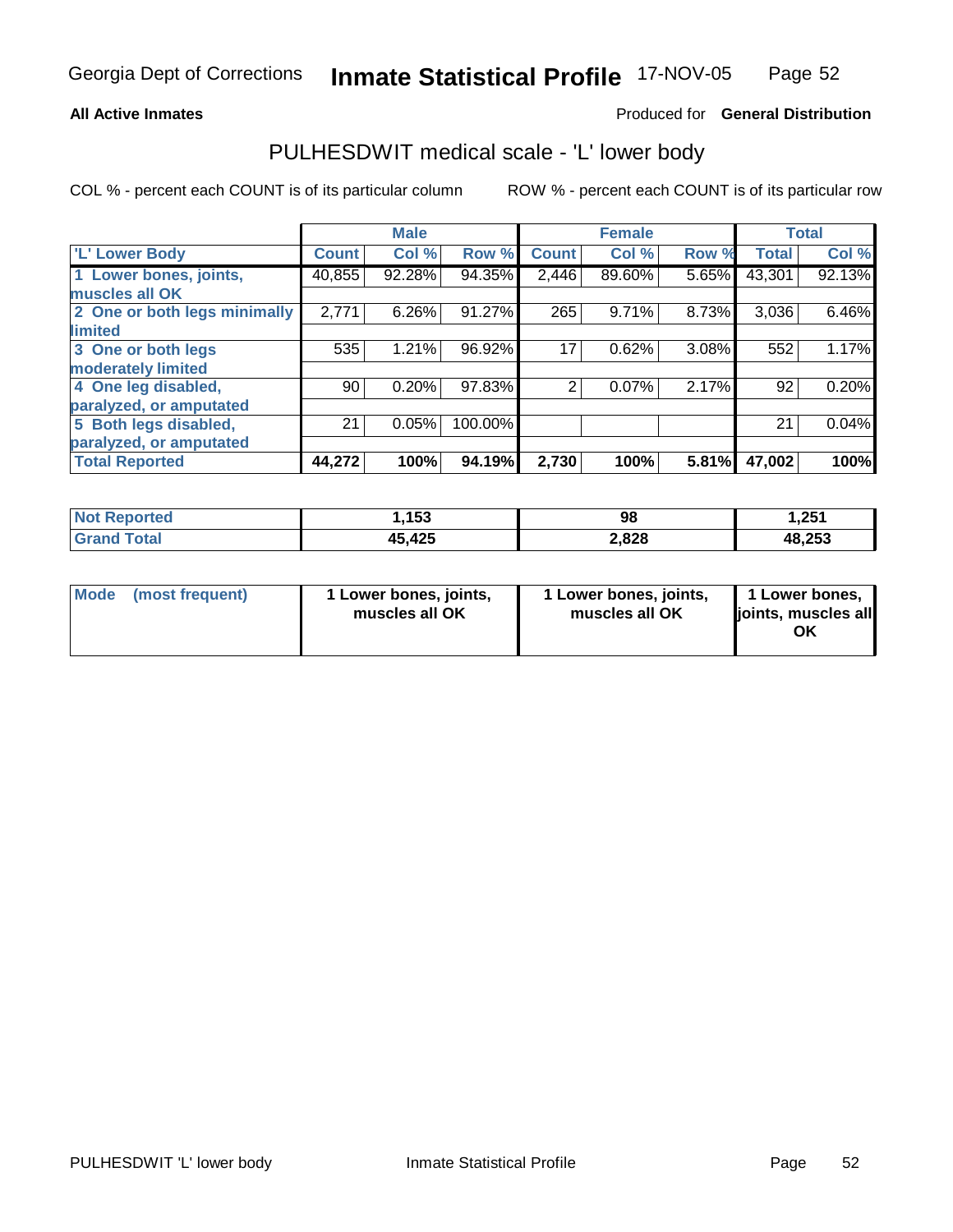#### **All Active Inmates**

### Produced for **General Distribution**

## PULHESDWIT medical scale - 'H' hearing

|                                |                 | <b>Male</b> |             |       | <b>Female</b> |       | <b>Total</b> |        |
|--------------------------------|-----------------|-------------|-------------|-------|---------------|-------|--------------|--------|
| <b>H'</b> Hearing              | <b>Count</b>    | Col %       | Row % Count |       | Col %         | Row % | <b>Total</b> | Col %  |
| 1 Normal hearing both ears     | 43,876          | 99.11%      | 94.18%      | 2,709 | 99.23%        | 5.82% | 46,585       | 99.11% |
| 2 Some loss in one ear with    | 308             | 0.70%       | 94.77%      | 17    | 0.62%         | 5.23% | 325          | 0.69%  |
| other OK, or mild loss in both |                 |             |             |       |               |       |              |        |
| 3 Total loss in one ear with   | 61              | 0.14%       | 95.31%      | 3     | 0.11%         | 4.69% | 64           | 0.14%  |
| mild loss in other             |                 |             |             |       |               |       |              |        |
| 4 Severe loss in both ears     | 15              | 0.03%       | 100.00%     |       |               |       | 15           | 0.03%  |
| 5 Total loss in both ears,     | 12 <sub>2</sub> | 0.03%       | 92.31%      |       | 0.04%         | 7.69% | 13           | 0.03%  |
| requiring special housing      |                 |             |             |       |               |       |              |        |
| <b>Total Reported</b>          | 44,272          | 100%        | 94.19%      | 2,730 | 100%          | 5.81% | 47,002       | 100%   |

| <b>тег.</b> | ,153                  | 98    | つらく<br>ا تع, |
|-------------|-----------------------|-------|--------------|
|             | オクド<br>15 I<br>45,425 | 2,828 | 48,253       |

| Mode (most frequent) | 1 Normal hearing both ears 11 Normal hearing both ears 1 Normal hearing |           |
|----------------------|-------------------------------------------------------------------------|-----------|
|                      |                                                                         | both ears |
|                      |                                                                         |           |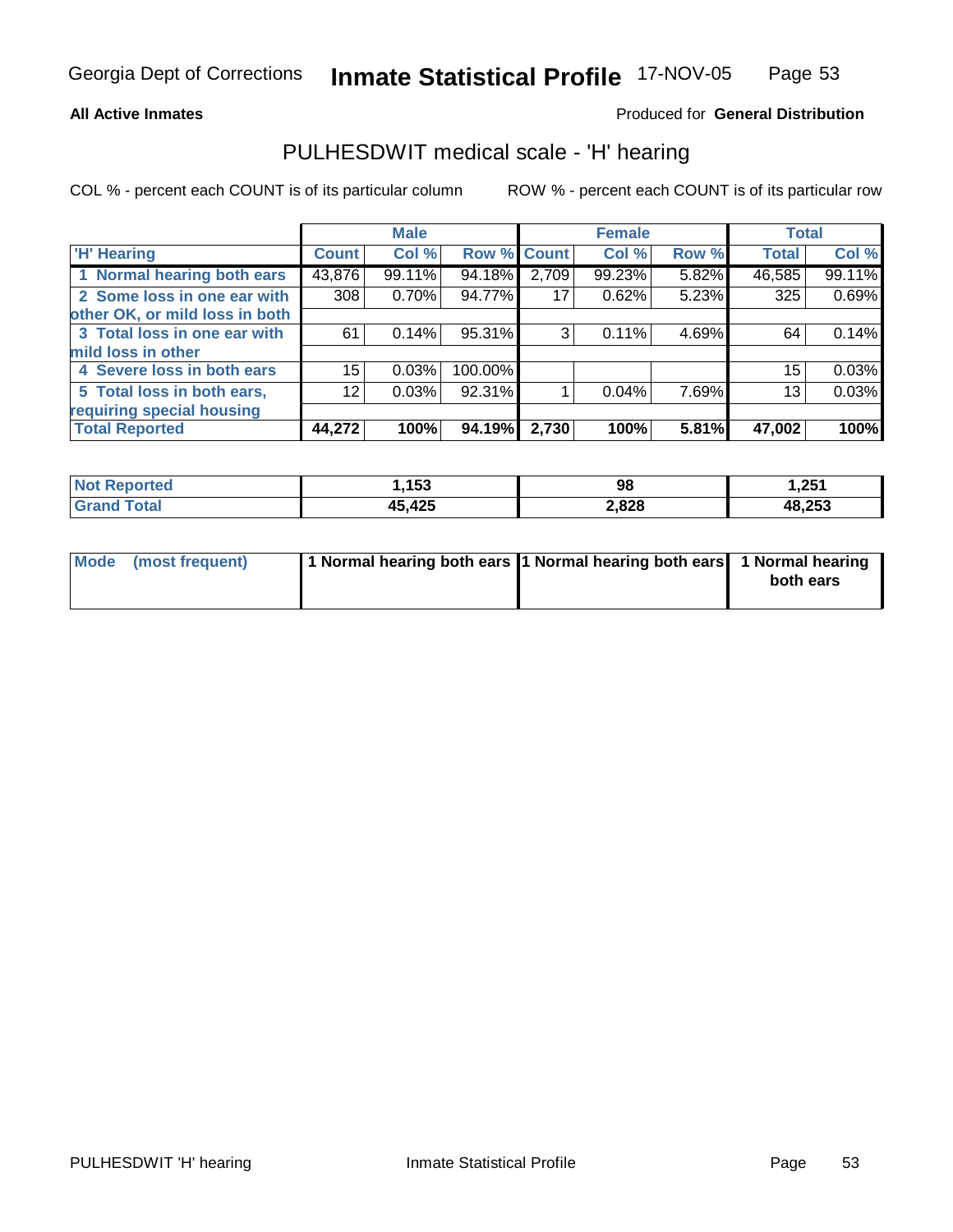#### **All Active Inmates**

### Produced for **General Distribution**

## PULHESDWIT medical scale - 'E' vision

|                                 |              | <b>Male</b> |                    |       | <b>Female</b> |          |              | <b>Total</b> |
|---------------------------------|--------------|-------------|--------------------|-------|---------------|----------|--------------|--------------|
| <b>E' Vision</b>                | <b>Count</b> | Col %       | <b>Row % Count</b> |       | Col %         | Row %    | <b>Total</b> | Col %        |
| 1 Correctable to 20/40 in both  | 38,476       | 86.91%      | 95.38%             | 1,865 | 68.32%        | $4.62\%$ | 40,341       | 85.83%       |
| eyes                            |              |             |                    |       |               |          |              |              |
| 2 Correctable to 20/70 in one   | 5,044        | 11.39%      | 86.28%             | 802   | 29.38%        | 13.72%   | 5,846        | 12.44%       |
| eye, may be blind in other      |              |             |                    |       |               |          |              |              |
| 3 Correctable to 20/200 in one  | 639          | 1.44%       | 91.42%             | 60    | 2.20%         | 8.58%    | 699          | 1.49%        |
| eye, may be blind in other      |              |             |                    |       |               |          |              |              |
| 4 One eye not correctable to    | 99           | 0.22%       | 97.06%             | 3     | 0.11%         | 2.94%    | 102          | 0.22%        |
| 20/200, other may be blind      |              |             |                    |       |               |          |              |              |
| 5 Blind in both eyes, requiring | 14           | 0.03%       | 100.00%            |       |               |          | 14           | 0.03%        |
| special housing                 |              |             |                    |       |               |          |              |              |
| <b>Total Reported</b>           | 44,272       | 100%        | 94.19%             | 2,730 | 100%          | 5.81%    | 47,002       | 100.0%       |

| orted<br>NO.          | ,153   | 98    | 1,251  |
|-----------------------|--------|-------|--------|
| 'otal<br><b>Grand</b> | 15,425 | 2,828 | 48,253 |

| Mode            | 1 Correctable to 20/40 in | 1 Correctable to 20/40 in   1 Correctable to | 20/40 in both eyes |
|-----------------|---------------------------|----------------------------------------------|--------------------|
| (most frequent) | both eyes                 | both eyes                                    |                    |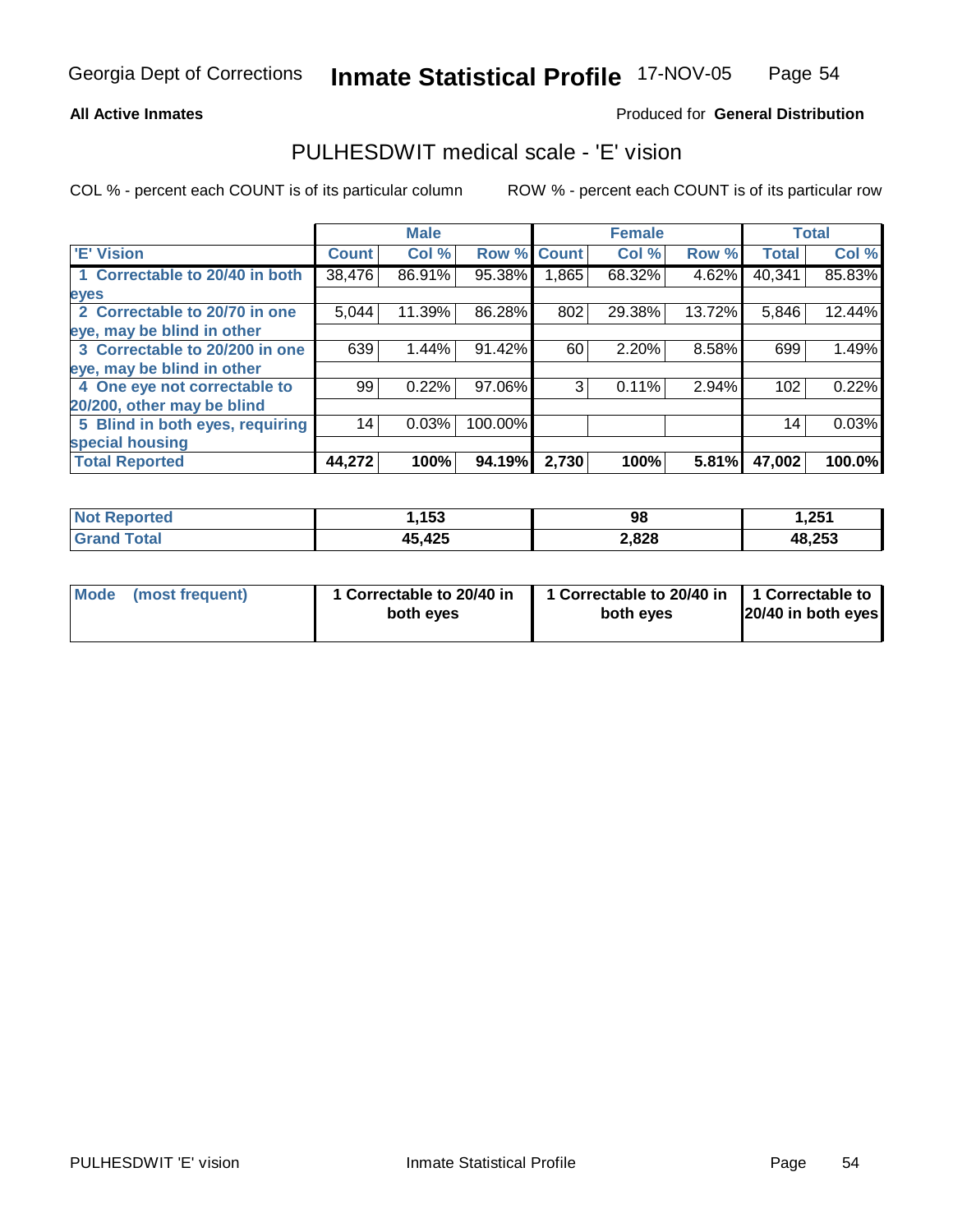#### **All Active Inmates**

#### Produced for **General Distribution**

# PULHESDWIT medical scale - 'S' pSychiatric

|                                        |              | <b>Male</b> |         |              | <b>Female</b> |        |              | <b>Total</b> |
|----------------------------------------|--------------|-------------|---------|--------------|---------------|--------|--------------|--------------|
| 'S' pSychiatric                        | <b>Count</b> | Col %       | Row %   | <b>Count</b> | Col %         | Row %  | <b>Total</b> | Col %        |
| 1 No impairment or disorders           | 38,529       | 88.53%      | 95.66%  | 1,746        | 64.12%        | 4.34%  | 40,275       | 87.10%       |
| 2 Stable, or in remission, or          | 3,900        | 8.96%       | 81.33%  | 895          | 32.87%        | 18.67% | 4,795        | 10.37%       |
| mild impairment or retardation         |              |             |         |              |               |        |              |              |
| 3 Requires moderate inpatient          | 1,014        | 2.33%       | 93.63%  | 69           | 2.53%         | 6.37%  | 1,083        | 2.34%        |
| treatment                              |              |             |         |              |               |        |              |              |
| 4 Requires intensive inpatient         | 69           | 0.16%       | 84.15%  | 13           | 0.48%         | 15.85% | 82           | 0.18%        |
| treatment                              |              |             |         |              |               |        |              |              |
| <b>5 Requires Crisis Stabilization</b> |              | 0.02%       | 100.00% |              |               |        |              | 0.02%        |
| Unit (CSU) inpatient care              |              |             |         |              |               |        |              |              |
| <b>Total Reported</b>                  | 43,519       | 100%        | 94.11%  | 2,723        | 100%          | 5.89%  | 46,242       | 100.0%       |

| Not R<br>ported | ,906       | 105   | 2,011  |
|-----------------|------------|-------|--------|
| Гоtal<br>Grar   | .425<br>ЛĘ | 2,828 | 48,253 |

| Mode | (most frequent) | 1 No impairment or<br>disorders | 1 No impairment or<br>disorders | 1 No impairment or<br>disorders |
|------|-----------------|---------------------------------|---------------------------------|---------------------------------|
|------|-----------------|---------------------------------|---------------------------------|---------------------------------|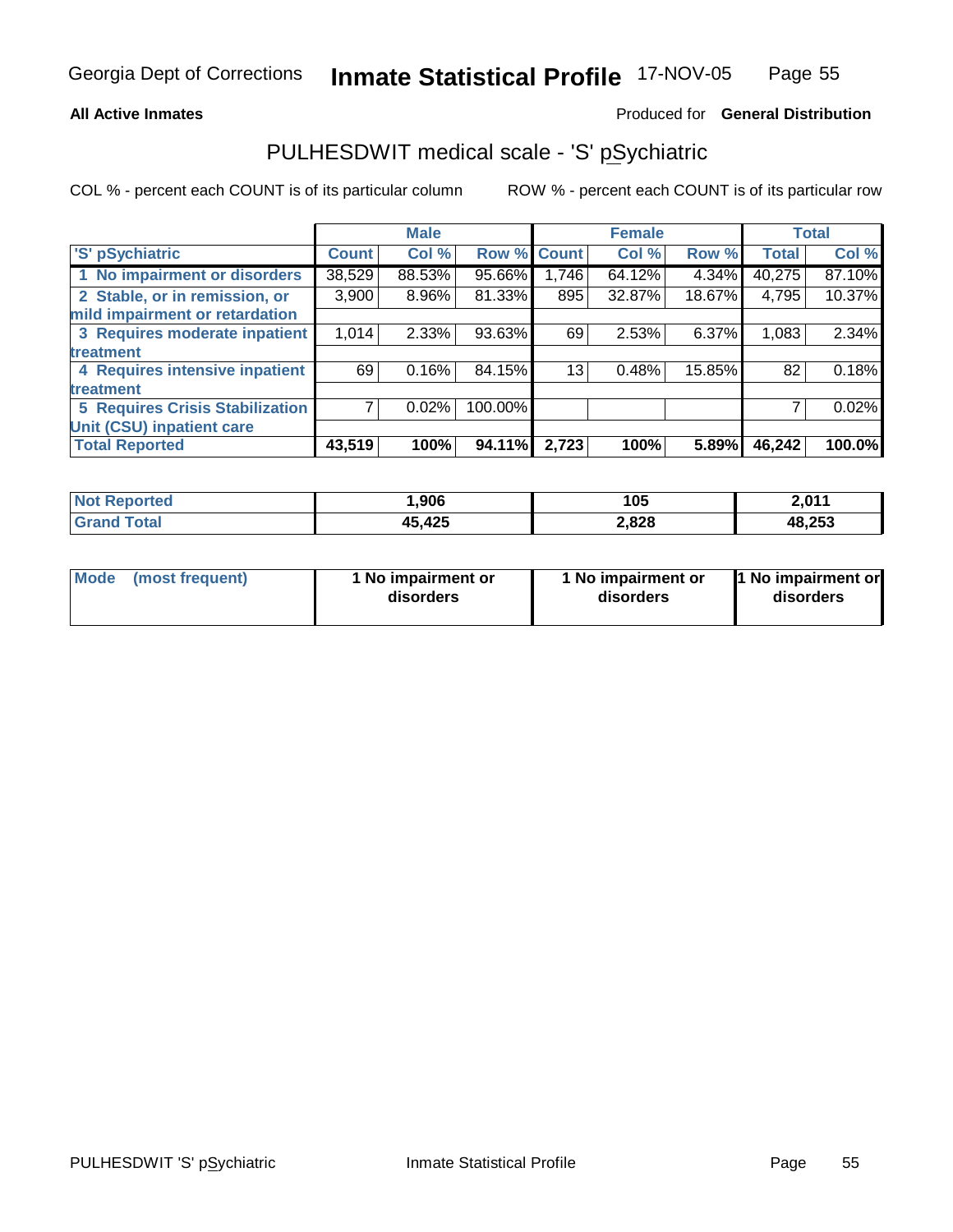#### **All Active Inmates**

### Produced for **General Distribution**

### PULHESDWIT medical scale - 'D' dental

|                                 |              | <b>Male</b> |                    |       | <b>Female</b> |         |              | <b>Total</b> |
|---------------------------------|--------------|-------------|--------------------|-------|---------------|---------|--------------|--------------|
| 'D' Dental                      | <b>Count</b> | Col %       | <b>Row % Count</b> |       | Col %         | Row %   | <b>Total</b> | Col %        |
| 1 Minimal routine dental health | 18,122       | 41.96%      | 89.73%             | 2,075 | 76.17%        | 10.27%  | 20,197       | 43.99%       |
| <b>needs</b>                    |              |             |                    |       |               |         |              |              |
| 2 Moderate cavities and/or      | 20,506       | 47.48%      | 97.82%             | 458   | 16.81%        | 2.18%   | 20,964       | 45.66%       |
| gum disease                     |              |             |                    |       |               |         |              |              |
| 3 Extensive gum disease         | 4,554        | 10.54%      | 95.99%             | 190   | 6.98%         | 4.01%   | 4,744        | 10.33%       |
| and/or widespread decay         |              |             |                    |       |               |         |              |              |
| 4 Urgent need for dental        |              | 0.02%       | 100.00%            |       |               |         |              | 0.02%        |
| <b>services</b>                 |              |             |                    |       |               |         |              |              |
| 5 Life-threatening disease or   |              |             |                    |       | 0.04%         | 100.00% |              | 0.01%        |
| extreme pain or infection       |              |             |                    |       |               |         |              |              |
| <b>Total Reported</b>           | 43,189       | 100%        | 94.07%             | 2,724 | 100%          | 5.93%   | 45,913       | 100.0%       |

| <b>Not</b><br>Reported | 2,236  | 104   | 2,340  |
|------------------------|--------|-------|--------|
| $\tau$ otal<br>' Grand | 45,425 | 2,828 | 48,253 |

| Mode | (most frequent) | 2 Moderate cavities and/or  <br>gum disease | 1 Minimal routine dental<br>health needs | 2 Moderate<br>cavities and/or |
|------|-----------------|---------------------------------------------|------------------------------------------|-------------------------------|
|      |                 |                                             |                                          | gum disease                   |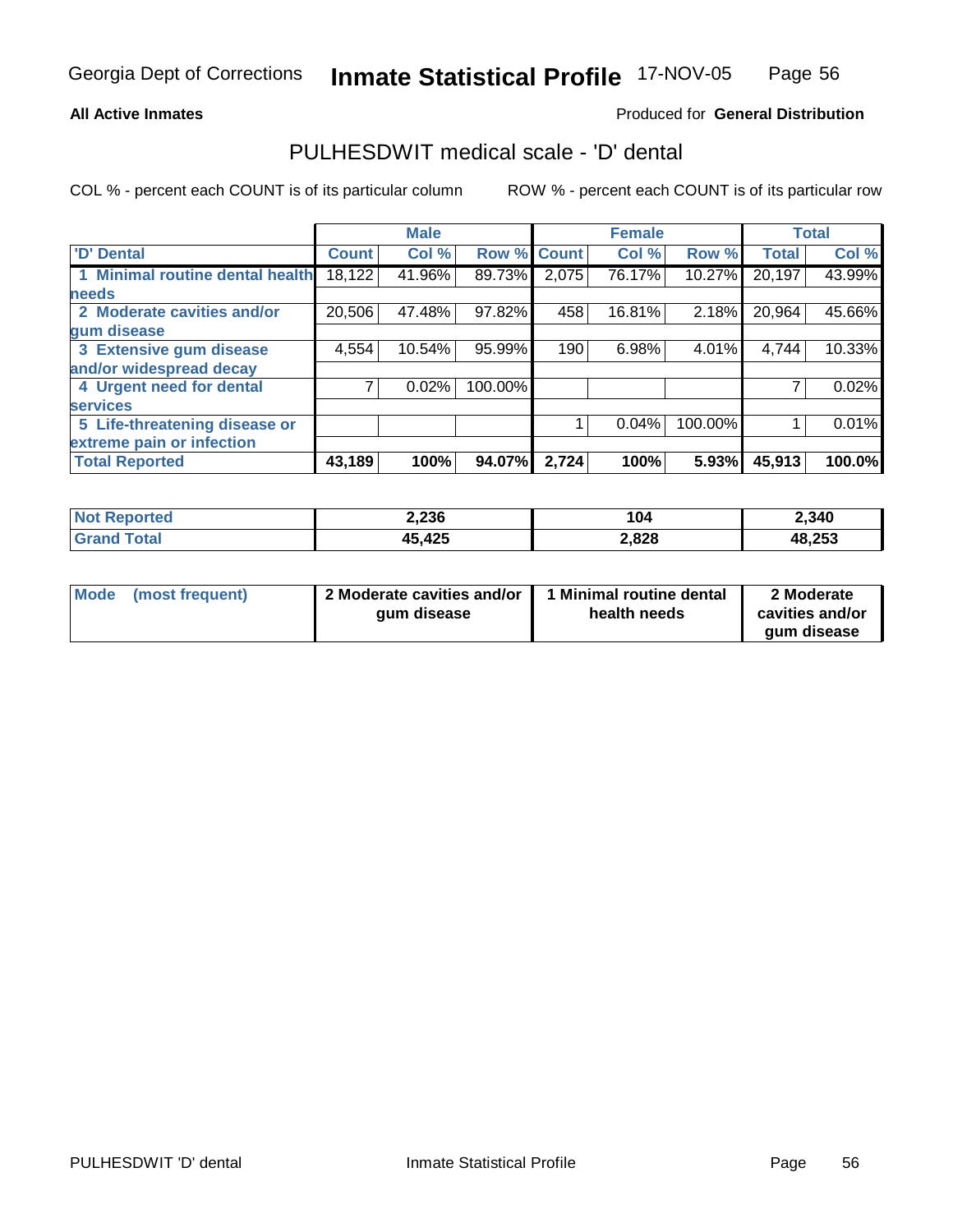#### **All Active Inmates**

#### Produced for **General Distribution**

### PULHESDWIT medical scale - 'W' work ability

|                                 |              | <b>Male</b> |             |       | <b>Female</b> |        |              | <b>Total</b> |
|---------------------------------|--------------|-------------|-------------|-------|---------------|--------|--------------|--------------|
| <b>W' work ability</b>          | <b>Count</b> | Col %       | Row % Count |       | Col %         | Row %  | <b>Total</b> | Col %        |
| 1 Unrestricted work or activity | 37,788       | 85.35%      | 94.18%      | 2,337 | 85.60%        | 5.82%  | 40,125       | 85.37%       |
| 2 Minor restrictions on type of | 4,900        | 11.07%      | 94.41%      | 290   | 10.62%        | 5.59%  | 5,190        | 11.04%       |
| <b>work</b>                     |              |             |             |       |               |        |              |              |
| 3 Moderate restrictions on      | 1,228        | 2.77%       | 97.46%      | 32    | 1.17%         | 2.54%  | 1,260        | 2.68%        |
| type of work                    |              |             |             |       |               |        |              |              |
| 4 Major restrictions on type of | 295          | 0.67%       | 83.33%      | 59    | 2.16%         | 16.67% | 354          | 0.75%        |
| work                            |              |             |             |       |               |        |              |              |
| 5 Cannot work under any         | 61           | 0.14%       | 83.56%      | 12    | 0.44%         | 16.44% | 73           | 0.16%        |
| <b>circumstances</b>            |              |             |             |       |               |        |              |              |
| <b>Total Reported</b>           | 44,272       | 100%        | 94.19%      | 2,730 | 100%          | 5.81%  | 47,002       | 100%         |

| <b>Not R</b><br><b>orted</b> | ,153   | 98    | 1,251  |
|------------------------------|--------|-------|--------|
| <b>Total</b><br>Cror         | 45,425 | 2,828 | 48,253 |

| Mode | (most frequent) | 1 Unrestricted work or<br>activity | 1 Unrestricted work or<br>activity | 1 Unrestricted<br>work or activity |
|------|-----------------|------------------------------------|------------------------------------|------------------------------------|
|------|-----------------|------------------------------------|------------------------------------|------------------------------------|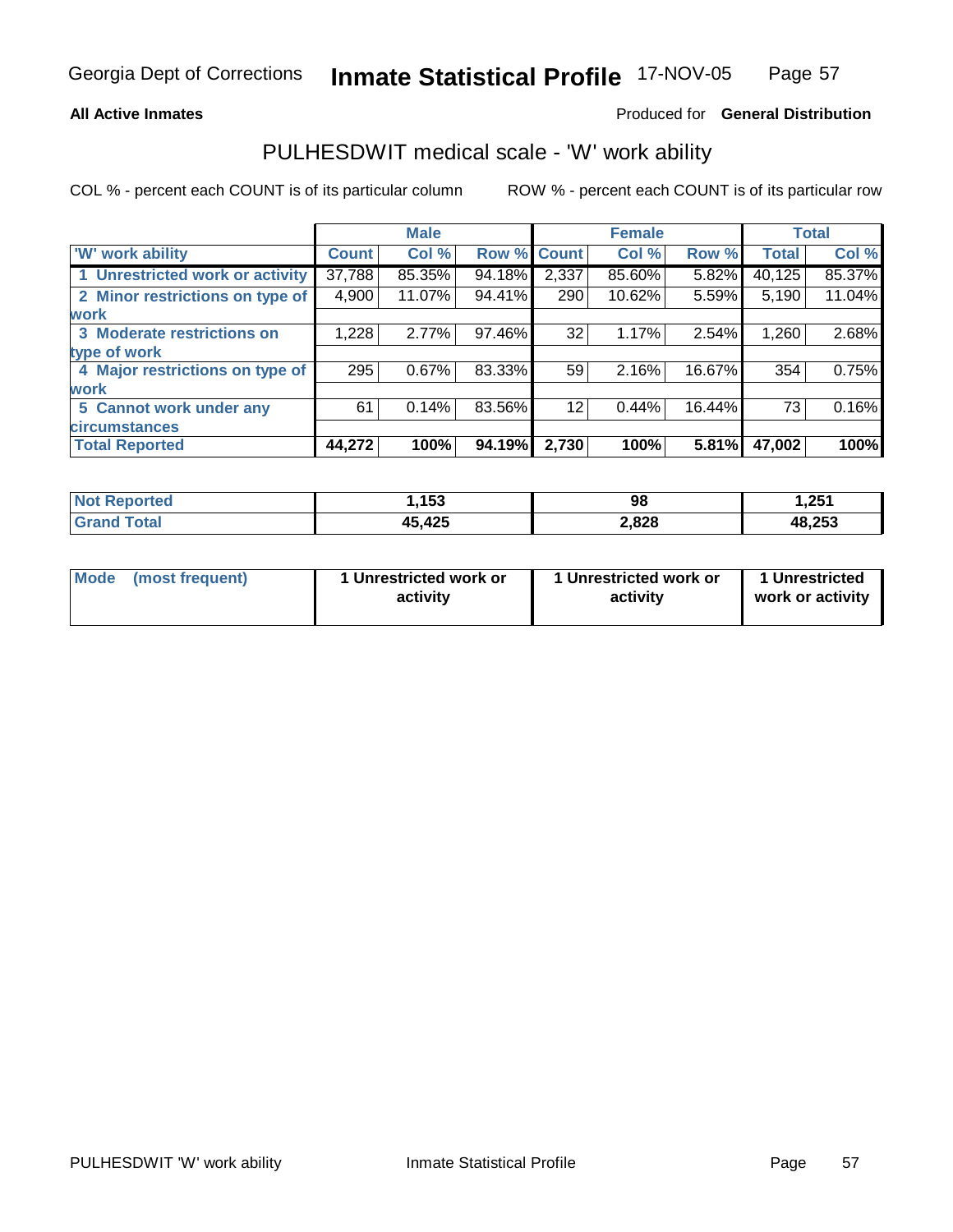#### **All Active Inmates**

### Produced for **General Distribution**

# PULHESDWIT medical scale - 'I' impairment

|                                   |              | <b>Male</b> |             |                | <b>Female</b> |       |              | <b>Total</b> |
|-----------------------------------|--------------|-------------|-------------|----------------|---------------|-------|--------------|--------------|
| <b>T' Impairment</b>              | <b>Count</b> | Col %       | Row % Count |                | Col %         | Row % | <b>Total</b> | Col %        |
| 1 No impairments or               | 43,923       | 99.21%      | 94.15%      | 2,727          | 99.89%        | 5.85% | 46,650       | 99.25%       |
| disabilities                      |              |             |             |                |               |       |              |              |
| 2 Wheelchair-bound but            | 51           | 0.12%       | 100.00%     |                |               |       | 51           | 0.11%        |
| otherwise OK                      |              |             |             |                |               |       |              |              |
| <b>3 Needs low-level Assisted</b> | 22           | 0.05%       | 95.65%      |                | 0.04%         | 4.35% | 23           | 0.05%        |
| Living (level I)                  |              |             |             |                |               |       |              |              |
| 4 Needs moderate Assisted         | 10           | 0.02%       | 100.00%     |                |               |       | 10           | 0.02%        |
| Living (level II)                 |              |             |             |                |               |       |              |              |
| <b>5 Needs maximal Assisted</b>   | 266          | 0.60%       | 99.25%      | $\overline{2}$ | 0.07%         | 0.75% | 268          | 0.57%        |
| <b>Living (level III)</b>         |              |             |             |                |               |       |              |              |
| <b>Total Reported</b>             | 44,272       | 100%        | 94.19%      | 2,730          | 100%          | 5.81% | 47,002       | 100%         |

| <b>Not Reported</b> | ,153                   | 98    | 1,251  |
|---------------------|------------------------|-------|--------|
| <b>Grand Total</b>  | 45,425<br>$\mathbf{A}$ | 2,828 | 48,253 |

| Mode | (most frequent) | 1 No impairments or<br>disabilities | 1 No impairments or<br>disabilities | 1 No impairments<br>or disabilities |
|------|-----------------|-------------------------------------|-------------------------------------|-------------------------------------|
|------|-----------------|-------------------------------------|-------------------------------------|-------------------------------------|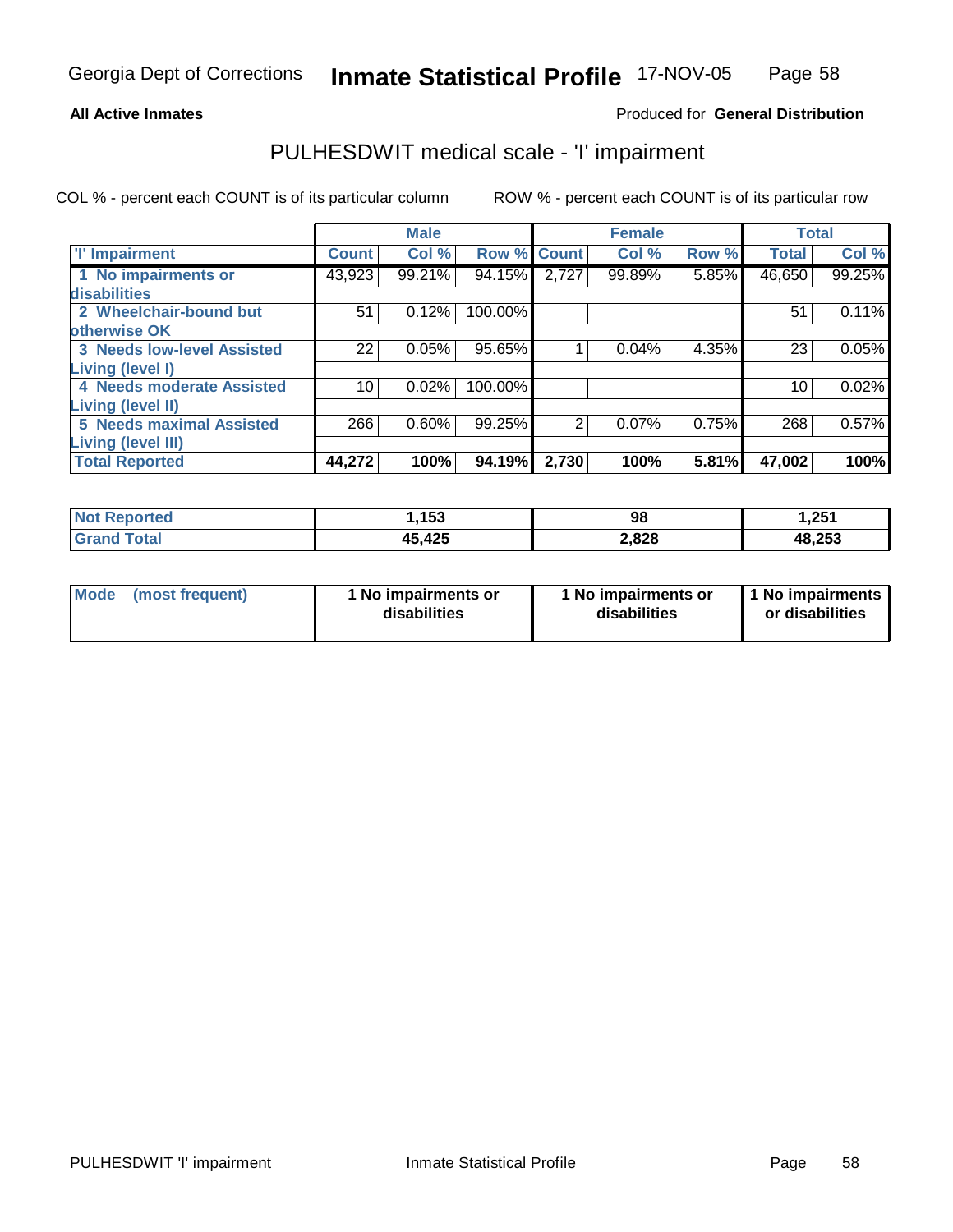#### **Inmate Statistical Profile** 17-NOV-05 Page Page 59

#### **All Active Inmates Allowski** Produced fo **General Distribution**

# PULHESDWIT medical scale - 'T' transportability

|                              |              | <b>Male</b> |             |       | <b>Female</b> |       | <b>Total</b> |        |
|------------------------------|--------------|-------------|-------------|-------|---------------|-------|--------------|--------|
| <b>T' Transportability</b>   | <b>Count</b> | Col %       | Row % Count |       | Col %         | Row % | <b>Total</b> | Col %  |
| 1 Can be transported in any  | 44,181       | 99.79%      | 94.18%      | 2,729 | 99.96%        | 5.82% | 46,910       | 99.80% |
| ordinary approved vehicle    |              |             |             |       |               |       |              |        |
| 2 Wheelchair-bound, not      | 25           | 0.06%       | 96.15%      |       | 0.04%         | 3.85% | 26           | 0.06%  |
| needing special vehicle      |              |             |             |       |               |       |              |        |
| 3 Wheelchair-bound, requires | 16           | 0.04%       | 100.00%     |       |               |       | 16           | 0.03%  |
| special vehicle              |              |             |             |       |               |       |              |        |
| 4 Needs specially-equipped   |              | 0.01%       | 100.00%     |       |               |       | 4            | 0.01%  |
| medical vehicle              |              |             |             |       |               |       |              |        |
| 5 Requires ambulance         | 46           | 0.10%       | 100.00%     |       |               |       | 46           | 0.10%  |
| transport                    |              |             |             |       |               |       |              |        |
| <b>Total Reported</b>        | 44,272       | 100%        | 94.19%      | 2,730 | 100%          | 5.81% | 47,002       | 100%   |

| Not I<br>Reported     | .153،  | 98    | 1,251  |
|-----------------------|--------|-------|--------|
| Total<br><b>Grand</b> | 45,425 | 2,828 | 48,253 |

| Mode (most frequent) | 1 Can be transported in any 1 Can be transported in any<br>ordinary approved vehicle   ordinary approved vehicle   transported in any | 1 Can be<br>ordinary approved<br>vehicle |
|----------------------|---------------------------------------------------------------------------------------------------------------------------------------|------------------------------------------|
|                      |                                                                                                                                       |                                          |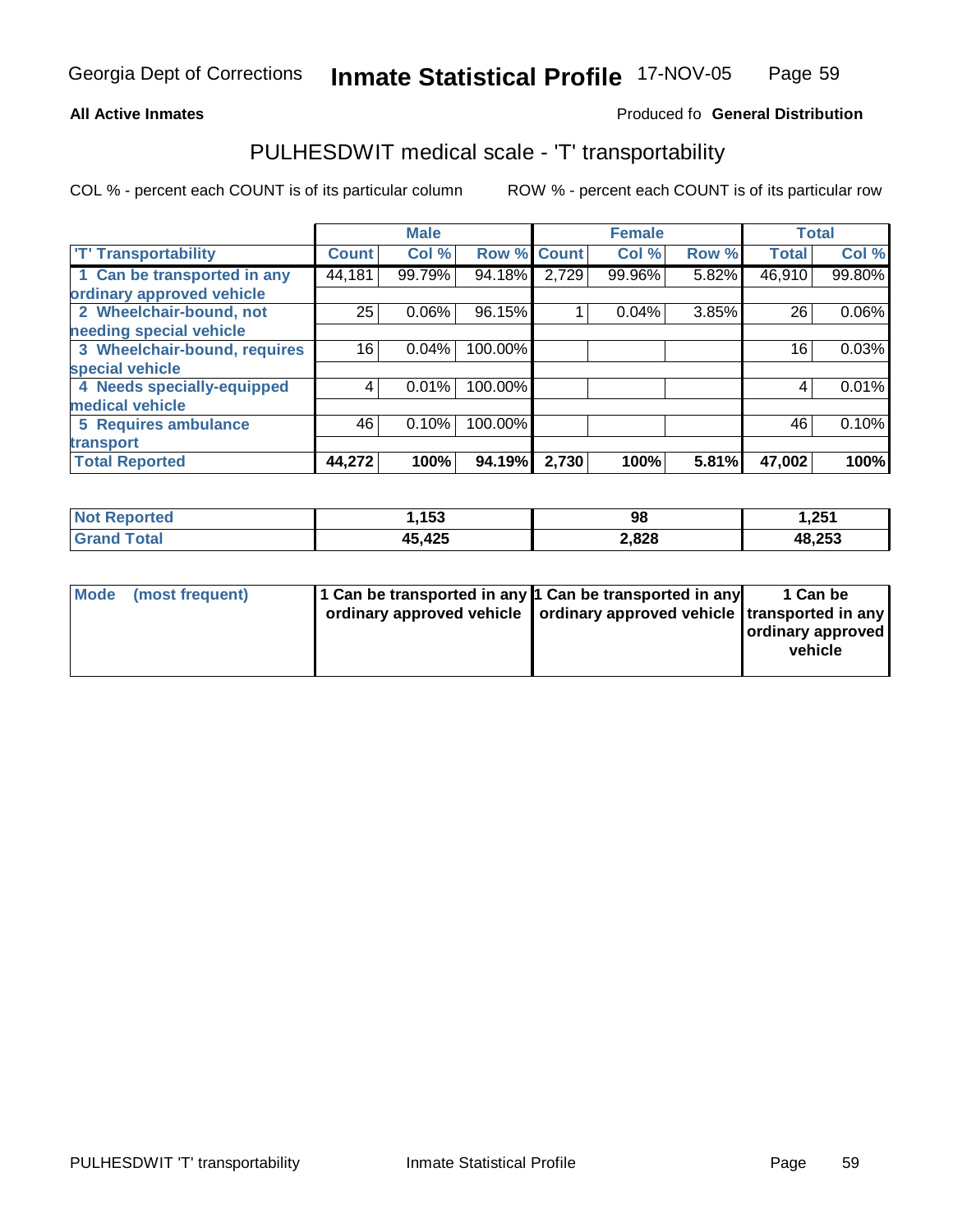### **All Active Inmates**

### Produced for **General Distribution**

# Criminality in family, self-reported

|                              |              | <b>Male</b> |        |             | <b>Female</b> |       |              | Total  |
|------------------------------|--------------|-------------|--------|-------------|---------------|-------|--------------|--------|
| <b>Criminality In Family</b> | <b>Count</b> | Col %       |        | Row % Count | Col %         | Row % | <b>Total</b> | Col %  |
| Yes, criminality in family   | 12.716       | 29.12%      | 92.95% | 965         | 35.97%        |       | 7.05% 13,681 | 29.51% |
| No criminality in family     | 30,954       | 70.88%      | 94.74% | 1.718       | 64.03%        |       | 5.26% 32,672 | 70.49% |
| <b>Total Reported</b>        | 43,670       | 100%        | 94.21% | 2,683       | 100%          |       | 5.79% 46,353 | 100%   |

| <b>Not</b><br><b>Reported</b> | .755،        | 145   | 900,   |
|-------------------------------|--------------|-------|--------|
| $\sim$ $\sim$                 | 45,425<br>15 | 2,828 | 48,253 |

| Mode (most frequent) | No criminality in family | No criminality in family | No criminality in<br>family |
|----------------------|--------------------------|--------------------------|-----------------------------|
|----------------------|--------------------------|--------------------------|-----------------------------|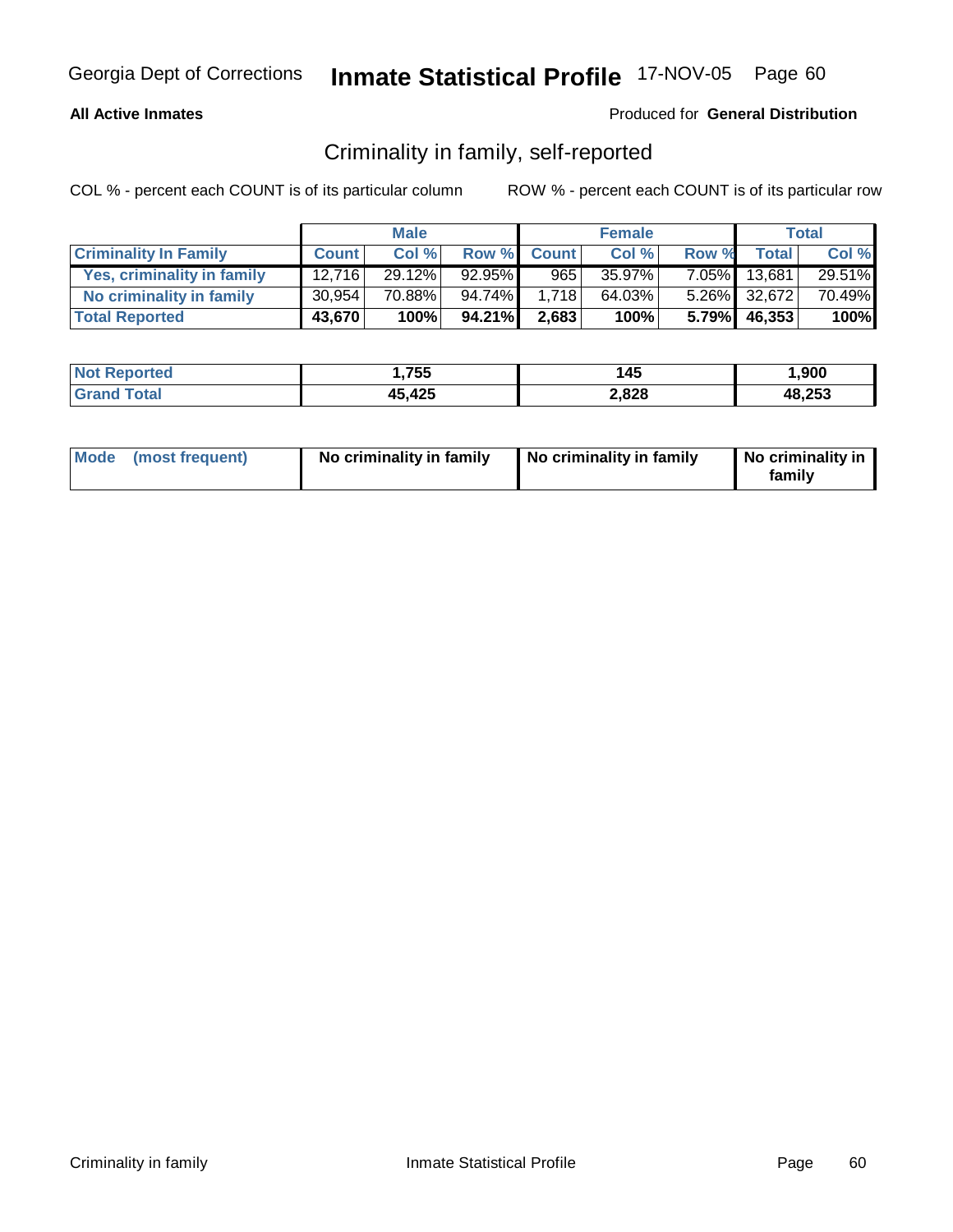### **All Active Inmates**

### Produced for **General Distribution**

# Alcoholism in family, self-reported

|                             |              | <b>Male</b> |        |             | <b>Female</b> |       |              | Total  |
|-----------------------------|--------------|-------------|--------|-------------|---------------|-------|--------------|--------|
| <b>Alcoholism In Family</b> | <b>Count</b> | Col %       |        | Row % Count | Col %         | Row % | <b>Total</b> | Col %  |
| Yes, alcoholism in family   | 8.248        | 18.89%      | 92.32% | 686         | 25.57%        | 7.68% | 8,934        | 19.27% |
| No alcoholism in family     | 35.422       | $81.11\%$   | 94.66% | 1,997       | 74.43%        |       | 5.34% 37,419 | 80.73% |
| <b>Total Reported</b>       | 43,670       | 100%        | 94.21% | 2,683       | 100%          |       | 5.79% 46,353 | 100%   |

| <b>Not</b><br><b>Reported</b> | .755،        | 145   | 900,   |
|-------------------------------|--------------|-------|--------|
| $\sim$ $\sim$                 | 45,425<br>15 | 2,828 | 48,253 |

| Mode (most frequent) | No alcoholism in family | No alcoholism in family | No alcoholism in<br>familv |
|----------------------|-------------------------|-------------------------|----------------------------|
|----------------------|-------------------------|-------------------------|----------------------------|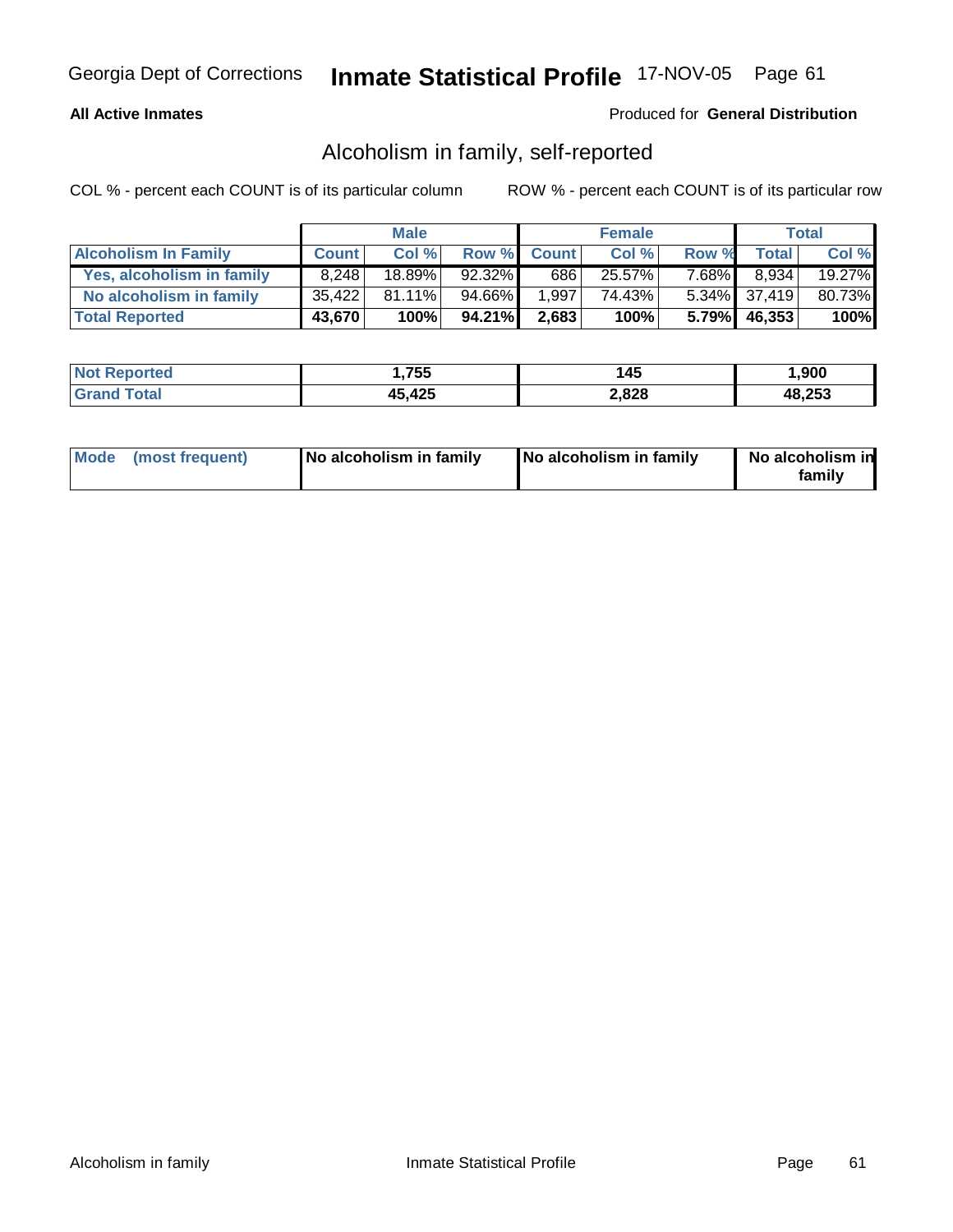### **All Active Inmates**

Produced for **General Distribution**

# Drug abuse in family, self-reported

|                           |              | <b>Male</b> |           |             | <b>Female</b> |          |              | Total  |
|---------------------------|--------------|-------------|-----------|-------------|---------------|----------|--------------|--------|
| Drug Abuse In Family      | <b>Count</b> | Col %       |           | Row % Count | Col %         | Row %    | <b>Total</b> | Col %  |
| Yes, drug abuse in family | 4.691        | $10.74\%$   | $90.35\%$ | 501'        | 18.67%        | $9.65\%$ | 5.192        | 11.20% |
| No drug abuse in family   | 38,979       | 89.26%      | 94.70%I   | 2,182       | 81.33%        | $5.30\%$ | 41.161       | 88.80% |
| <b>Total Reported</b>     | 43,670       | 100%        | 94.21%    | 2,683       | 100%          |          | 5.79% 46,353 | 100%   |

| <b>Not Reported</b>  | 755, ا       | 145   | ,900   |
|----------------------|--------------|-------|--------|
| <b>Tota</b><br>Grand | 45,425<br>ЛF | 2,828 | 48,253 |

| Mode (most frequent) |  | No drug abuse in family | No drug abuse in family | No drug abuse in<br>familv |
|----------------------|--|-------------------------|-------------------------|----------------------------|
|----------------------|--|-------------------------|-------------------------|----------------------------|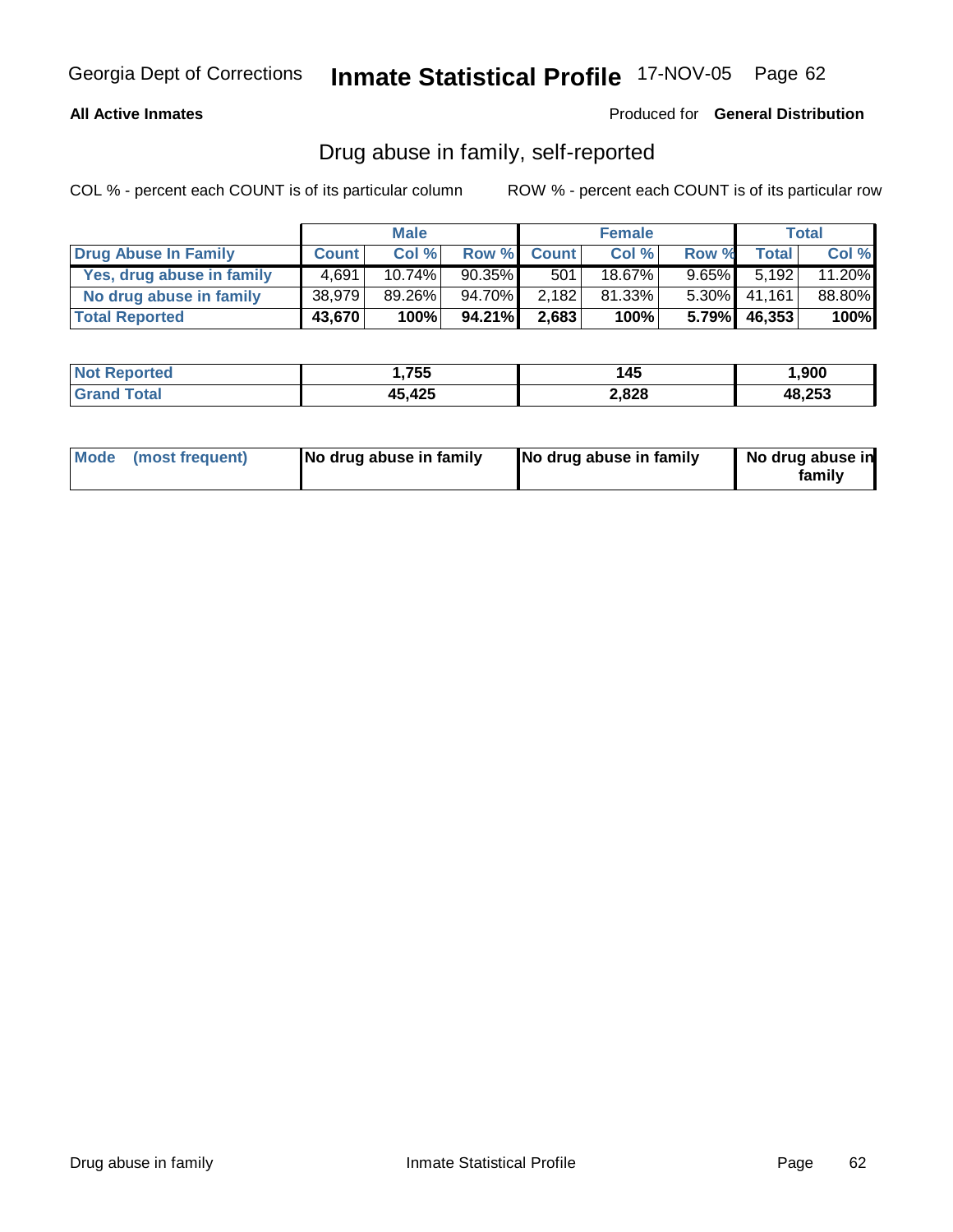### **All Active Inmates**

### Produced for **General Distribution**

## Subjected to frequent beatings, self-reported

|                            |              | <b>Male</b> |           |              | <b>Female</b> |          |        | Total  |
|----------------------------|--------------|-------------|-----------|--------------|---------------|----------|--------|--------|
| <b>Frequent beatings</b>   | <b>Count</b> | Col%        | Row %     | <b>Count</b> | Col%          | Row %    | Total  | Col %  |
| Yes, subjected to frequent | 1,747        | $4.00\%$    | $80.25\%$ | 430          | 16.03%        | 19.75%   | 2.177  | 4.70%  |
| <b>beatings</b>            |              |             |           |              |               |          |        |        |
| Not subjected to frequent  | 41,923       | $96.00\%$   | 94.90%    | 2,253        | 83.97%        | $5.10\%$ | 44,176 | 95.30% |
| beatings                   |              |             |           |              |               |          |        |        |
| <b>Total Reported</b>      | 43,670       | 100%        | 94.21%    | 2,683        | 100%          | 5.79%    | 46,353 | 100%   |

| <b>Not Reported</b> | 755،،  | 145   | 900, ا |
|---------------------|--------|-------|--------|
| <b>Grand Total</b>  | 45,425 | 2,828 | 48,253 |

| Mode | (most frequent) | Not subjected to frequent<br>beatings | Not subjected to frequent   Not subjected to  <br>beatings | <b>frequent beatings</b> |
|------|-----------------|---------------------------------------|------------------------------------------------------------|--------------------------|
|      |                 |                                       |                                                            |                          |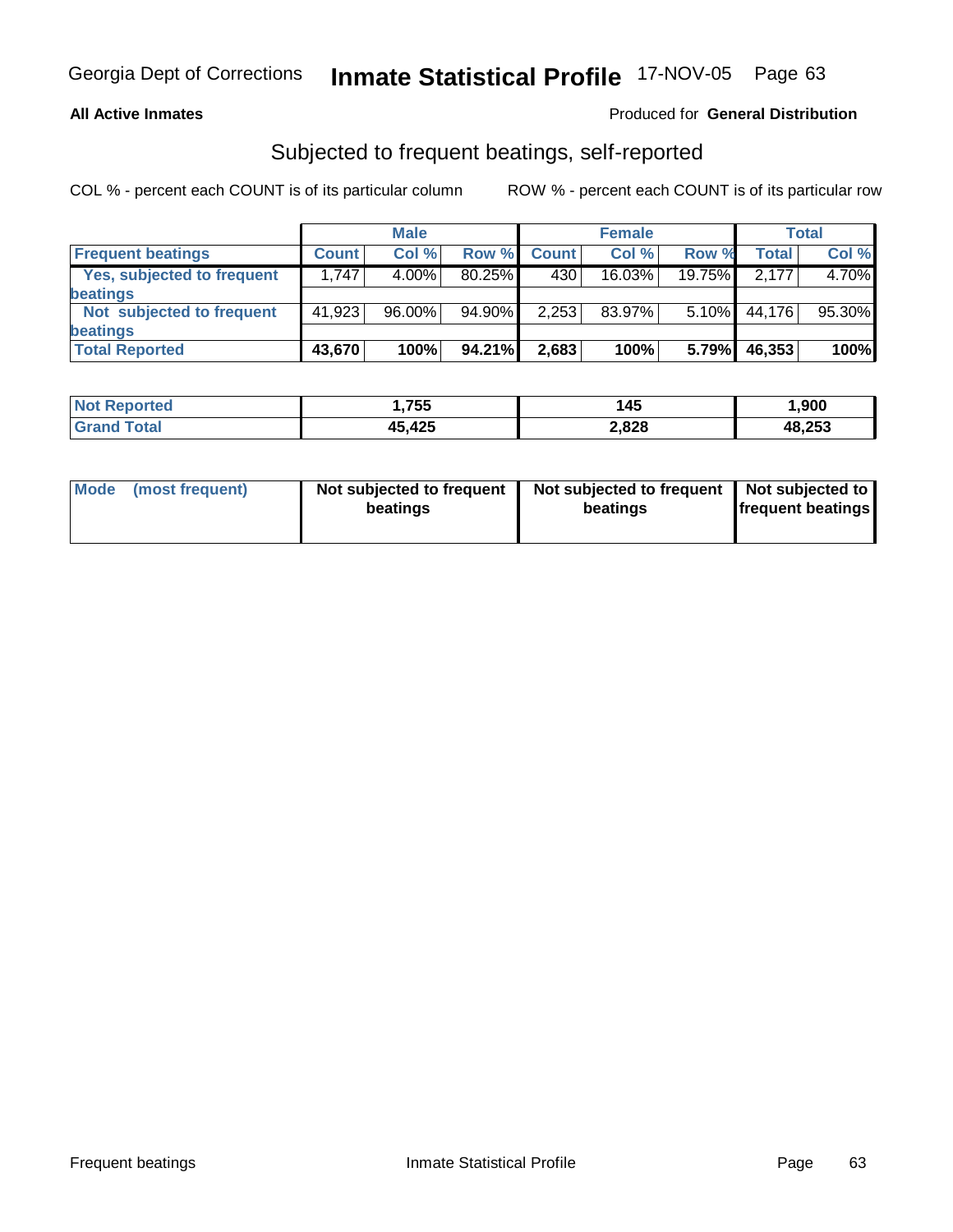### **All Active Inmates**

#### Produced for **General Distribution**

# Father absent during inmate's childhood

|                           |              | <b>Male</b> |           |             | <b>Female</b> |          |              | Total  |
|---------------------------|--------------|-------------|-----------|-------------|---------------|----------|--------------|--------|
| <b>Father Absent</b>      | <b>Count</b> | Col %       |           | Row % Count | Col %         | Row %    | <b>Total</b> | Col %  |
| Yes, father was absent    | 21,975       | $50.32\%$   | 95.42%    | 1.054       | 39.28%        |          | 4.58% 23,029 | 49.68% |
| No, father was not absent | 21,695       | 49.68%      | $93.02\%$ | 1,629       | 60.72%        |          | 6.98% 23,324 | 50.32% |
| <b>Total Reported</b>     | 43,670       | 100%        | 94.21%    | 2,683       | 100%          | $5.79\%$ | 46,353       | 100%   |

| <b>Not Reported</b> | .755.، | 145   | ,900   |
|---------------------|--------|-------|--------|
| ⊺otai               | 45,425 | 2,828 | 48,253 |

| Mode (most frequent)<br>Yes, father was absent | No, father was not absent | No, father was<br>not absent |
|------------------------------------------------|---------------------------|------------------------------|
|------------------------------------------------|---------------------------|------------------------------|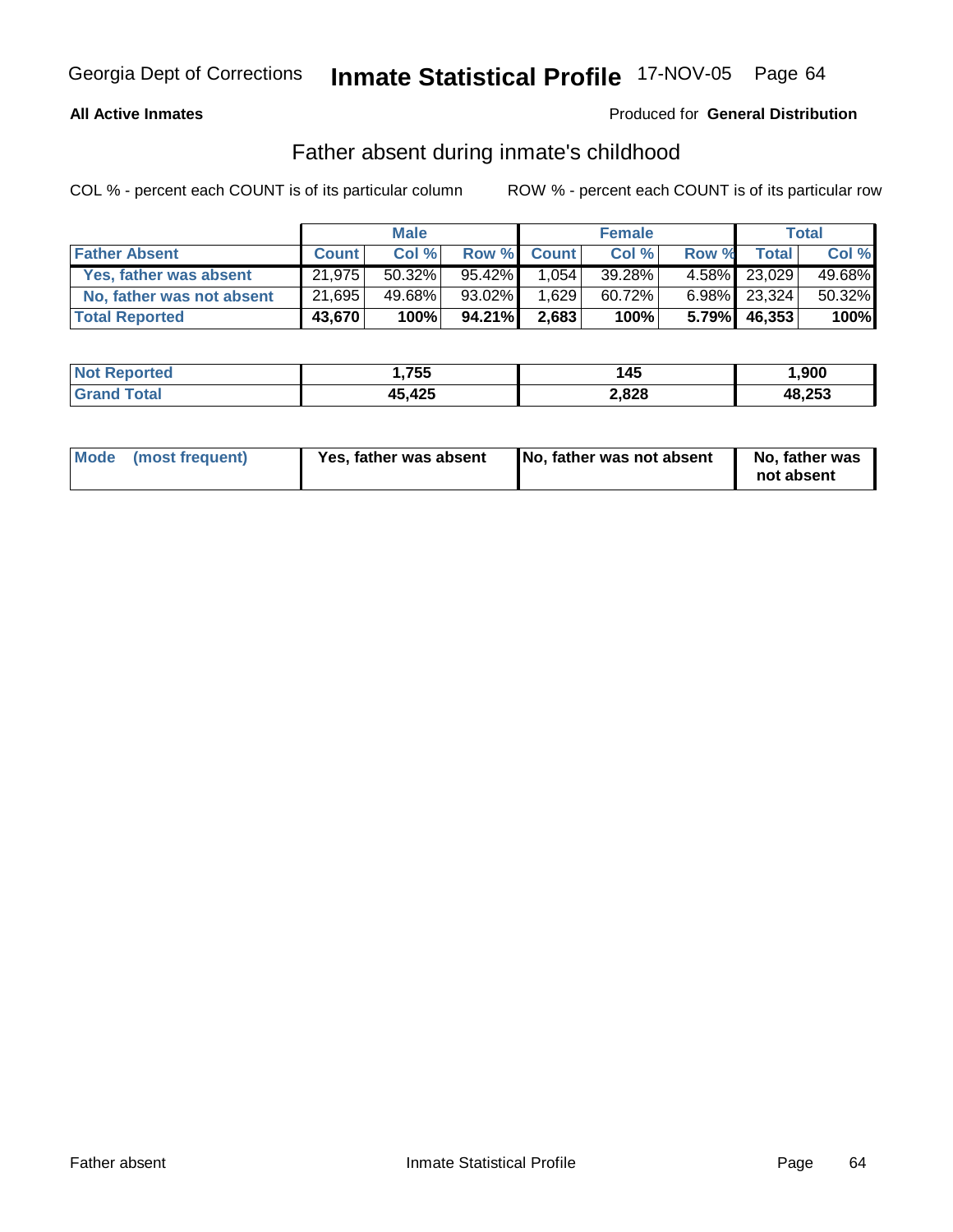### **All Active Inmates**

### Produced for **General Distribution**

# Mother absent during inmate's childhood

|                           |              | <b>Male</b> |        |             | <b>Female</b> |          |              | <b>Total</b> |
|---------------------------|--------------|-------------|--------|-------------|---------------|----------|--------------|--------------|
| <b>Mother Absent</b>      | <b>Count</b> | Col %       |        | Row % Count | Col %         | Row %    | <b>Total</b> | Col %        |
| Yes, mother was absent    | 5,818        | $13.32\%$   | 94.39% | 346         | 12.90%        | $5.61\%$ | 6.164        | 13.30%       |
| No, mother was not absent | 37,852       | 86.68%      | 94.18% | 2,337       | 87.10%        | $5.82\%$ | 40,189       | 86.70%       |
| <b>Total Reported</b>     | 43,670       | 100%        | 94.21% | 2,683       | 100%          | $5.79\%$ | 46,353       | 100%         |

| <b>Not Reported</b> | .,755  | 145   | ,900   |
|---------------------|--------|-------|--------|
| <b>Total</b>        | 45,425 | 2,828 | 48,253 |

| Mode (most frequent) | No, mother was not absent   No, mother was not absent   No, mother was |            |
|----------------------|------------------------------------------------------------------------|------------|
|                      |                                                                        | not absent |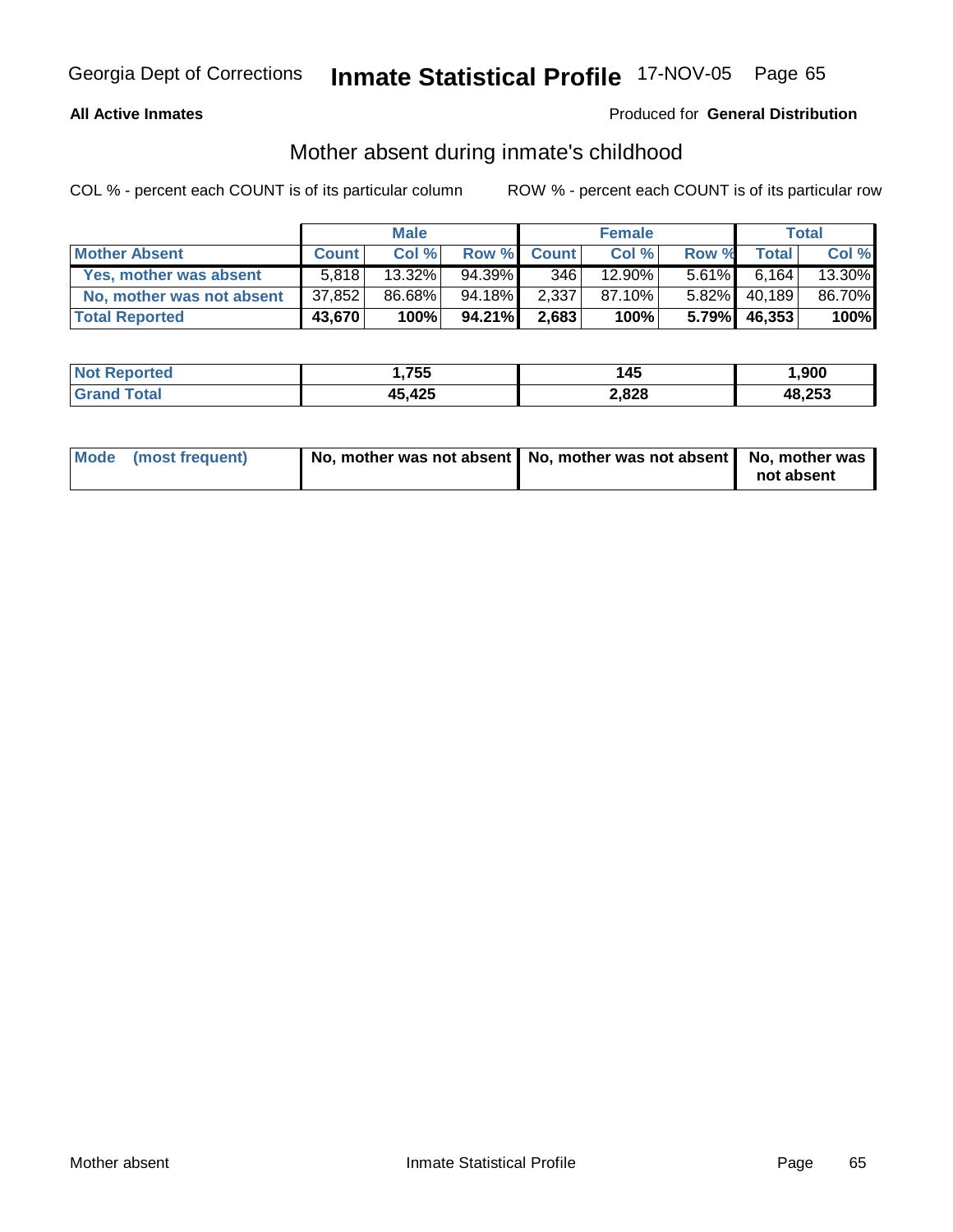#### **All Active Inmates**

### Produced for **General Distribution**

### Inmate diagnosed as manipulative

|                          |              | <b>Male</b> |        |             | <b>Female</b> |          |        | Total  |
|--------------------------|--------------|-------------|--------|-------------|---------------|----------|--------|--------|
| <b>Manipulative</b>      | <b>Count</b> | Col %       |        | Row % Count | Col %         | Row %    | Total  | Col %  |
| <b>Yes, manipulative</b> | 11.547       | $26.44\%$   | 99.47% | 61          | $2.27\%$      | $0.53\%$ | 11.608 | 25.04% |
| No, not manipulative     | 32,125       | 73.56%      | 92.45% | 2,622       | 97.73%        | $7.55\%$ | 34,747 | 74.96% |
| <b>Total Reported</b>    | 43,672       | 100%        | 94.21% | 2,683       | 100%          | 5.79%    | 46,355 | 100%   |

| <b>Not Reported</b>     | 753,ا        | 145   | 898, l |
|-------------------------|--------------|-------|--------|
| <b>fotal</b><br>l Grand | 45,425<br>1б | 2,828 | 48,253 |

| Mode (most frequent) | 1 No. not manipulative | <b>No. not manipulative</b> | No. not              |
|----------------------|------------------------|-----------------------------|----------------------|
|                      |                        |                             | <b>Imanipulative</b> |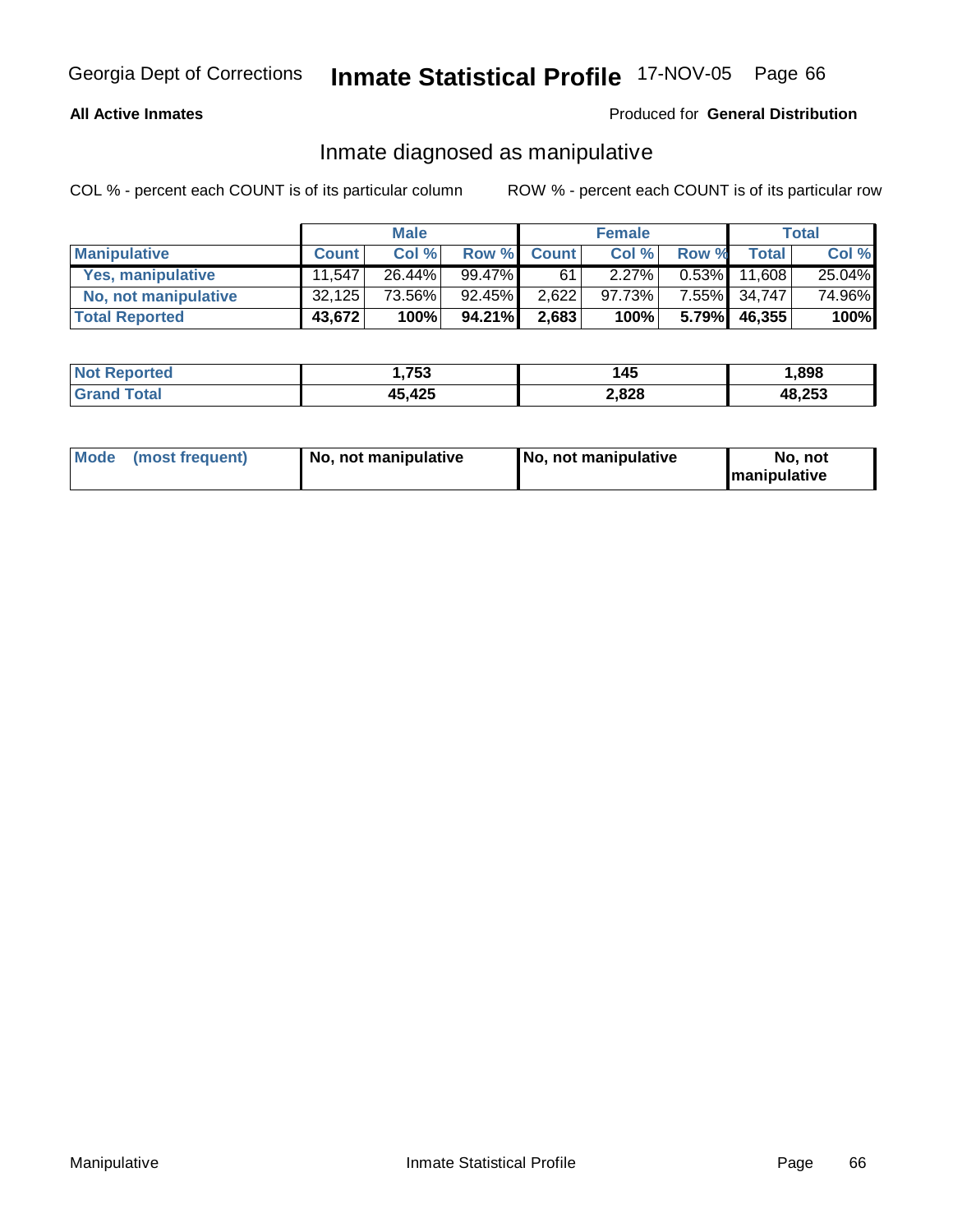### **All Active Inmates**

#### Produced for **General Distribution**

### Inmate diagnosed as assaultive

|                       |              | <b>Male</b> |        |             | <b>Female</b> |          |                 | Total  |
|-----------------------|--------------|-------------|--------|-------------|---------------|----------|-----------------|--------|
| <b>Assaultive</b>     | <b>Count</b> | Col %       |        | Row % Count | Col %         | Row %    | <b>Total</b>    | Col %  |
| Yes, assaultive       | 19,553       | 44.77%      | 95.00% | 1,029       | 38.35%        |          | 5.00% 20,582    | 44.40% |
| No, not assaultive    | 24,119       | 55.23%      | 93.58% | 1.654       | 61.65%        |          | $6.42\%$ 25,773 | 55.60% |
| <b>Total Reported</b> | 43,672       | 100%        | 94.21% | 2,683       | 100%          | $5.79\%$ | 46,355          | 100%   |

| <b>Not Reported</b> | .753.  | 145   | ,898   |
|---------------------|--------|-------|--------|
| ⊺otal               | 45,425 | 2,828 | 48,253 |

| Mode (most frequent)<br>No, not assaultive | No, not assaultive | No, not assaultive |
|--------------------------------------------|--------------------|--------------------|
|--------------------------------------------|--------------------|--------------------|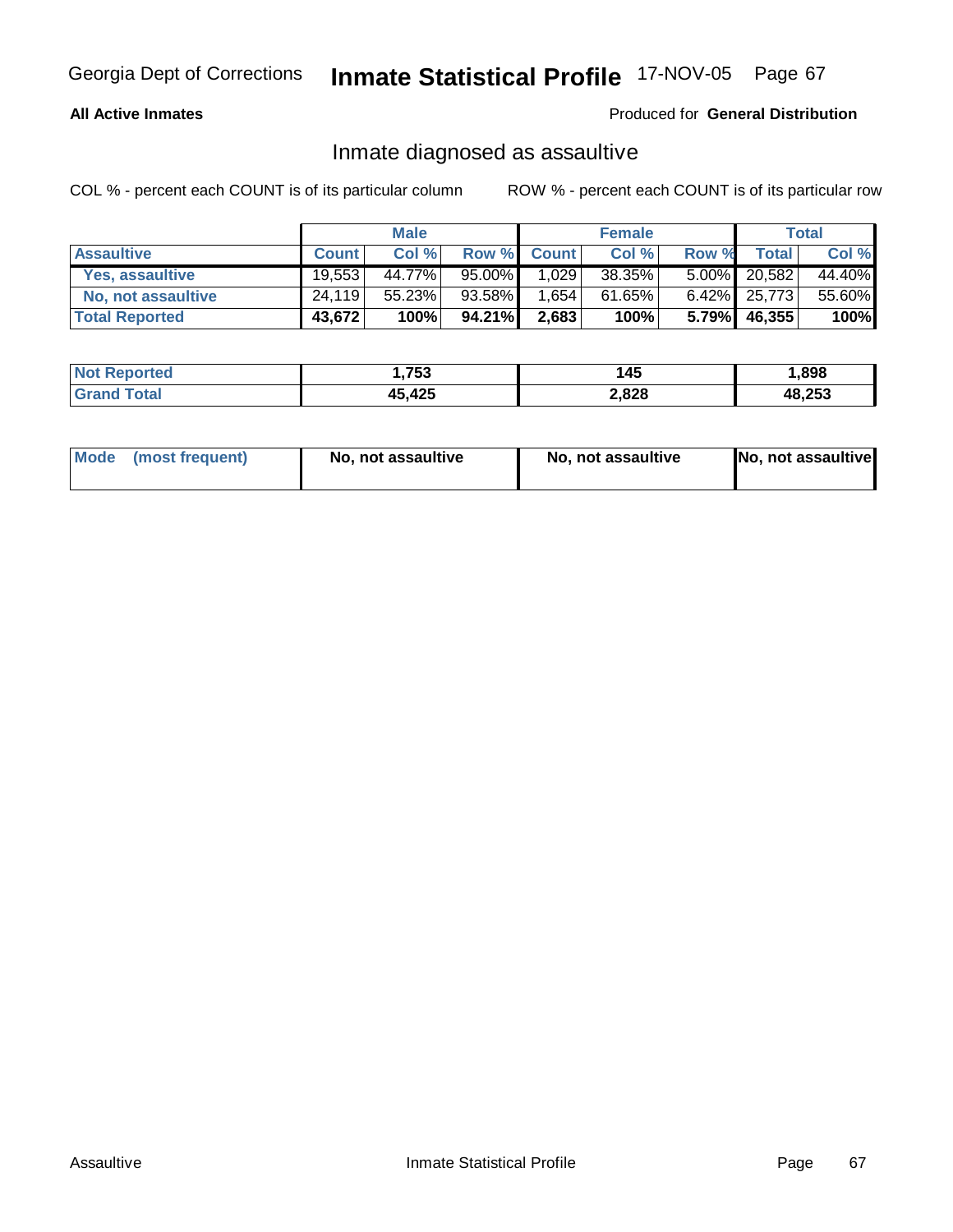#### **All Active Inmates**

#### Produced for **General Distribution**

# Number of prior Georgia incarcerations

|                                       |              | <b>Male</b> |                    |       | <b>Female</b> |       |        | <b>Total</b> |
|---------------------------------------|--------------|-------------|--------------------|-------|---------------|-------|--------|--------------|
| <b>Num of Prior GA Incarcerations</b> | <b>Count</b> | Col %       | <b>Row % Count</b> |       | Col %         | Row % | Total  | Col %        |
|                                       | 26,010       | 57.26%      | 93.13%             | 1,918 | 67.82%        | 6.87% | 27,928 | 57.88%       |
|                                       | 7,995        | 17.60%      | 95.14%             | 408   | 14.43%        | 4.86% | 8,403  | 17.41%       |
|                                       | 4,575        | 10.07%      | $95.57\%$          | 212   | 7.50%         | 4.43% | 4,787  | 9.92%        |
| 3                                     | 2,845        | 6.26%       | 95.50%             | 134   | 4.74%         | 4.50% | 2,979  | 6.17%        |
| $\boldsymbol{4}$                      | 1,755        | 3.86%       | 95.74%             | 78    | 2.76%         | 4.26% | 1,833  | 3.80%        |
| 5                                     | 1,002        | 2.21%       | $97.09\%$          | 30    | 1.06%         | 2.91% | 1,032  | 2.14%        |
| <b>More Than 5</b>                    | 1,243        | 2.74%       | 96.28%             | 48    | 1.70%         | 3.72% | 1,291  | 2.68%        |
| <b>Total Reported</b>                 | 45,425       | 100%        | 94.14%             | 2,828 | 100.0%        | 5.86% | 48,253 | 100%         |

| N      |     |      |               |
|--------|-----|------|---------------|
| 计信号    | 10F | .828 | <b>48 253</b> |
| ______ |     | __   | ະ ເບພ         |

| Mean (average)       | 1.02 | 1.00 |
|----------------------|------|------|
| Median (middle)      |      |      |
| Mode (most frequent) |      |      |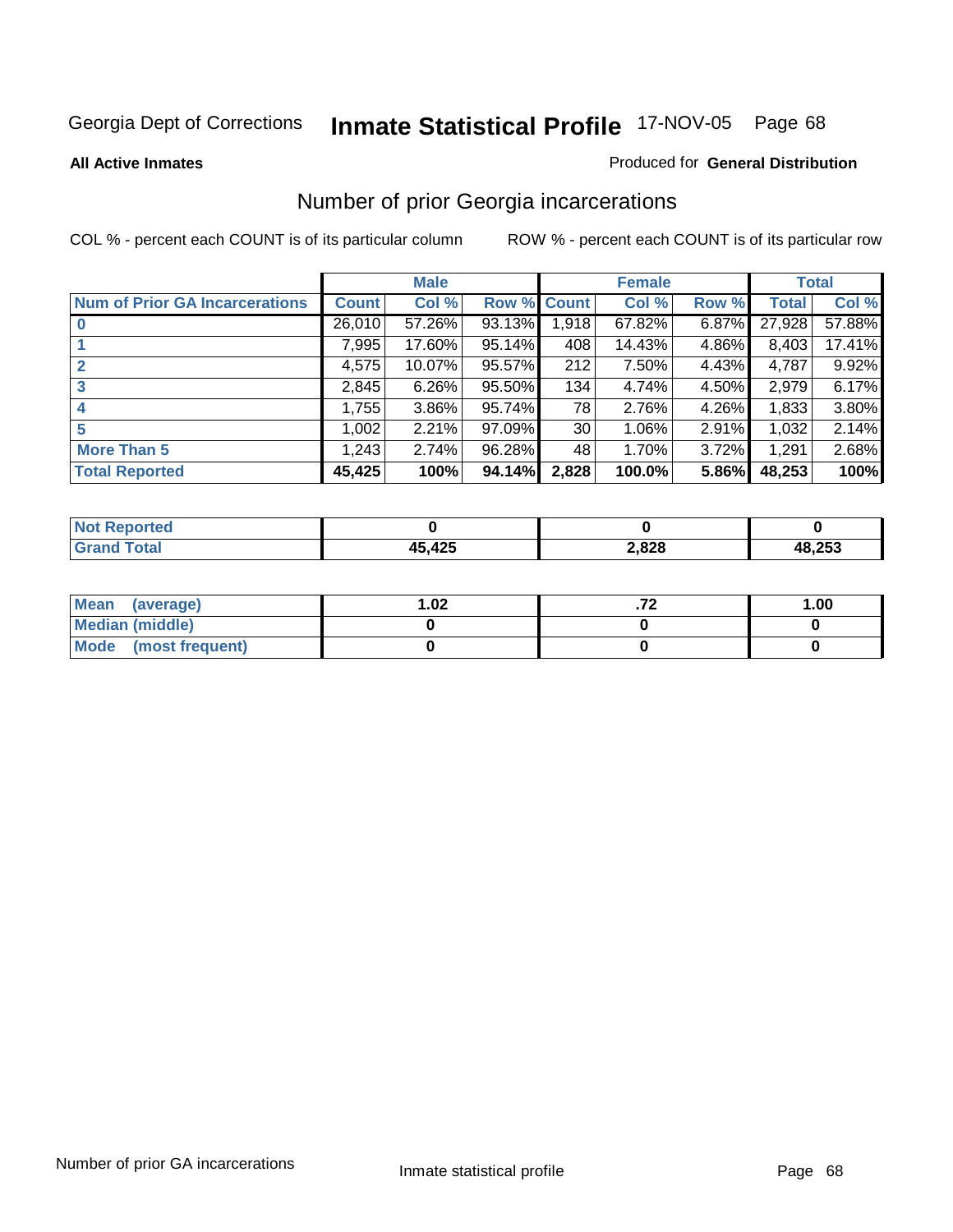#### **All Active Inmates**

#### Produced for **General Distribution**

# Prison sentence in years

COL % - percent each COUNT is of its particular column ROW % - percent each COUNT is of its particular row

|                                 |              | <b>Male</b> |         |                  | <b>Female</b> |        |                | <b>Total</b> |
|---------------------------------|--------------|-------------|---------|------------------|---------------|--------|----------------|--------------|
| <b>Prison Sentence In Years</b> | <b>Count</b> | Col %       | Row %   | <b>Count</b>     | Col %         | Row %  | <b>Total</b>   | Col %        |
| $0 - 1$                         | 1,129        | 2.49%       | 91.71%  | 102              | 3.61%         | 8.29%  | 1,231          | 2.55%        |
| $1.1 - 2$                       | 3,337        | 7.35%       | 90.78%  | 339              | 11.99%        | 9.22%  | 3,676          | 7.62%        |
| $2.1 - 3$                       | 3,400        | 7.48%       | 89.99%  | $\overline{378}$ | 13.37%        | 10.01% | 3,778          | 7.83%        |
| $3.1 - 4$                       | 2,552        | 5.62%       | 91.57%  | 235              | 8.31%         | 8.43%  | 2,787          | 5.78%        |
| $4.1 - 5$                       | 4,600        | 10.13%      | 92.52%  | 372              | 13.15%        | 7.48%  | 4,972          | 10.30%       |
| $5.1 - 6$                       | 1,940        | 4.27%       | 93.81%  | 128              | 4.53%         | 6.19%  | 2,068          | 4.29%        |
| $6.1 - 7$                       | 1,894        | 4.17%       | 94.70%  | 106              | 3.75%         | 5.30%  | 2,000          | 4.14%        |
| $7.1 - 8$                       | 1,787        | 3.93%       | 94.15%  | 111              | 3.93%         | 5.85%  | 1,898          | 3.93%        |
| $8.1 - 9$                       | 750          | 1.65%       | 94.46%  | 44               | 1.56%         | 5.54%  | 794            | 1.65%        |
| $9.1 - 10$                      | 5,858        | 12.90%      | 95.22%  | 294              | 10.40%        | 4.78%  | 6,152          | 12.75%       |
| $10.1 - 12$                     | 2,238        | 4.93%       | 95.03%  | 117              | 4.14%         | 4.97%  | 2,355          | 4.88%        |
| $12.1 - 15$                     | 3,385        | 7.45%       | 96.08%  | 138              | 4.88%         | 3.92%  | 3,523          | 7.30%        |
| $15.1 - 20$                     | 3,369        | 7.42%       | 96.31%  | 129              | 4.56%         | 3.69%  | 3,498          | 7.25%        |
| 20.1 - Over                     | 2,647        | 5.83%       | 97.68%  | 63               | 2.23%         | 2.32%  | 2,710          | 5.62%        |
| Life                            | 6,040        | 13.30%      | 95.80%  | 265              | 9.37%         | 4.20%  | 6,305          | 13.07%       |
| <b>Life Without Parole</b>      | 394          | 0.87%       | 98.50%  | 6                | 0.21%         | 1.50%  | 400            | 0.83%        |
| <b>Death</b>                    | 100          | 0.22%       | 99.01%  |                  | 0.04%         | 0.99%  | 101            | 0.21%        |
| <b>Youthful Offenders</b>       | 3            | 0.01%       | 100.00% |                  |               |        | 3              | 0.01%        |
|                                 | 2            | 0.01%       | 100.00% |                  |               |        | $\overline{2}$ | 0.01%        |
| <b>Total Reported</b>           | 45,425       | 100%        | 94.14%  | 2,828            | 100.0%        | 5.86%  | 48,253         | 100.0%       |

| <b>enorted</b> |            |       |        |
|----------------|------------|-------|--------|
|                | 12E<br>14J | 2,828 | 48,253 |

#### **Determinate (numeric) sentences only**

| l Mea | апе | $\sim$<br>J.VŁ<br>$ -$ | <u>v.j.</u> | 9.45 |
|-------|-----|------------------------|-------------|------|

#### **All sentences (including determinate), with life, life without parole, and death sentences figured at 45 years**

| <b>IM</b><br>- 4<br>10.J<br><b>TII</b><br>. |  |  |  | $\sim$ $\sim$ | $\sim$ $-$ |  |
|---------------------------------------------|--|--|--|---------------|------------|--|
|---------------------------------------------|--|--|--|---------------|------------|--|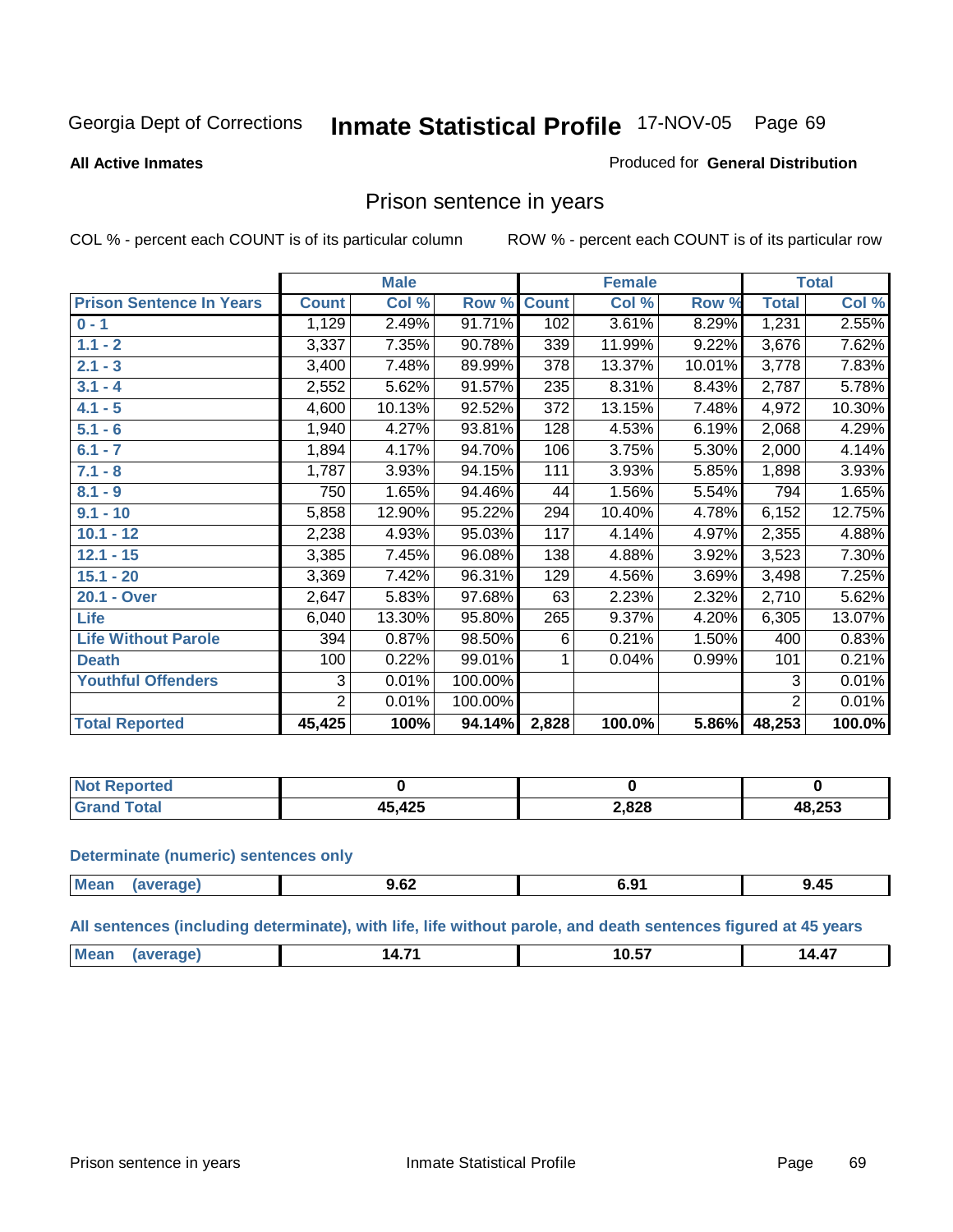# **All Active Inmates**

#### Produced for **General Distribution**

# Primary offense, broken out into felonies vs misdemeanors

|                                  |        | <b>Male</b> |                    |       | <b>Female</b> |        | Total  |        |
|----------------------------------|--------|-------------|--------------------|-------|---------------|--------|--------|--------|
| <b>Felonies and Misdemeanors</b> | Count  | Col %       | <b>Row % Count</b> |       | Col %         | Row %  | Total  | Col %  |
| <b>Felonies</b>                  | 45,243 | $99.99\%$   | 94.13%             | 2.819 | 99.93%        | 5.87%  | 48,062 | 99.98% |
| <b>Misdemeanors</b>              | 6      | $.01\%$     | 75.00% <b>I</b>    |       | .07%          | 25.00% |        | .02%   |
| <b>Total Reported</b>            | 45,249 | 100%        | 94.13%             | 2.821 | 100%          | 5.87%  | 48.070 | 100%   |

| <b>Not</b><br>eported   | 176<br>. |        | 183    |
|-------------------------|----------|--------|--------|
| <b>c</b> otal<br>' Gran | 15 195   | 45,256 | 48,253 |

| Mode (most frequent) | าทเคร | lonies | elonies |
|----------------------|-------|--------|---------|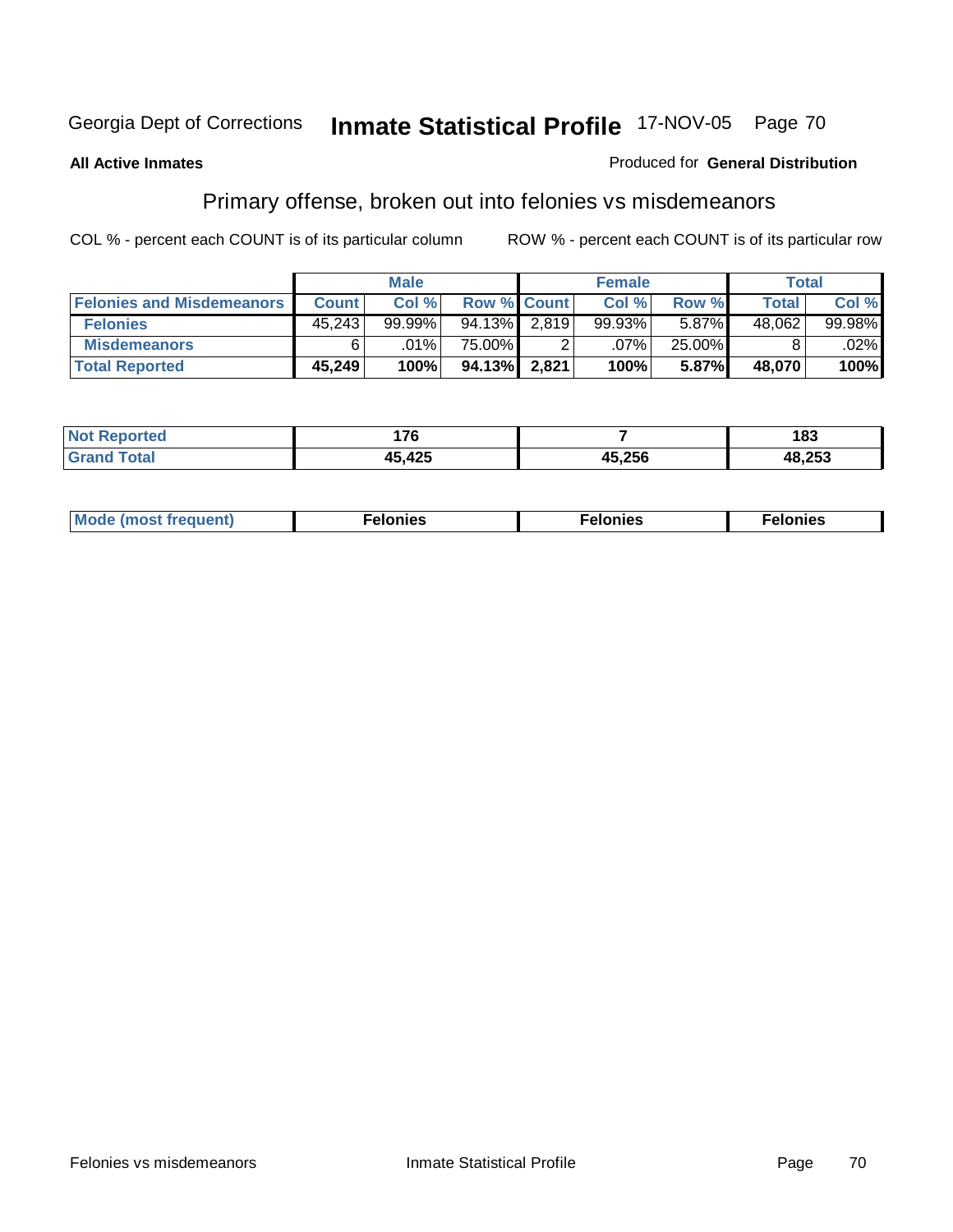### **All Active Inmates**

### Produced for **General Distribution**

## Primary offense, broken out into four broad crime categories

|                         |                    |              | <b>Male</b> |             |       | <b>Female</b> |          |        | <b>Total</b> |
|-------------------------|--------------------|--------------|-------------|-------------|-------|---------------|----------|--------|--------------|
| <b>Crime Categories</b> |                    | <b>Count</b> | Col %       | Row % Count |       | Col %         | Row %    | Total  | Col %        |
|                         | <b>Violent/Sex</b> | 27,561       | $60.91\%$   | $95.60\%$   | .269  | 44.98%        | $4.40\%$ | 28,830 | 59.98%       |
|                         | <b>Property</b>    | 8,723        | 19.28%      | $90.73\%$   | 891   | $31.58\%$     | 9.27%    | 9.614  | 20.00%       |
| 3<br><b>Drug</b>        |                    | 6,720        | 14.85%      | $92.54\%$   | 542   | 19.21%        | 7.46%    | 7,262  | 15.11%       |
| <b>Other</b><br>4       |                    | 2,245        | 4.96%       | 94.97%      | 119   | 4.22%         | 5.03%    | 2,364  | 4.92%        |
| <b>Total Reported</b>   |                    | 45,249       | 100%        | 94.13%      | 2,821 | 100%          | 5.87%    | 48,070 | 100%         |

| <b>rted</b><br>m. | 176             |       | 183    |
|-------------------|-----------------|-------|--------|
|                   | オクド<br>1F<br>TV | 2,828 | 48,253 |

|  | Mode (most frequent) | <b>Violent/Sex</b> | <b>Violent/Sex</b> | <b>Violent/Sex</b> |
|--|----------------------|--------------------|--------------------|--------------------|
|--|----------------------|--------------------|--------------------|--------------------|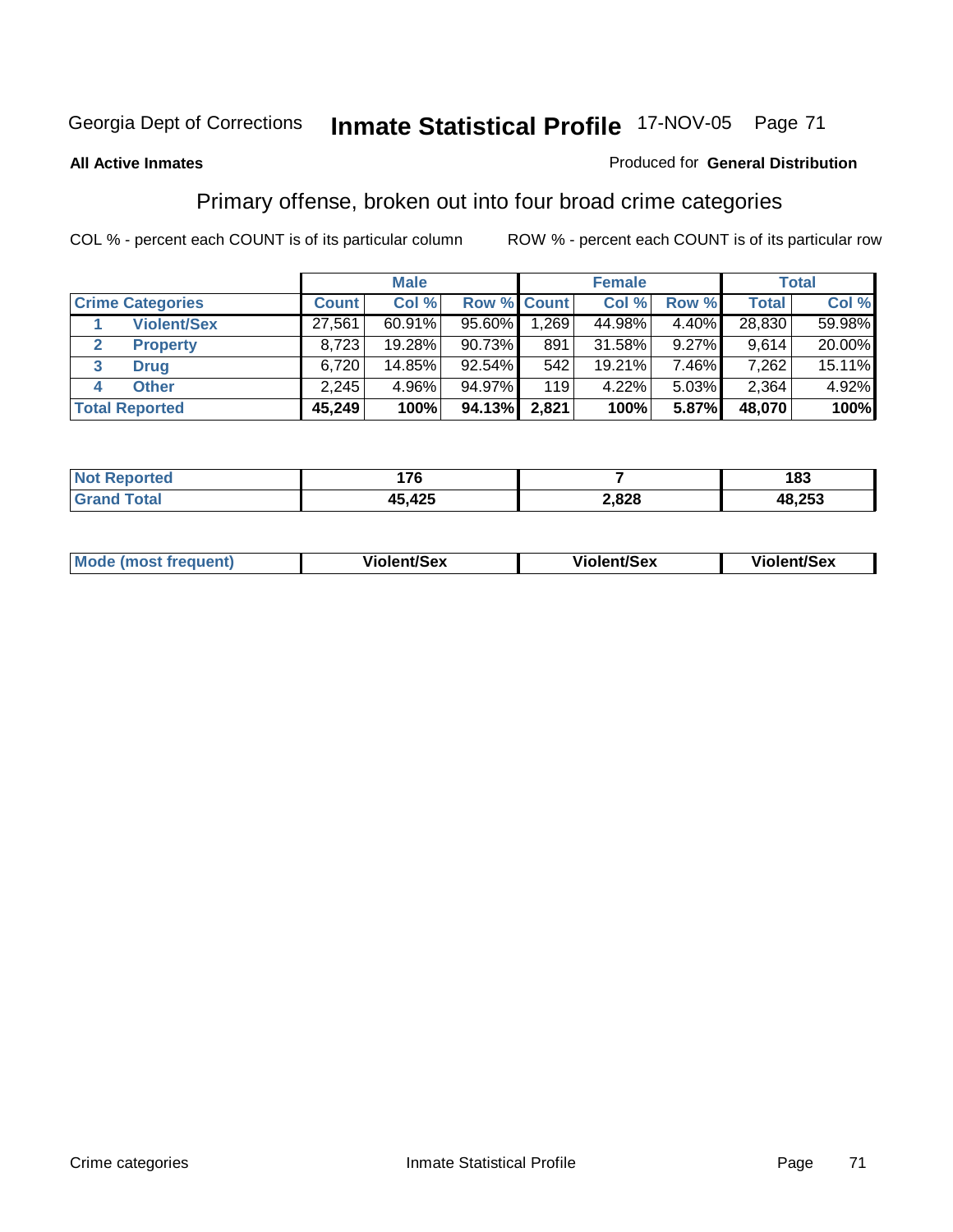#### **All Active Inmates**

### Produced for **General Distribution**

# Primary offense, detailed offense code

|      |                                            |                  | <b>Male</b> |         |                    | <b>Female</b> |         |                  | <b>Total</b> |
|------|--------------------------------------------|------------------|-------------|---------|--------------------|---------------|---------|------------------|--------------|
|      | <b>Primary Offense</b>                     | <b>Count</b>     | Col %       |         | <b>Row % Count</b> | Col %         | Row %   | <b>Total</b>     | Col %        |
| 25   | <b>Simple Battery</b>                      | 1.               | .01%        | 100.00% |                    |               |         | $\mathbf 1$      | .01%         |
| 33   | <b>Reckless Conduct</b>                    |                  |             |         | 1                  | .04%          | 100.00% | $\mathbf 1$      | .01%         |
|      | <b>C/Harm</b>                              |                  |             |         |                    |               |         |                  |              |
| 52   | <b>Bad Checks</b>                          |                  |             |         | 1                  | .04%          | 100.00% | 1                | .01%         |
| 70   | <b>Poss Of Marijuana</b>                   | 1                | .01%        | 100.00% |                    |               |         | 1                | .01%         |
| 71   | <b>Viol Motor Veh Law</b>                  | $\overline{2}$   | .01%        | 100.00% |                    |               |         | $\overline{2}$   | .01%         |
| 72   | Dui                                        | 1                | .01%        | 100.00% |                    |               |         | $\mathbf{1}$     | .01%         |
| 99   | <b>Other Misdemeanor</b>                   | 1                | .01%        | 100.00% |                    |               |         | 1                | .01%         |
| 1100 | <b>Misc Homicide Offense</b>               | $\overline{16}$  | .04%        | 84.21%  | $\overline{3}$     | .11%          | 15.79%  | $\overline{19}$  | .04%         |
| 1101 | <b>Murder</b>                              | 4,391            | 9.70%       | 94.55%  | 253                | 8.97%         | 5.45%   | 4,644            | 9.66%        |
| 1102 | <b>Voluntary Manslaughter</b>              | 1,072            | 2.37%       | 87.87%  | 148                | 5.25%         | 12.13%  | 1,220            | 2.54%        |
| 1103 | <b>Involuntary</b>                         | 124              | .27%        | 89.86%  | 14                 | .50%          | 10.14%  | 138              | .29%         |
|      | <b>Manslaughter</b>                        |                  |             |         |                    |               |         |                  |              |
| 1120 | <b>Reckless Abandonment</b>                |                  |             |         | $\mathbf 1$        | .04%          | 100.00% | 1                | .01%         |
| 1121 | <b>Feticide</b>                            | $\overline{2}$   | .01%        | 100.00% |                    |               |         | $\overline{2}$   | .01%         |
| 1123 | <b>Vehicular Homicide</b>                  | 333              | .74%        | 91.99%  | 29                 | 1.03%         | 8.01%   | 362              | .75%         |
| 1125 | <b>Conceal Death Of</b>                    | $\overline{12}$  | .03%        | 92.31%  | $\mathbf{1}$       | .04%          | 7.69%   | $\overline{13}$  | .03%         |
|      | <b>Another</b>                             |                  |             |         |                    |               |         |                  |              |
| 1190 | <b>Atmpt Murder</b>                        | $\overline{3}$   | .01%        | 60.00%  | $\overline{2}$     | .07%          | 40.00%  | $\overline{5}$   | .01%         |
| 1300 | <b>Misc Assault/Battery</b>                | $\overline{39}$  | .09%        | 92.86%  | $\overline{3}$     | .11%          | 7.14%   | 42               | .09%         |
| 1301 | <b>Family Violence Battery</b>             | 68               | .15%        | 100.00% |                    |               |         | $\overline{68}$  | .14%         |
| 1302 | <b>Aggrav Assault</b>                      | 4,306            | 9.52%       | 94.68%  | 242                | 8.58%         | 5.32%   | 4,548            | 9.46%        |
| 1303 | <b>Atmpt Aggrav Assault</b>                | $\overline{3}$   | .01%        | 75.00%  | $\mathbf{1}$       | .04%          | 25.00%  | 4                | .01%         |
| 1305 | <b>Aggrav Battery</b>                      | 681              | 1.51%       | 93.29%  | 49                 | 1.74%         | 6.71%   | 730              | 1.52%        |
| 1307 | <b>Terrorist Threats &amp; Acts</b>        | 326              | .72%        | 95.32%  | 16                 | .57%          | 4.68%   | $\overline{342}$ | .71%         |
| 1308 | <b>False Imprisonment</b>                  | 135              | .30%        | 97.12%  | 4                  | .14%          | 2.88%   | 139              | .29%         |
| 1311 | <b>Kidnapping</b>                          | 1,326            | 2.93%       | 97.50%  | $\overline{34}$    | 1.21%         | 2.50%   | 1,360            | 2.83%        |
| 1312 | <b>Interference With</b>                   | 1                | .01%        | 100.00% |                    |               |         | 1                | .01%         |
|      | <b>Custody</b>                             |                  |             |         |                    |               |         |                  |              |
| 1314 | <b>Aggrav Assault Peace</b><br><b>Ofcr</b> | $\overline{304}$ | .67%        | 95.60%  | 14                 | .50%          | 4.40%   | 318              | .66%         |
| 1315 | <b>Aggrav Battery Peace</b><br><b>Ofcr</b> | 15               | .03%        | 100.00% |                    |               |         | 15               | .03%         |
| 1316 | <b>Simple Battery</b>                      | $\overline{5}$   | .01%        | 100.00% |                    |               |         | $\overline{5}$   | .01%         |
| 1317 | <b>Reck Cond Infected</b>                  | $\overline{7}$   | .02%        | 77.78%  | $\overline{2}$     | .07%          | 22.22%  | $\overline{9}$   | .02%         |
|      | <b>Person</b>                              |                  |             |         |                    |               |         |                  |              |
| 1318 | <b>Injury By Vehicle</b>                   | 45               | .10%        | 88.24%  | 6                  | .21%          | 11.76%  | 51               | .11%         |
| 1320 | <b>Stalking</b>                            | 5                | .01%        | 100.00% |                    |               |         | 5                | .01%         |
| 1321 | <b>Aggrav Stalking</b>                     | 220              | .49%        | 96.92%  | $\overline{7}$     | .25%          | 3.08%   | 227              | .47%         |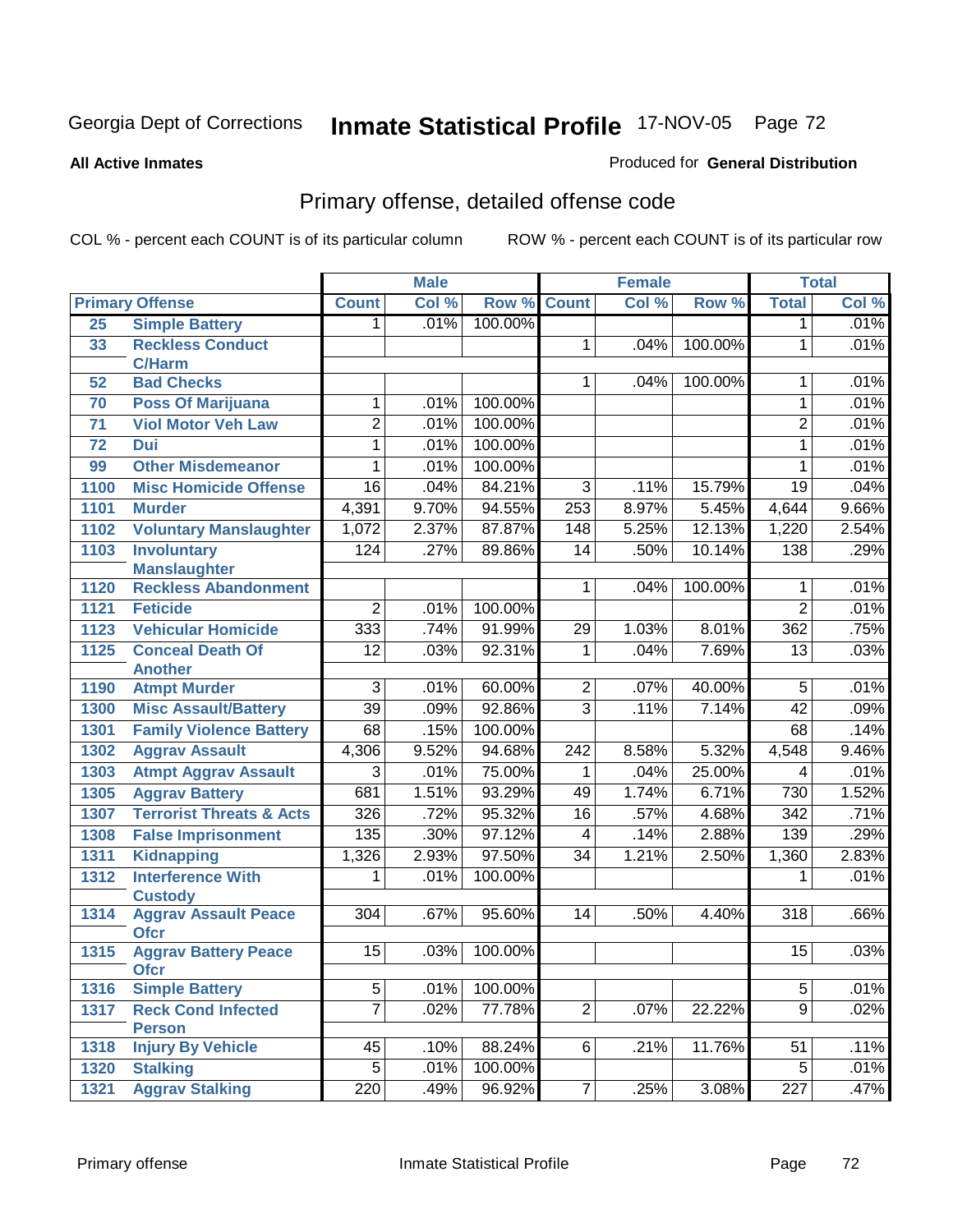#### **All Active Inmates**

### Produced for **General Distribution**

# Primary offense, detailed offense code

|      |                                          |                 | <b>Male</b> |         |                 | <b>Female</b>              |         |                         | <b>Total</b> |
|------|------------------------------------------|-----------------|-------------|---------|-----------------|----------------------------|---------|-------------------------|--------------|
|      | <b>Primary Offense</b>                   | <b>Count</b>    | Col %       | Row %   | <b>Count</b>    | $\overline{\text{Col }^9}$ | Row %   | <b>Total</b>            | Col %        |
| 1390 | <b>Atmpt Kidnap</b>                      | 4               | .01%        | 100.00% |                 |                            |         | 4                       | .01%         |
| 1400 | <b>Arson Misc</b>                        | 1               | .01%        | 100.00% |                 |                            |         | $\mathbf{1}$            | .01%         |
| 1401 | <b>Arson 1st Degree</b>                  | $\overline{83}$ | .18%        | 86.46%  | 13              | .46%                       | 13.54%  | 96                      | .20%         |
| 1402 | <b>Arson 2nd Degree</b>                  | 9               | .02%        | 100.00% |                 |                            |         | $\overline{9}$          | .02%         |
| 1403 | <b>Arson 3rd Degree</b>                  | 1               | .01%        | 100.00% |                 |                            |         | $\mathbf{1}$            | .01%         |
| 1500 | <b>Misc Criminal Damage</b>              | 1               | .01%        | 100.00% |                 |                            |         | $\mathbf{1}$            | .01%         |
| 1501 | <b>Crmnl Damage 1st</b>                  | $\overline{34}$ | .08%        | 100.00% |                 |                            |         | $\overline{34}$         | .07%         |
|      | <b>Degree</b>                            |                 |             |         |                 |                            |         |                         |              |
| 1502 | <b>Crmnl Damage 2nd</b><br><b>Degree</b> | $\overline{78}$ | .17%        | 89.66%  | 9               | .32%                       | 10.34%  | 87                      | .18%         |
| 1506 | <b>Alter Id</b>                          | 9               | .02%        | 100.00% |                 |                            |         | 9                       | .02%         |
| 1601 | <b>Burglary</b>                          | 4,750           | 10.50%      | 96.62%  | 166             | 5.88%                      | 3.38%   | 4,916                   | 10.23%       |
| 1602 | <b>Poss Burglar Tools</b>                | 40              | .09%        | 97.56%  | 1               | .04%                       | 2.44%   | 41                      | .09%         |
| 1690 | <b>Atmpt Burglary</b>                    | $\overline{34}$ | .08%        | 100.00% |                 |                            |         | $\overline{34}$         | .07%         |
| 1700 | <b>Misc Forgery</b>                      | 8               | .02%        | 100.00% |                 |                            |         | 8                       | .02%         |
| 1701 | <b>Forgery 1st Degree</b>                | 1,000           | 2.21%       | 74.18%  | 348             | 12.34%                     | 25.82%  | 1,348                   | 2.80%        |
| 1702 | <b>Forgery 2nd Degree</b>                | $\overline{30}$ | .07%        | 78.95%  | 8               | .28%                       | 21.05%  | $\overline{38}$         | .08%         |
| 1704 | <b>Bad Checks</b>                        | $\overline{13}$ | .03%        | 92.86%  | 1               | .04%                       | 7.14%   | $\overline{14}$         | .03%         |
| 1751 | <b>Theft Credit Card</b>                 | $\overline{16}$ | .04%        | 84.21%  | 3               | .11%                       | 15.79%  | $\overline{19}$         | .04%         |
| 1753 | <b>Fraudulent Credit Card</b>            | $\overline{58}$ | .13%        | 78.38%  | $\overline{16}$ | .57%                       | 21.62%  | $\overline{74}$         | .15%         |
| 1756 | <b>Financial Identity Fraud</b>          | $\overline{25}$ | .06%        | 80.65%  | 6               | .21%                       | 19.35%  | $\overline{31}$         | .06%         |
| 1759 | <b>Telecommunications</b>                | 1               | .01%        | 100.00% |                 |                            |         | 1                       | .01%         |
|      | <b>Fraud</b>                             |                 |             |         |                 |                            |         |                         |              |
| 1761 | <b>Computer Theft</b>                    | $\overline{3}$  | .01%        | 75.00%  | 1               | .04%                       | 25.00%  | $\overline{\mathbf{4}}$ | .01%         |
| 1790 | <b>Atmpt Forgery</b>                     | 1               | .01%        | 100.00% |                 |                            |         | 1                       | .01%         |
| 1796 | <b>Fraudulent Access</b>                 | $\overline{2}$  | .01%        | 100.00% |                 |                            |         | $\overline{2}$          | .01%         |
|      | <b>Compute</b>                           |                 |             |         |                 |                            |         |                         |              |
| 1799 | <b>Misc Fraud</b>                        | $\overline{18}$ | .04%        | 81.82%  | 4               | .14%                       | 18.18%  | $\overline{22}$         | .05%         |
| 1802 | <b>Theft By Taking</b>                   | 760             | 1.68%       | 88.06%  | 103             | 3.65%                      | 11.94%  | 863                     | 1.80%        |
| 1803 | <b>Theft By Deception</b>                | $\overline{37}$ | .08%        | 80.43%  | 9               | .32%                       | 19.57%  | 46                      | .10%         |
| 1805 | <b>Theft Of Lost Property</b>            |                 |             |         | 1               | .04%                       | 100.00% | 1                       | .01%         |
| 1806 | <b>Theft By Rec Stolen Prop</b>          | 868             | 1.92%       | 95.59%  | $\overline{40}$ | 1.42%                      | 4.41%   | $\overline{908}$        | 1.89%        |
| 1807 | <b>Theft Of Services</b>                 | 4               | .01%        | 80.00%  | 1               | .04%                       | 20.00%  | 5                       | .01%         |
| 1808 | <b>Theft By Conversion</b>               | $\overline{23}$ | .05%        | 88.46%  | $\overline{3}$  | .11%                       | 11.54%  | $\overline{26}$         | .05%         |
| 1812 | <b>Atmpt Theft By Taking</b>             | $\overline{6}$  | .01%        | 100.00% |                 |                            |         | 6                       | .01%         |
| 1813 | <b>Theft Motorveh Or Part</b>            | 156             | .34%        | 92.86%  | $\overline{12}$ | .43%                       | 7.14%   | 168                     | .35%         |
| 1815 | <b>Theft Bring Prop In State</b>         | $\overline{8}$  | .02%        | 100.00% |                 |                            |         | 8                       | .02%         |
| 1816 | <b>Theft Recv Prop Out</b>               | $\overline{3}$  | .01%        | 100.00% |                 |                            |         | $\overline{3}$          | .01%         |
|      | <b>State</b>                             |                 |             |         |                 |                            |         |                         |              |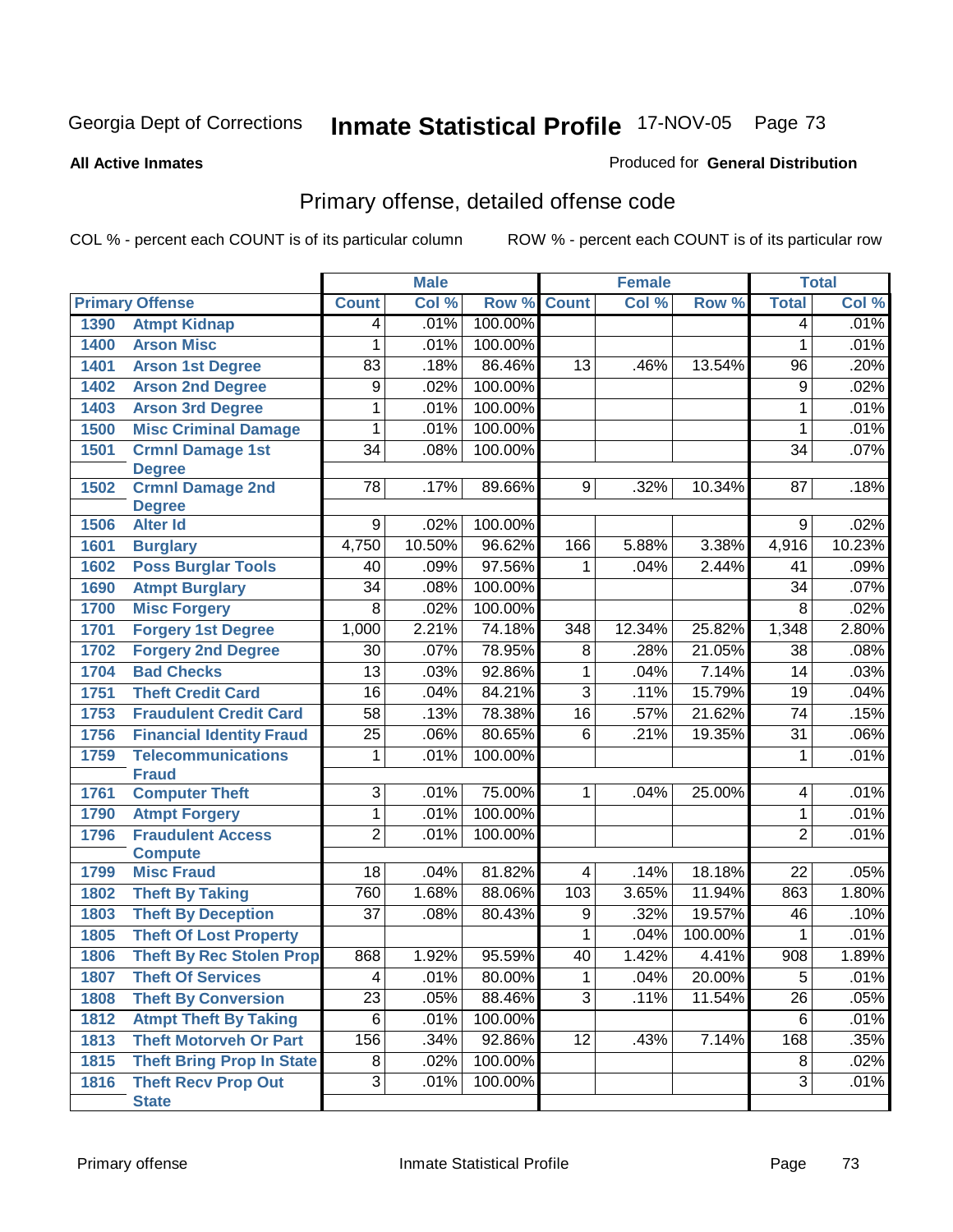#### **All Active Inmates**

### Produced for **General Distribution**

# Primary offense, detailed offense code

|      |                                            |                  | <b>Male</b> |         |                 | <b>Female</b> |         |                 | <b>Total</b> |
|------|--------------------------------------------|------------------|-------------|---------|-----------------|---------------|---------|-----------------|--------------|
|      | <b>Primary Offense</b>                     | <b>Count</b>     | Col %       | Row %   | <b>Count</b>    | Col %         | Row %   | <b>Total</b>    | Col %        |
| 1817 | <b>Livestock Theft</b>                     | 1.               | .01%        | 100.00% |                 |               |         | 1               | .01%         |
| 1821 | <b>Theft By Shoplifting</b>                | 416              | .92%        | 78.49%  | 114             | 4.04%         | 21.51%  | 530             | 1.10%        |
| 1880 | <b>Entering Vehicle</b>                    | 153              | .34%        | 95.63%  | $\overline{7}$  | .25%          | 4.38%   | 160             | .33%         |
| 1901 | <b>Robbery</b>                             | 1,894            | 4.19%       | 93.86%  | 124             | 4.40%         | 6.14%   | 2,018           | 4.20%        |
| 1902 | <b>Armed Robbery</b>                       | 4,574            | 10.11%      | 97.51%  | 117             | 4.15%         | 2.49%   | 4,691           | 9.76%        |
| 1903 | <b>Robbery By Force</b>                    | 148              | .33%        | 93.67%  | 10              | .35%          | 6.33%   | 158             | .33%         |
| 1904 | <b>Robbery By Intimidation</b>             | $\overline{211}$ | .47%        | 93.36%  | $\overline{15}$ | .53%          | 6.64%   | 226             | .47%         |
| 1905 | <b>Robbery By Sudden</b><br><b>Snatch</b>  | 110              | .24%        | 94.83%  | $\overline{6}$  | .21%          | 5.17%   | 116             | .24%         |
| 1911 | <b>Hijacking Motor Vehicle</b>             | $\overline{35}$  | .08%        | 94.59%  | $\overline{2}$  | .07%          | 5.41%   | $\overline{37}$ | .08%         |
| 1991 | <b>Atmpt Robbery</b>                       | $\overline{35}$  | .08%        | 97.22%  | $\overline{1}$  | .04%          | 2.78%   | $\overline{36}$ | .07%         |
| 1992 | <b>Atmpt Armed Robbery</b>                 | $\overline{72}$  | .16%        | 96.00%  | $\overline{3}$  | .11%          | 4.00%   | 75              | .16%         |
| 2000 | <b>Misc Sexual Offense</b>                 | $\overline{39}$  | .09%        | 100.00% |                 |               |         | $\overline{39}$ | .08%         |
| 2001 | Rape                                       | 1,775            | 3.92%       | 99.78%  | 4               | .14%          | $.22\%$ | 1,779           | 3.70%        |
| 2002 | <b>Sodomy</b>                              | $\overline{21}$  | .05%        | 95.45%  | $\mathbf 1$     | .04%          | 4.55%   | $\overline{22}$ | .05%         |
| 2003 | <b>Aggrav Sodomy</b>                       | 235              | .52%        | 98.74%  | $\overline{3}$  | .11%          | 1.26%   | 238             | .50%         |
| 2006 | <b>Incest</b>                              | 155              | .34%        | 96.88%  | $\overline{5}$  | .18%          | 3.13%   | 160             | .33%         |
| 2007 | <b>Bigamy</b>                              | 2                | .01%        | 100.00% |                 |               |         | 2               | $.01\%$      |
| 2009 | <b>Aggrav Sexual Battery</b>               | 116              | .26%        | 98.31%  | $\overline{2}$  | .07%          | 1.69%   | 118             | .25%         |
| 2016 | <b>Pimping A Minor Under</b>               | $\overline{5}$   | .01%        | 83.33%  | $\mathbf 1$     | .04%          | 16.67%  | 6               | .01%         |
|      | 18                                         |                  |             |         |                 |               |         |                 |              |
| 2018 | <b>Statutory Rape</b>                      | $\overline{737}$ | 1.63%       | 99.33%  | $\overline{5}$  | .18%          | .67%    | 742             | 1.54%        |
| 2019 | <b>Child Molestation</b>                   | 2,223            | 4.91%       | 98.23%  | 40              | 1.42%         | 1.77%   | 2,263           | 4.71%        |
| 2020 | <b>Enticing Child-Indec</b><br><b>Purp</b> | 84               | .19%        | 96.55%  | 3               | .11%          | 3.45%   | 87              | .18%         |
| 2021 | <b>Aggrav Child</b><br><b>Molestation</b>  | 1,240            | 2.74%       | 98.26%  | 22              | .78%          | 1.74%   | 1,262           | 2.63%        |
| 2023 | Sexl/AssIt/Agn/Pers/Cstd                   | $\overline{2}$   | .01%        | 100.00% |                 |               |         | $\overline{2}$  | .01%         |
| 2025 | <b>Solicit Sodomy From</b><br><b>Minor</b> | $\mathbf{1}$     | .01%        | 100.00% |                 |               |         | 1               | .01%         |
| 2026 | <b>Sex Offender Fail Registr</b>           | 33               | .07%        | 100.00% |                 |               |         | 33              | .07%         |
| 2090 | <b>Entice Child, Attempted</b>             | 1                | .01%        | 100.00% |                 |               |         | $\overline{1}$  | .01%         |
| 2091 | <b>Atmpt Rape</b>                          | 25               | .06%        | 100.00% |                 |               |         | $\overline{25}$ | .05%         |
| 2093 | <b>Atmpt Aggrav Sodomy</b>                 | $\overline{5}$   | .01%        | 100.00% |                 |               |         | 5               | .01%         |
| 2094 | <b>Atmpt Child Molestation</b>             | $\overline{6}$   | .01%        | 100.00% |                 |               |         | 6               | .01%         |
| 2095 | <b>Agg Aslt W Atmpt To</b><br><b>Rape</b>  | 15               | .03%        | 100.00% |                 |               |         | 15              | .03%         |
| 2096 | <b>Aggrav Ch Molest, Atmpt</b>             | $\overline{1}$   | .01%        | 100.00% |                 |               |         | $\mathbf 1$     | .01%         |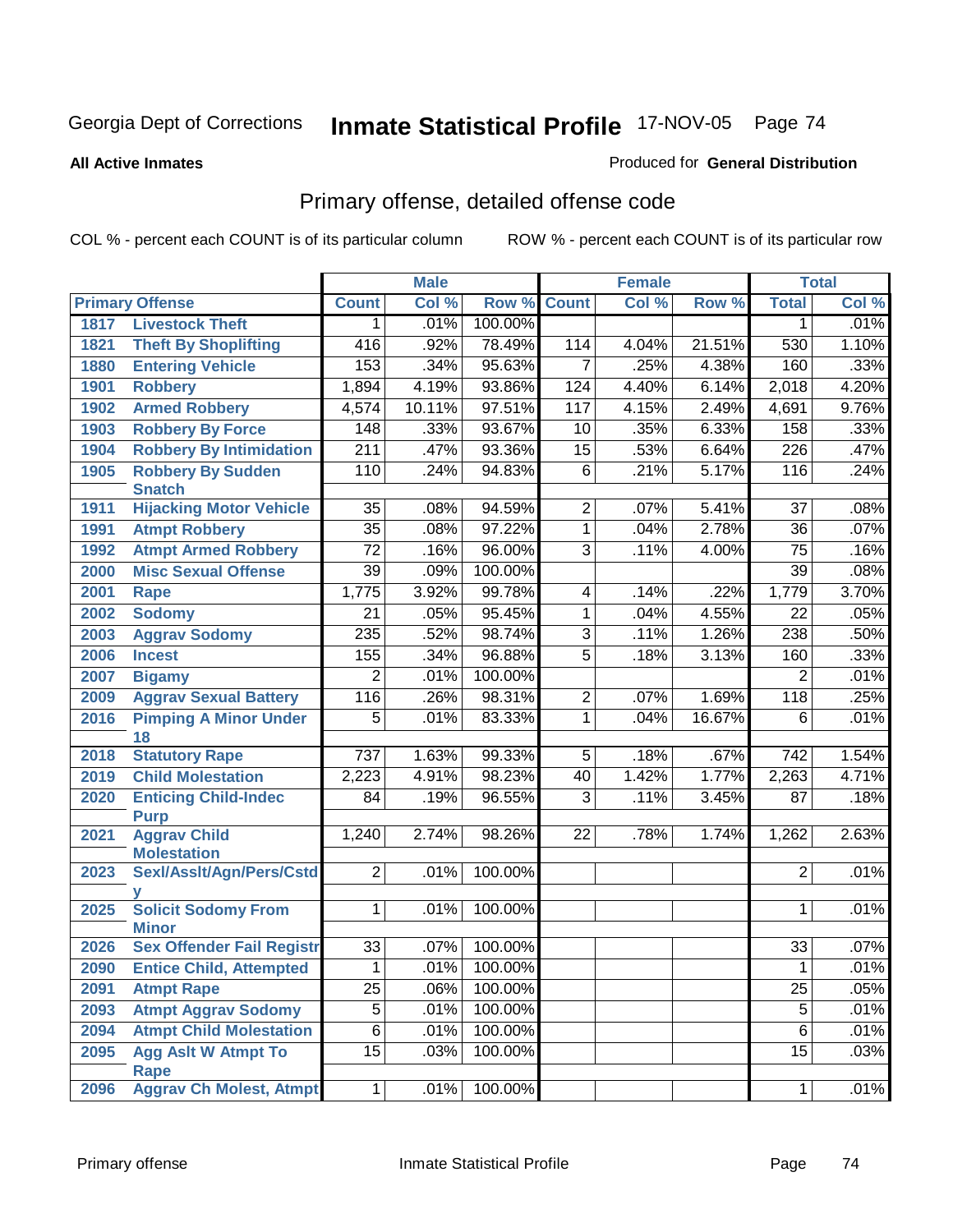#### **All Active Inmates**

## Produced for **General Distribution**

# Primary offense, detailed offense code

|      |                                            |                 | <b>Male</b> |         |                | <b>Female</b> |         |                     | <b>Total</b> |
|------|--------------------------------------------|-----------------|-------------|---------|----------------|---------------|---------|---------------------|--------------|
|      | <b>Primary Offense</b>                     | <b>Count</b>    | Col %       | Row %   | <b>Count</b>   | Col %         | Row %   | <b>Total</b>        | CoI%         |
| 2097 | <b>Statutory Rape, Atmpt</b>               | $\mathbf 1$     | .01%        | 100.00% |                |               |         | 1                   | .01%         |
| 2099 | <b>Agg Sex Battery Atmpt</b>               | 1               | .01%        | 100.00% |                |               |         | 1                   | .01%         |
| 2100 | <b>Misc Obscenity</b>                      | 3               | .01%        | 100.00% |                |               |         | 3                   | .01%         |
| 2200 | <b>Misc Public Order</b>                   | 1               | .01%        | 100.00% |                |               |         | 1                   | .01%         |
| 2205 | <b>False Swearng Writtn</b>                | 3               | .01%        | 60.00%  | $\overline{2}$ | .07%          | 40.00%  | $\overline{5}$      | .01%         |
|      | <b>Stmt</b>                                |                 |             |         |                |               |         |                     |              |
| 2301 | <b>Bribery Govt Officer</b>                | $\overline{3}$  | .01%        | 100.00% |                |               |         | $\overline{3}$      | .01%         |
| 2304 | <b>Influence Legislative Act</b>           | 1               | .01%        | 100.00% |                |               |         | $\mathbf{1}$        | .01%         |
| 2307 | <b>Defrauding State</b>                    |                 |             |         |                | .04%          | 100.00% | $\mathbf 1$         | .01%         |
| 2313 | <b>Influencing Witness</b>                 | $\overline{2}$  | .01%        | 100.00% |                |               |         | $\overline{2}$      | .01%         |
| 2314 | <b>Obstr Of Law Enf Officer</b>            | 641             | 1.42%       | 93.03%  | 48             | 1.70%         | 6.97%   | 689                 | 1.43%        |
| 2315 | <b>Tampering With</b>                      | $\overline{3}$  | .01%        | 100.00% |                |               |         | 3                   | .01%         |
|      | <b>Evidence</b>                            |                 |             |         |                |               |         |                     |              |
| 2316 | <b>Fleeing / Eluding Police</b>            | $\overline{38}$ | .08%        | 100.00% |                |               |         | 38                  | .08%         |
| 2400 | <b>Misc Judicial Proceeding</b>            | 1               | .01%        | 100.00% |                |               |         | $\mathbf 1$         | .01%         |
| 2401 | <b>Perjury</b>                             | 1               | .01%        | 33.33%  | 2              | .07%          | 66.67%  | 3                   | .01%         |
| 2405 | <b>Impersonating Officer</b>               | $\overline{2}$  | .01%        | 100.00% |                |               |         | $\overline{2}$      | .01%         |
| 2407 | <b>Embracery</b>                           | $\overline{2}$  | .01%        | 100.00% |                |               |         | $\overline{2}$      | .01%         |
| 2408 | <b>False Statements Govt</b>               | $\overline{23}$ | .05%        | 79.31%  | 6              | .21%          | 20.69%  | $\overline{29}$     | .06%         |
| 2411 | <b>Impersntng In Legal</b>                 | 1               | .01%        | 100.00% |                |               |         | $\mathbf 1$         | .01%         |
|      | <b>Procd</b>                               |                 |             |         |                |               |         |                     |              |
| 2501 | <b>Escape</b>                              | 94              | .21%        | 95.92%  | 4              | .14%          | 4.08%   | 98                  | .20%         |
| 2502 | <b>Aiding Escape</b>                       | $\overline{2}$  | .01%        | 66.67%  | 1              | .04%          | 33.33%  | $\overline{3}$      | .01%         |
| 2503 | <b>Hindering Appreh Or</b>                 | 4               | .01%        | 66.67%  | $\overline{2}$ | $.07\%$       | 33.33%  | 6                   | .01%         |
|      | Pun                                        |                 | .01%        | 100.00% |                |               |         |                     | .01%         |
| 2507 | <b>Mutiny In Penal Inst</b>                | 1               |             | 100.00% |                |               |         | 1<br>$\overline{9}$ |              |
| 2511 | <b>Bail Jumping</b>                        | $\overline{9}$  | .02%        |         |                |               |         |                     | .02%         |
| 2613 | <b>Crmnl Interfere Govt</b><br><b>Prop</b> | $\overline{34}$ | .08%        | 97.14%  | 1              | .04%          | 2.86%   | $\overline{35}$     | .07%         |
| 2718 | <b>Dogfighting</b>                         | 1               | .01%        | 100.00% |                |               |         | 1                   | .01%         |
| 2730 | <b>Lottery Violation</b>                   | 1               | .01%        | 100.00% |                |               |         | $\mathbf{1}$        | .01%         |
| 2761 | Removal Baggage, Cargo                     | 3               | .01%        | 100.00% |                |               |         | 3                   | .01%         |
|      | <b>Etc</b>                                 |                 |             |         |                |               |         |                     |              |
| 2801 | <b>Cruelty To Children</b>                 | 245             | .54%        | 76.80%  | 74             | 2.62%         | 23.20%  | 319                 | .66%         |
| 2811 | <b>Cruelty To Elder Person</b>             | $\overline{3}$  | .01%        | 100.00% |                |               |         | $\overline{3}$      | .01%         |
| 2843 | <b>Sex Exploitation Child</b>              | $\overline{30}$ | .07%        | 96.77%  | 1              | .04%          | 3.23%   | 31                  | .06%         |
| 2852 | <b>Abandonment Of Child</b>                |                 |             |         | 1              | .04%          | 100.00% | 1                   | .01%         |
| 2854 | <b>Cntrbtng Delingency</b>                 |                 |             |         | 1              | .04%          | 100.00% | 1                   | .01%         |
|      | <b>Minor</b>                               |                 |             |         |                |               |         |                     |              |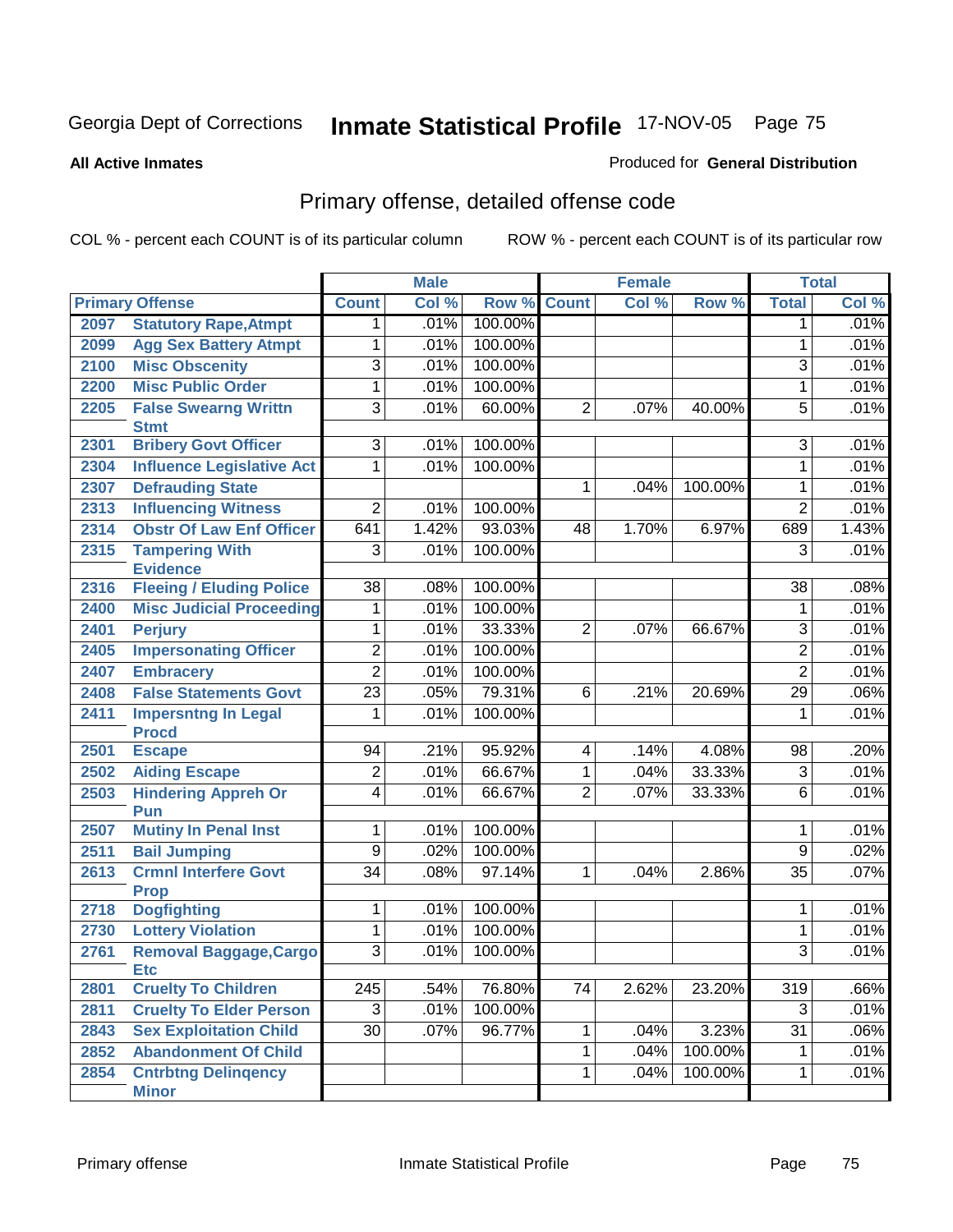Produced for **General Distribution**

### **All Active Inmates**

# Primary offense, detailed offense code

|      |                                             |                  | <b>Male</b> |         |                 | <b>Female</b> |           |                          | <b>Total</b> |
|------|---------------------------------------------|------------------|-------------|---------|-----------------|---------------|-----------|--------------------------|--------------|
|      | <b>Primary Offense</b>                      | <b>Count</b>     | Col %       | Row %   | <b>Count</b>    | Col %         | Row %     | <b>Total</b>             | Col %        |
| 2900 | <b>Misc Weapon/Explosive</b>                | $6 \mid$         | .01%        | 100.00% |                 |               |           | $\overline{6}$           | .01%         |
|      | <b>Off</b>                                  |                  |             |         |                 |               |           |                          |              |
| 2901 | <b>Carry Concealed</b>                      | $\overline{4}$   | .01%        | 80.00%  | $\mathbf{1}$    | .04%          | 20.00%    | $\overline{5}$           | .01%         |
| 2910 | <b>Weapon</b><br><b>Poss Of Firearm Dur</b> | $\overline{213}$ | .47%        | 97.71%  | $\overline{5}$  | .18%          | 2.29%     | $\overline{218}$         | .45%         |
|      | <b>Crime</b>                                |                  |             |         |                 |               |           |                          |              |
| 2911 | <b>Poss Knife During Crime</b>              | 1                | .01%        | 100.00% |                 |               |           | 1                        | .01%         |
| 2912 | <b>Poss Of Certain</b>                      | $\overline{30}$  | .07%        | 96.77%  | $\overline{1}$  | .04%          | 3.23%     | $\overline{31}$          | .06%         |
|      | <b>Weapons</b>                              |                  |             |         |                 |               |           |                          |              |
| 2913 | <b>Poss Firearm 1st</b>                     | $\overline{22}$  | .05%        | 91.67%  | $\overline{2}$  | .07%          | 8.33%     | 24                       | .05%         |
|      | <b>Offender</b>                             |                  |             |         |                 |               |           |                          |              |
| 2914 | <b>Poss Firearm Convct</b>                  | 734              | 1.62%       | 96.71%  | $\overline{25}$ | .89%          | 3.29%     | 759                      | 1.58%        |
|      | <b>Felon</b>                                |                  |             |         |                 |               |           |                          |              |
| 2915 | <b>Carry Weapon At School</b>               | 12               | .03%        | 92.31%  | $\mathbf{1}$    | .04%          | 7.69%     | 13                       | .03%         |
| 2965 | <b>Poss Weapon By</b><br><b>Prisoner</b>    | $\overline{4}$   | .01%        | 100.00% |                 |               |           | 4                        | .01%         |
| 2967 | <b>Destroy/Injur Police Dog</b>             | 1                | .01%        | 100.00% |                 |               |           | 1                        | .01%         |
| 2971 | <b>Cruelty To Animals</b>                   | 4                | .01%        | 100.00% |                 |               |           | $\overline{\mathcal{A}}$ | .01%         |
| 2972 | <b>Aggrav Cruelty To</b>                    | $\overline{3}$   | .01%        | 75.00%  | $\mathbf{1}$    | .04%          | 25.00%    | 4                        | .01%         |
|      | <b>Animals</b>                              |                  |             |         |                 |               |           |                          |              |
| 3001 | <b>Eavesdrop &amp;</b>                      | $\overline{1}$   | .01%        | 100.00% |                 |               |           | $\mathbf{1}$             | .01%         |
|      | <b>Surveillance</b>                         |                  |             |         |                 |               |           |                          |              |
| 3002 | <b>Peeping Tom</b>                          | 26               | .06%        | 100.00% |                 |               |           | 26                       | .05%         |
| 3404 | <b>Racketeering</b>                         | 64               | .14%        | 73.56%  | 23              | .82%          | 26.44%    | 87                       | .18%         |
| 4001 | <b>S/D Narcotics Opiates</b>                | 65               | .14%        | 95.59%  | $\overline{3}$  | .11%          | 4.41%     | 68                       | .14%         |
| 4002 | <b>S/D Dep Stim Cntrf</b>                   | 140              | .31%        | 89.74%  | 16              | .57%          | $10.26\%$ | 156                      | .32%         |
|      | <b>Drugs</b>                                |                  |             |         |                 |               |           |                          |              |
| 4003 | <b>S/D Of Lsd</b>                           | 3                | .01%        | 100.00% |                 |               |           | 3                        | .01%         |
| 4004 | <b>S/D Of Marijuana</b>                     | 255              | .56%        | 97.33%  | 7               | .25%          | 2.67%     | 262                      | .55%         |
| 4006 | <b>Poss Narcotics Opiates</b>               | 137              | .30%        | 89.54%  | 16              | .57%          | 10.46%    | 153                      | .32%         |
| 4007 | <b>Poss Dep Stim Cntrf</b>                  | 316              | .70%        | 85.87%  | 52              | 1.84%         | 14.13%    | 368                      | .77%         |
| 4008 | <b>Drugs</b><br><b>Poss Of Lsd</b>          | 6                | .01%        | 100.00% |                 |               |           | 6                        | .01%         |
| 4009 | Poss Of Marijuana                           | 274              | .61%        | 95.47%  | 13              | .46%          | 4.53%     | 287                      | .60%         |
| 4011 | <b>Illegal Attm To Obt</b>                  | 10               | .02%        | 66.67%  | 5               | .18%          | 33.33%    | 15                       | .03%         |
|      | <b>Drugs</b>                                |                  |             |         |                 |               |           |                          |              |
| 4012 | <b>Viol Ga Cntrl Sbst Act</b>               | 29               | .06%        | 90.63%  | 3               | .11%          | 9.38%     | 32                       | .07%         |
| 4013 | <b>Viol Dngrous Drgs Act</b>                | 1                | .01%        | 100.00% |                 |               |           | $\mathbf 1$              | .01%         |
| 4014 | <b>Uniwfl Mfg/Del/Dist N-C</b>              | $\overline{2}4$  | .05%        | 100.00% |                 |               |           | 24                       | .05%         |
|      | $\mathbf{s}$                                |                  |             |         |                 |               |           |                          |              |
| 4016 | <b>Poss Drug Related Matri</b>              | 4                | .01%        | 100.00% |                 |               |           | 4                        | .01%         |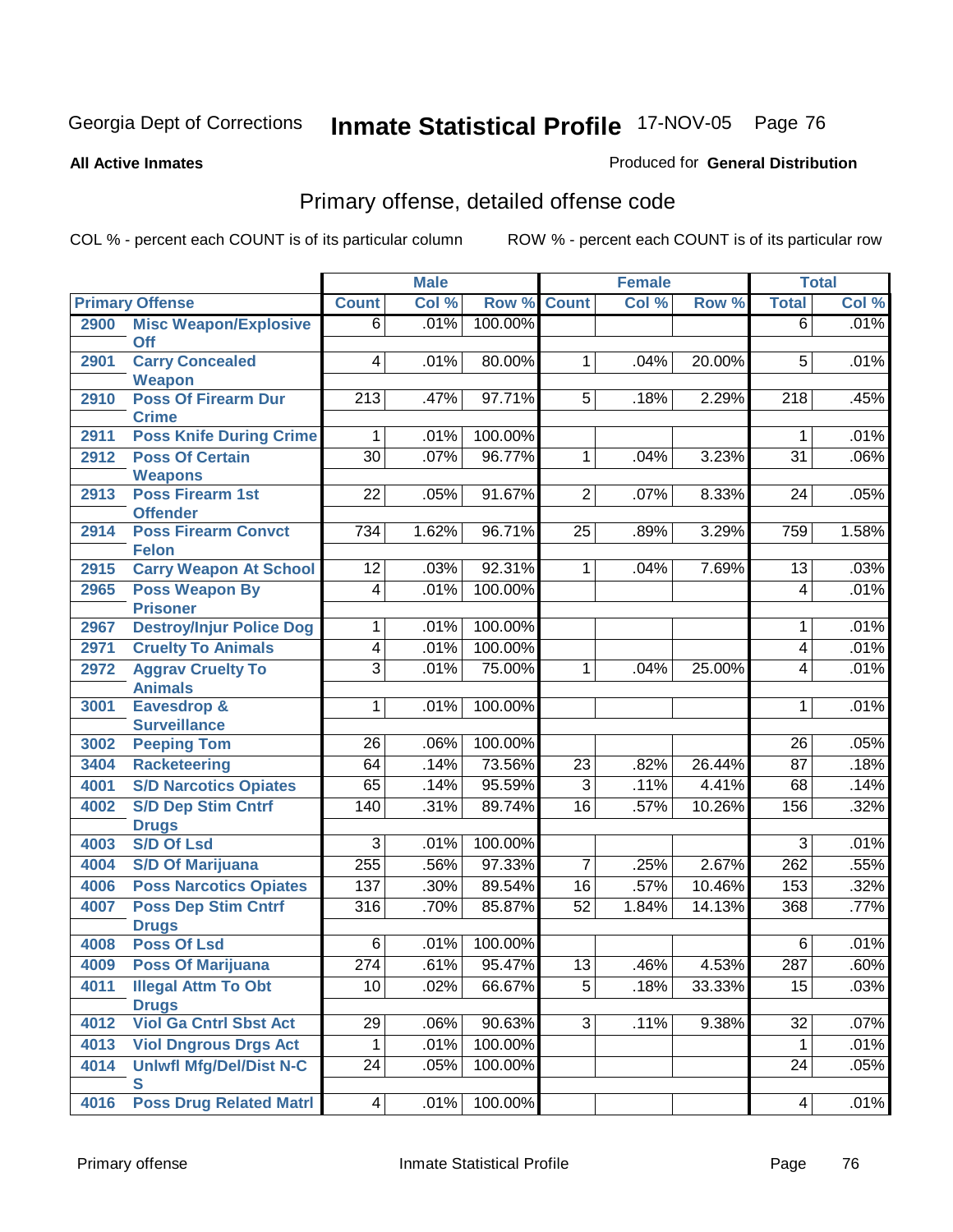#### **All Active Inmates**

#### Produced for **General Distribution**

# Primary offense, detailed offense code

|      |                                            |                 | <b>Male</b> |         |                 | <b>Female</b> |                     |                 | <b>Total</b> |
|------|--------------------------------------------|-----------------|-------------|---------|-----------------|---------------|---------------------|-----------------|--------------|
|      | <b>Primary Offense</b>                     | <b>Count</b>    | Col %       | Row %   | <b>Count</b>    | Col %         | Row %               | <b>Total</b>    | Col %        |
| 4017 | <b>S/D Cont Sub Public</b>                 | $\overline{95}$ | .21%        | 95.00%  | $\overline{5}$  | .18%          | 5.00%               | 100             | .21%         |
| 4018 | <b>S/D Cont Sub School</b>                 | $\overline{55}$ | .12%        | 94.83%  | $\overline{3}$  | .11%          | $\overline{5.17\%}$ | 58              | .12%         |
| 4021 | <b>S/D Cocaine</b>                         | 1,455           | 3.22%       | 95.28%  | $\overline{72}$ | 2.55%         | 4.72%               | 1,527           | 3.18%        |
| 4022 | <b>Poss Of Cocaine</b>                     | 2,007           | 4.44%       | 91.81%  | 179             | 6.35%         | 8.19%               | 2,186           | 4.55%        |
| 4030 | <b>Poss Ephedrine</b>                      | 4               | .01%        | 100.00% |                 |               |                     | 4               | .01%         |
| 4031 | <b>Poss Methamphetamine</b>                | 297             | .66%        | 88.66%  | $\overline{38}$ | 1.35%         | 11.34%              | 335             | .70%         |
| 4032 | <b>Sale Methamphetamine</b>                | 48              | .11%        | 85.71%  | $\overline{8}$  | .28%          | 14.29%              | $\overline{56}$ | .12%         |
| 4090 | <b>Atmpt Viol Substance</b><br><b>Act</b>  | $\overline{47}$ | .10%        | 92.16%  | 4               | .14%          | 7.84%               | $\overline{51}$ | .11%         |
| 4100 | <b>Misc Drugs Trafficking</b>              | 453             | 1.00%       | 92.07%  | $\overline{39}$ | 1.38%         | 7.93%               | 492             | 1.02%        |
| 4101 | <b>Traf Cocaine Less 200</b><br>Gm         | 442             | .98%        | 95.26%  | $\overline{22}$ | .78%          | 4.74%               | 464             | .97%         |
| 4102 | <b>Traf Cocaine 201-400 Gm</b>             | $\overline{89}$ | .20%        | 91.75%  | 8               | .28%          | 8.25%               | 97              | .20%         |
| 4103 | <b>Traf Cocaine 401+ Gm</b>                | 130             | .29%        | 92.86%  | 10              | .35%          | 7.14%               | 140             | .29%         |
| 4111 | <b>Traf Narcotic Less 14 Gm</b>            | 7               | .02%        | 87.50%  | 1               | .04%          | 12.50%              | 8               | .02%         |
| 4112 | <b>Traf Narcotic 15-28 Gm</b>              | 3               | .01%        | 100.00% |                 |               |                     | $\overline{3}$  | .01%         |
| 4113 | <b>Traf Narcotic 29+ Gm</b>                | $\overline{7}$  | .02%        | 87.50%  | 1               | .04%          | 12.50%              | $\overline{8}$  | .02%         |
| 4121 | Traf Marijna 101-2000 Lb                   | $\overline{33}$ | .07%        | 91.67%  | $\overline{3}$  | .11%          | 8.33%               | $\overline{36}$ | .07%         |
| 4122 | Traf Marijna 2001-10k Lb                   | $\mathbf 2$     | .01%        | 100.00% |                 |               |                     | $\overline{2}$  | .01%         |
| 4126 | <b>Traf Amphtmine 28-199</b><br>Gm         | $\overline{42}$ | .09%        | 87.50%  | 6               | .21%          | 12.50%              | 48              | .10%         |
| 4127 | <b>Traf Amphtmine 200-399</b><br>Gm        | 6               | .01%        | 75.00%  | $\overline{2}$  | .07%          | 25.00%              | 8               | .02%         |
| 4128 | <b>Traf Amphtmine 400+</b><br>Gm           | 13              | .03%        | 92.86%  | 1               | .04%          | 7.14%               | 14              | .03%         |
| 4130 | <b>Cnspire Traffic Cntrl Sub</b>           | 6               | .01%        | 100.00% |                 |               |                     | 6               | .01%         |
| 4131 | <b>Transactions Drug</b><br><b>Objects</b> | $\mathbf{1}$    | .01%        | 100.00% |                 |               |                     | 1               | .01%         |
| 4133 | <b>Use Comm Facity Vio C</b><br><b>Sub</b> | $\overline{3}$  | .01%        | 75.00%  | 1               | .04%          | 25.00%              | 4               | .01%         |
| 4134 | <b>Att/Consprcy Commt</b><br>C/S/Of        | 30              | .07%        | 85.71%  | 5               | .18%          | 14.29%              | 35              | .07%         |
| 4140 | <b>Traf Methamph 28-199</b><br>Gm          | 71              | .16%        | 93.42%  | 5               | .18%          | 6.58%               | 76              | .16%         |
| 4141 | <b>Traf Methamph 200-399</b><br>Gm         | $\overline{9}$  | .02%        | 100.00% |                 |               |                     | 9               | .02%         |
| 4142 | Traf Methamph 400+ Gm                      | $\overline{15}$ | .03%        | 88.24%  | $\overline{2}$  | .07%          | 11.76%              | 17              | .04%         |
| 4143 | <b>Manf Methamph 28-199</b><br>Gm          | $\overline{25}$ | .06%        | 86.21%  | $\overline{4}$  | .14%          | 13.79%              | 29              | .06%         |
| 4144 | <b>Manf Methamph 200-399</b><br>Gm         | $\mathbf 1$     | .01%        | 100.00% |                 |               |                     | 1               | .01%         |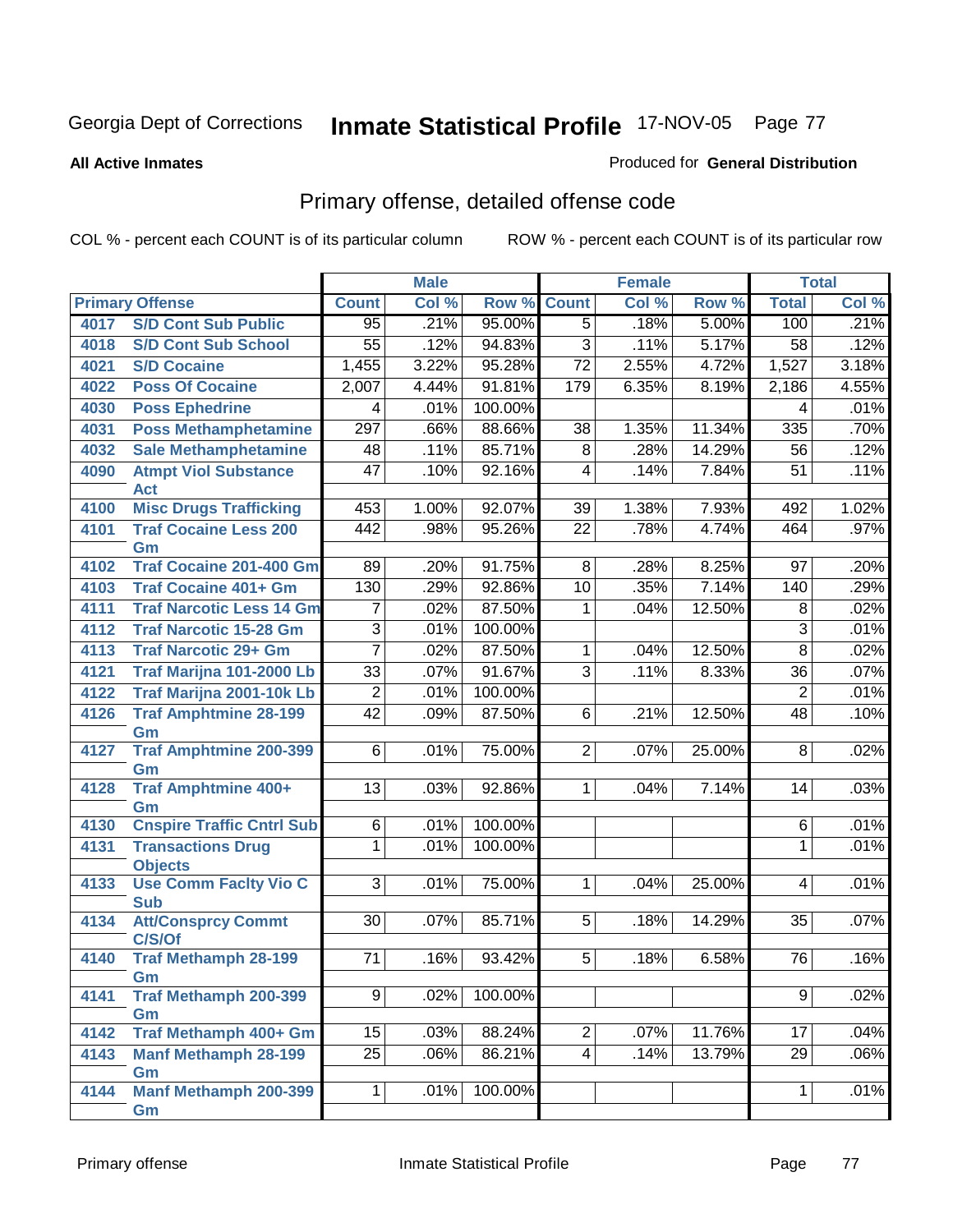**All Active Inmates**

## Produced for **General Distribution**

# Primary offense, detailed offense code

|                      |                                  |                 | <b>Male</b> |         |              | <b>Female</b> |        |        | <b>Total</b> |
|----------------------|----------------------------------|-----------------|-------------|---------|--------------|---------------|--------|--------|--------------|
|                      | <b>Primary Offense</b>           | <b>Count</b>    | Col %       | Row %   | <b>Count</b> | Col %         | Row %  | Total  | Col %        |
| 4147                 | <b>Manf Methamph Unspec</b>      | $\overline{59}$ | .13%        | 88.06%  | 8            | .28%          | 11.94% | 67     | .14%         |
|                      | Amt                              |                 |             |         |              |               |        |        |              |
| 5001                 | <b>Viol Motor Vehicle Laws</b>   | 49              | .11%        | 94.23%  | 3            | $.11\%$       | 5.77%  | 52     | .11%         |
| 5003                 | <b>Chop Shop Violation</b>       | 3               | .01%        | 100.00% |              |               |        | 3      | .01%         |
| 5004                 | <b>Drvng Habtl Violator</b>      | 167             | .37%        | 97.66%  | 4            | .14%          | 2.34%  | 171    | .36%         |
| 5005                 | <b>Habit Traf Voil/Impaired</b>  | 9               | .02%        | 100.00% |              |               |        | 9      | .02%         |
| 6000                 | <b>Misc Mrals/Pblic H/Safty</b>  | 17              | .04%        | 89.47%  | 2            | .07%          | 10.53% | 19     | .04%         |
| 6200                 | <b>Misc Correctionl Inst Off</b> | 16              | .04%        | 100.00% |              |               |        | 16     | .03%         |
| 9901                 | <b>Conspiracy</b>                | 58              | .13%        | 92.06%  | 5            | .18%          | 7.94%  | 63     | .13%         |
| 9905                 | <b>Crmnl Atmpt</b>               | 21              | .05%        | 95.45%  |              | .04%          | 4.55%  | 22     | .05%         |
| 9906                 | <b>Aircraft Hijacking</b>        |                 | .01%        | 100.00% |              |               |        |        | .01%         |
| 9907                 | <b>Unauth Dist Recrd</b>         |                 | $.01\%$     | 100.00% |              |               |        |        | .01%         |
|                      | <b>Devices</b>                   |                 |             |         |              |               |        |        |              |
| 9910                 | <b>Crmnl Solicitation</b>        | 5               | .01%        | 100.00% |              |               |        | 5      | .01%         |
| 9911                 | <b>Party To A Crime</b>          | 5               | .01%        | 100.00% |              |               |        | 5      | .01%         |
| <b>Total Rported</b> |                                  | 45,249          | 100%        | 94.13%  | 2,821        | 100%          | 5.87%  | 48,070 | 100%         |

| 'ted<br>Nt | 176<br>. <i>.</i> v |       | 183    |
|------------|---------------------|-------|--------|
|            | 45,425              | 2,828 | 48,253 |

| Mode (most frequent) | 1601 Burglary | 1701 Forgery 1st Degree | 1601 Burglary |
|----------------------|---------------|-------------------------|---------------|
|                      |               |                         |               |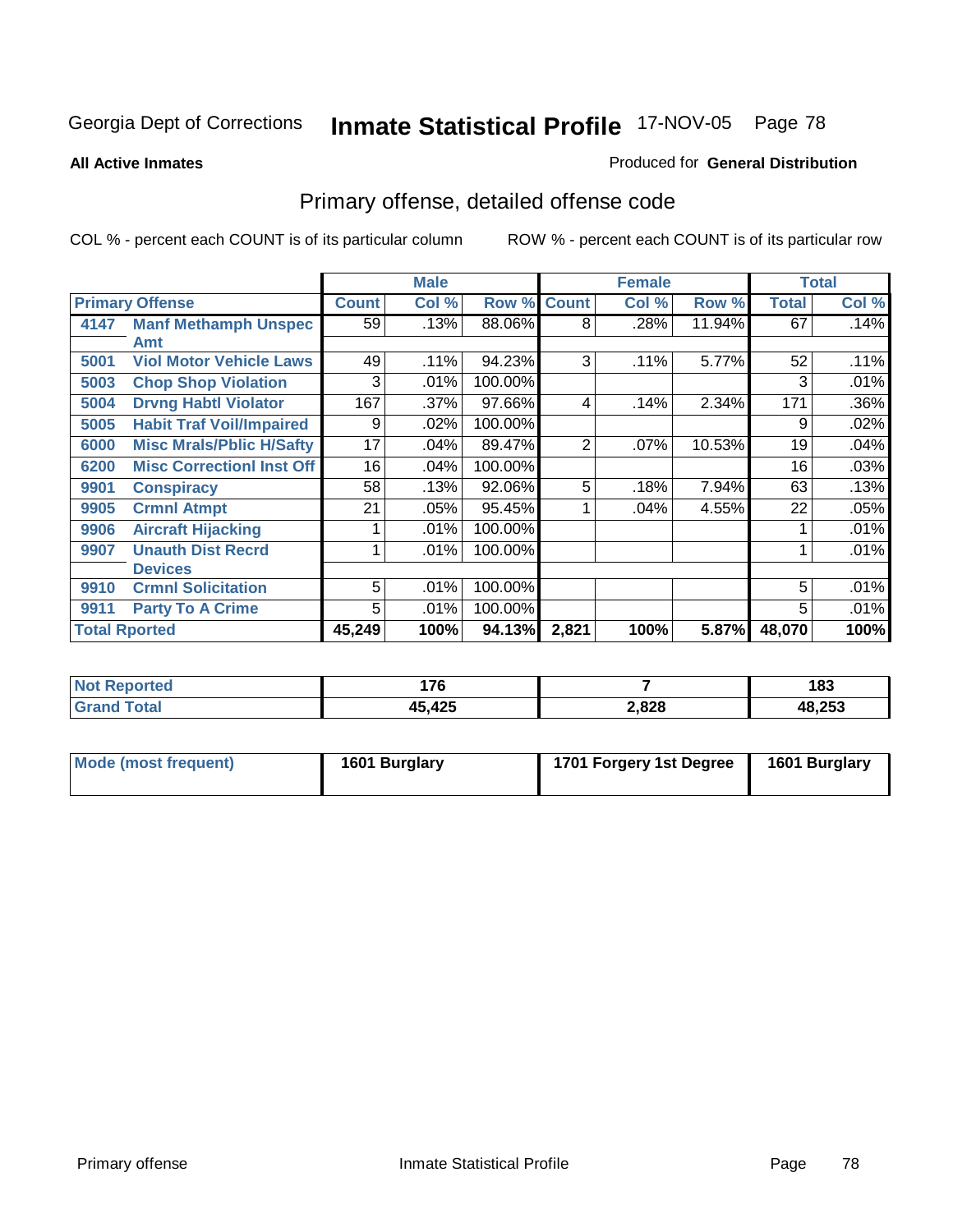### **All Active Inmates**

#### Produced for **General Distribution**

# County of conviction of primary offense

|                 |                             |                  | <b>Male</b> |         |                  | <b>Female</b> |        |                  | <b>Total</b> |
|-----------------|-----------------------------|------------------|-------------|---------|------------------|---------------|--------|------------------|--------------|
|                 | <b>County of Conviction</b> | <b>Count</b>     | Col %       | Row %   | <b>Count</b>     | Col %         | Row %  | <b>Total</b>     | Col %        |
| 1               | <b>Appling</b>              | 81               | .18%        | 96.43%  | $\overline{3}$   | .11%          | 3.57%  | 84               | .17%         |
| $\overline{2}$  | <b>Atkinson</b>             | $\overline{39}$  | .09%        | 95.12%  | $\overline{2}$   | .07%          | 4.88%  | 41               | .09%         |
| 3               | <b>Bacon</b>                | $\overline{50}$  | .11%        | 92.59%  | 4                | .14%          | 7.41%  | $\overline{54}$  | .11%         |
| 4               | <b>Baker</b>                | $\overline{17}$  | .04%        | 94.44%  | 1                | .04%          | 5.56%  | $\overline{18}$  | .04%         |
| 5               | <b>Baldwin</b>              | 335              | .74%        | 94.10%  | $\overline{21}$  | .74%          | 5.90%  | 356              | .74%         |
| 6               | <b>Banks</b>                | 68               | .15%        | 93.15%  | $\overline{5}$   | .18%          | 6.85%  | $\overline{73}$  | .15%         |
| 7               | <b>Barrow</b>               | $\overline{207}$ | .46%        | 95.83%  | $\overline{9}$   | .32%          | 4.17%  | $\overline{216}$ | .45%         |
| 8               | <b>Bartow</b>               | 486              | 1.07%       | 90.84%  | 49               | 1.74%         | 9.16%  | $\overline{535}$ | 1.11%        |
| 9               | <b>Ben Hill</b>             | 208              | .46%        | 91.23%  | $\overline{20}$  | .71%          | 8.77%  | 228              | .47%         |
| 10              | <b>Berrien</b>              | 80               | .18%        | 89.89%  | 9                | .32%          | 10.11% | 89               | .19%         |
| 11              | <b>Bibb</b>                 | $\overline{975}$ | 2.15%       | 94.94%  | $\overline{52}$  | 1.84%         | 5.06%  | 1,027            | 2.14%        |
| 12              | <b>Bleckley</b>             | 103              | .23%        | 91.15%  | 10               | .35%          | 8.85%  | 113              | .24%         |
| $\overline{13}$ | <b>Brantley</b>             | $\overline{53}$  | .12%        | 92.98%  | $\overline{4}$   | .14%          | 7.02%  | $\overline{57}$  | .12%         |
| 14              | <b>Brooks</b>               | $\overline{70}$  | .15%        | 100.00% |                  |               |        | 70               | .15%         |
| 15              | <b>Bryan</b>                | $\overline{97}$  | .21%        | 96.04%  | 4                | .14%          | 3.96%  | 101              | .21%         |
| 16              | <b>Bulloch</b>              | 409              | .90%        | 92.95%  | $\overline{31}$  | 1.10%         | 7.05%  | 440              | .92%         |
| 17              | <b>Burke</b>                | 194              | .43%        | 98.48%  | $\overline{3}$   | .11%          | 1.52%  | 197              | .41%         |
| 18              | <b>Butts</b>                | $\overline{117}$ | .26%        | 96.69%  | 4                | .14%          | 3.31%  | 121              | .25%         |
| 19              | <b>Calhoun</b>              | $\overline{33}$  | .07%        | 91.67%  | $\overline{3}$   | .11%          | 8.33%  | $\overline{36}$  | .07%         |
| 20              | <b>Camden</b>               | $\overline{112}$ | .25%        | 98.25%  | $\overline{2}$   | .07%          | 1.75%  | 114              | .24%         |
| 21              | <b>Candler</b>              | $\overline{67}$  | .15%        | 98.53%  | $\mathbf{1}$     | .04%          | 1.47%  | 68               | .14%         |
| 22              | <b>Carroll</b>              | 462              | 1.02%       | 92.40%  | $\overline{38}$  | 1.35%         | 7.60%  | 500              | 1.04%        |
| 23              | <b>Catoosa</b>              | 229              | .51%        | 90.16%  | $\overline{25}$  | .89%          | 9.84%  | 254              | .53%         |
| 24              | <b>Charlton</b>             | 65               | .14%        | 92.86%  | $\overline{5}$   | .18%          | 7.14%  | 70               | .15%         |
| 25              | <b>Chatham</b>              | 2,294            | 5.07%       | 95.15%  | $\overline{117}$ | 4.15%         | 4.85%  | 2,411            | 5.02%        |
| 26              | <b>Chattahoochee</b>        | $\overline{27}$  | .06%        | 93.10%  | $\overline{2}$   | .07%          | 6.90%  | 29               | .06%         |
| 27              | Chattooga                   | $\overline{226}$ | .50%        | 88.98%  | $\overline{28}$  | .99%          | 11.02% | 254              | .53%         |
| 28              | <b>Cherokee</b>             | $\overline{568}$ | 1.26%       | 91.47%  | $\overline{53}$  | 1.88%         | 8.53%  | 621              | 1.29%        |
| 29              | <b>Clarke</b>               | 446              | .99%        | 93.70%  | $\overline{30}$  | 1.06%         | 6.30%  | 476              | .99%         |
| 30              | <b>Clay</b>                 | $\overline{27}$  | .06%        | 96.43%  | 1                | .04%          | 3.57%  | $\overline{28}$  | .06%         |
| $\overline{31}$ | <b>Clayton</b>              | 1,564            | 3.46%       | 93.93%  | 101              | 3.58%         | 6.07%  | 1,665            | 3.46%        |
| 32              | <b>Clinch</b>               | 45               | .10%        | 93.75%  | 3                | .11%          | 6.25%  | 48               | .10%         |
| 33              | <b>Cobb</b>                 | 2,301            | 5.09%       | 93.80%  | 152              | 5.39%         | 6.20%  | 2,453            | 5.10%        |
| 34              | <b>Coffee</b>               | 210              | .46%        | 90.13%  | 23               | .82%          | 9.87%  | 233              | .48%         |
| 35              | <b>Colquitt</b>             | $\overline{273}$ | .60%        | 96.13%  | 11               | .39%          | 3.87%  | 284              | .59%         |
| 36              | <b>Columbia</b>             | 264              | .58%        | 92.31%  | 22               | .78%          | 7.69%  | 286              | .59%         |
| 37              | <b>Cook</b>                 | 140              | .31%        | 96.55%  | $\overline{5}$   | .18%          | 3.45%  | 145              | .30%         |
| 38              | <b>Coweta</b>               | 473              | 1.05%       | 94.98%  | 25               | .89%          | 5.02%  | 498              | 1.04%        |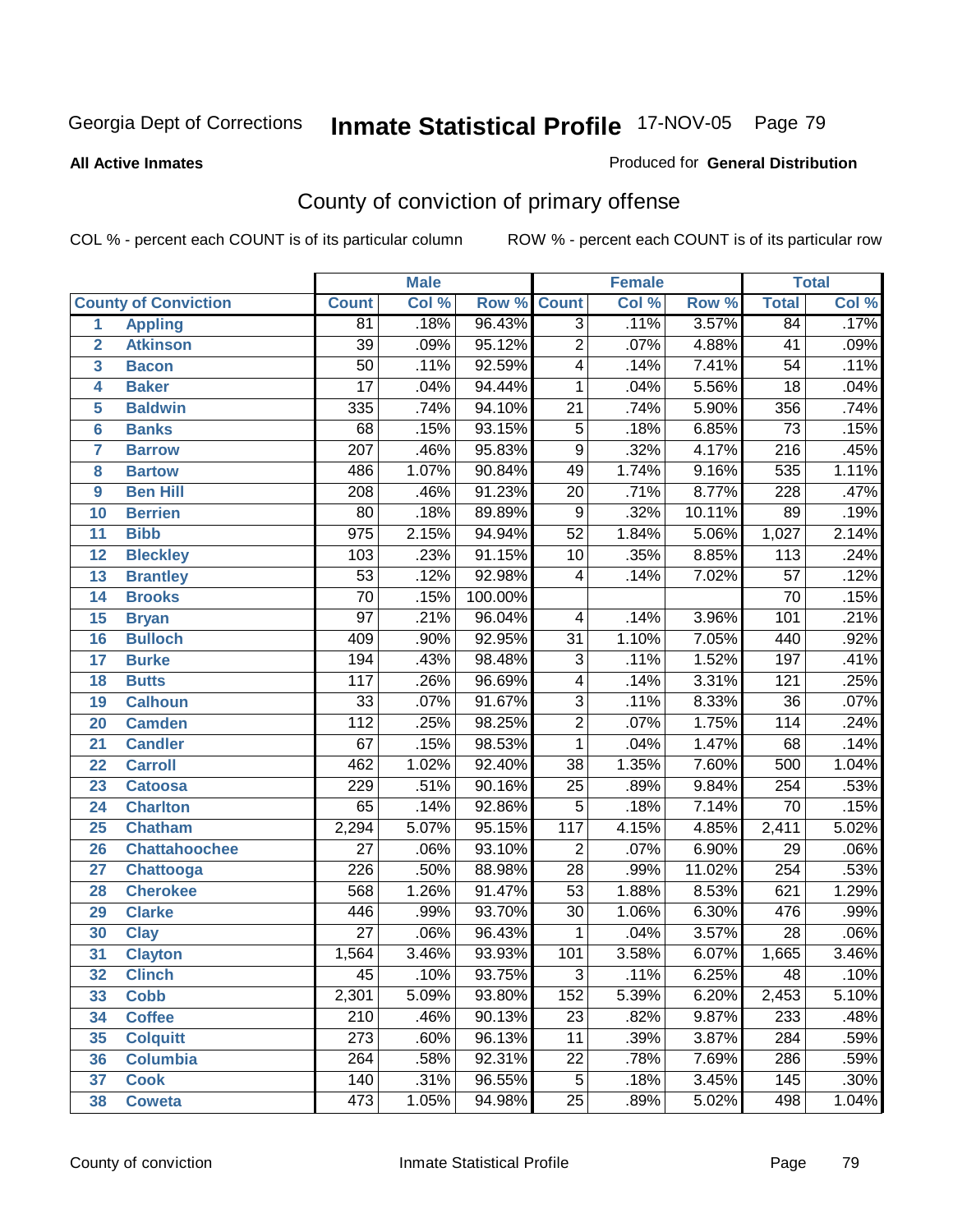#### **All Active Inmates**

#### Produced for **General Distribution**

# County of conviction of primary offense

|                 |                             |                  | <b>Male</b> |         |                          | <b>Female</b> |        |                  | <b>Total</b> |
|-----------------|-----------------------------|------------------|-------------|---------|--------------------------|---------------|--------|------------------|--------------|
|                 | <b>County of Conviction</b> | <b>Count</b>     | Col %       | Row %   | <b>Count</b>             | Col %         | Row %  | <b>Total</b>     | Col %        |
| 39              | <b>Crawford</b>             | $\overline{17}$  | .04%        | 85.00%  | $\overline{3}$           | .11%          | 15.00% | $\overline{20}$  | .04%         |
| 40              | <b>Crisp</b>                | $\overline{278}$ | .61%        | 93.92%  | $\overline{18}$          | .64%          | 6.08%  | 296              | .62%         |
| 41              | <b>Dade</b>                 | 124              | .27%        | 94.66%  | $\overline{7}$           | .25%          | 5.34%  | $\overline{131}$ | .27%         |
| 42              | <b>Dawson</b>               | $\overline{87}$  | .19%        | 95.60%  | $\overline{\mathcal{A}}$ | .14%          | 4.40%  | $\overline{91}$  | .19%         |
| 43              | <b>Decatur</b>              | $\overline{262}$ | .58%        | 94.24%  | $\overline{16}$          | .57%          | 5.76%  | $\overline{278}$ | .58%         |
| 44              | <b>Dekalb</b>               | 2,938            | 6.49%       | 95.76%  | 130                      | 4.61%         | 4.24%  | 3,068            | 6.38%        |
| 45              | <b>Dodge</b>                | $\overline{172}$ | .38%        | 93.48%  | $\overline{12}$          | .43%          | 6.52%  | 184              | .38%         |
| 46              | <b>Dooly</b>                | 104              | .23%        | 93.69%  | $\overline{7}$           | .25%          | 6.31%  | $\overline{111}$ | .23%         |
| 47              | <b>Dougherty</b>            | 954              | 2.11%       | 94.64%  | $\overline{54}$          | 1.91%         | 5.36%  | 1,008            | 2.10%        |
| 48              | <b>Douglas</b>              | 963              | 2.13%       | 91.19%  | 93                       | 3.30%         | 8.81%  | 1,056            | 2.20%        |
| 49              | <b>Early</b>                | 68               | .15%        | 97.14%  | $\overline{2}$           | .07%          | 2.86%  | 70               | .15%         |
| 50              | <b>Echols</b>               | 10               | .02%        | 100.00% |                          |               |        | $\overline{10}$  | .02%         |
| 51              | <b>Effingham</b>            | 162              | .36%        | 92.05%  | 14                       | .50%          | 7.95%  | 176              | .37%         |
| $\overline{52}$ | <b>Elbert</b>               | 144              | .32%        | 93.51%  | $\overline{10}$          | .35%          | 6.49%  | 154              | .32%         |
| 53              | <b>Emanuel</b>              | 177              | .39%        | 96.72%  | $\overline{6}$           | .21%          | 3.28%  | 183              | .38%         |
| 54              | <b>Evans</b>                | $\overline{71}$  | .16%        | 95.95%  | $\overline{3}$           | .11%          | 4.05%  | $\overline{74}$  | .15%         |
| 55              | <b>Fannin</b>               | 102              | .23%        | 88.70%  | $\overline{13}$          | .46%          | 11.30% | 115              | .24%         |
| 56              | <b>Fayette</b>              | $\overline{278}$ | .61%        | 93.60%  | $\overline{19}$          | .67%          | 6.40%  | 297              | .62%         |
| 57              | <b>Floyd</b>                | 705              | 1.56%       | 91.32%  | 67                       | 2.38%         | 8.68%  | $\overline{772}$ | 1.61%        |
| 58              | <b>Forsyth</b>              | $\overline{210}$ | .46%        | 90.13%  | $\overline{23}$          | .82%          | 9.87%  | 233              | .48%         |
| 59              | <b>Franklin</b>             | $\overline{127}$ | .28%        | 94.07%  | $\overline{8}$           | .28%          | 5.93%  | 135              | .28%         |
| 60              | <b>Fulton</b>               | 4,358            | 9.63%       | 96.14%  | 175                      | 6.20%         | 3.86%  | 4,533            | 9.43%        |
| 61              | Gilmer                      | $\overline{125}$ | .28%        | 93.98%  | 8                        | .28%          | 6.02%  | 133              | .28%         |
| 62              | <b>Glascock</b>             | $\overline{8}$   | .02%        | 88.89%  | $\mathbf 1$              | .04%          | 11.11% | $\overline{9}$   | .02%         |
| 63              | <b>Glynn</b>                | 451              | 1.00%       | 96.57%  | 16                       | .57%          | 3.43%  | 467              | .97%         |
| 64              | <b>Gordon</b>               | 239              | .53%        | 86.59%  | $\overline{37}$          | 1.31%         | 13.41% | $\overline{276}$ | .57%         |
| 65              | <b>Grady</b>                | $\overline{219}$ | .48%        | 93.59%  | $\overline{15}$          | .53%          | 6.41%  | 234              | .49%         |
| 66              | <b>Greene</b>               | 104              | .23%        | 96.30%  | 4                        | .14%          | 3.70%  | 108              | .22%         |
| 67              | <b>Gwinnett</b>             | 1,381            | 3.05%       | 94.33%  | 83                       | 2.94%         | 5.67%  | 1,464            | 3.05%        |
| 68              | <b>Habersham</b>            | 117              | .26%        | 87.97%  | 16                       | .57%          | 12.03% | $\overline{133}$ | .28%         |
| 69              | <b>Hall</b>                 | 661              | 1.46%       | 92.58%  | $\overline{53}$          | 1.88%         | 7.42%  | $\overline{714}$ | 1.49%        |
| 70              | <b>Hancock</b>              | 41               | .09%        | 97.62%  | 1                        | .04%          | 2.38%  | 42               | .09%         |
| 71              | <b>Haralson</b>             | $\overline{70}$  | .15%        | 95.89%  | $\overline{3}$           | .11%          | 4.11%  | $\overline{73}$  | .15%         |
| 72              | <b>Harris</b>               | $\overline{93}$  | .21%        | 95.88%  | $\overline{4}$           | .14%          | 4.12%  | $\overline{97}$  | .20%         |
| 73              | <b>Hart</b>                 | $\overline{89}$  | .20%        | 92.71%  | $\overline{7}$           | .25%          | 7.29%  | 96               | .20%         |
| 74              | <b>Heard</b>                | $\overline{52}$  | .11%        | 94.55%  | $\overline{3}$           | .11%          | 5.45%  | $\overline{55}$  | .11%         |
| 75              | <b>Henry</b>                | 424              | .94%        | 90.99%  | $\overline{42}$          | 1.49%         | 9.01%  | 466              | .97%         |
| 76              | <b>Houston</b>              | $\overline{541}$ | 1.20%       | 94.75%  | $\overline{30}$          | 1.06%         | 5.25%  | $\overline{571}$ | 1.19%        |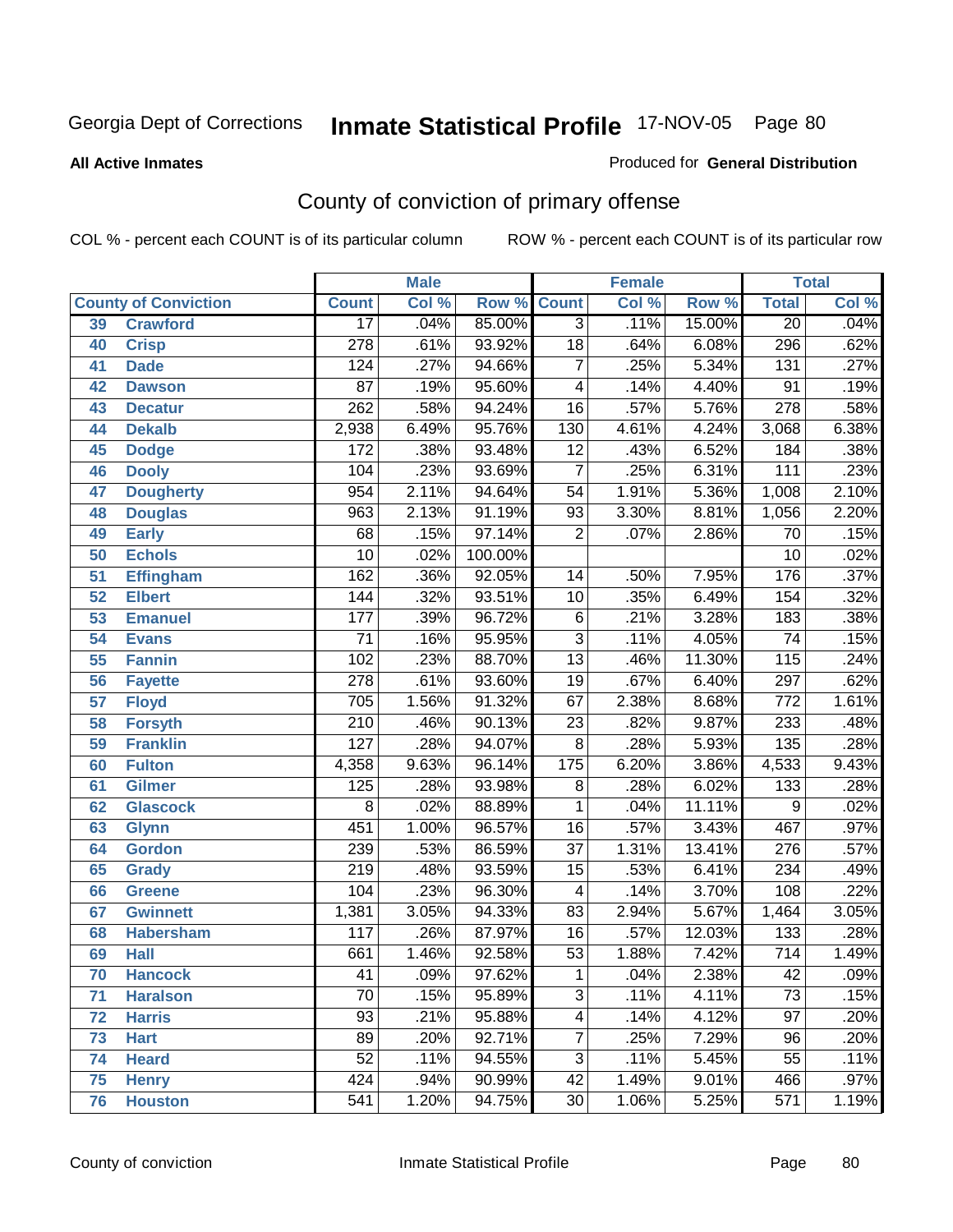**All Active Inmates**

#### Produced for **General Distribution**

# County of conviction of primary offense

|                                 |                   |                  | <b>Male</b> |        |                         | <b>Female</b> |        |                  | <b>Total</b>               |
|---------------------------------|-------------------|------------------|-------------|--------|-------------------------|---------------|--------|------------------|----------------------------|
| <b>County of Conviction</b>     |                   | <b>Count</b>     | Col %       | Row %  | <b>Count</b>            | Col %         | Row %  | <b>Total</b>     | $\overline{\text{Col }^9}$ |
| $\overline{77}$<br><b>Irwin</b> |                   | 65               | .14%        | 97.01% | $\overline{2}$          | .07%          | 2.99%  | 67               | .14%                       |
| 78<br><b>Jackson</b>            |                   | 220              | .49%        | 92.05% | $\overline{19}$         | .67%          | 7.95%  | 239              | .50%                       |
| 79<br><b>Jasper</b>             |                   | $\overline{56}$  | .12%        | 96.55% | $\overline{2}$          | .07%          | 3.45%  | $\overline{58}$  | .12%                       |
| 80                              | <b>Jeff Davis</b> | $\overline{56}$  | .12%        | 91.80% | $\overline{5}$          | .18%          | 8.20%  | 61               | .13%                       |
| 81                              | <b>Jefferson</b>  | 104              | .23%        | 98.11% | $\overline{2}$          | .07%          | 1.89%  | 106              | .22%                       |
| <b>Jenkins</b><br>82            |                   | 69               | .15%        | 92.00% | $\overline{6}$          | .21%          | 8.00%  | $\overline{75}$  | .16%                       |
| 83<br><b>Johnson</b>            |                   | $\overline{58}$  | .13%        | 98.31% | 1                       | .04%          | 1.69%  | $\overline{59}$  | .12%                       |
| 84<br><b>Jones</b>              |                   | 117              | .26%        | 93.60% | $\overline{8}$          | .28%          | 6.40%  | $\overline{125}$ | .26%                       |
| 85<br><b>Lamar</b>              |                   | 78               | .17%        | 95.12% | 4                       | .14%          | 4.88%  | $\overline{82}$  | .17%                       |
| <b>Lanier</b><br>86             |                   | $\overline{41}$  | .09%        | 95.35% | $\overline{2}$          | .07%          | 4.65%  | 43               | .09%                       |
| 87<br><b>Laurens</b>            |                   | 255              | .56%        | 93.41% | $\overline{18}$         | .64%          | 6.59%  | $\overline{273}$ | .57%                       |
| 88<br>Lee                       |                   | 46               | .10%        | 95.83% | $\overline{2}$          | .07%          | 4.17%  | 48               | .10%                       |
| 89<br><b>Liberty</b>            |                   | 235              | .52%        | 96.31% | $\overline{9}$          | .32%          | 3.69%  | $\overline{244}$ | .51%                       |
| <b>Lincoln</b><br>90            |                   | 44               | .10%        | 93.62% | $\overline{3}$          | .11%          | 6.38%  | $\overline{47}$  | .10%                       |
| 91<br>Long                      |                   | 83               | .18%        | 92.22% | $\overline{7}$          | .25%          | 7.78%  | $\overline{90}$  | .19%                       |
| <b>Lowndes</b><br>92            |                   | 514              | 1.14%       | 95.19% | 26                      | .92%          | 4.81%  | 540              | 1.12%                      |
| 93<br><b>Lumpkin</b>            |                   | $\overline{71}$  | .16%        | 88.75% | $\overline{9}$          | .32%          | 11.25% | $\overline{80}$  | .17%                       |
| 94<br><b>Macon</b>              |                   | 70               | .15%        | 95.89% | $\overline{3}$          | .11%          | 4.11%  | $\overline{73}$  | .15%                       |
| <b>Madison</b><br>95            |                   | $\overline{132}$ | .29%        | 92.31% | 11                      | .39%          | 7.69%  | 143              | .30%                       |
| <b>Marion</b><br>96             |                   | $\overline{35}$  | .08%        | 92.11% | $\overline{3}$          | .11%          | 7.89%  | $\overline{38}$  | .08%                       |
| 97<br><b>Mcduffie</b>           |                   | 192              | .42%        | 93.20% | $\overline{14}$         | .50%          | 6.80%  | $\overline{206}$ | .43%                       |
| <b>Mcintosh</b><br>98           |                   | 69               | .15%        | 98.57% | 1                       | .04%          | 1.43%  | 70               | .15%                       |
| 99                              | <b>Meriwether</b> | 168              | .37%        | 93.33% | $\overline{12}$         | .43%          | 6.67%  | 180              | .37%                       |
| 100<br><b>Miller</b>            |                   | 29               | .06%        | 96.67% | $\mathbf{1}$            | .04%          | 3.33%  | $\overline{30}$  | .06%                       |
| 101<br><b>Mitchell</b>          |                   | 187              | .41%        | 91.67% | $\overline{17}$         | .60%          | 8.33%  | $\overline{204}$ | .42%                       |
| 102<br><b>Monroe</b>            |                   | 156              | .34%        | 93.98% | 10                      | .35%          | 6.02%  | 166              | .35%                       |
| 103                             | <b>Montgomery</b> | 42               | .09%        | 97.67% | 1                       | .04%          | 2.33%  | 43               | .09%                       |
| 104<br><b>Morgan</b>            |                   | $\overline{83}$  | .18%        | 95.40% | 4                       | .14%          | 4.60%  | $\overline{87}$  | .18%                       |
| 105<br><b>Murray</b>            |                   | 174              | .38%        | 92.06% | $\overline{15}$         | .53%          | 7.94%  | 189              | .39%                       |
| 106                             | <b>Muscogee</b>   | 1,612            | 3.56%       | 94.16% | 100                     | 3.54%         | 5.84%  | 1,712            | 3.56%                      |
| 107<br><b>Newton</b>            |                   | 443              | .98%        | 94.66% | $\overline{25}$         | .89%          | 5.34%  | 468              | .97%                       |
| 108<br><b>Oconee</b>            |                   | 57               | .13%        | 98.28% | 1                       | .04%          | 1.72%  | 58               | .12%                       |
| 109                             | <b>Oglethorpe</b> | 64               | .14%        | 92.75% | $\overline{5}$          | .18%          | 7.25%  | 69               | .14%                       |
| 110<br><b>Paulding</b>          |                   | 184              | .41%        | 93.88% | $\overline{12}$         | .43%          | 6.12%  | 196              | .41%                       |
| <b>Peach</b><br>111             |                   | 88               | .19%        | 97.78% | $\overline{2}$          | .07%          | 2.22%  | 90               | .19%                       |
| <b>Pickens</b><br>112           |                   | $\overline{82}$  | .18%        | 97.62% | $\overline{2}$          | .07%          | 2.38%  | 84               | .17%                       |
| 113<br><b>Pierce</b>            |                   | $\overline{48}$  | .11%        | 96.00% | $\overline{2}$          | .07%          | 4.00%  | $\overline{50}$  | .10%                       |
| <b>Pike</b><br>114              |                   | 52               | .11%        | 92.86% | $\overline{\mathbf{4}}$ | .14%          | 7.14%  | 56               | .12%                       |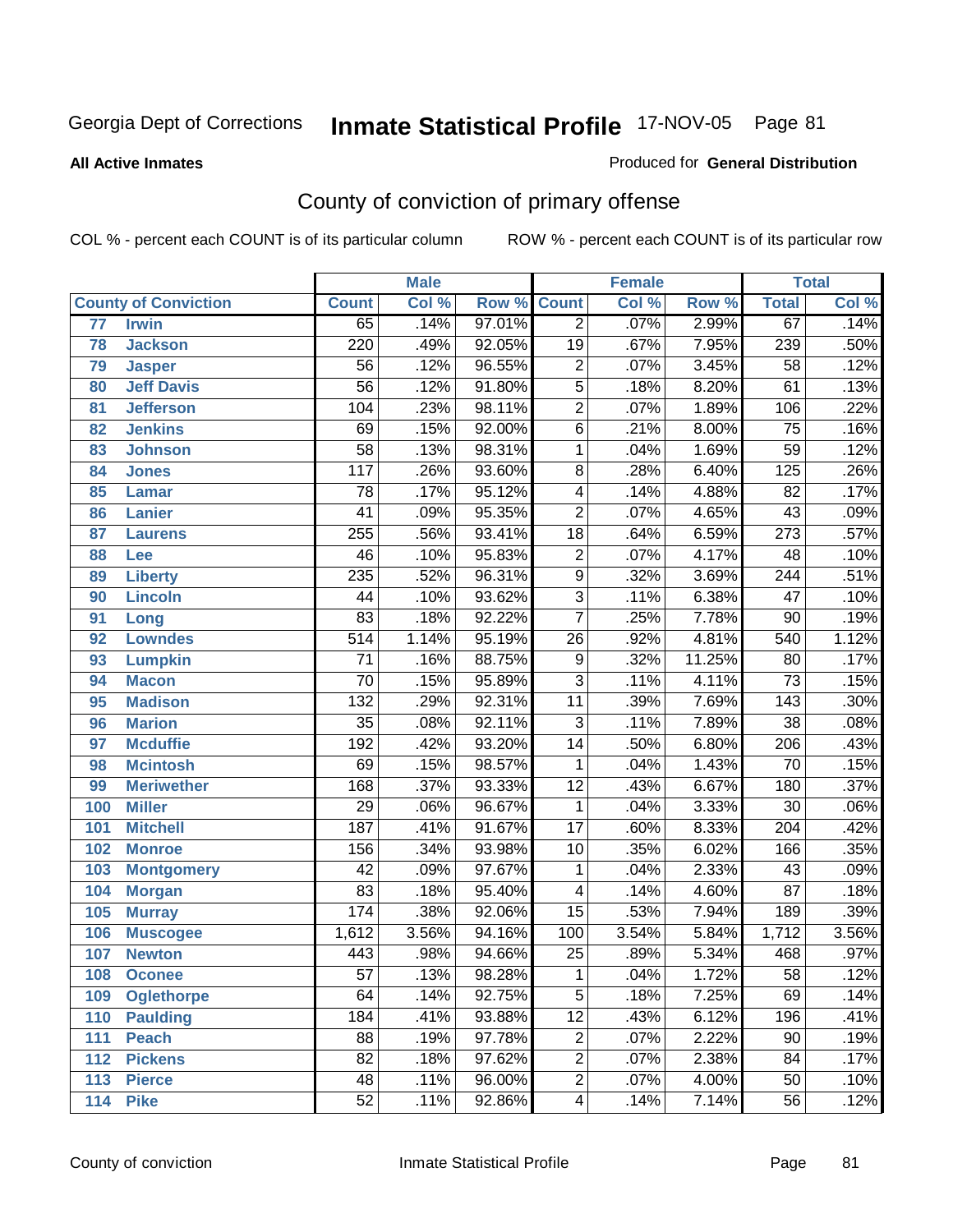### **All Active Inmates**

#### Produced for **General Distribution**

# County of conviction of primary offense

|                             |                  | <b>Male</b> |         |                         | <b>Female</b> |        |                  | <b>Total</b> |
|-----------------------------|------------------|-------------|---------|-------------------------|---------------|--------|------------------|--------------|
| <b>County of Conviction</b> | <b>Count</b>     | Col %       | Row %   | <b>Count</b>            | Col %         | Row %  | <b>Total</b>     | Col %        |
| 115<br><b>Polk</b>          | 138              | .30%        | 95.83%  | $\overline{6}$          | .21%          | 4.17%  | 144              | $.30\%$      |
| 116<br><b>Pulaski</b>       | $\overline{98}$  | .22%        | 91.59%  | 9                       | .32%          | 8.41%  | 107              | .22%         |
| 117<br><b>Putnam</b>        | $\overline{138}$ | .30%        | 95.83%  | 6                       | .21%          | 4.17%  | 144              | .30%         |
| Quitman<br>118              | 11               | .02%        | 100.00% |                         |               |        | 11               | .02%         |
| 119<br><b>Rabun</b>         | 60               | .13%        | 98.36%  | 1                       | .04%          | 1.64%  | 61               | .13%         |
| 120<br><b>Randolph</b>      | $\overline{67}$  | .15%        | 95.71%  | $\overline{3}$          | .11%          | 4.29%  | 70               | .15%         |
| <b>Richmond</b><br>121      | 1,819            | 4.02%       | 94.20%  | 112                     | 3.97%         | 5.80%  | 1,931            | 4.02%        |
| 122<br><b>Rockdale</b>      | 357              | .79%        | 95.45%  | $\overline{17}$         | .60%          | 4.55%  | $\overline{374}$ | .78%         |
| 123<br><b>Schley</b>        | $\overline{25}$  | .06%        | 92.59%  | $\overline{2}$          | .07%          | 7.41%  | $\overline{27}$  | .06%         |
| 124<br><b>Screven</b>       | $\overline{118}$ | .26%        | 92.91%  | $\overline{9}$          | .32%          | 7.09%  | 127              | .26%         |
| <b>Seminole</b><br>125      | $\overline{77}$  | .17%        | 91.67%  | $\overline{7}$          | .25%          | 8.33%  | $\overline{84}$  | .17%         |
| 126<br><b>Spalding</b>      | 556              | 1.23%       | 93.13%  | 41                      | 1.45%         | 6.87%  | 597              | 1.24%        |
| 127<br><b>Stephens</b>      | 161              | .36%        | 93.60%  | 11                      | .39%          | 6.40%  | 172              | .36%         |
| 128<br><b>Stewart</b>       | $\overline{37}$  | .08%        | 94.87%  | $\overline{2}$          | .07%          | 5.13%  | $\overline{39}$  | .08%         |
| 129<br><b>Sumter</b>        | $\overline{219}$ | .48%        | 94.81%  | $\overline{12}$         | .43%          | 5.19%  | 231              | .48%         |
| <b>Talbot</b><br>130        | 48               | .11%        | 94.12%  | $\overline{3}$          | .11%          | 5.88%  | 51               | .11%         |
| 131<br><b>Taliaferro</b>    | $\overline{11}$  | .02%        | 91.67%  | $\mathbf{1}$            | .04%          | 8.33%  | $\overline{12}$  | .02%         |
| <b>Tattnall</b><br>132      | 159              | .35%        | 95.21%  | $\overline{8}$          | .28%          | 4.79%  | 167              | .35%         |
| 133<br><b>Taylor</b>        | $\overline{74}$  | .16%        | 96.10%  | $\overline{3}$          | .11%          | 3.90%  | $\overline{77}$  | .16%         |
| <b>Telfair</b><br>134       | $\overline{127}$ | .28%        | 90.71%  | $\overline{13}$         | .46%          | 9.29%  | 140              | .29%         |
| 135<br><b>Terrell</b>       | $\overline{78}$  | .17%        | 96.30%  | $\overline{3}$          | .11%          | 3.70%  | $\overline{81}$  | .17%         |
| 136<br><b>Thomas</b>        | 325              | .72%        | 96.73%  | $\overline{11}$         | .39%          | 3.27%  | 336              | .70%         |
| <b>Tift</b><br>137          | 324              | .72%        | 95.01%  | $\overline{17}$         | .60%          | 4.99%  | 341              | .71%         |
| <b>Toombs</b><br>138        | 285              | .63%        | 92.23%  | 24                      | .85%          | 7.77%  | 309              | .64%         |
| 139<br><b>Towns</b>         | $\overline{18}$  | .04%        | 94.74%  | 1                       | .04%          | 5.26%  | $\overline{19}$  | .04%         |
| <b>Treutlen</b><br>140      | 48               | .11%        | 90.57%  | $\overline{5}$          | .18%          | 9.43%  | $\overline{53}$  | .11%         |
| 141<br><b>Troup</b>         | 598              | 1.32%       | 94.03%  | $\overline{38}$         | 1.35%         | 5.97%  | 636              | 1.32%        |
| 142<br><b>Turner</b>        | 78               | .17%        | 95.12%  | $\overline{\mathbf{4}}$ | .14%          | 4.88%  | $\overline{82}$  | .17%         |
| 143<br><b>Twiggs</b>        | 43               | .10%        | 93.48%  | $\overline{3}$          | .11%          | 6.52%  | 46               | .10%         |
| 144<br><b>Union</b>         | $\overline{39}$  | .09%        | 95.12%  | $\overline{2}$          | .07%          | 4.88%  | $\overline{41}$  | .09%         |
| 145<br><b>Upson</b>         | 192              | .42%        | 95.05%  | 10                      | .35%          | 4.95%  | $\overline{202}$ | .42%         |
| 146<br><b>Walker</b>        | 348              | .77%        | 89.69%  | 40                      | 1.42%         | 10.31% | 388              | .81%         |
| 147<br><b>Walton</b>        | $\overline{318}$ | .70%        | 96.07%  | $\overline{13}$         | .46%          | 3.93%  | 331              | .69%         |
| 148<br><b>Ware</b>          | 352              | .78%        | 94.12%  | $\overline{22}$         | .78%          | 5.88%  | $\overline{374}$ | .78%         |
| <b>Warren</b><br>149        | 43               | .10%        | 95.56%  | $\boldsymbol{2}$        | .07%          | 4.44%  | 45               | .09%         |
| <b>Washington</b><br>150    | 116              | .26%        | 95.87%  | $\overline{5}$          | .18%          | 4.13%  | 121              | .25%         |
| 151<br><b>Wayne</b>         | 152              | .34%        | 92.68%  | $\overline{12}$         | .43%          | 7.32%  | 164              | .34%         |
| <b>Webster</b><br>152       | $\overline{12}$  | .03%        | 92.31%  | $\mathbf{1}$            | .04%          | 7.69%  | $\overline{13}$  | .03%         |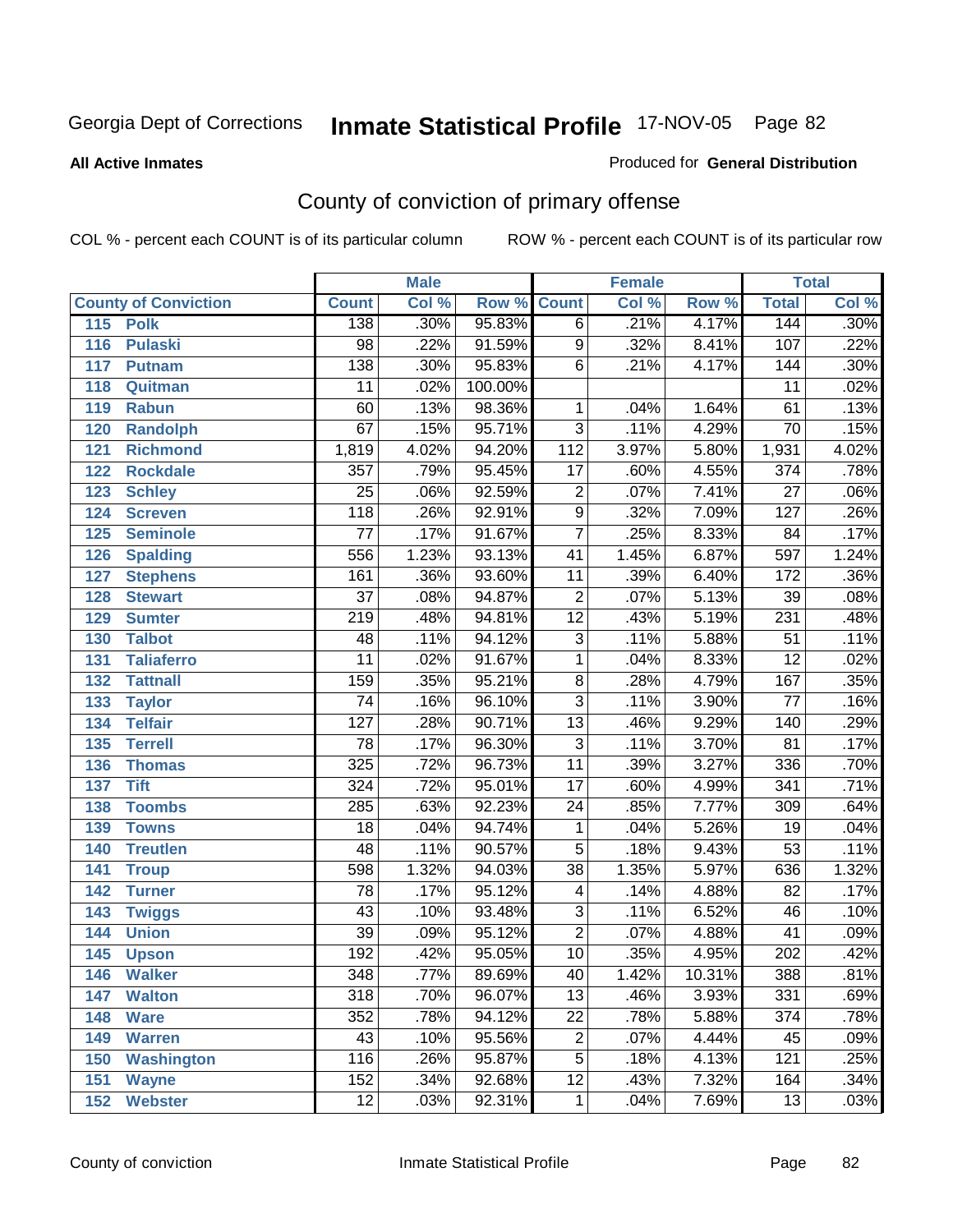**All Active Inmates**

### Produced for **General Distribution**

# County of conviction of primary offense

|                             |              | <b>Male</b> |                    |       | <b>Female</b> |       |        | <b>Total</b> |
|-----------------------------|--------------|-------------|--------------------|-------|---------------|-------|--------|--------------|
| <b>County of Conviction</b> | <b>Count</b> | Col %       | <b>Row % Count</b> |       | Col %         | Row % | Total  | Col %        |
| <b>Wheeler</b><br>153       | 40           | $.09\%$     | 95.24%             | 2     | .07%          | 4.76% | 42     | .09%         |
| <b>White</b><br>154         | 68           | .15%        | 95.77%             | 3     | $.11\%$       | 4.23% | 71     | .15%         |
| <b>Whitfield</b><br>155     | 702          | 1.55%       | 91.29%             | 67    | 2.38%         | 8.71% | 769    | 1.60%        |
| <b>Wilcox</b><br>156        | 65           | $.14\%$     | 95.59%             | 3     | $.11\%$       | 4.41% | 68     | .14%         |
| <b>Wilkes</b><br>157        | 66           | .15%        | 95.65%             | 3     | .11%          | 4.35% | 69     | .14%         |
| <b>Wilkinson</b><br>158     | 60           | .13%        | 93.75%             | 4     | .14%          | 6.25% | 64     | .13%         |
| <b>Worth</b><br>159         | 159          | .35%        | 96.95%             | 5     | .18%          | 3.05% | 164    | .34%         |
| <b>Total Rported</b>        | 45,249       | 100%        | 94.13%             | 2,821 | 100%          | 5.87% | 48,070 | 100%         |

| <b>Not Reported</b> | 1 7 C<br><i>.</i> |       | 183    |
|---------------------|-------------------|-------|--------|
|                     | 45,425            | 2,828 | 48,253 |

| Mode<br>eauent)<br>nost | ∙ulton | ⊺ulton | <b>ulton</b> |
|-------------------------|--------|--------|--------------|
|                         |        |        |              |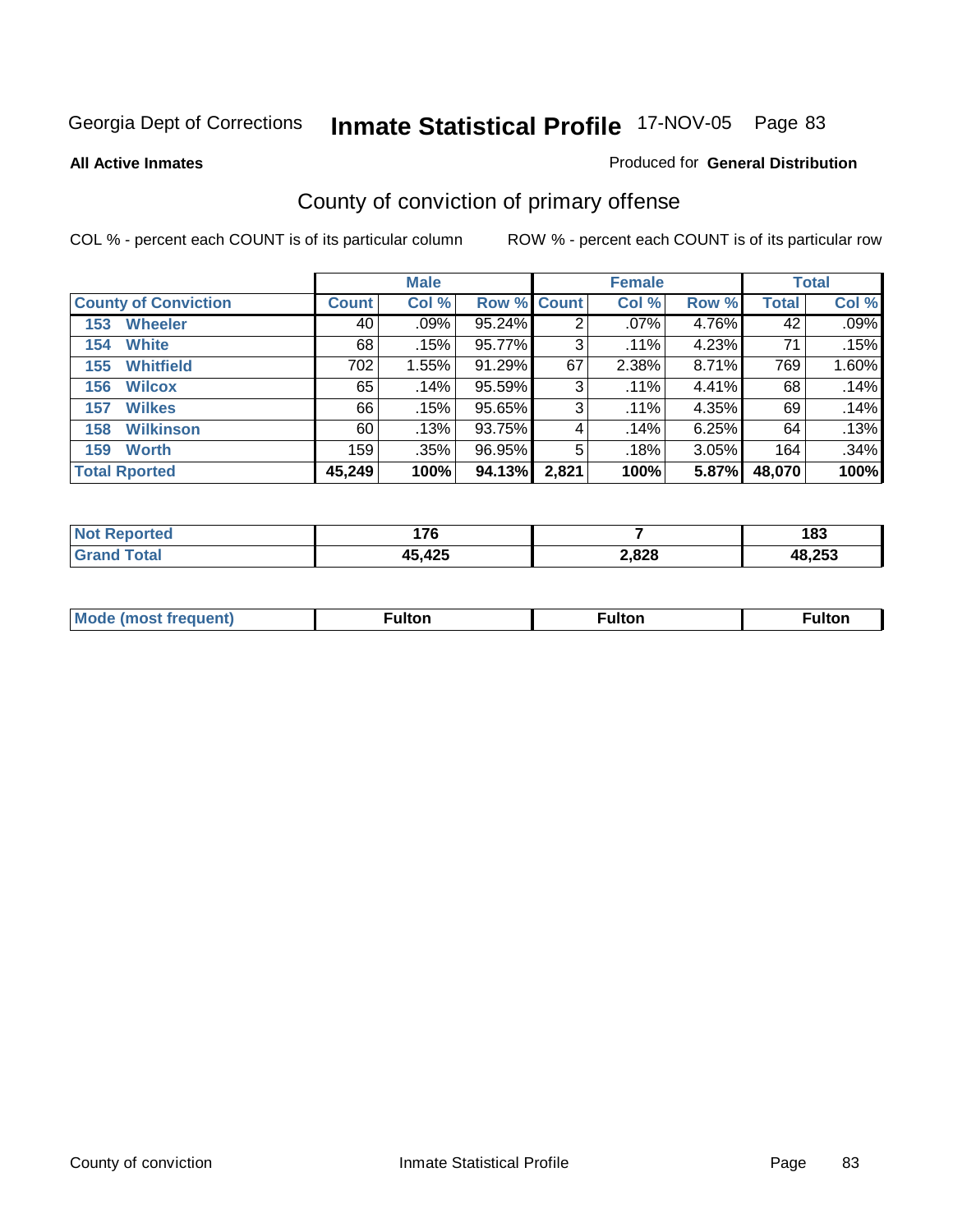#### **All Active Inmates**

#### Produced for **General Distribution**

# Circuit of conviction of primary offense

|                         |                               |                  | <b>Male</b> |        |                 | <b>Female</b> |        |                  | <b>Total</b> |
|-------------------------|-------------------------------|------------------|-------------|--------|-----------------|---------------|--------|------------------|--------------|
|                         | <b>Circuit of Conviction</b>  | <b>Count</b>     | Col %       | Row %  | <b>Count</b>    | Col %         | Row %  | <b>Total</b>     | Col %        |
| 1                       | <b>Alapaha Circuit</b>        | 345              | .76%        | 94.26% | $\overline{21}$ | .74%          | 5.74%  | 366              | .76%         |
| $\overline{2}$          | <b>Alcovy Circuit</b>         | 761              | 1.68%       | 95.24% | $\overline{38}$ | 1.35%         | 4.76%  | 799              | 1.66%        |
| $\overline{\mathbf{3}}$ | <b>Atlanta Circuit</b>        | 4,358            | 9.63%       | 96.14% | 175             | 6.20%         | 3.86%  | 4,533            | 9.43%        |
| 4                       | <b>Atlantic Circuit</b>       | $\overline{714}$ | 1.58%       | 95.71% | $\overline{32}$ | 1.13%         | 4.29%  | 746              | 1.55%        |
| 5                       | <b>Augusta Circuit</b>        | 2,277            | 5.03%       | 94.32% | 137             | 4.86%         | 5.68%  | 2,414            | 5.02%        |
| $6\phantom{a}$          | <b>Blue Ridge Circuit</b>     | 568              | 1.26%       | 91.47% | $\overline{53}$ | 1.88%         | 8.53%  | 621              | 1.29%        |
| $\overline{7}$          | <b>Brunswick Circuit</b>      | 852              | 1.88%       | 95.73% | 38              | 1.35%         | 4.27%  | 890              | 1.85%        |
| 8                       | <b>Chattahoochee Circuit</b>  | 1,889            | 4.17%       | 94.26% | 115             | 4.08%         | 5.74%  | 2,004            | 4.17%        |
| 9                       | <b>Cherokee Circuit</b>       | 725              | 1.60%       | 89.40% | 86              | 3.05%         | 10.60% | 811              | 1.69%        |
| 10                      | <b>Clayton Circuit</b>        | 1,564            | 3.46%       | 93.93% | 101             | 3.58%         | 6.07%  | 1,665            | 3.46%        |
| 11                      | <b>Cobb Circuit</b>           | 2,301            | 5.09%       | 93.80% | 152             | 5.39%         | 6.20%  | 2,453            | 5.10%        |
| 12                      | <b>Conasauga Circuit</b>      | 876              | 1.94%       | 91.44% | 82              | 2.91%         | 8.56%  | $\overline{958}$ | 1.99%        |
| 13                      | <b>Cordele Circuit</b>        | 655              | 1.45%       | 93.17% | 48              | 1.70%         | 6.83%  | $\overline{703}$ | 1.46%        |
| 14                      | <b>Coweta Circuit</b>         | 1,753            | 3.87%       | 93.79% | 116             | 4.11%         | 6.21%  | 1,869            | 3.89%        |
| 15                      | <b>Dougherty Circuit</b>      | 954              | 2.11%       | 94.64% | 54              | 1.91%         | 5.36%  | 1,008            | 2.10%        |
| 16                      | <b>Dublin Circuit</b>         | 404              | .89%        | 93.74% | $\overline{27}$ | .96%          | 6.26%  | 431              | .90%         |
| 17                      | <b>Eastern Circuit</b>        | 2,294            | 5.07%       | 95.15% | 117             | 4.15%         | 4.85%  | 2,411            | 5.02%        |
| 18                      | <b>Flint Circuit</b>          | 424              | .94%        | 90.99% | 42              | 1.49%         | 9.01%  | 466              | .97%         |
| 19                      | <b>Griffin Circuit</b>        | 1,078            | 2.38%       | 93.58% | 74              | 2.62%         | 6.42%  | 1,152            | 2.40%        |
| 20                      | <b>Gwinnett Circuit</b>       | 1,381            | 3.05%       | 94.33% | 83              | 2.94%         | 5.67%  | 1,464            | 3.05%        |
| 21                      | <b>Houston Circuit</b>        | 541              | 1.20%       | 94.75% | $\overline{30}$ | 1.06%         | 5.25%  | $\overline{571}$ | 1.19%        |
| 22                      | <b>Lookout Mountain</b>       | $\overline{927}$ | 2.05%       | 90.26% | 100             | 3.54%         | 9.74%  | 1,027            | 2.14%        |
|                         | <b>Circuit</b>                |                  |             |        |                 |               |        |                  |              |
| 23                      | <b>Macon Circuit</b>          | 1,080            | 2.39%       | 94.99% | 57              | 2.02%         | 5.01%  | 1,137            | 2.37%        |
| 24                      | <b>Middle Circuit</b>         | 749              | 1.66%       | 95.17% | 38              | 1.35%         | 4.83%  | 787              | 1.64%        |
| 25                      | <b>Mountain Circuit</b>       | 338              | .75%        | 92.35% | 28              | .99%          | 7.65%  | 366              | .76%         |
| 26                      | <b>Northeastern Circuit</b>   | 748              | 1.65%       | 92.92% | 57              | 2.02%         | 7.08%  | 805              | 1.67%        |
| 27                      | <b>Northern Circuit</b>       | 556              | 1.23%       | 93.13% | $\overline{41}$ | 1.45%         | 6.87%  | 597              | 1.24%        |
| 28                      | <b>Ocmulgee Circuit</b>       | 934              | 2.06%       | 94.92% | 50              | $1.77\%$      | 5.08%  | 984              | 2.05%        |
| 29                      | <b>Oconee Circuit</b>         | 582              | 1.29%       | 92.53% | $\overline{47}$ | 1.67%         | 7.47%  | 629              | 1.31%        |
| 30                      | <b>Ogeechee Circuit</b>       | $\overline{758}$ | 1.68%       | 92.67% | 60              | 2.13%         | 7.33%  | 818              | 1.70%        |
| $\overline{31}$         | <b>Pataula Circuit</b>        | $\overline{357}$ | .79%        | 95.45% | $\overline{17}$ | .60%          | 4.55%  | $\overline{374}$ | .78%         |
| 32                      | <b>Piedmont Circuit</b>       | 495              | 1.09%       | 93.75% | 33              | 1.17%         | 6.25%  | 528              | 1.10%        |
| 33                      | <b>Rome Circuit</b>           | 705              | 1.56%       | 91.32% | 67              | 2.38%         | 8.68%  | 772              | 1.61%        |
| 34                      | <b>South Georgia Circuit</b>  | $\overline{718}$ | 1.59%       | 93.25% | 52              | 1.84%         | 6.75%  | 770              | 1.60%        |
| 35                      | <b>Southern Circuit</b>       | 1,192            | 2.63%       | 96.13% | 48              | 1.70%         | 3.87%  | 1,240            | 2.58%        |
| 36                      | <b>Southwestern Circuit</b>   | 409              | .90%        | 94.90% | $\overline{22}$ | .78%          | 5.10%  | 431              | $.90\%$      |
| 37                      | <b>Stone Mountain Circuit</b> | 2,938            | 6.49%       | 95.76% | 130             | 4.61%         | 4.24%  | 3,068            | 6.38%        |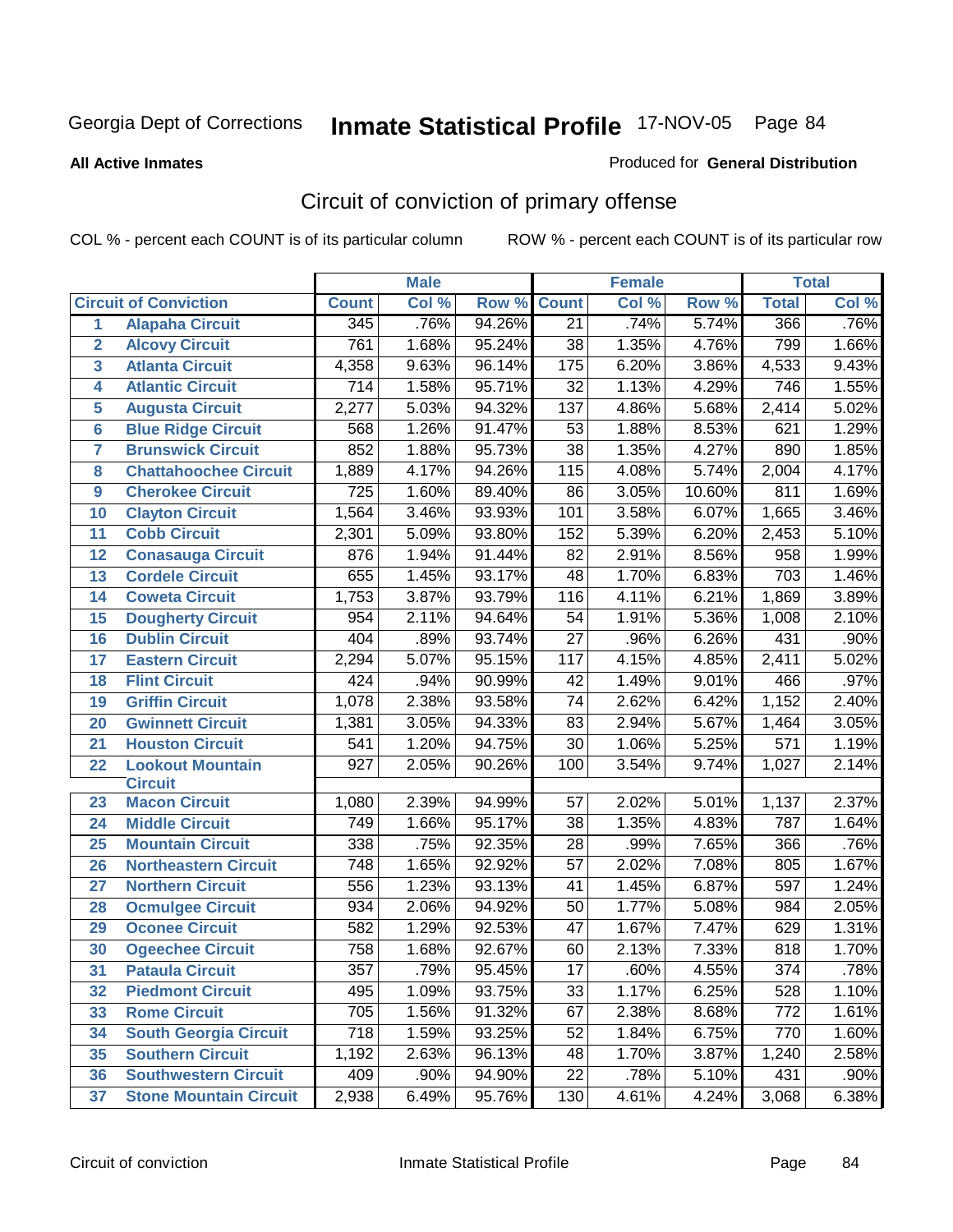**All Active Inmates**

### Produced for **General Distribution**

# Circuit of conviction of primary offense

|                      |                              |              | <b>Male</b> |        |              | <b>Female</b> |       |              | <b>Total</b> |
|----------------------|------------------------------|--------------|-------------|--------|--------------|---------------|-------|--------------|--------------|
|                      | <b>Circuit of Conviction</b> | <b>Count</b> | Col %       | Row %  | <b>Count</b> | Col %         | Row % | <b>Total</b> | Col %        |
| 38                   | <b>Tallapoosa Circuit</b>    | 208          | .46%        | 95.85% | 9            | .32%          | 4.15% | 217          | .45%         |
| 39                   | <b>Tifton Circuit</b>        | 626          | 1.38%       | 95.72% | 28           | .99%          | 4.28% | 654          | 1.36%        |
| 40                   | <b>Toombs Circuit</b>        | 364          | .80%        | 93.81% | 24           | .85%          | 6.19% | 388          | .81%         |
| 41                   | <b>Waycross Circuit</b>      | 778          | 1.72%       | 92.84% | 60           | 2.13%         | 7.16% | 838          | 1.74%        |
| 42                   | <b>Western Circuit</b>       | 503          | 1.11%       | 94.19% | 31           | 1.10%         | 5.81% | 534          | 1.11%        |
| 43                   | <b>Rockdale Circuit</b>      | 357          | .79%        | 95.45% | 17           | $.60\%$       | 4.55% | 374          | .78%         |
| 44                   | <b>Douglas Circuit</b>       | 963          | 2.13%       | 91.19% | 93           | 3.30%         | 8.81% | 1,056        | 2.20%        |
| 45                   | <b>Appalachian Circuit</b>   | 309          | .68%        | 93.07% | 23           | .82%          | 6.93% | 332          | .69%         |
| 46                   | <b>Enotah Circuit</b>        | 196          | .43%        | 92.89% | 15           | .53%          | 7.11% | 211          | .44%         |
| 47                   | <b>Bell-Forsyth Circuit</b>  | 210          | .46%        | 90.13% | 23           | .82%          | 9.87% | 233          | .48%         |
| 48                   | <b>Towaliga Circuit</b>      | 351          | .78%        | 95.12% | 18           | .64%          | 4.88% | 369          | $.77\%$      |
| 49                   | <b>Paulding Circuit</b>      | 184          | .41%        | 93.88% | 12           | .43%          | 6.12% | 196          | .41%         |
| <b>Total Rported</b> |                              | 45,249       | 100%        | 94.13% | 2,821        | 100%          | 5.87% | 48,070       | 100%         |

| rtea<br><b>NOT</b><br> | ィラへ<br>. I V |       | 102<br>נס ו |
|------------------------|--------------|-------|-------------|
|                        | 45,425       | 2,828 | 48.253      |

| M | ---<br><b><i><u>Property and the second second</u></i></b> | ˈanta | ---<br>Alidiild |
|---|------------------------------------------------------------|-------|-----------------|
|   |                                                            |       |                 |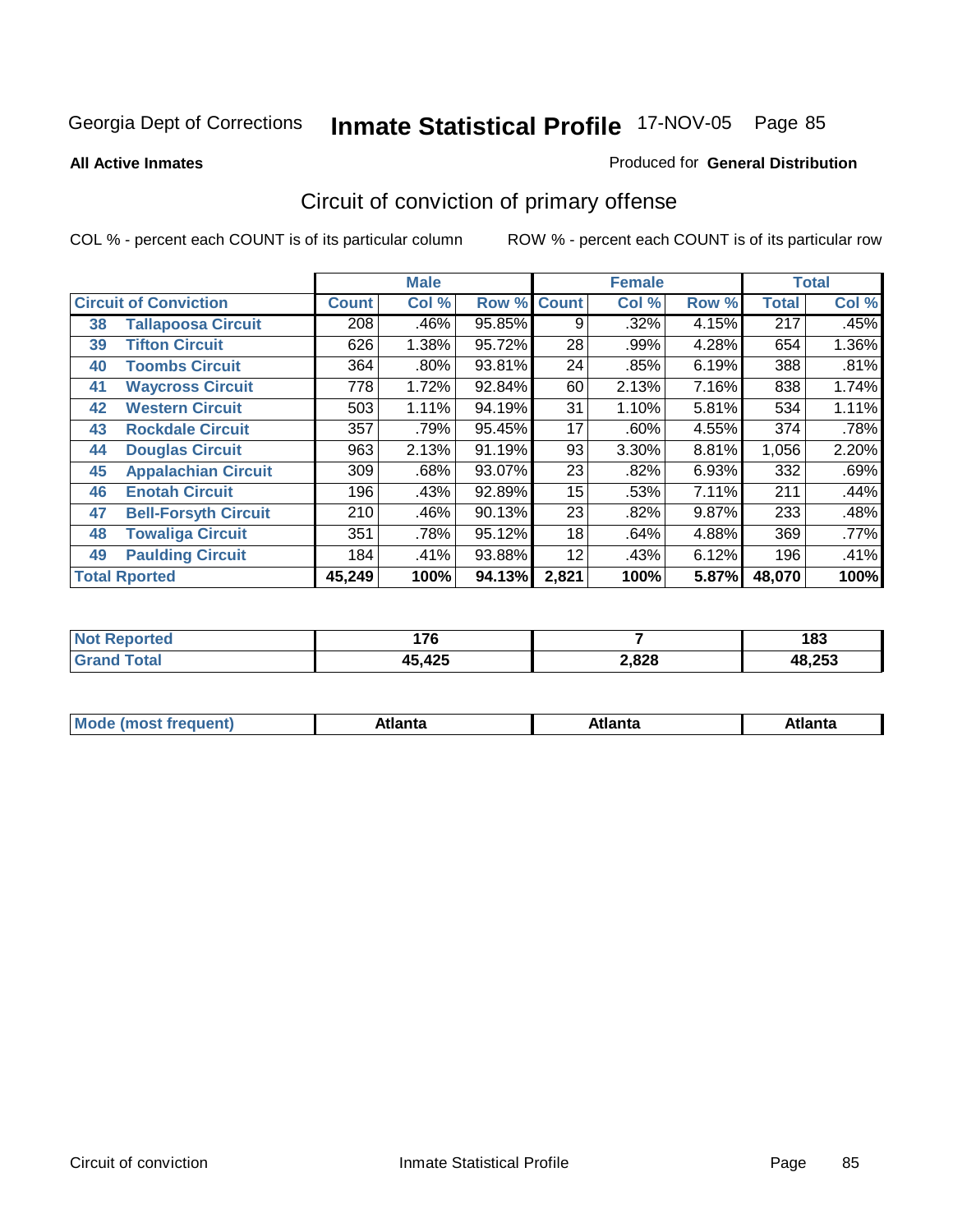## **All Active Inmates**

### Produced for **General Distribution**

## Years served (jail + prison) in this incarceration

|                              |                  | <b>Male</b> |         |                  | <b>Female</b> |       |                  | <b>Total</b> |
|------------------------------|------------------|-------------|---------|------------------|---------------|-------|------------------|--------------|
| <b>Years Served</b>          | <b>Count</b>     | Col %       | Row %   | <b>Count</b>     | Col %         | Row % | <b>Total</b>     | Col %        |
| Less than one year           | 7,673            | 17.19%      | 91.49%  | 714              | 25.62%        | 8.51% | 8,387            | 17.68%       |
| 1 to 1.99 years              | 8,788            | 19.69%      | 91.69%  | 796              | 28.56%        | 8.31% | 9,584            | 20.21%       |
| 2 to 2.99 years              | 5,571            | 12.48%      | 94.23%  | 341              | 12.24%        | 5.77% | 5,912            | 12.47%       |
| $3$ to 3.99 years            | 3,940            | 8.83%       | 94.76%  | $\overline{218}$ | 7.82%         | 5.24% | 4,158            | 8.77%        |
| $\overline{4}$ to 4.99 years | 3,130            | 7.01%       | 95.49%  | 148              | 5.31%         | 4.51% | 3,278            | 6.91%        |
| $\overline{5}$ to 5.99 years | 2,224            | 4.98%       | 95.99%  | $\overline{93}$  | 3.34%         | 4.01% | 2,317            | 4.89%        |
| 6 to 6.99 years              | 2,071            | 4.64%       | 95.26%  | 103              | 3.70%         | 4.74% | 2,174            | 4.58%        |
| 7 to 7.99 years              | 1,961            | 4.39%       | 96.36%  | $\overline{74}$  | 2.66%         | 3.64% | 2,035            | 4.29%        |
| 8 to 8.99 years              | 1,804            | 4.04%       | 96.68%  | 62               | 2.22%         | 3.32% | 1,866            | 3.93%        |
| 9 to 9.99 years              | 1,414            | 3.17%       | 97.58%  | $\overline{35}$  | 1.26%         | 2.42% | 1,449            | 3.06%        |
| 10 to 10.99 years            | 937              | 2.10%       | 95.91%  | 40               | 1.44%         | 4.09% | $\overline{977}$ | 2.06%        |
| 11 to 11.99 years            | 842              | 1.89%       | 96.23%  | $\overline{33}$  | 1.18%         | 3.77% | 875              | 1.84%        |
| 12 to 12.99 years            | 778              | 1.74%       | 96.53%  | $\overline{28}$  | 1.00%         | 3.47% | 806              | 1.70%        |
| 13 to 13.99 years            | 592              | 1.33%       | 96.73%  | 20               | 0.72%         | 3.27% | 612              | 1.29%        |
| 14 to 14.99 years            | 558              | 1.25%       | 96.88%  | $\overline{18}$  | 0.65%         | 3.13% | 576              | 1.21%        |
| 15 to 15.99 years            | 400              | 0.90%       | 95.69%  | $\overline{18}$  | 0.65%         | 4.31% | $\overline{418}$ | 0.88%        |
| 16 to 16.99 years            | $\overline{313}$ | 0.70%       | 97.81%  | $\overline{7}$   | 0.25%         | 2.19% | 320              | 0.67%        |
| 17 to 17.99 years            | $\overline{303}$ | 0.68%       | 96.81%  | $\overline{10}$  | 0.36%         | 3.19% | $\overline{313}$ | 0.66%        |
| 18 to 18.99 years            | $\sqrt{243}$     | 0.54%       | 97.59%  | $\overline{6}$   | 0.22%         | 2.41% | $\overline{249}$ | 0.53%        |
| 19 to 19.99 years            | $\overline{214}$ | 0.48%       | 97.72%  | $\overline{5}$   | 0.18%         | 2.28% | $\overline{219}$ | 0.46%        |
| 20 to 20.99 years            | 163              | 0.37%       | 97.60%  | $\overline{4}$   | 0.14%         | 2.40% | 167              | 0.35%        |
| 21 to 21.99 years            | 131              | 0.29%       | 95.62%  | 6                | 0.22%         | 4.38% | 137              | 0.29%        |
| 22 to 22.99 years            | 90               | 0.20%       | 97.83%  | $\overline{2}$   | 0.07%         | 2.17% | 92               | 0.19%        |
| 23 to 23.99 years            | $\overline{99}$  | 0.22%       | 98.02%  | $\overline{2}$   | 0.07%         | 1.98% | 101              | 0.21%        |
| 24 to 24.99 years            | 91               | 0.20%       | 100.00% |                  |               |       | 91               | 0.19%        |
| 25 to 25.99 years            | 68               | 0.15%       | 97.14%  | $\overline{2}$   | 0.07%         | 2.86% | $\overline{70}$  | 0.15%        |
| 26 to 26.99 years            | 49               | 0.11%       | 98.00%  | $\mathbf{1}$     | 0.04%         | 2.00% | 50               | 0.11%        |
| 27 to 27.99 years            | 44               | 0.10%       | 100.00% |                  |               |       | 44               | 0.09%        |
| 28 to 28.99 years            | $\overline{42}$  | 0.09%       | 100.00% |                  |               |       | $\overline{42}$  | 0.09%        |
| 29 to 29.99 years            | $\overline{28}$  | 0.06%       | 100.00% |                  |               |       | 28               | 0.06%        |
| Thirty + years               | $\overline{80}$  | 0.18%       | 98.77%  | $\mathbf{1}$     | 0.04%         | 1.23% | $\overline{81}$  | 0.17%        |
| <b>Total Reported</b>        | 44,641           | 100%        | 94.12%  | 2,787            | 100%          | 5.88% | 47,428           | 100%         |

| <b>Not Reported</b>      | 784    |                 | 825  |  |  |  |  |
|--------------------------|--------|-----------------|------|--|--|--|--|
| <b>Grand Total</b>       | 45,425 | 48,253<br>2,828 |      |  |  |  |  |
|                          |        |                 |      |  |  |  |  |
| <b>Mean</b><br>(average) | 4.93   | 3.34            | 4.83 |  |  |  |  |

|                             |                    |                    | vear          |
|-----------------------------|--------------------|--------------------|---------------|
| Mode (most frequent)        | Less than one year | Less than one year | Less than one |
| Median (middle)             | 3.05               | 1.78               | 2.96          |
| <b>INICAIL</b><br>(average) | 4.93               | ა.ა4               | 4.03          |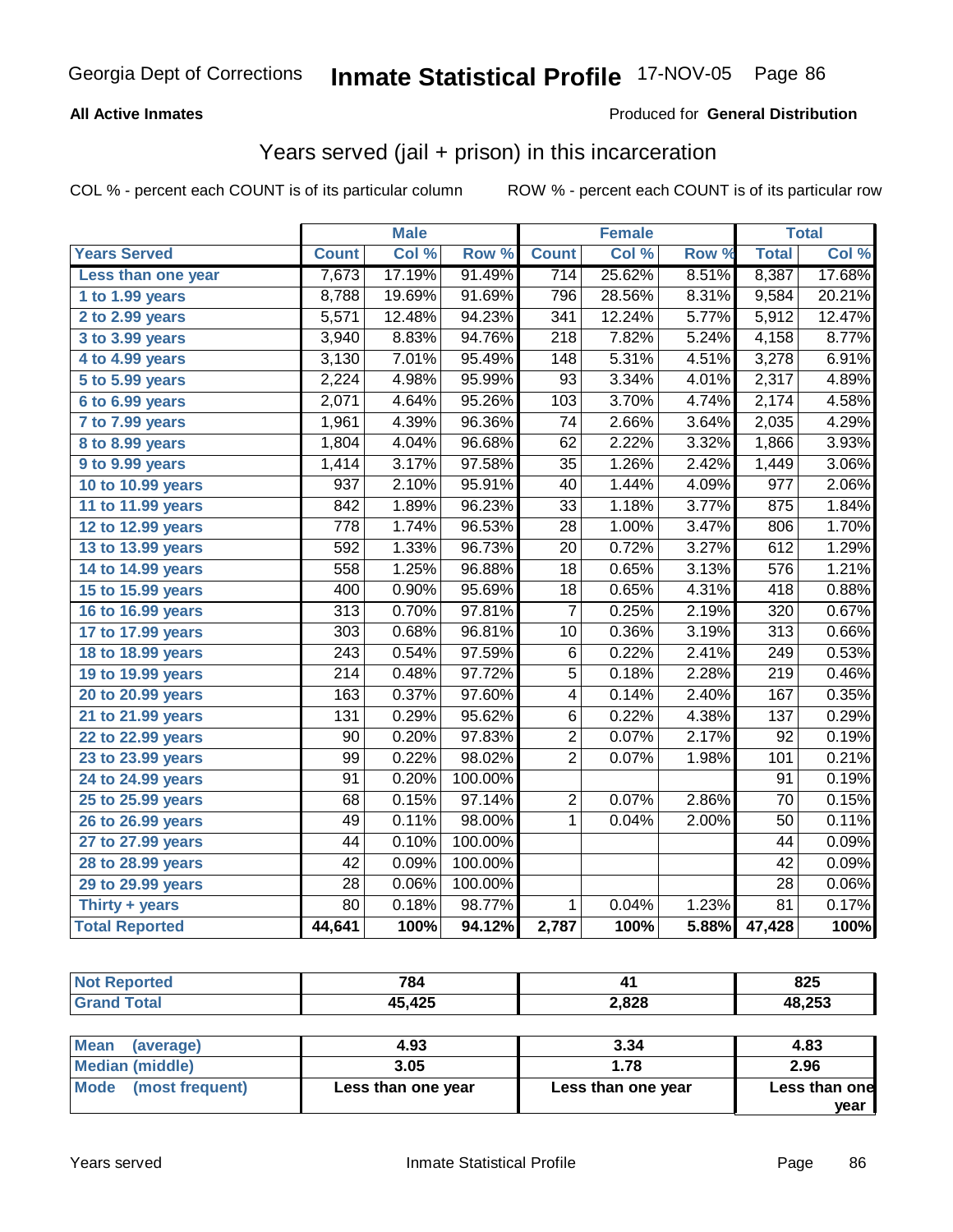### **All Active Inmates**

Produced for **General Distribution**

## Results of most recent HIV tests

|                         |              | <b>Male</b> |            |                    | <b>Female</b> |          |        | <b>Total</b> |
|-------------------------|--------------|-------------|------------|--------------------|---------------|----------|--------|--------------|
| <b>HIV Test Results</b> | <b>Count</b> | Col %       | Row %      | Count              | Col %         | Row %    | Total  | Col %        |
| <b>Positive</b>         | 830          | 1.87%       | $90.41\%$  | 88                 | 3.21%         | $9.59\%$ | 918    | 1.95%        |
| <b>Negative</b>         | 43,496       | $98.10\%$   | 94.26%     | 2,650 <sub>1</sub> | 96.79%        | 5.74%    | 46,146 | 98.03%       |
| <b>Indeterminate</b>    | 10           | $0.02\%$    | 100.00%    |                    |               |          | 10     | 0.02%        |
| <b>Refused</b>          |              | 0.01%       | $100.00\%$ |                    |               |          |        | 0.01%        |
| <b>Total Reported</b>   | 44,337       | 100%        | 94.18%     | 2,738              | 100%          | 5.82%    | 47,075 | 100.0%       |

| <b>Not Reported</b>     | .088   | 90    | 178    |
|-------------------------|--------|-------|--------|
| <b>Total</b><br>l Grand | 45,425 | 2,828 | 48,253 |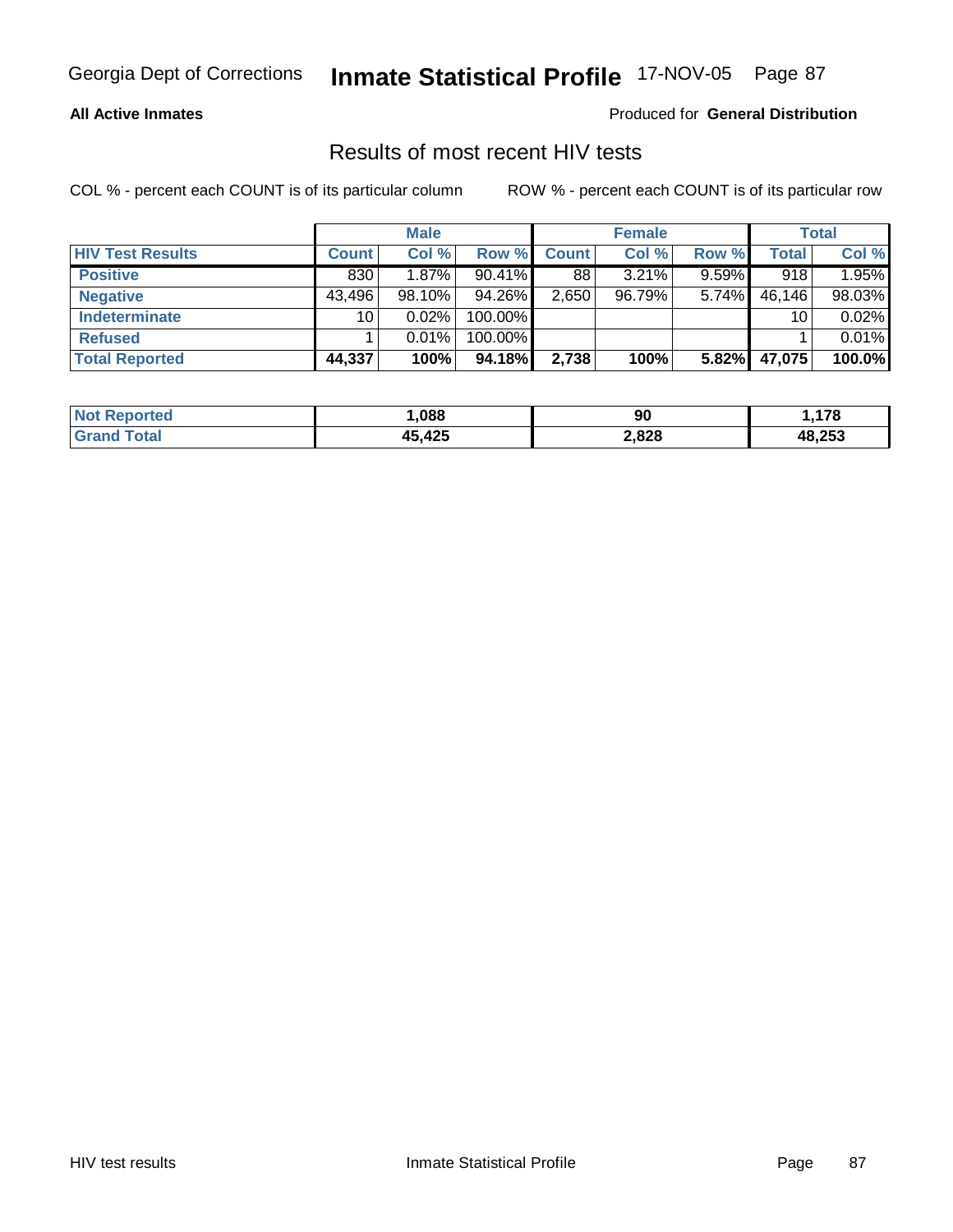### **All Active Inmates**

### Produced for **General Distribution**

## Results of most recent tuberculosis test

|                                  |              | <b>Male</b> |         |              | <b>Female</b> |          |              | <b>Total</b> |
|----------------------------------|--------------|-------------|---------|--------------|---------------|----------|--------------|--------------|
| <b>Tuberculosis Test Results</b> | <b>Count</b> | Col %       | Row %   | <b>Count</b> | Col %         | Row %    | <b>Total</b> | Col %        |
| <b>Positive on current test</b>  | 2,741        | $6.20\%$    | 96.38%  | 103          | $3.77\%$      | $3.62\%$ | 2,844        | $6.06\%$     |
| <b>Positive on previous test</b> | 5.072        | $11.47\%$   | 96.87%  | 164          | $6.01\%$      | $3.13\%$ | 5,236        | 11.16%       |
| <b>Negative</b>                  | 36.377       | 82.29%      | 93.66%  | 2,463        | 90.22%        | $6.34\%$ | 38,840       | 82.75%       |
| <b>Refused</b>                   | 16           | $0.04\%$    | 100.00% |              |               |          | 16           | 0.03%        |
| <b>Total Reported</b>            | 44,206       | 100%        | 94.18%  | 2,730        | 100%          | 5.82%    | 46,936       | 100%         |

| <b>Not Reported</b>     | 219. ا | 98    | 1,317  |
|-------------------------|--------|-------|--------|
| <b>Total</b><br>l Grand | 45,425 | 2,828 | 48,253 |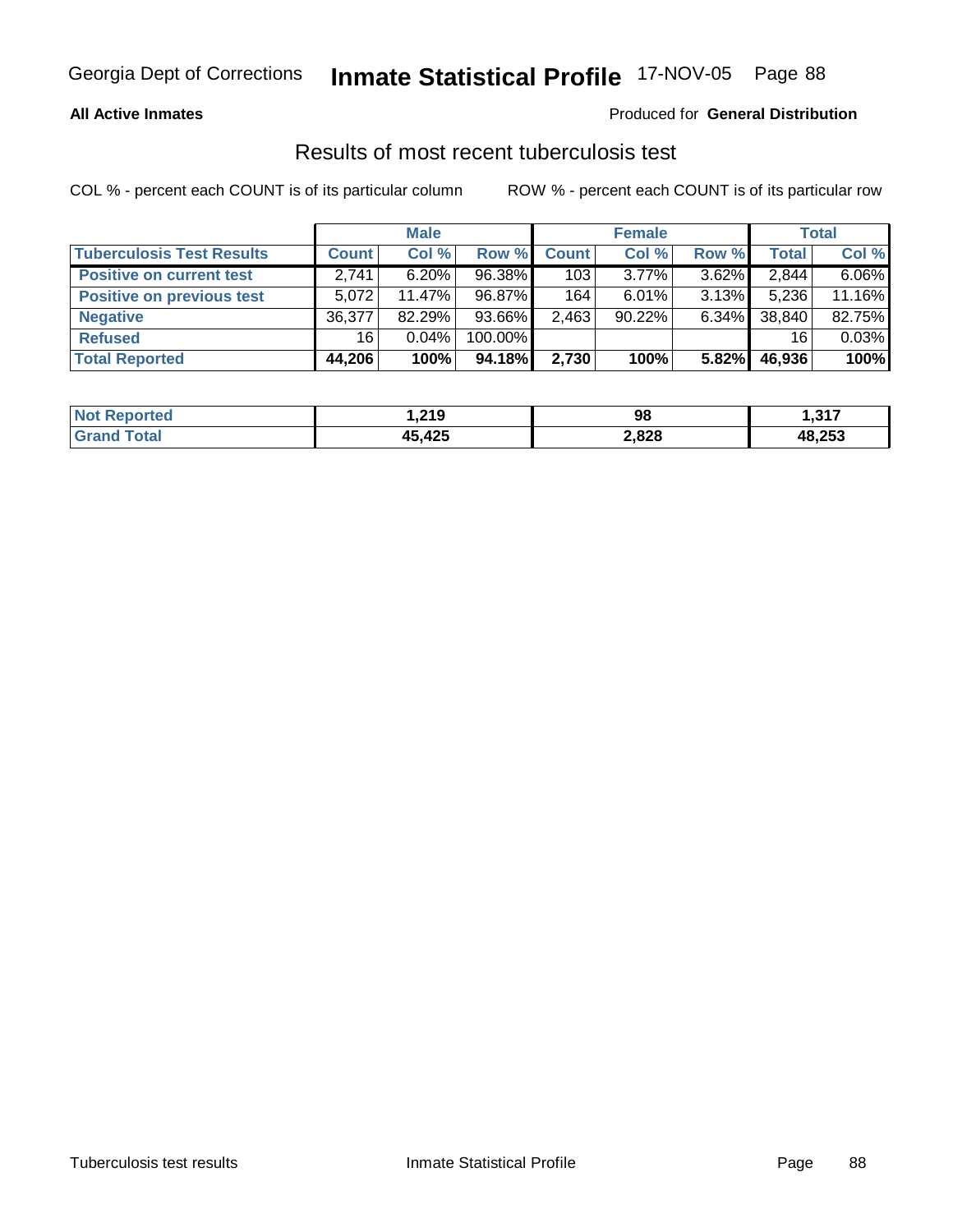### **All Active Inmates**

### Produced for **General Distribution**

## Results of most recent syphilis test

|                                  |              | <b>Male</b> |         |              | <b>Female</b> |          |        | <b>Total</b> |
|----------------------------------|--------------|-------------|---------|--------------|---------------|----------|--------|--------------|
| <b>Syphilis Test Results</b>     | <b>Count</b> | Col %       | Row %   | <b>Count</b> | Col %         | Row %    | Total  | Col %        |
| <b>Positive on current test</b>  | 765          | 1.76%       | 86.44%  | 120          | $4.42\%$      | 13.56%   | 885    | 1.92%        |
| <b>Positive on previous test</b> |              | $0.01\%$    | 100.00% |              |               |          |        | 0.01%        |
| <b>Negative</b>                  | 42,635       | 98.24%      | 94.26%  | 2,594        | $95.58\%$     | $5.74\%$ | 45.229 | 98.08%       |
| <b>Total Reported</b>            | 43,401       | 100%        | 94.11%  | 2,714        | 100%          | 5.89%    | 46,115 | 100.0%       |

| <b>Not Reported</b> | 2,024  | 114   | 2,138  |
|---------------------|--------|-------|--------|
| <b>c</b> otal       | 45,425 | 2,828 | 48,253 |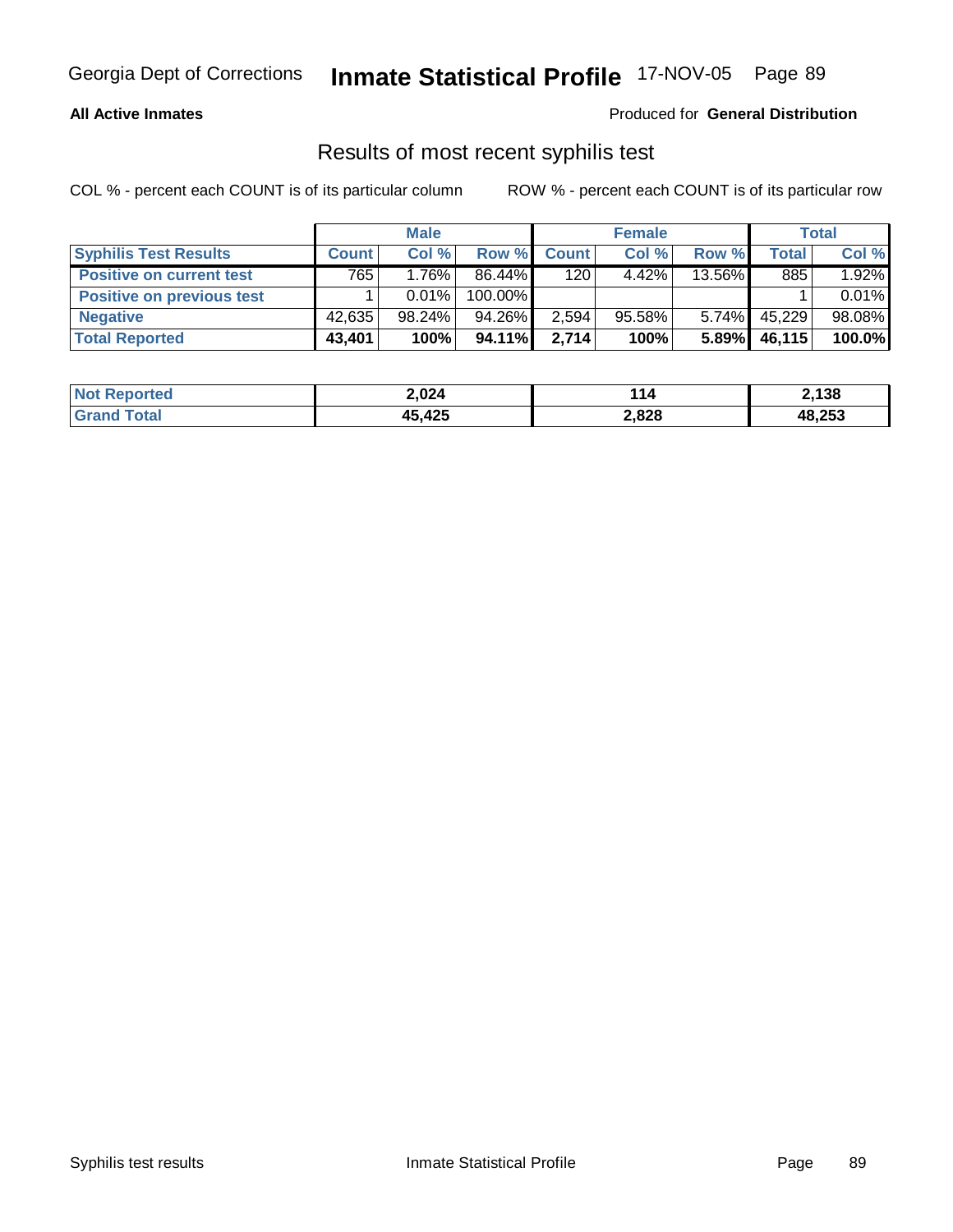### **All Active Inmates**

### Produced for **General Distribution**

## Results of most recent Hepatitis-C test

|                                 |              | <b>Male</b> |            |              | <b>Female</b> |          |         | <b>Total</b> |
|---------------------------------|--------------|-------------|------------|--------------|---------------|----------|---------|--------------|
| <b>Hepatitis-C Test Results</b> | <b>Count</b> | Col %       | Row %      | <b>Count</b> | Col %         | Row %    | Total i | Col %        |
| <b>Positive on current test</b> | 185          | 49.73%      | 97.37%     |              | 83.33%        | 2.63%    | 190     | 50.26%       |
| <b>Negative</b>                 | 184          | 49.46%      | 99.46%     |              | $16.67\%$     | $0.54\%$ | 185     | 48.94%       |
| <b>Indeterminate</b>            | 2            | 0.81%       | $100.00\%$ |              |               |          |         | 0.79%        |
| <b>Total Reported</b>           | 372          | 100%        | $98.41\%$  |              | 100%          | 1.59%    | 378     | 100%         |

| <b>Not</b><br>. Reported | 45,053 | 2,822 | 47,875 |
|--------------------------|--------|-------|--------|
| 'otal                    | 45,425 | 2,828 | 48,253 |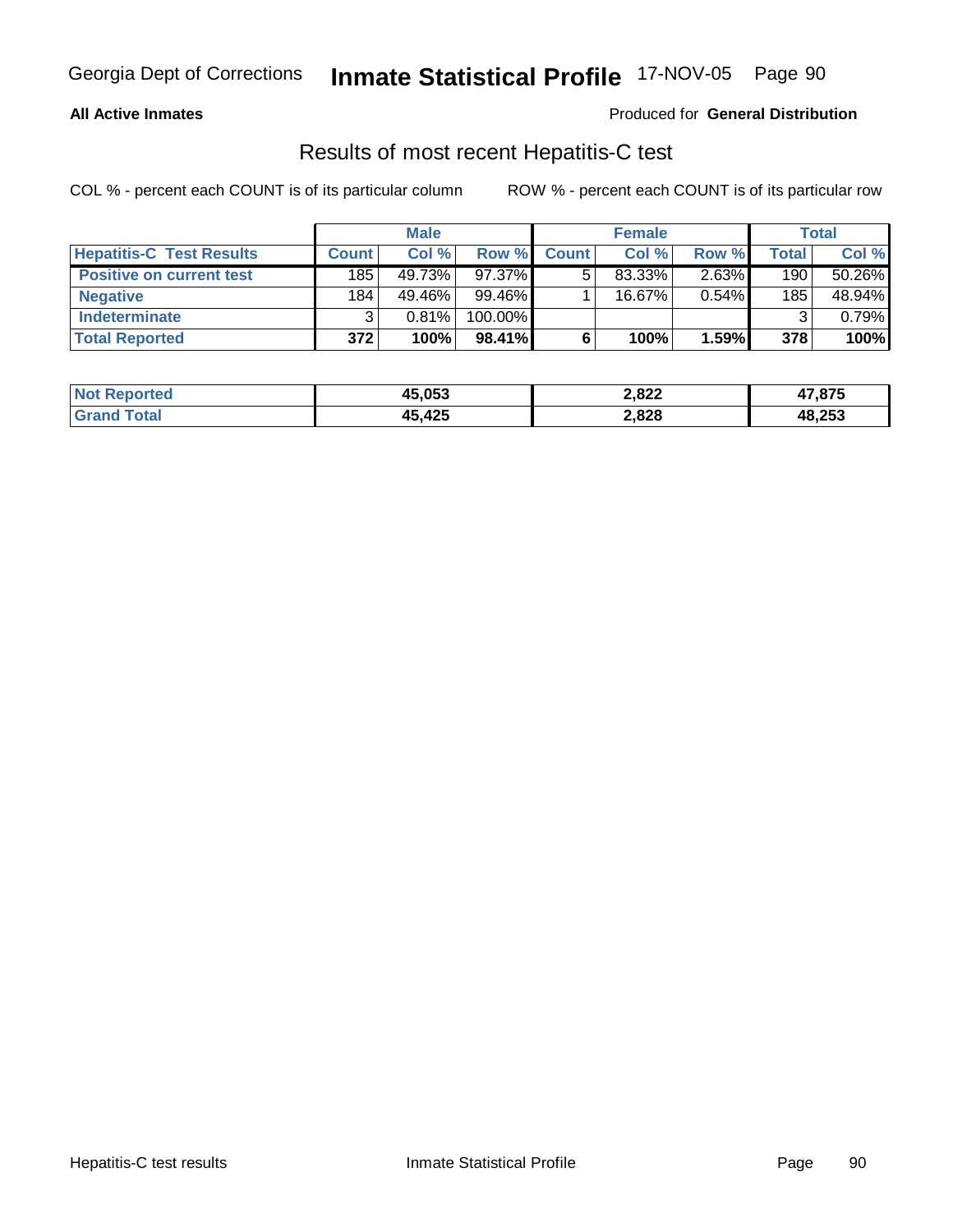## **All Active Inmates**

### Produced for **General Distribution**

## Results of most recent pregnancy test

|                                 |              | <b>Male</b> |          |              | <b>Female</b> |         |              | <b>Total</b> |
|---------------------------------|--------------|-------------|----------|--------------|---------------|---------|--------------|--------------|
| <b>Pregnancy Test Results</b>   | <b>Count</b> | Col %       | Row %    | <b>Count</b> | Col %         | Row %   | <b>Total</b> | Col %        |
| <b>Positive on current test</b> |              |             |          | 48           | 1.88%l        | 100.00% | 48           | 1.88%        |
| <b>Negative</b>                 |              | 100.00%     | $0.04\%$ | 2,504        | $98.08\%$     | 99.96%  | 2,505        | 98.08%       |
| <b>Indeterminate</b>            |              |             |          |              | $0.04\%$      | 100.00% |              | 0.04%        |
| <b>Total Reported</b>           |              | 100%        | 0.04%    | 2,553        | 100%          | 99.96%  | 2,554        | 100%         |

| <b>Not</b><br><b>Reported</b> | 15,424 | クフト<br><u>_</u> | 45,699 |
|-------------------------------|--------|-----------------|--------|
| <b>Fotal</b>                  | 45,425 | 2,828           | 48,253 |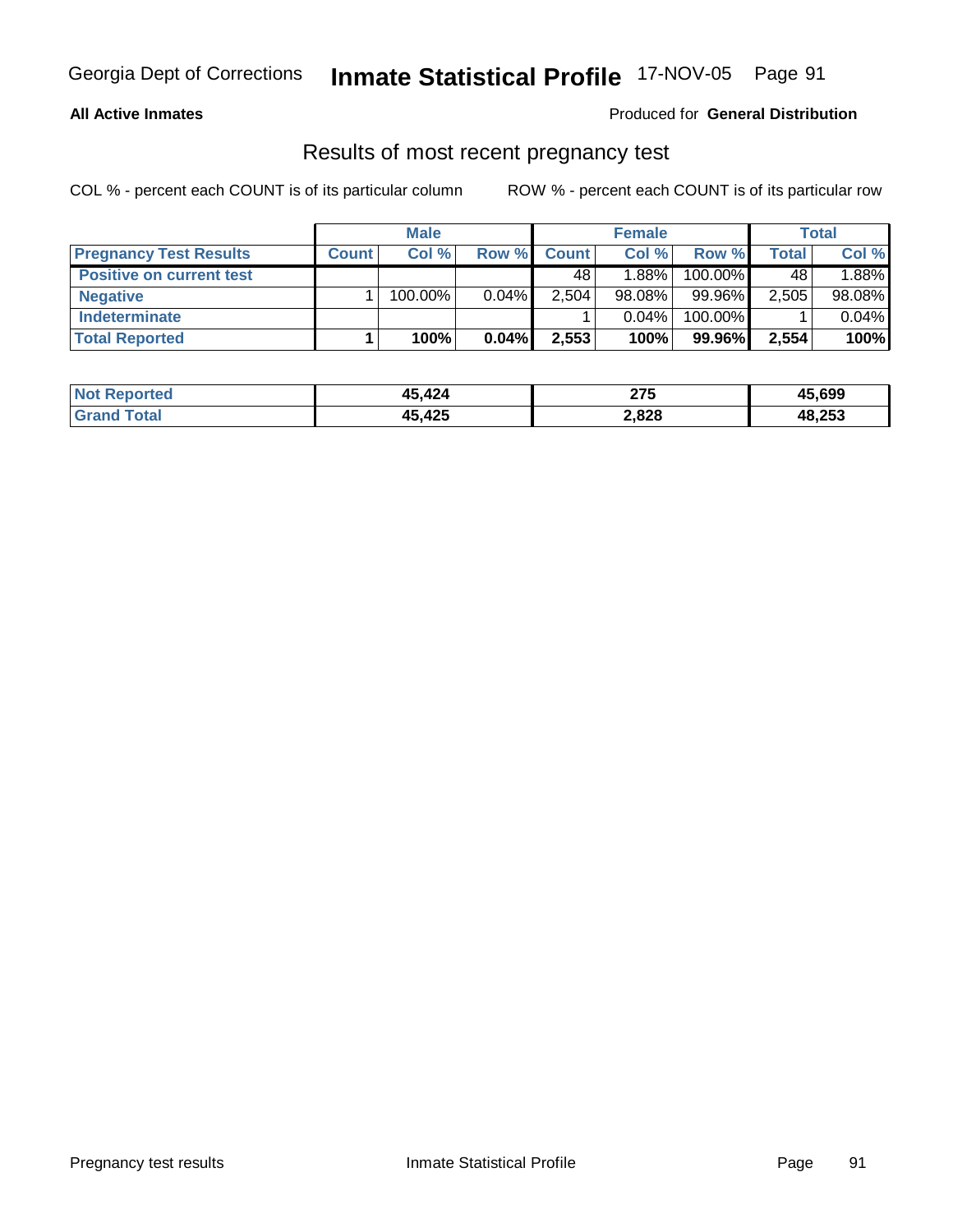## **All Active Inmates**

### Produced for **General Distribution**

## Results of most recent diabetes test

|                                 | <b>Male</b>  |                       |             | <b>Female</b> |            |          | Total            |         |
|---------------------------------|--------------|-----------------------|-------------|---------------|------------|----------|------------------|---------|
| <b>Diabetes Test Results</b>    | <b>Count</b> | Col %                 | Row % Count |               | Col %      | Row %    | $\mathsf{Total}$ | Col %   |
| <b>Positive on current test</b> | 95           | $100.\overline{00\%}$ | 98.96%I     |               | $100.00\%$ | $1.04\%$ | 96               | 100.00% |
| <b>Total Reported</b>           | 95           | 100%                  | 98.96%      |               | 100%       | 1.04%    | 96               | 100%    |

| Not I<br>Reported | 45.330 | 2,827 | 48,157 |
|-------------------|--------|-------|--------|
| `otal<br>Grati    | ,425   | 2,828 | 48,253 |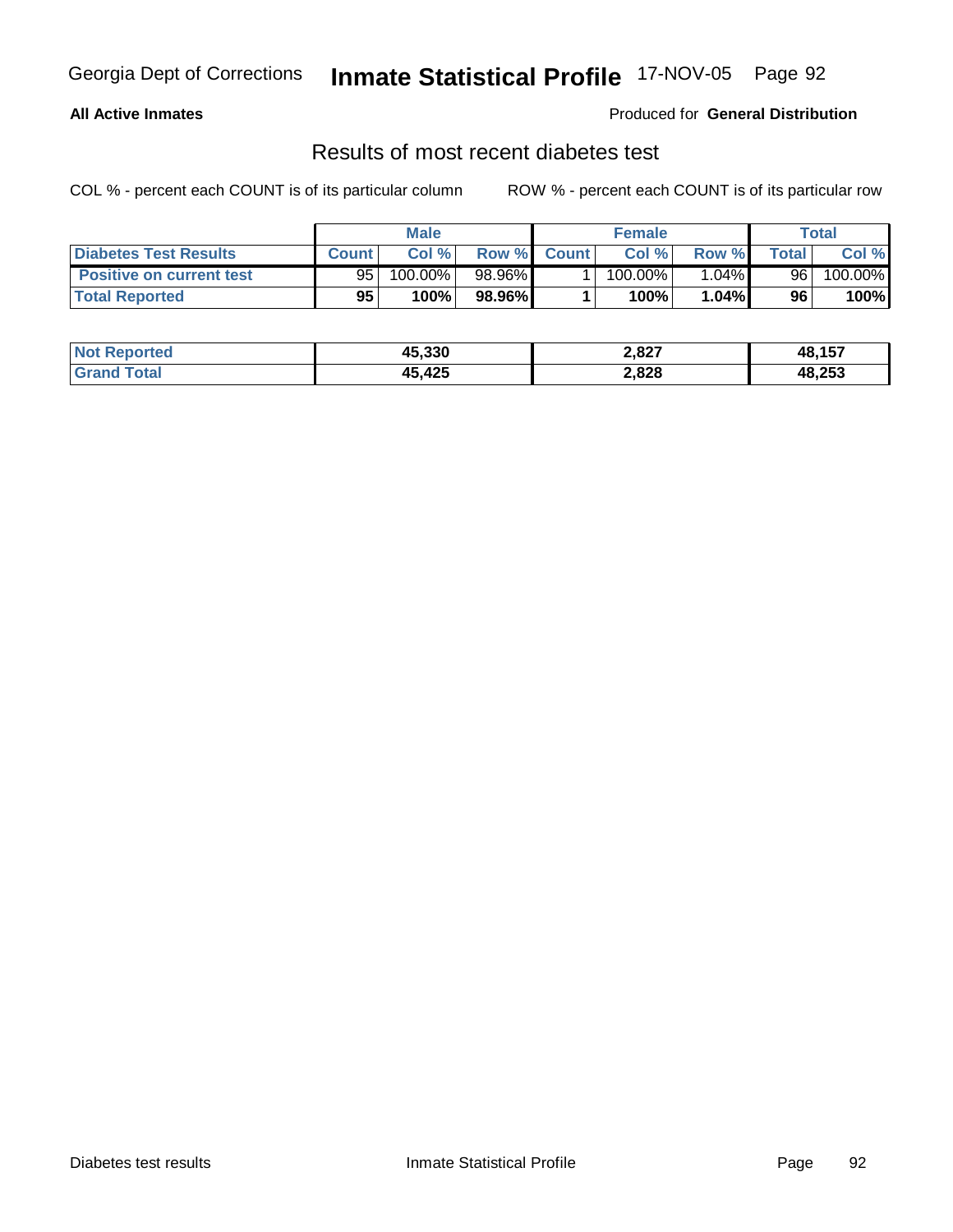### **All Active Inmates**

### Produced for **General Distribution**

## Results of most recent hypertension test

|                                  | <b>Male</b>  |           |           | <b>Female</b>      |         |          | Total  |           |
|----------------------------------|--------------|-----------|-----------|--------------------|---------|----------|--------|-----------|
| <b>Hypertension Test Results</b> | <b>Count</b> | Col%      |           | Row % Count        | Col%    | Row %    | Total, | Col %     |
| <b>Positive on current test</b>  | 422          | $97.91\%$ | 99.06%    | $\mathbf{\Lambda}$ | 100.00% | $0.94\%$ | 426    | $97.93\%$ |
| <b>Negative</b>                  | 9            | 2.09%     | 100.00%   |                    |         |          |        | $2.07\%$  |
| <b>Total Reported</b>            | 431          | 100%      | $99.08\%$ |                    | 100%    | $0.92\%$ | 435    | 100%      |

| <b>Not Reported</b> | 44,994 | 2,824 | 47,818 |
|---------------------|--------|-------|--------|
| <b>Grand Total</b>  | 45,425 | 2,828 | 48,253 |